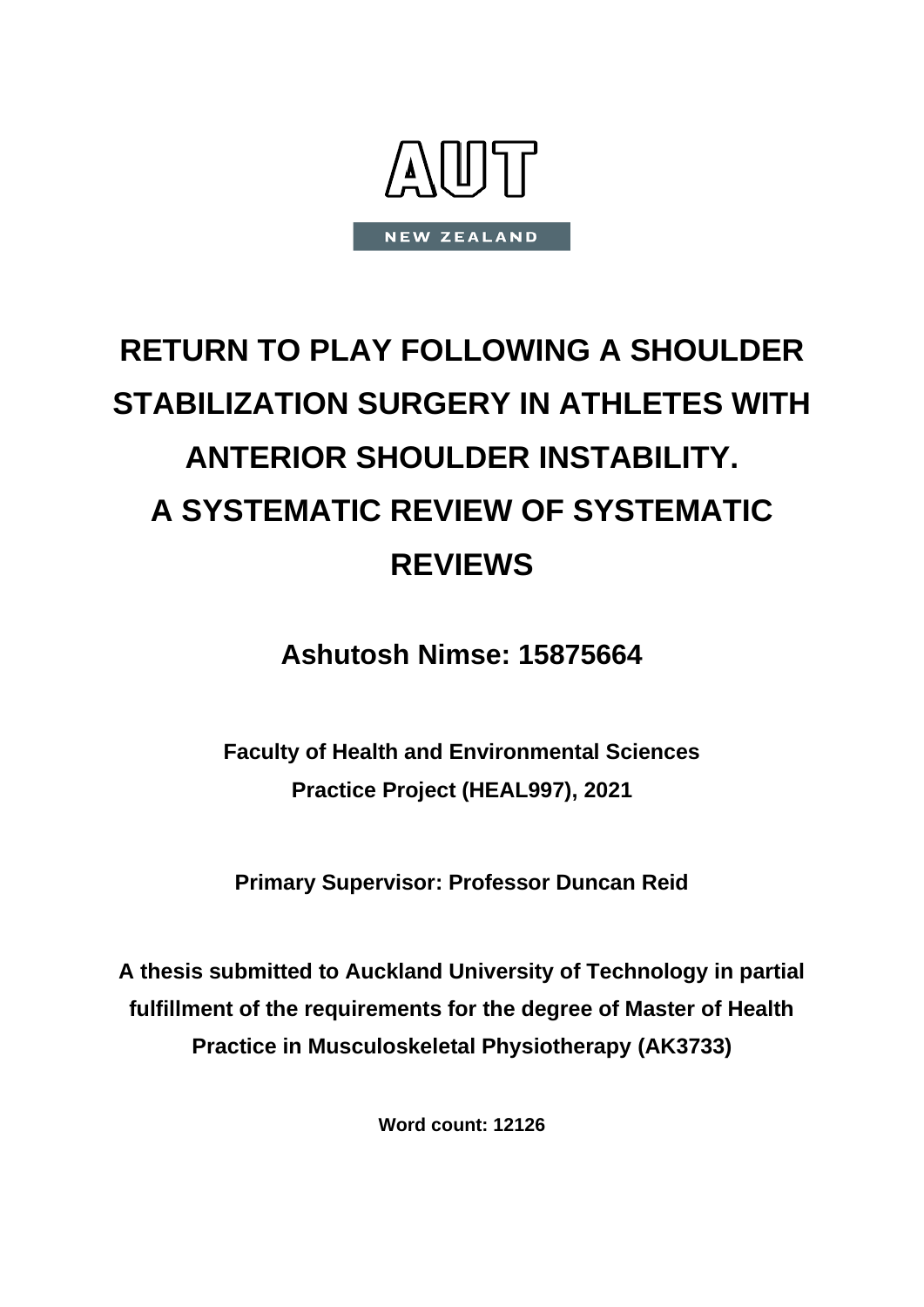## **TABLE OF CONTENTS**

*RETURN TO PLAY FOLLOWING A SHOULDER STABILIZATION SURGERY IN ATHLETES WITH ANTERIOR SHOULDER INSTABILITY. A SYSTEMATIC REVIEW OF SYSTEMATIC REVIEWS* **I** 

| <b>TABLE OF CONTENTS</b>         | $\mathbf{I}$ |
|----------------------------------|--------------|
| <b>LIST OF ABBREVIATIONS</b>     | III          |
| <b>LIST OF TABLES</b>            | IV           |
| <b>LIST OF FIGURES</b>           | V            |
| <b>LIST OF APPENDIXES</b>        | VI           |
| <b>ATTESTATION OF AUTHORSHIP</b> | VII          |
| <b>ACKNOWLEDGEMENTS</b>          | VIII         |

### **CHAPTER 1: INTRODUCTION**

| 1.1 | <b>Shoulder Instability</b>                            |
|-----|--------------------------------------------------------|
| 1.2 | Classification of shoulder instabilities               |
| 1.3 | Anterior shoulder instability                          |
| 1.4 | Biomechanical factors of anterior shoulder instability |
| 1.5 | Surgical management of anterior shoulder instability   |
| 1.6 | Return to play: A complex decision-making process      |
| 1.7 | The rationale of the study                             |
|     |                                                        |

## **CHAPTER 2: SYSTEMATIC REVIEW OF LITERATURE**

- 2.1 Introduction
- 2.2 Rationale & Objectives
- 2.3 Methods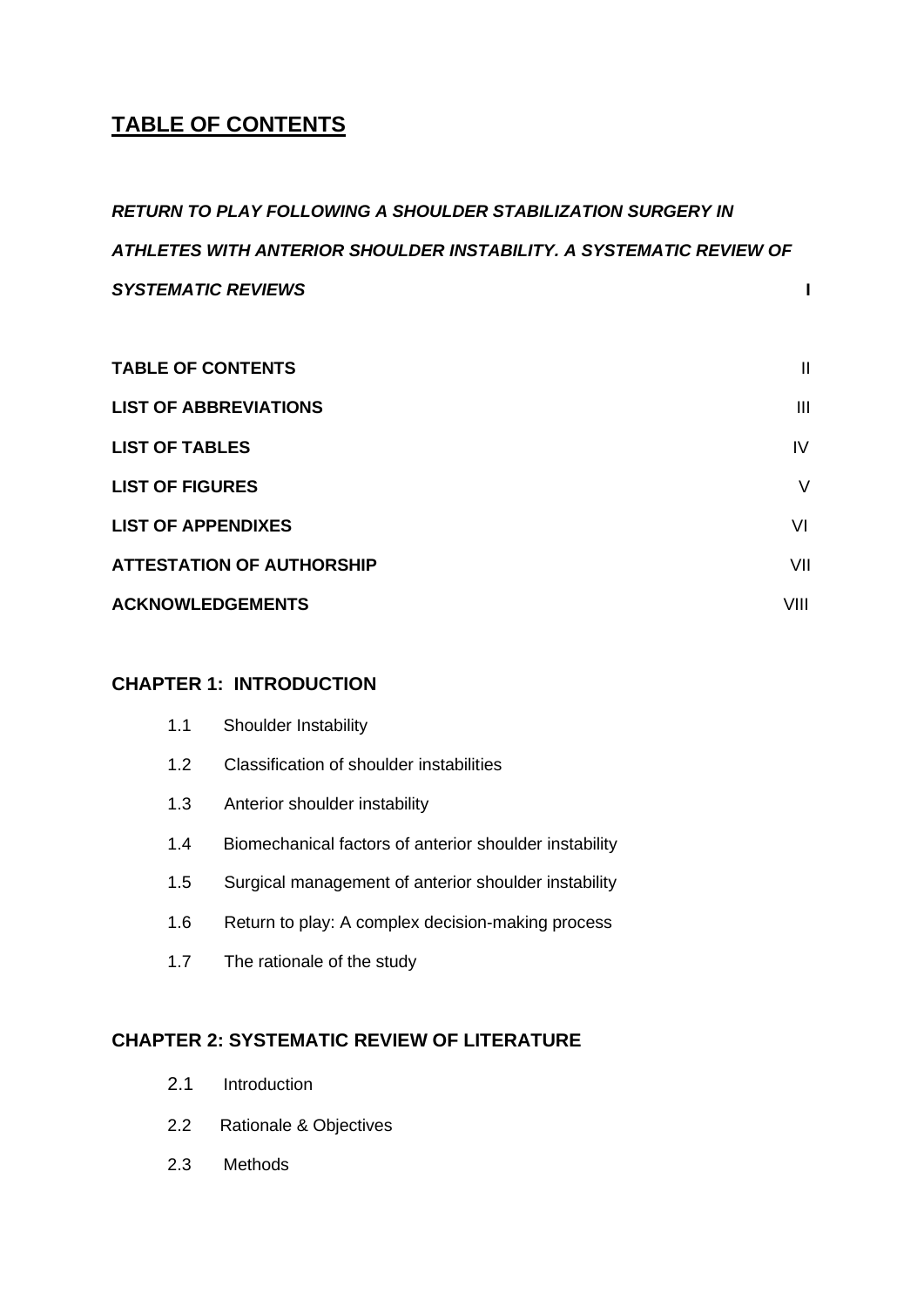- 2.3.1 Protocol and registration
- 2.3.2 Information sources
- 2.3.3 Search
- 2.3.4 Study Selection
- 2.3.6 Data collection process
- 2.4.6 Data items
- 2.4 Methodological quality
- 2.5 Data analysis
- 2.6 Results
	- 2.6.1 Search strategy
	- 2.6.2 Study characteristics
	- 2.6.4 Methodological quality assessment
	- 2.6.4 Outcomes
		- 2.6.4.1 RTP timeframes
		- 2.6.4.2 Strength
		- 2.6.4.3 Patient-reported outcome measures
- 2.7 Discussion
	- 2.7.1 Summary of evidence
	- 2.7.2 RTP time frame
	- 2.7.3 Strength outcomes
	- 2.7.4 Patient-reported outcome measures
	- 2.7.5 Methodological quality
	- 2.7.6 Practical implications
- 2.8 Strength of the study
- 2.9 Limitations
- 2.10 Conclusion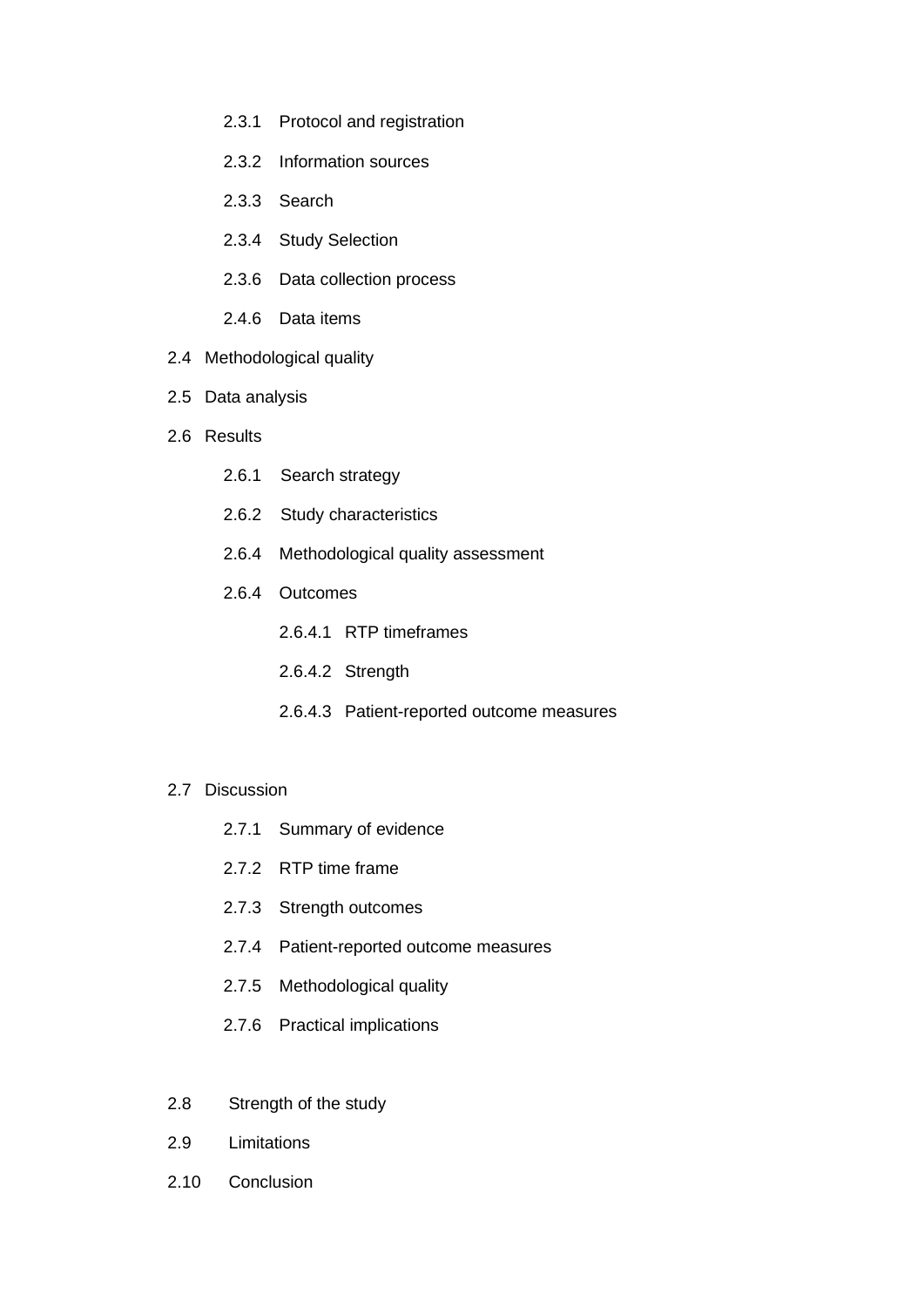### **CHAPTER 3: PRACTICE RECOMMENDATIONS**

- 3.1 Introduction
- 3.2 Strength outcomes
	- 3.2.1 Isokinetic dynamometry
	- 3.2.2 Hand-held dynamometer
	- 3.2.3 RTP strength criteria
- 3.3 Patient-reported outcome measures (PROMs)
- 3.4 RTP time frame
- 3.5 Return to play: A three-step continuum
- 3.6 Psychological readiness to return to sport
- 3.7 RTP: In a nutshell
- 3.8 Practical implications

#### **REFERENCES**

#### **Appendix 1**

**Appendix 2**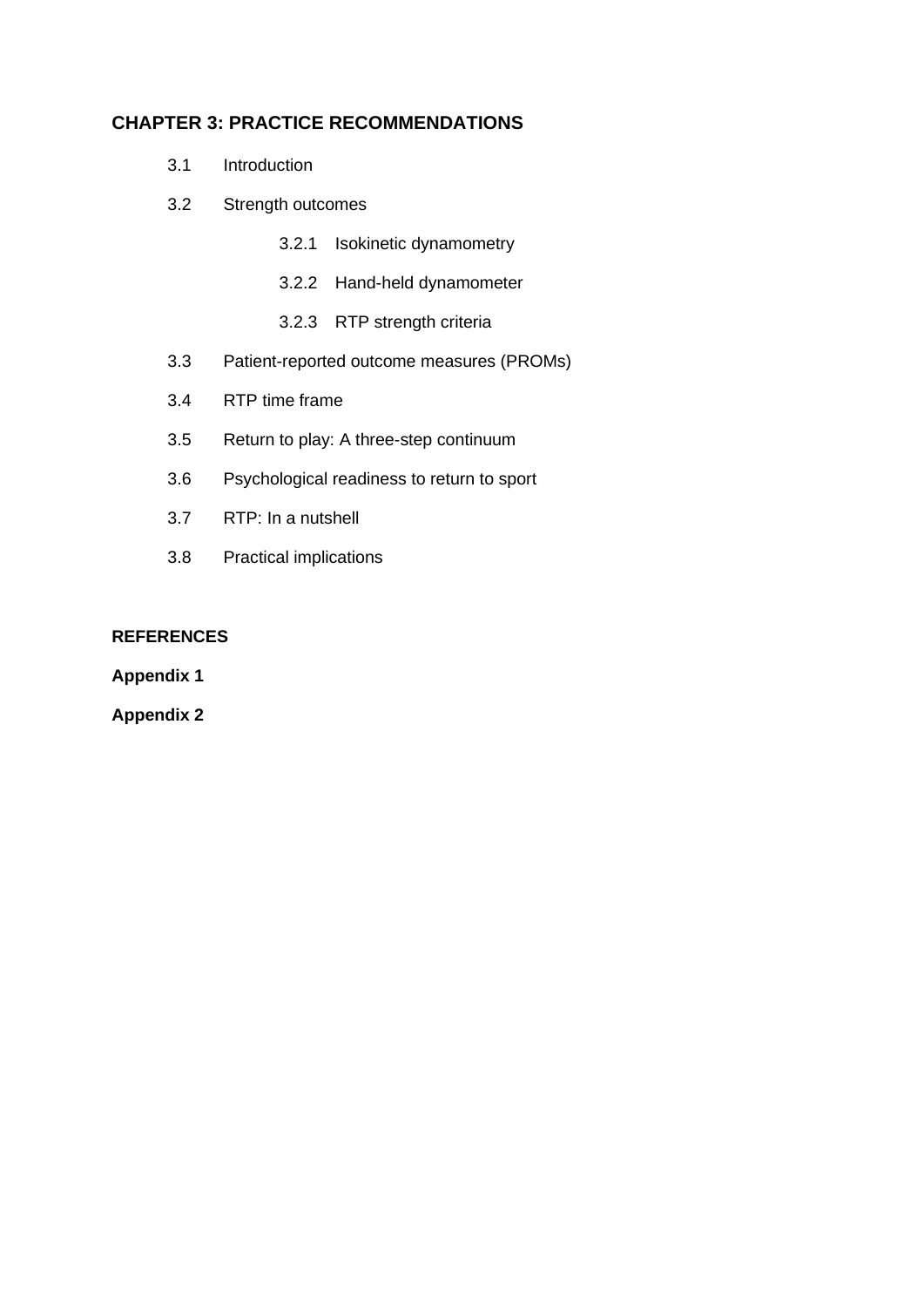## **ABBREVIATIONS**

- ABR: Arthroscopic Bankart Repair
- ACL: Anterior cruciate ligament
- ASI: Anterior shoulder instability
- AAI: Acute atraumatic instability
- AAOS: American Academy of Orthopedic Surgeons
- AMSTAR:
- ASES: American Shoulder and Elbow Surgeons Shoulder Outcome Score
- AUC: Appropriate Use Criteria
- BJSM: British Journal of Sports Medicine
- CKCUES: Closed kinetic chain upper extremity stability test
- ER: External rotation
- FEDS: Frequency, Etiology, Direction, Severity
- HHD: Hand held dynamometry
- HAGL: Humeral avulsion of the glenohumeral ligament
- ICC: Intraclass correlation coefficient
- ID: Isokinetic dynamometry
- IFSPT: International Federation of Sports Physical Therapy
- IGHL: Inferior glenohumeral ligament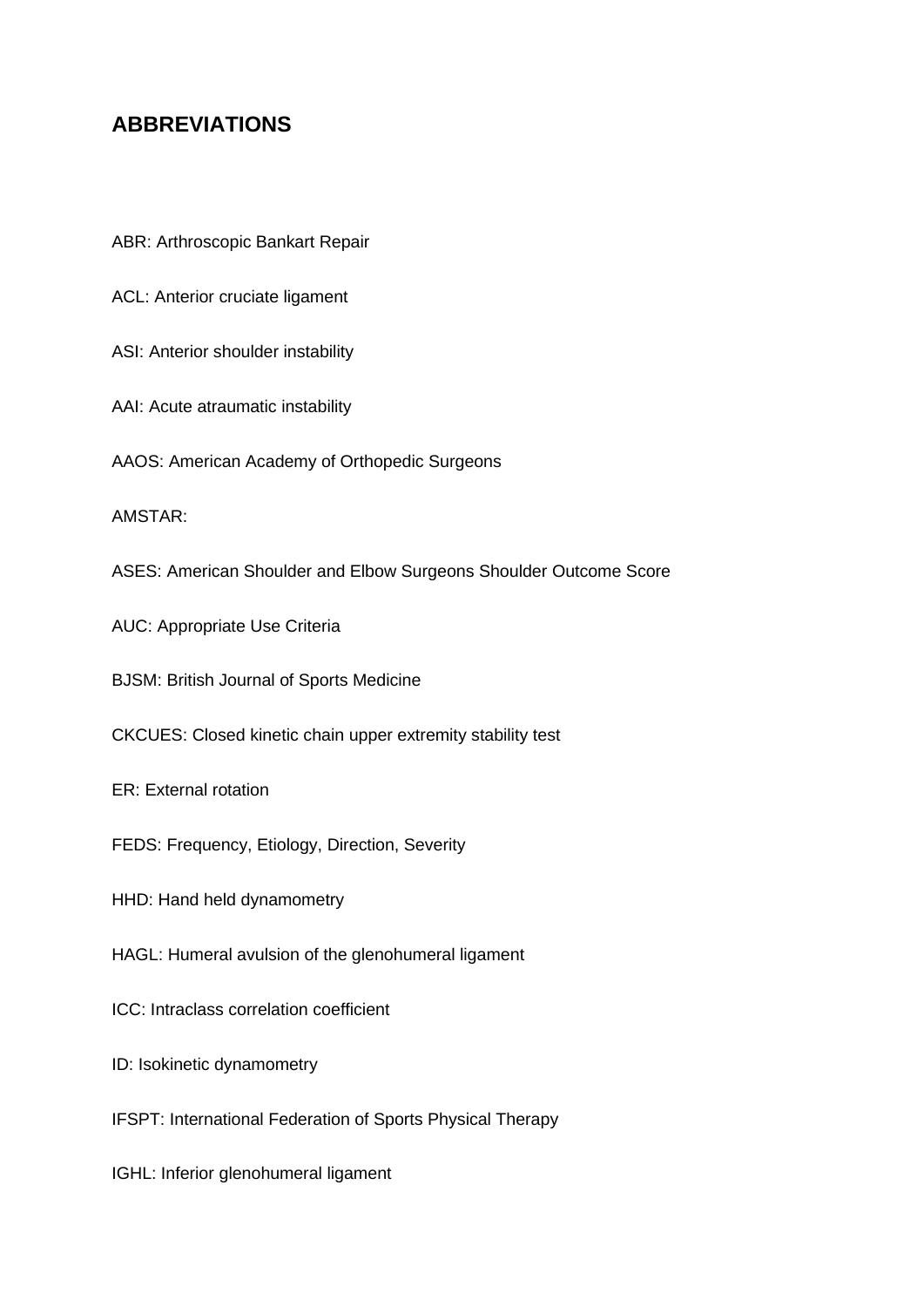IR: Internal rotation

PICO: Patient, Intervention, Comparator and Outcome

PRISMA: Preferred Reporting Items for Systematic Reviews and Metaanalyses

PRIS: Predicting Recurrent Instability of the Shoulder

PROM: Patient-reported outcome measures

RCT: Randomized controlled trial

RTP: Return to play

RTS: Return to sport

ROM: Range of motion

SARTS: Shoulder arm return to sports

SSV: Subjective Shoulder Value

StARRT: Strategic assessment of risk and risk tolerance

WOSII: Western Ontario Shoulder Instability Index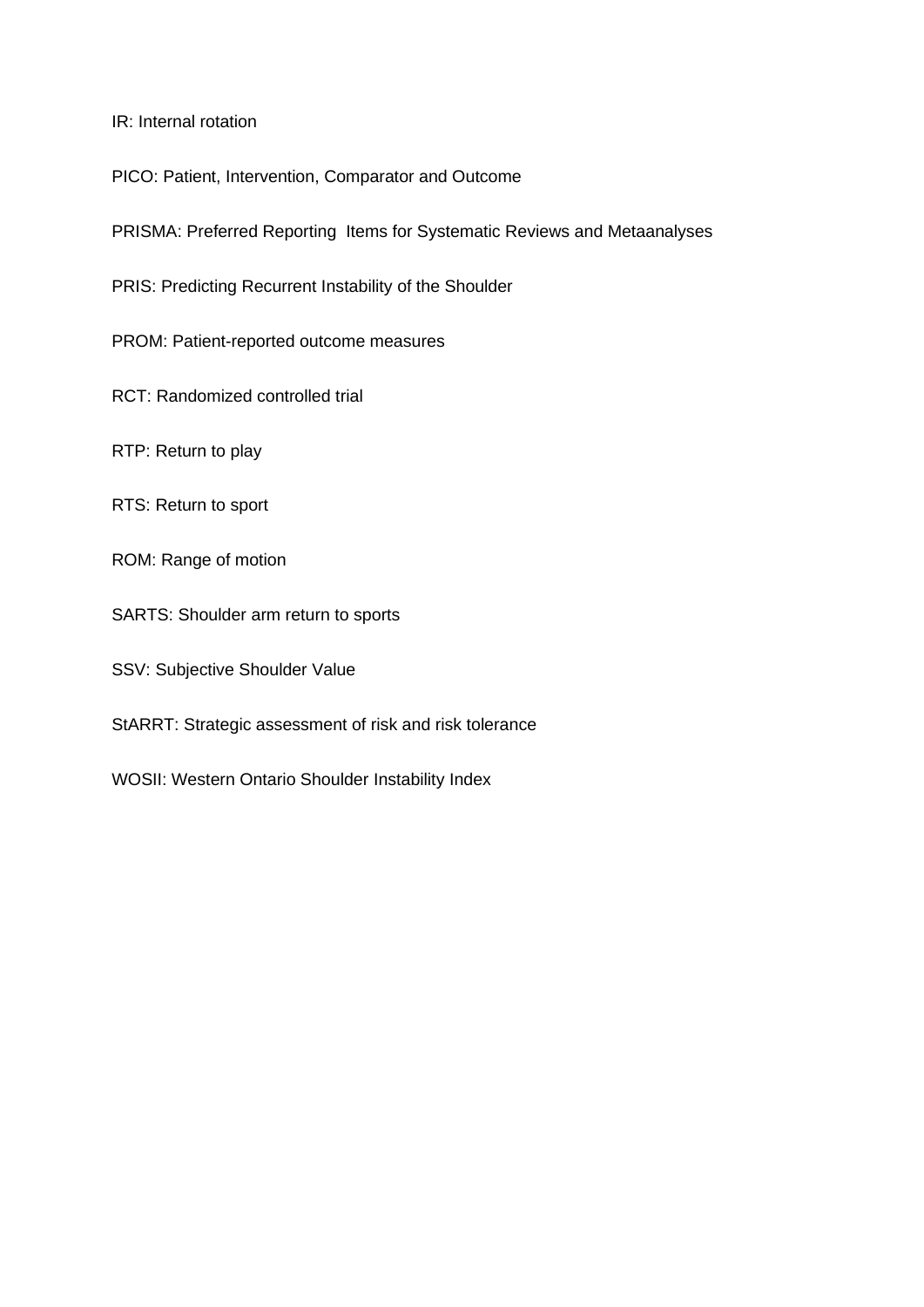## **LIST OF TABLES**

**Table 1** - Search strategy for EBSCO health database (MEDLINE, CINHAL & SPORT DISCUSS)

**Table 2** - Inclusion and exclusion criteria

**Table 3** - Rating overall confidence in the results of the review

**Table 4** - A methodological assessment of the quality of systematic reviews using AMSTAR 2 critical appraisal tool

**Table 5** - Detailed characteristics of studies included in the review in a PICO framework

**Table 6** – A new proposed individualized criterion-based RTP plan: An exemplar

**Table 7** - Summary of practice recommendations in RTP decision-making following anterior shoulder stabilization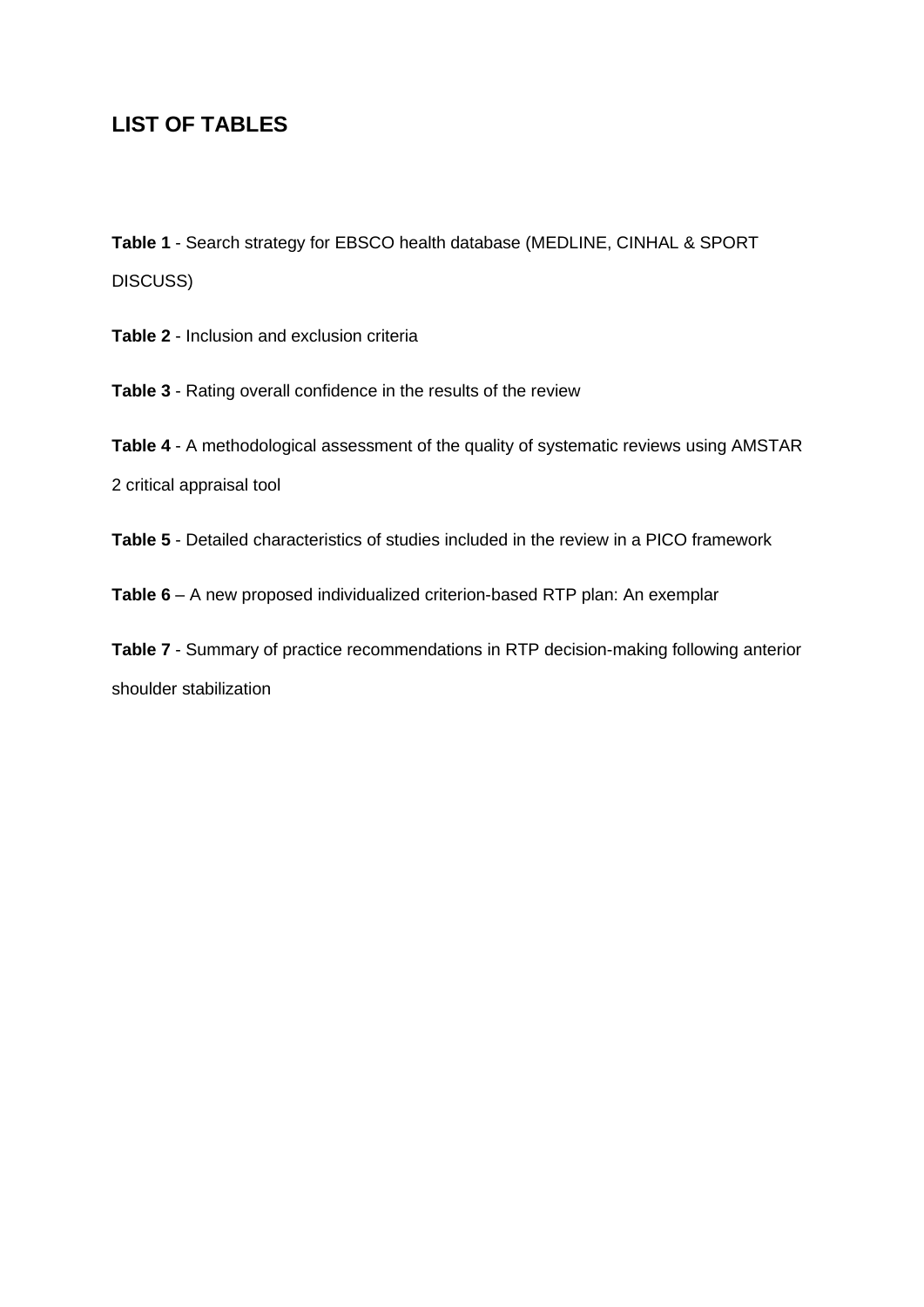## **LIST OF FIGURES**

**Figure 1**: Classification of shoulder instability according to FEDS system

**Figure 2**: Prisma framework

**Figure 3**: Three elements of return to sports continuum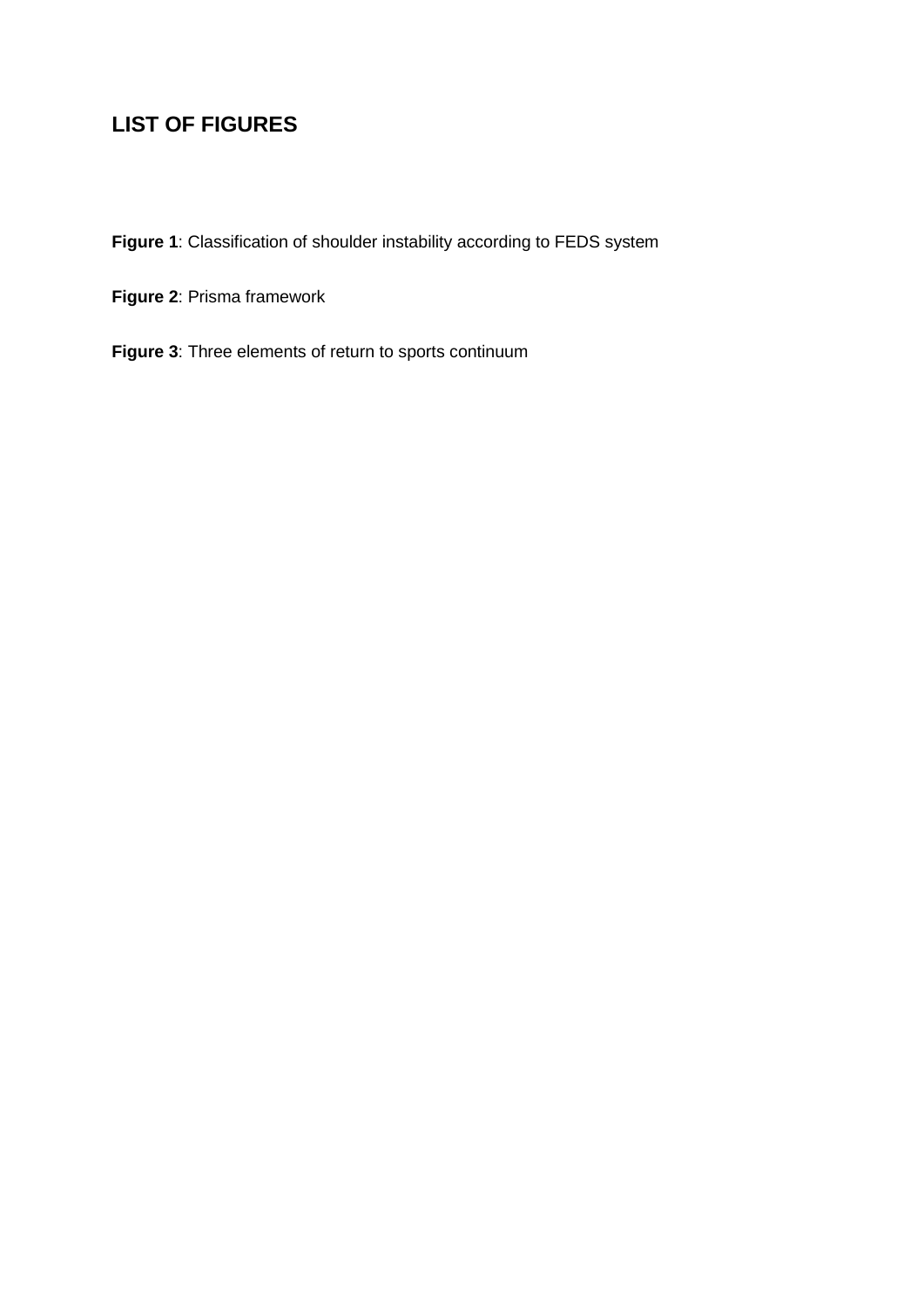## **LIST OF APPENDIXES**

**Appendix 1** – A complete search strategy for all databases

**Appendix 2** – Detailed list of all excluded studies with reasons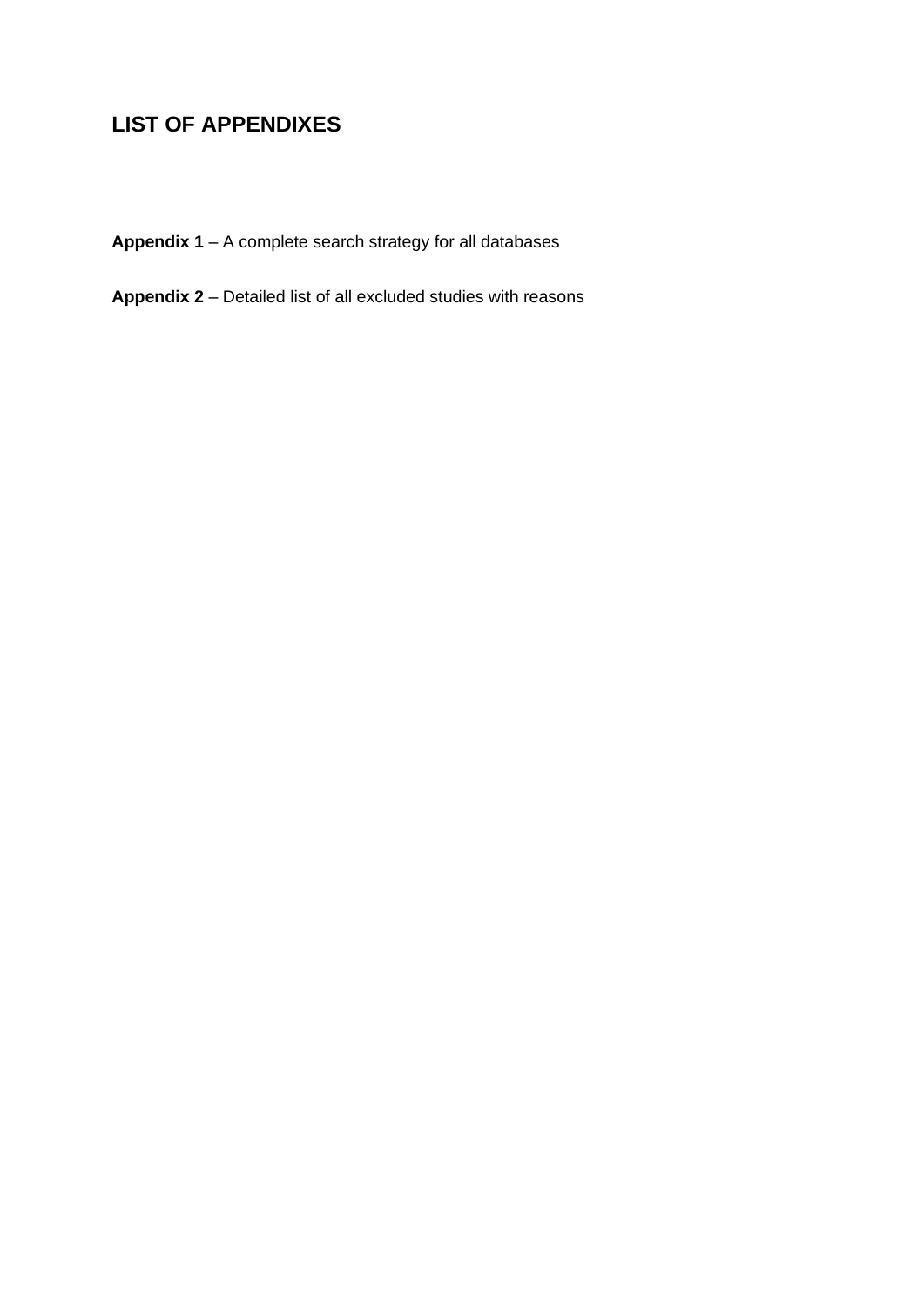## **ATTESTATION OF AUTHORSHIP**

"I state that this thesis writeup is my work and that, to the best of my knowledge and belief, it contains no writings previously published or drafted by any another person, nor material which to a substantial extent has been submitted for the award of any other degree or diploma of a university or any other institution of higher learning."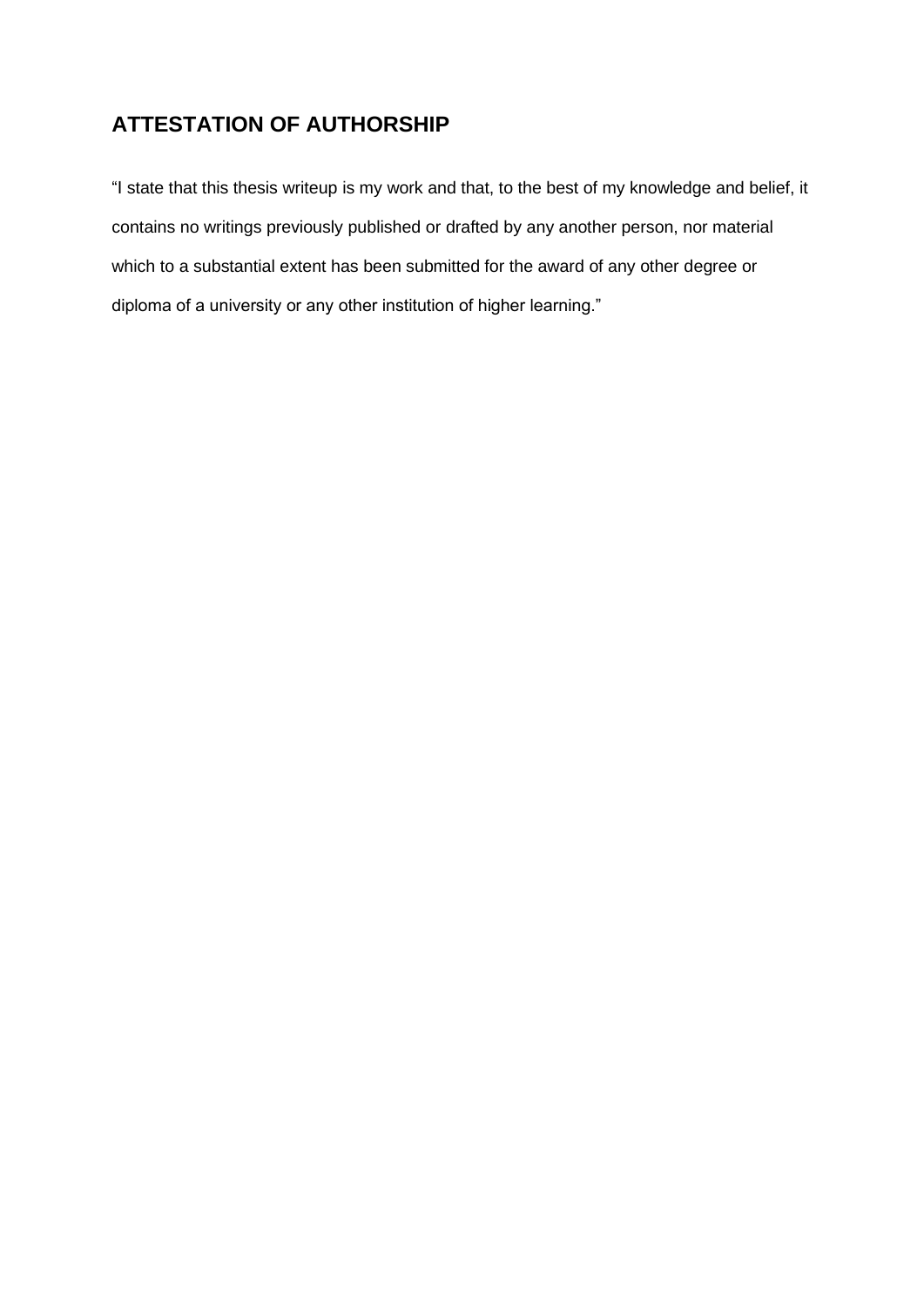## **CHAPTER 1: INTRODUCTION**

#### **Shoulder Instability**

Shoulder injuries can be devastating to athletes, often causing a reduction in shoulder function and implications for an athlete's sporting career (Lau et al., 2021). Shoulder instability is one of the common injuries often seen in collision sports and can have debilitating consequences (Anderson et al., 2021; Goodman et al., 2019). Shoulder instability represents a spectrum of injuries influenced by the type of instability and direction of instability (Anderson et al., 2021). Many patients with shoulder instability may have symptoms predominantly related to pain but not necessarily instability whereas some patients can sublux their shoulder without any symptoms (Kuhn, 2010). Therefore, patients with shoulder instability can present with symptoms and feelings of looseness, slipping, or shoulder "popping out" to meet the definition of instability (Kuhn, 2010).

#### **Classification of Shoulder instabilities**

There is variation in the ability to classify shoulder instability within the current literature (Hettrich et al., 2019; Kuhn, 2010). Two classification systems commonly referred to are the FEDS system and the Stanmore system. The FEDS (figure 1) stands for F-Frequency, E-Etiology, D-Direction, and S-Severity (Kuhn, 2010). This classification system has good content validity and is highly reliable for classifying shoulder instability (Kuhn et al., 2011). The intra-rater and inter-rater reliability for the individual components of the FEDS classification system is found to be 84%-97% and 82%-90%, respectively (Kuhn et al., 2011). The second system, the Stanmore classification, allows shoulder instabilities to be separated into three groups based on the cause of instability (Danzinger et al., 2019).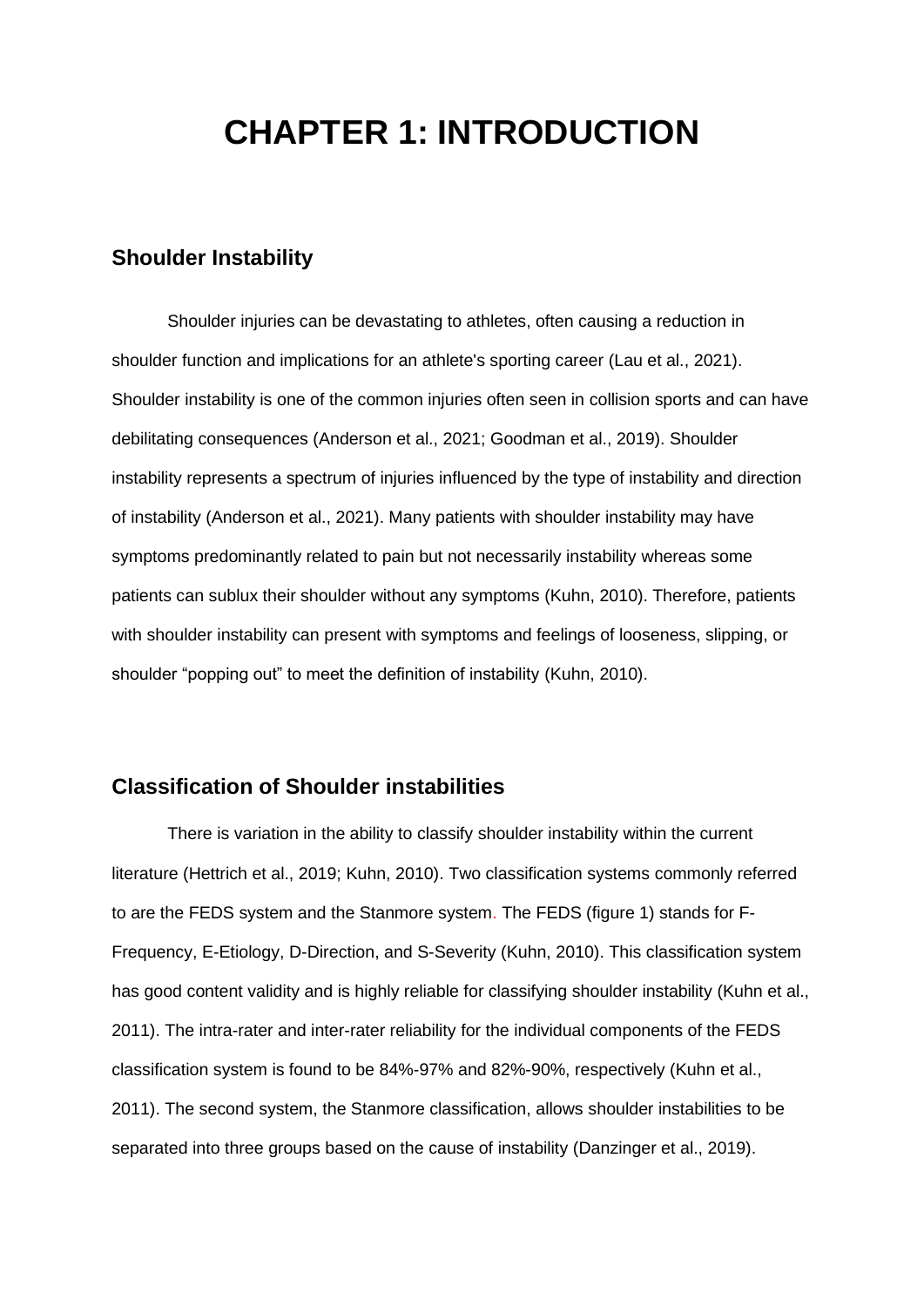Traumatic structural injuries are polar type I, while atraumatic structural injuries fall under polar type II shoulder instabilities (Danzinger et al., 2019). However, there is also a subtype of shoulder instability with predominately abnormal muscle activation patterns called polar type III (Danzinger et al., 2019; Lewis et al., 2004). Structural insufficiencies do not generally cause these polar type III subtypes, and they are often labeled as functional shoulder instability (Danzinger et al., 2019; Moroder et al., 2020).

#### **Figure 1**

*Classification Of Shoulder Instability According to The FEDS System*



*Note:* This figure is adapted from Kuhn 2010 (Kuhn, 2010)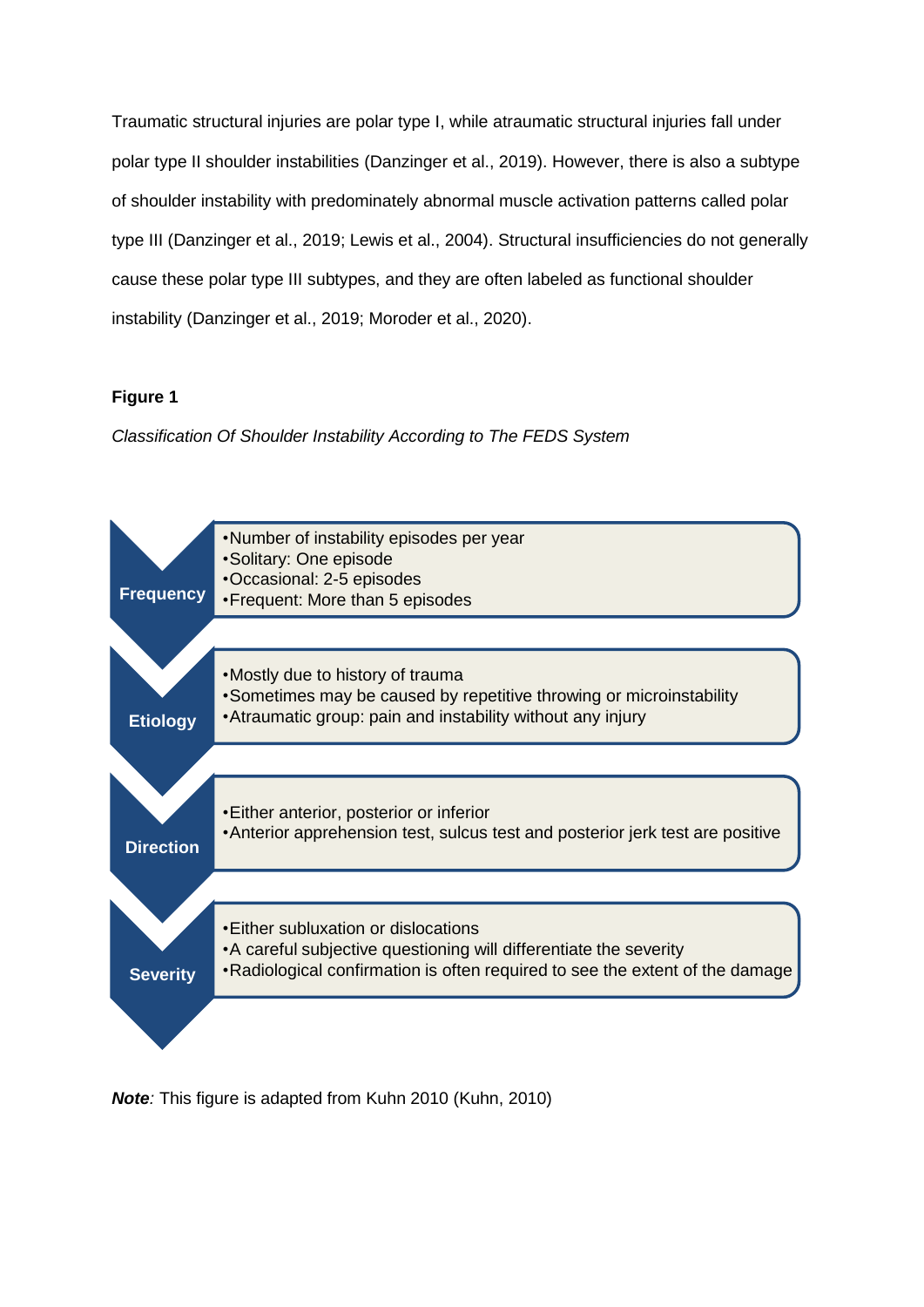#### **Anterior Shoulder Instability**

Anterior shoulder instability (ASI) accounts for 80% of shoulder instabilities experienced by the athletic population characterized by both shoulder subluxation and dislocation (Owens et al., 2007, 2014). Shoulder subluxations and dislocations often present differently where subluxations self-reduce, while dislocations will not (Kuhn, 2010). ASI is widespread amongst athletes, most often caused by trauma that dislocates the humerus head anteriorly from the glenoid fossa with associated disruption of the anterior labrum and anterior capsule (Ialenti et al., 2017; Savin et al., 2017). The resultant shoulder anterior translation occurs during all elevation planes, resulting in recurrent ASI (An et al., 2016; Olds et al., 2015). ASI also comprises anterior shoulder dislocations with a reported prevalence as high as 1.7% in the general population (Hettrich et al., 2019; Nordqvist & Petersson, 1995). Anterior shoulder dislocations are 15.5 to 21.7 times more common than posterior dislocations, which occur at a rate of 1.1 per 100,000 population per year (Hettrich et al., 2019; Robinson & Aderinto, 2005). Hill Sach's lesion (compression fractures to humeral head) are commonly seen in 47% - 90% of all first-time anterior shoulder dislocators and can include glenoid bone loss when further recurrent ASI occurs (An et al., 2016; Boileau et al., 2006).

#### **Biomechanical factors of anterior shoulder instability**

Various biomechanical factors may predispose an athlete to develop anterior shoulder instability. These relate to the biomechanical forces during overhead movements, shoulder muscle imbalances, flexibility deficits, or a traumatic event. One of the most common factors is microinstability during overhead activity. Microinstability can lead to ASI from the acquired capsular laxity from tensile loading because of excessive scapular protraction or glenohumeral external rotation (Kibler & Thomas, 2012). The second factor is acute atraumatic instability (AAI) that also has a similar mechanism as microinstability,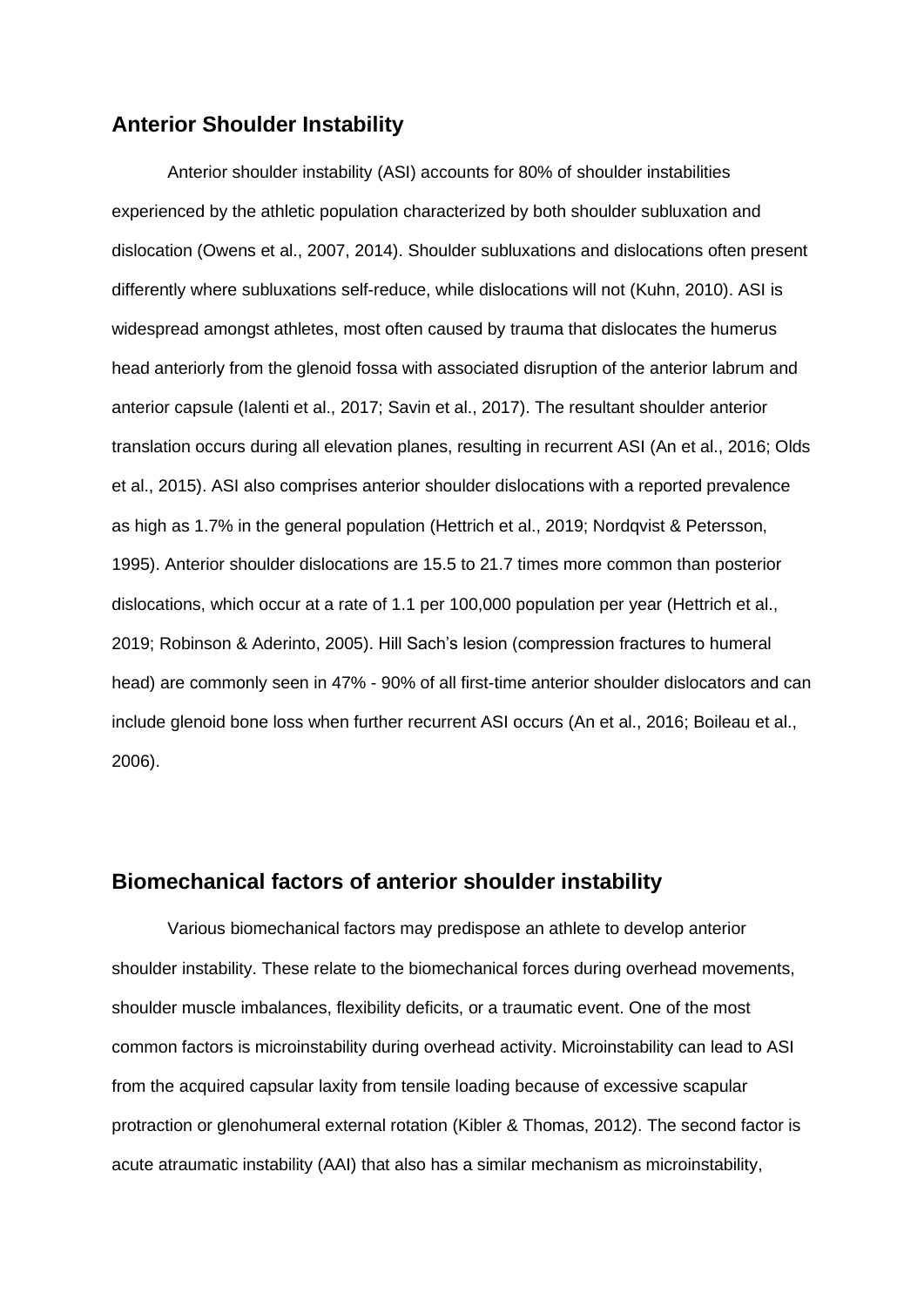generally seen in pitchers (Bixby & Ahmad, 2021). The most common symptom in AAI is anterior shoulder pain, reduced pitch velocity, or "dead arm" during the late cocking phase of throwing (Bixby & Ahmad, 2021). Another factor is a trauma that typically occurs like an acute subluxation or a dislocation episode in activities such as diving for a ball, colliding with another athlete or a wall, or sliding on the ground with an outstretched arm (Bixby & Ahmad, 2021). These traumatic ASI injuries create anterior capsular tears and anterior labrum detachment, commonly known as Bankart lesions (Bixby & Ahmad, 2021). The scapular dyskinesis is also a common factor in most shoulder pain patients caused by an imbalance in the muscles around the scapular region that can alter the scapular position and hence the load on the various structures around it. In scapular dyskinesia, there is an inhibition of lower trapezius and serratus anterior and overactivity of the upper trapezius and pectoralis minor, leading to excessive scapular protraction and risk of developing ASI (Cole et al., 2021). The glenohumeral internal rotation deficit (GIRD), commonly found in the thrower's arm, is caused primarily due to posterior capsule thickness that causes increased shoulder external rotation and tensile load on the anterior capsule leading to ASI (Burkhart et al., 2003; Cole et al., 2021). The last risk factor is the kinetic chain, a mechanism by which the force is generated through the proximal larger area of the core trunk muscle group, then transferred to the shoulder and towards the distal segments, mostly during overhead movements (such as throwing) (Kibler & Thomas, 2012). The thoracolumbar fascia is involved during the throwing motion that connects the lower limbs through the gluteus maximus muscle to the upper limb through the lattisimus dorsi muscle (Chu et al., 2016). It covers the deep back and trunk muscles, including multifidi, and connects to the internal oblique and transverse abdominis muscle (Sciascia et al., 2012). Any deficits in these kinetic chain links may predispose an athlete to compensate through the shoulder, creating a greater force on the anterior shoulder and developing ASI.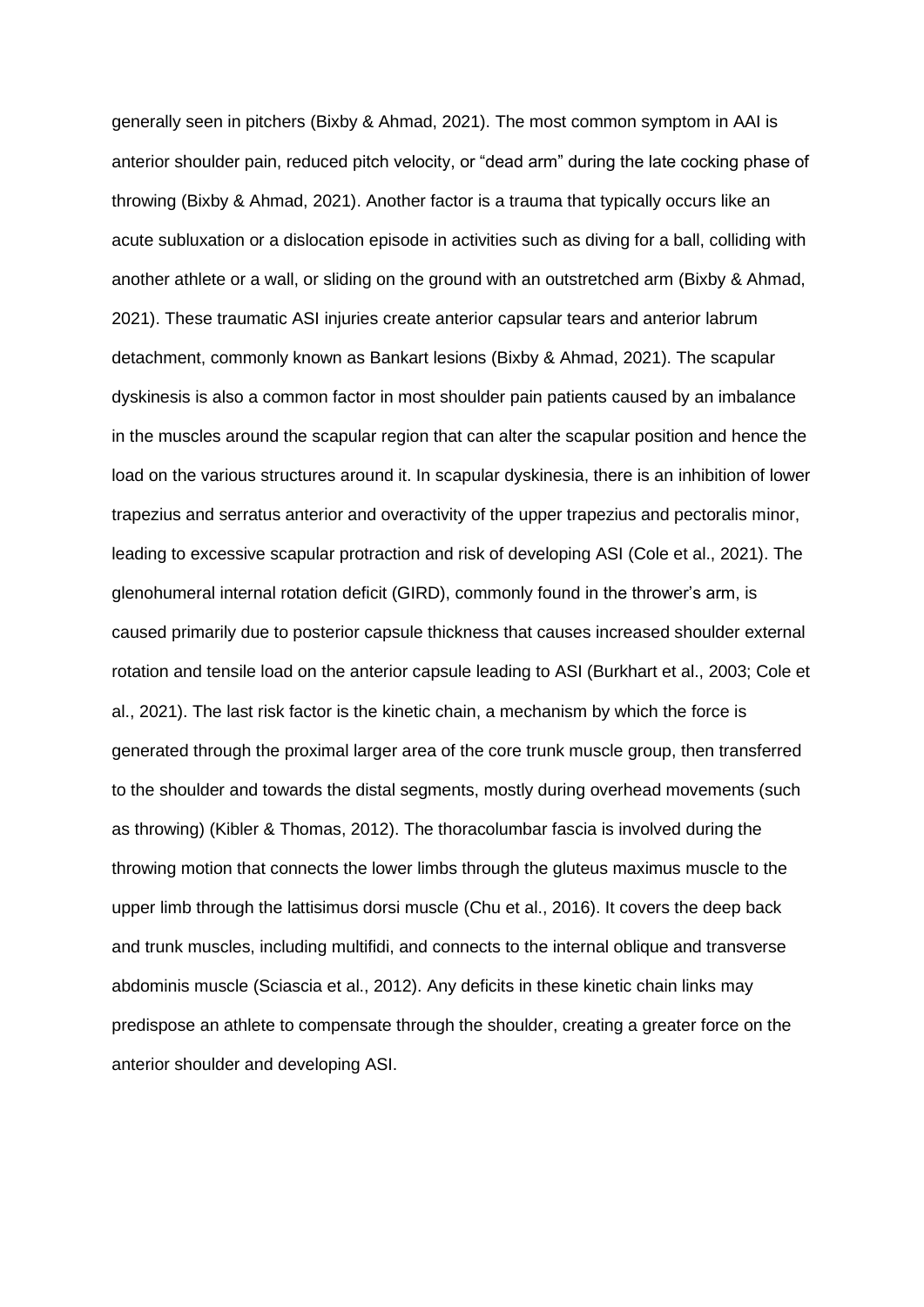#### **Surgical Management of anterior shoulder instability**

There are numerous arthroscopic surgical techniques to restore mechanical shoulder stability, such as Bankart repairs, Latarjet or Bristow procedures, bone block procedures (including iliac crest and distal tibial allografts), and other procedures including inferior capsular shifts or remplissage procedures (Bixby & Ahmad, 2021). The arthroscopic Bankart repair (ABR) and the Latarjet bone block procedure are the most widely used surgical procedures to treat anterior shoulder dislocations (Bessière et al., 2014). The surgical stabilization of the Bankart lesion can be performed arthroscopically and via an open repair, where the torn anterior labrum is reattached to the glenoid, anatomically creating structural stability (Memon et al., 2018).

The Latarjet-Bristow procedure (also called coracoid bone transfer procedure) is commonly performed, indicated when the glenoid bone loss is more than 15%, and the patients are at high risk of recurrence (Hurley et al., 2019). In Latarjet-Bristow procedures, a part of the coracoid bone is transferred to the anterior glenoid rim, lengthening the distance of bone the humerus can track along before it becomes at risk for dislocating anteriorly (Bixby & Ahmad, 2021). This procedure restores glenoid concavity and blocks anterior translation of the humeral head while the conjoined tendon act as a dynamic sling (Glogovac et al., 2019). Supporters of the transposition of the coracoid justify their choice mainly based on a lower recurrence rate and a better RTP to pre-injury state, especially if the athlete participates in a collision sport (Bessière et al., 2014; Blonna et al., 2016). Similarly, the arthroscopic Bankart stabilization strategy restores the shoulder's anatomy, preserves the ROM, and, with modern instruments, is supposed to be as effective as the Latarjet procedure (Blonna et al., 2016; Cole & Warner, 2000). Several procedures have also been advocated to treat the engaging Hill Sach's bone defect: bone graft, retrograde desimpaction, arthroplasty, partial humeral head resurfacing, humeral rotation osteotomy,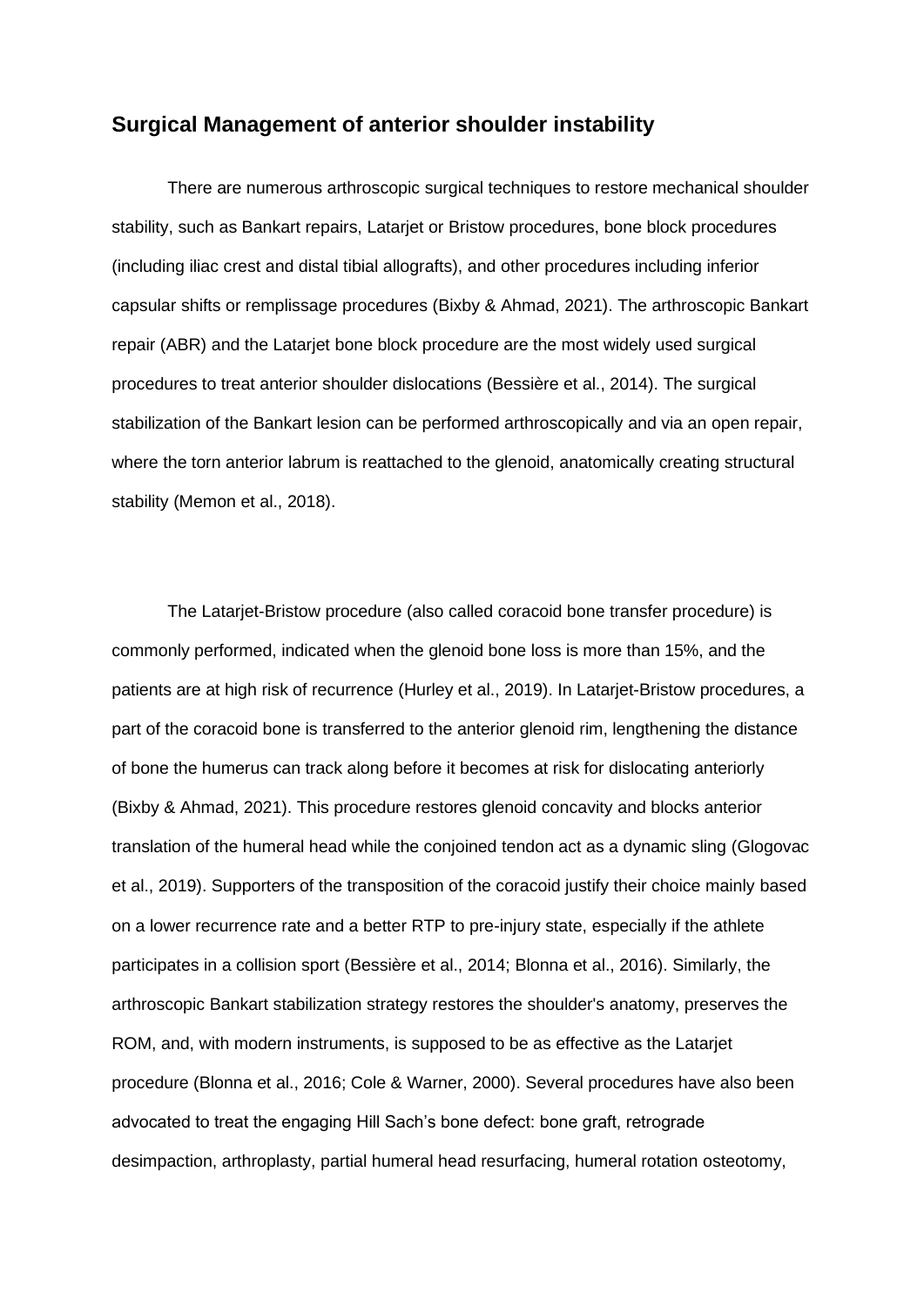and posterior soft tissue filling of the Hill Sach lesion, commonly called as Hill-Sach remplissage (Camus et al., 2018).

#### **Return to play: A complex decision-making process**

The return-to-play (RTP) decisions are made by sports clinicians daily, either on or off the field at the time of shoulder dislocation or following a surgical repair (Menta & D'Angelo, 2016). Guidelines are becoming more frequent for many sports-related medical conditions such as concussion, spinal cord injury, and cardiovascular abnormalities (Shrier et al., 2015). However, a vast range of conditions still lack well-established RTP guidelines, and athletes often have to depend on the clinician's ability to assess complex factors responsible for RTP decision-making (Shrier et al., 2015). Establishing a protocol for returning an athlete to play is important in deciding when an injured athlete can safely return to practice or competition (Herring et al., 2002). In 2002, the American College of Sports Medicine published a consensus statement that included various RTP elements, such as establishing RTP process, evaluating or treating/rehabilitating injured athlete, or returning an injured athlete to play, to help clinicians make informed decisions about a safe return to play (Herring et al., 2002). However, the 2002 consensus statement failed to explain how or why those elements influence the medical decision-making process (Shultz et al., 2010).

In 2010, Creighton and colleagues proposed a three-step model for RTP decisions in sports medicine that provided the clinician structure and transparency within a complex process (Shultz et al., 2010). This decision-based RTP model provided a foundation for research into the individual factors and components that provided clinicians with an evidence-based rationale for RTP decision-making (Shultz et al., 2010). The first step in the decision-based RTP model is the evaluation of an athlete's health status. This first step corresponds to an athlete's physical, physiological, and functional status influenced by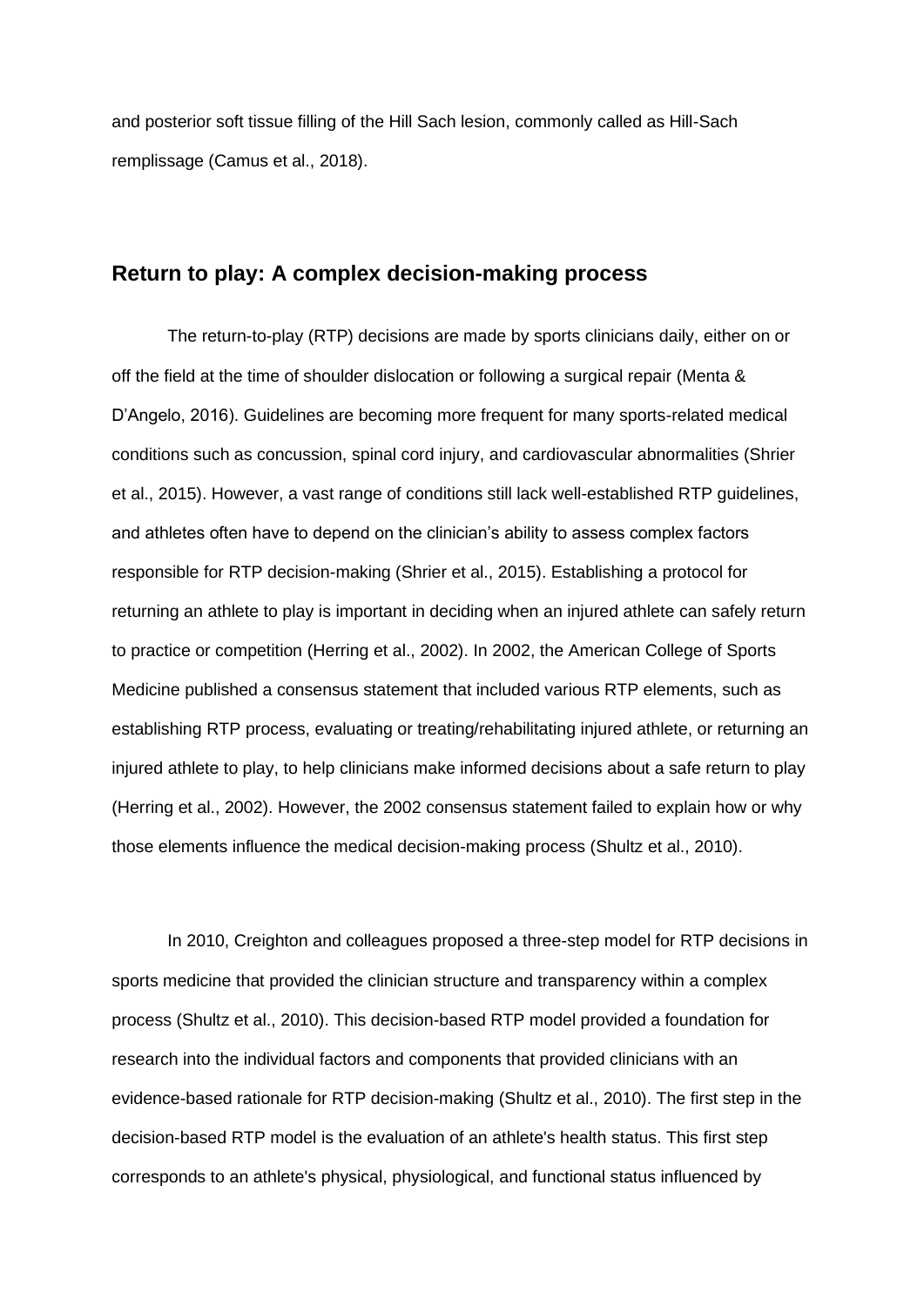various medical factors. In other words, it is how much an injured tissue has healed that allows an athlete to progress further and participate in sporting activities. The second step is the evaluation of the participation risk since a high risk of reinjury can be detrimental and disadvantageous to the athlete. However, sport risk modifiers also affect the risk associated with participation. For example, it may be possible to protect the injury with padding or minimize risk by changing the player's position. Although the RTP decision is fundamentally based on the risks associated with participation, decision-making in all fields is based on a *risk-benefit balance* (Shultz et al., 2010). Therefore, the clinician's role is to determine the most appropriate level of risk. This evaluation must occur within the context of the "decision modifiers," which are essentially the factors that can change the decision made if the participation risk (step 2) had been considered alone. The third step, decision modification, has three important factors to consider. Firstly, unlike participation risk, these factors are not completely dependent on an athlete. Secondly, some clinicians may not consider all the factors that outline decision modifiers. Thirdly, decision modification is isolated from the other steps because participation risk does not influence any information about decision modification. Decision modification alone cannot determine the RTP readiness of an athlete except in the known participation risks.

The decision-based RTP model developed by Creighton et al. (2010) faced many challenges about how certain factors fit or do not fit within the model. Also, the question arose in the framework's ability to account for very serious conditions such as a concussion or when there are simultaneous risks (short term re-injury risk or long term complication of arthritis) (Shrier, 2015). Therefore, Shrier et al. (2015) proposed a modified version of the originally developed decision-based RTP model, a Strategic Assessment of Risk and Risk Tolerance (StARRT) framework (Shrier, 2015). The StARRT framework considers that the basis of RTP decisions is a risk assessment of the outcome. The risk is then compared with one's risk tolerance, where if the risk assessment is greater than one's risk tolerance, then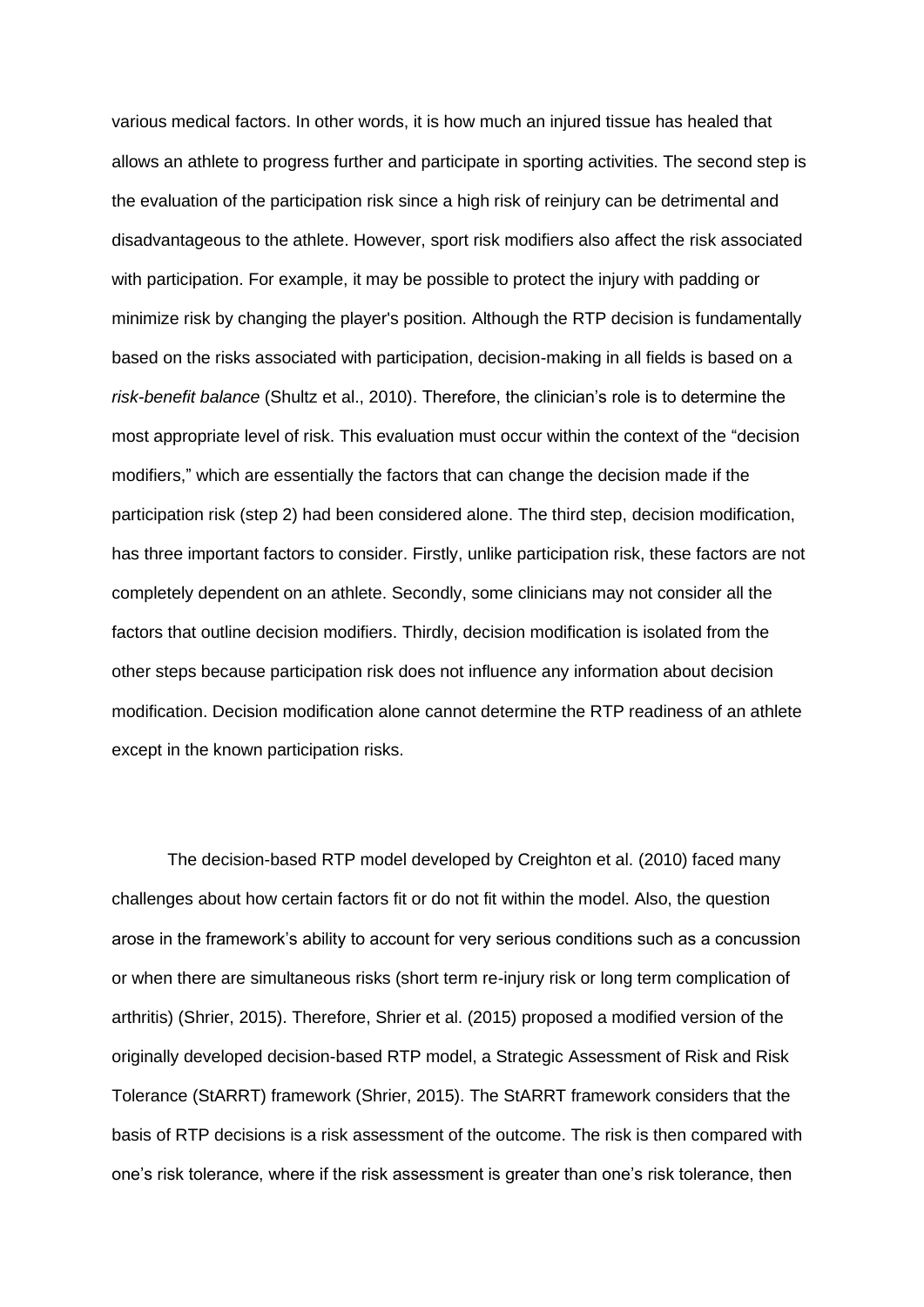the athlete is not allowed to RTP (Shrier, 2015; Shultz et al., 2010). The StARRT framework considers a three-step process, the first relates to the tissue Health (Medical factors), the second relates to tissue stressors (Sport Risk Modifiers), and a final step known as risk tolerance modifiers (Decision Modifiers), where an athlete can RTP only when the *risk assessment* (tissue health and tissue stressors) is less than the acceptable risk tolerance (Shrier, 2015).

In recent years, there has been an increasing amount of literature on RTP test batteries and knee injuries (Barber-Westin & Noyes, 2011; Ellman et al., 2015; Roe et al., 2021). However, the research is sparse around RTP test batteries following an anterior shoulder stabilization surgery (Connor. S. Kasik et al., 2019; Kim & Saper, 2020; Lau et al., 2021; Nadeem et al., 2020; Stone & Pearsall, 2014). In 2015, the American Academy of Orthopedic Surgeons (AAOS) created the Appropriate Use Criteria (AUC) with seven criteria for RTP in patients operated with anterior cruciate ligament (ACL) reconstruction (Ellman et al., 2015; Roe et al., 2021). The AAOS recommends that athletes who meet at least six criteria out of seven are allowed to RTP, suggesting that enforcing these criteria will reduce any subsequent knee injury after RTP (Ellman et al., 2015; Roe et al., 2021). These criteria include assessing knee stability, ROM, strength, balance, functional ability, and confidence (Roe et al., 2021). The criteria from Roe et al. (2021) included factors such as joint stability, ROM, strength, balance, and functional ability, and fits well under the recent RTP guidelines, StARRT framework, and inform the tissue health status or the medical factors (Roe et al., 2021; Shrier, 2015). The criteria from Roe et al. (2021), also relate to the tissue stressors or the sport risk modifiers from the recent RTP guidelines (StARRT framework) and inform the activity risk or the psychological status (Roe et al., 2021; Shrier, 2015).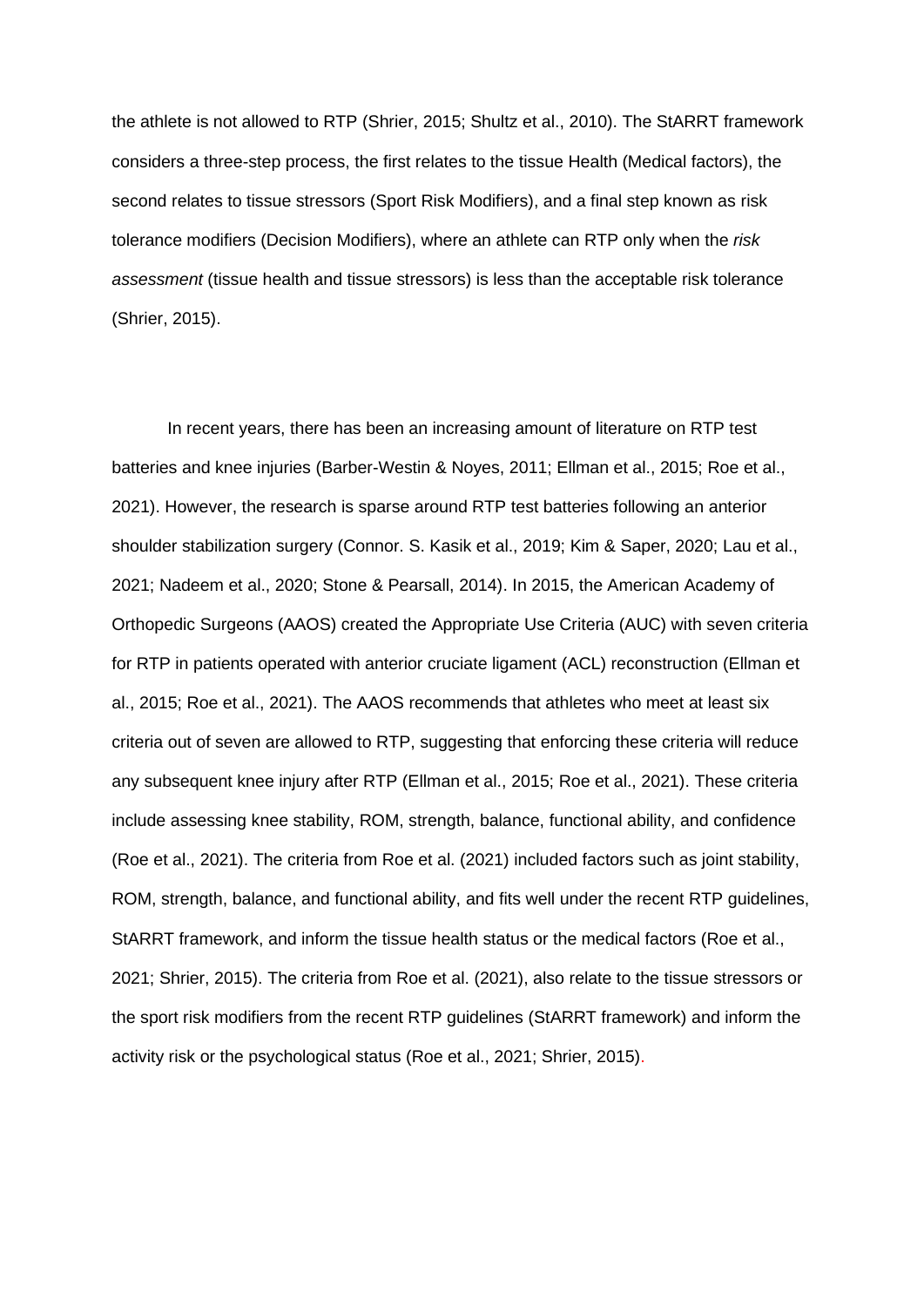Psychological factors are also being increasingly recognized as an important determinant of the ability for RTP (Nwachukwu et al., 2019). In a systematic review by Nwachukwu et al. (2019) exploring psychological factors and RTP after ACL reconstruction, findings suggest that out of 795 patients who did not RTP, 514 patients (64.7%) did not return due to lack of psychological readiness (Nwachukwu et al., 2019). Fear of re-injury was the common reason for poor RTP performance and other psychological factors such as lack of confidence, depression, lack of interest/motivation (Nwachukwu et al., 2019). Psychological readiness is an important factor to consider during RTP decision-making that fits well under tissue stressors or the sport risk modifiers within the StARRT framework (Shrier, 2015).

#### **The rationale of the study**

Athletes often undergo a surgical procedure to repair the damaged shoulder structures if conservative treatment is unsuccessful (Blonna et al., 2016). For appropriately indicated patients, surgical management is standard, particularly in active athletes who are at the highest risk of recurrent instability if left untreated (Cannizzaro et al., 2020). Despite successful surgery, the athletes may not return to their pre-injury level of sport without suitable RTP criteria (Hurley et al., 2019). With respect to shoulder surgeries, many athletes fail to throw at full intensity despite full anatomic repair of the injured tissue leading to more extended RTP times and missed tournaments. Since athletes desire a quick return to play (RTP), there needs to be a clear protocol to RTP that is developed through evidence, which ensures a safe return to participation and minimal recurrence (Wagstrom et al., 2019).

Currently, there is insufficient literature around evidence-based RTP protocols and outcome measures for arthroscopic shoulder stabilization (Kim & Saper, 2020). The outcome reporting is not standardized following surgical Bankart repair in the adolescent age group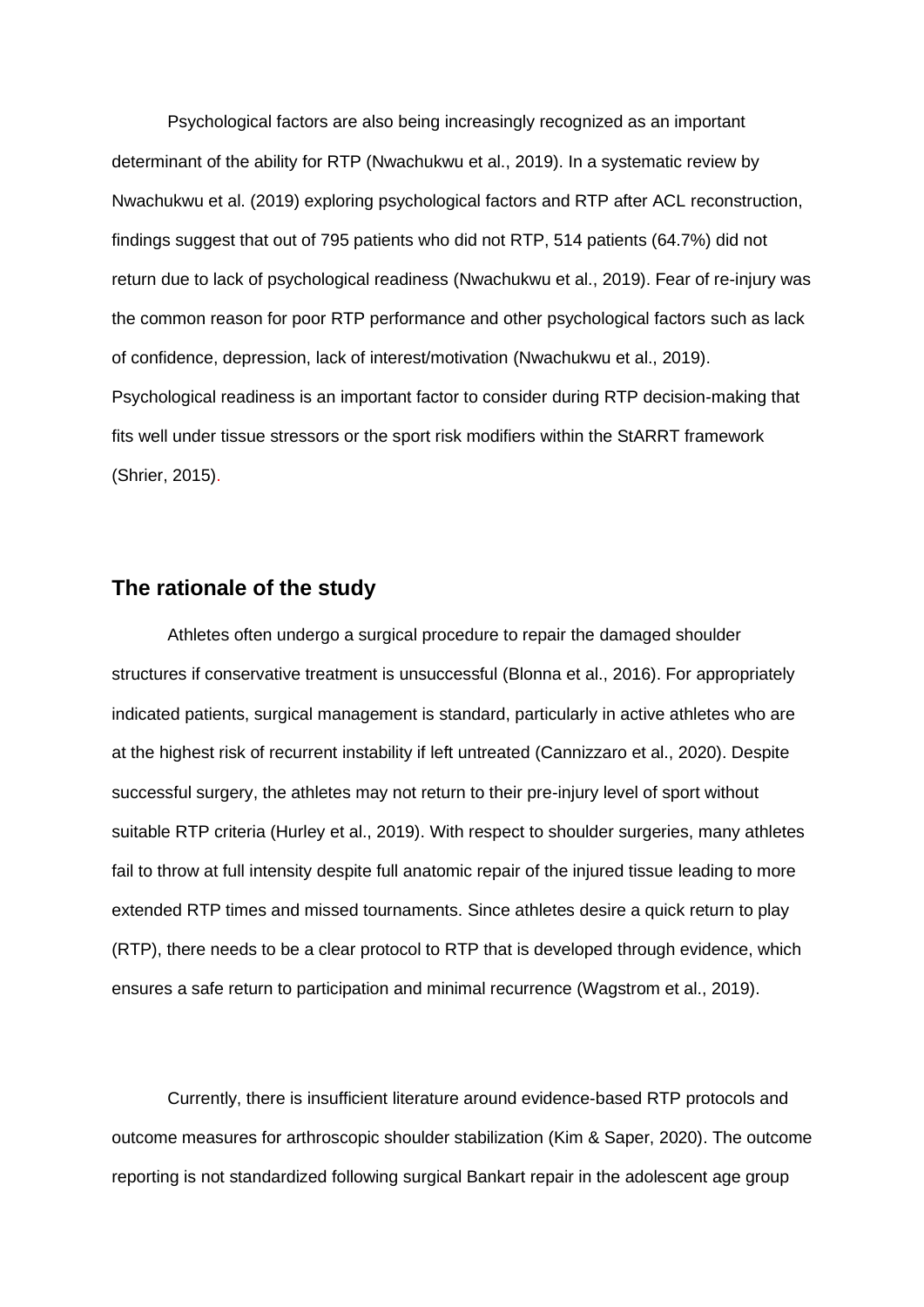(Kasik et al., 2019; Kasik & Saper, 2018). Information is sparse regarding the RTP timelines and criteria to RTP in athletes operated with open Bankart repair (Stone & Pearsall, 2014). There is also considerable variability in how the outcomes are reported for high-impact traumatic ASI, with 28 different outcome tools used, making it challenging to select outcome tools for practical use (Kasik & Saper, 2018). Looking at the recent developments in the RTP decision-making (Shrier, 2015), there is a need to investigate RTP outcome measures following arthroscopic stabilization in ASI that can inform tissue health (Medical factors), tissue stressors (Sport Risk Modifiers), and risk tolerance modifiers (Decision Modifiers), within the StARRT framework.

The purpose of this systematic review was to appraise all the systematic reviews that have explored RTP outcomes following a shoulder stabilization surgery in athletes having ASI. This review has addressed the following question in a broader sense; what is the current evidence of the clinical and functional criteria to RTP in sports following a shoulder stabilization surgery in athletes with ASI? This review will address the following subquestions: What is the evidence-based RTP time frame following a shoulder stabilization surgery in sports? What are the evidence-based criteria to RTP when considering strength measures following an anterior shoulder stabilization surgery in sports? Furthermore, what is the evidence for functional improvements using patient-reported outcome measures (PROM) following an anterior shoulder stabilization surgery in sports?

This review aims to take a broader view and synthesize all current evidence for their use and applicability to practice. The objective of this review was to assess the methodological quality of all the included systematic reviews by a measurement tool to assess the systematic reviews (AMSTAR-2) tool. AMSTAR 2 enables the critical appraisal of systematic reviews, including randomized controlled and non-randomized studies. Therefore, in this study, a systematic review of systematic reviews was performed to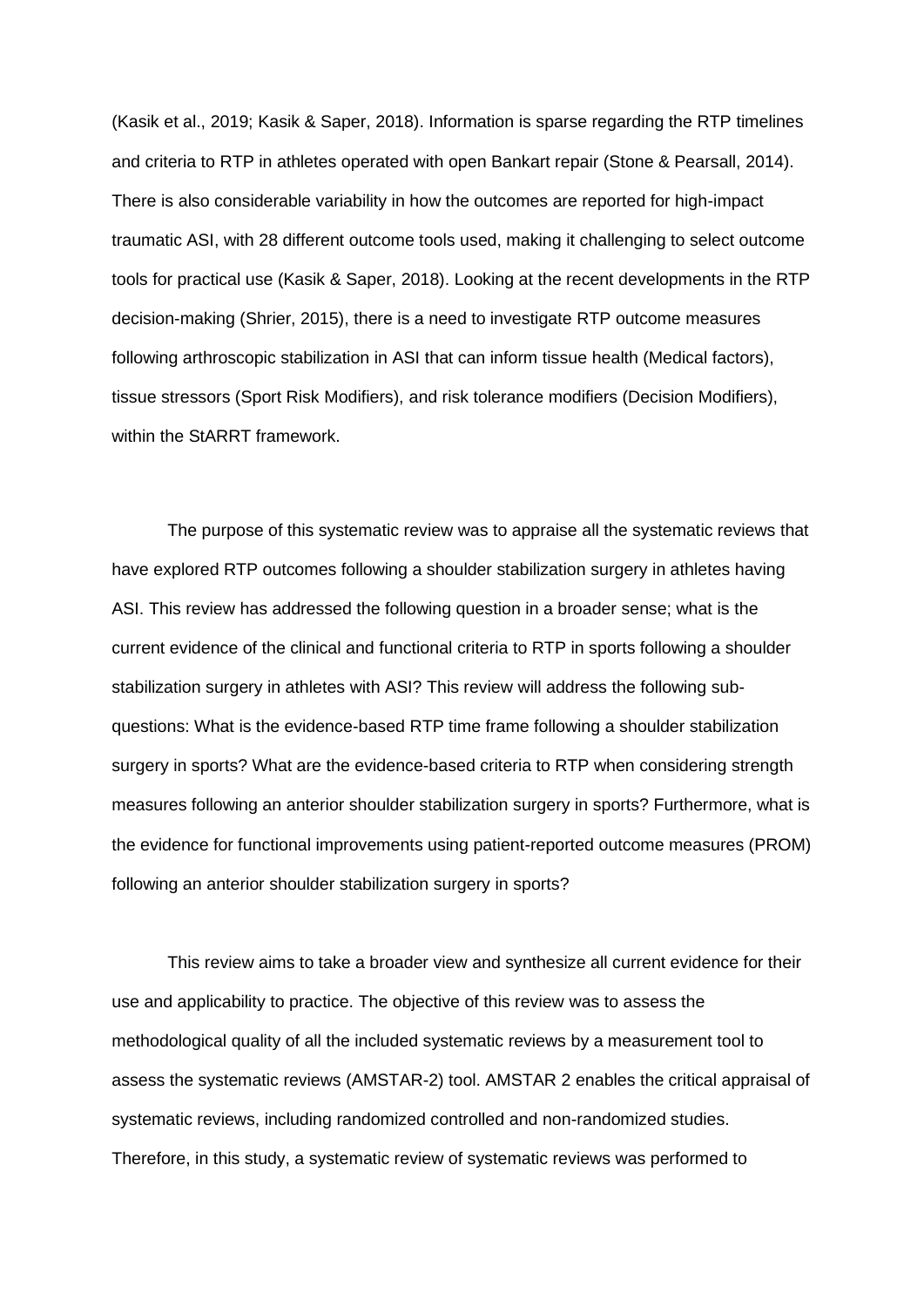establish a higher-level overview of the current systematic reviews. A summary of new practice recommendations is proposed based on the results of this systematic review.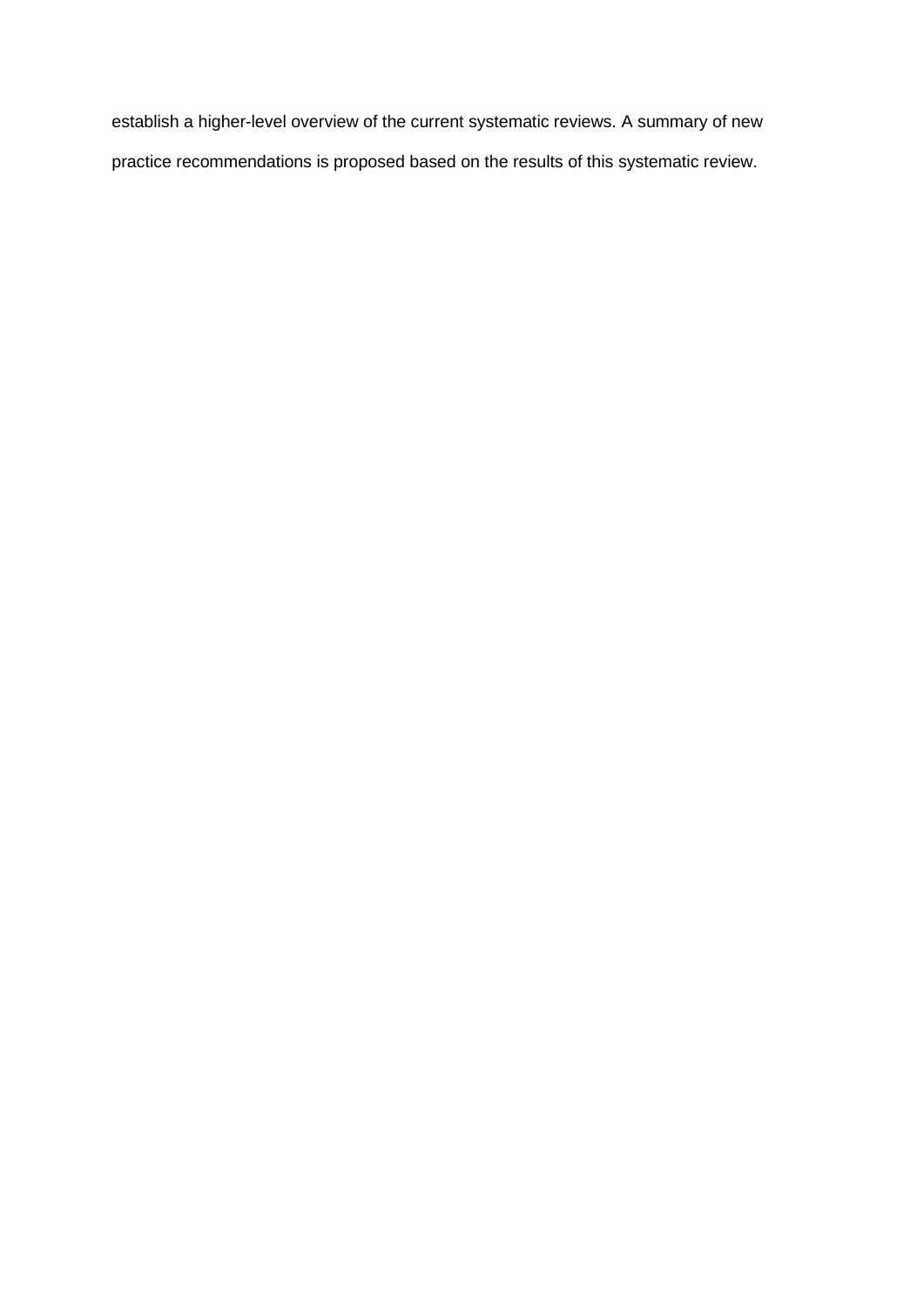## **CHAPTER 2: SYSTEMATIC REVIEW**

#### **Introduction**

Traumatic shoulder dislocations are prevalent in contact or collision sports, and a majority of them occur anteriorly, causing anterior shoulder instability (ASI) (Kim & Saper, 2020). ASI is a common sports injury that can cause pain, reduced function, time loss from sports and affect the quality of life (Abdul-Rassoul et al., 2018; Meller et al., 2007). Recurrent instability is also more common within two years after the first-time dislocation in male athletes younger than 25 years (Glogovac et al., 2019). In most cases, the incidence of traumatic shoulder instability in the general population is 1.7%, but most of these instabilities are due to sports participation (Abdul-Rassoul et al., 2018; Boone & Arciero, 2010). In an active military population group, the reported incidence is as high as 3% and increases to 5.7% per season in adolescent rugby athletes (Kawasaki et al., 2014; Lau et al., 2021).

ASI can be satisfactorily treated non-operatively in an older population through physical therapy and activity modification (Ialenti et al., 2017). Arthroscopic repair has been advocated to address ASI, mainly to prevent negative consequences of recurrent instability (Kim & Saper, 2020). Arthroscopic repair improves patient-reported outcomes, but the incidence of recurrent instability still exists, affecting athlete return to play (RTP) (Hovelius & Rahme, 2016; Kim & Saper, 2020). One important metric of a successful recovery postshoulder stabilization is time to RTP with minimal time loss post-surgery (Abdul-Rassoul et al., 2018). Regardless of a surgical approach, the clinicians need to determine an accurate time frame to RTP at pre-injury levels post shoulder stabilization (Abdul-Rassoul et al., 2018). However, it remains unclear when an athlete should RTP after shoulder stabilization and what criteria the surgeons and physiotherapists should use to allow a safe and faster return to play in athletes (Fanning et al., 2020).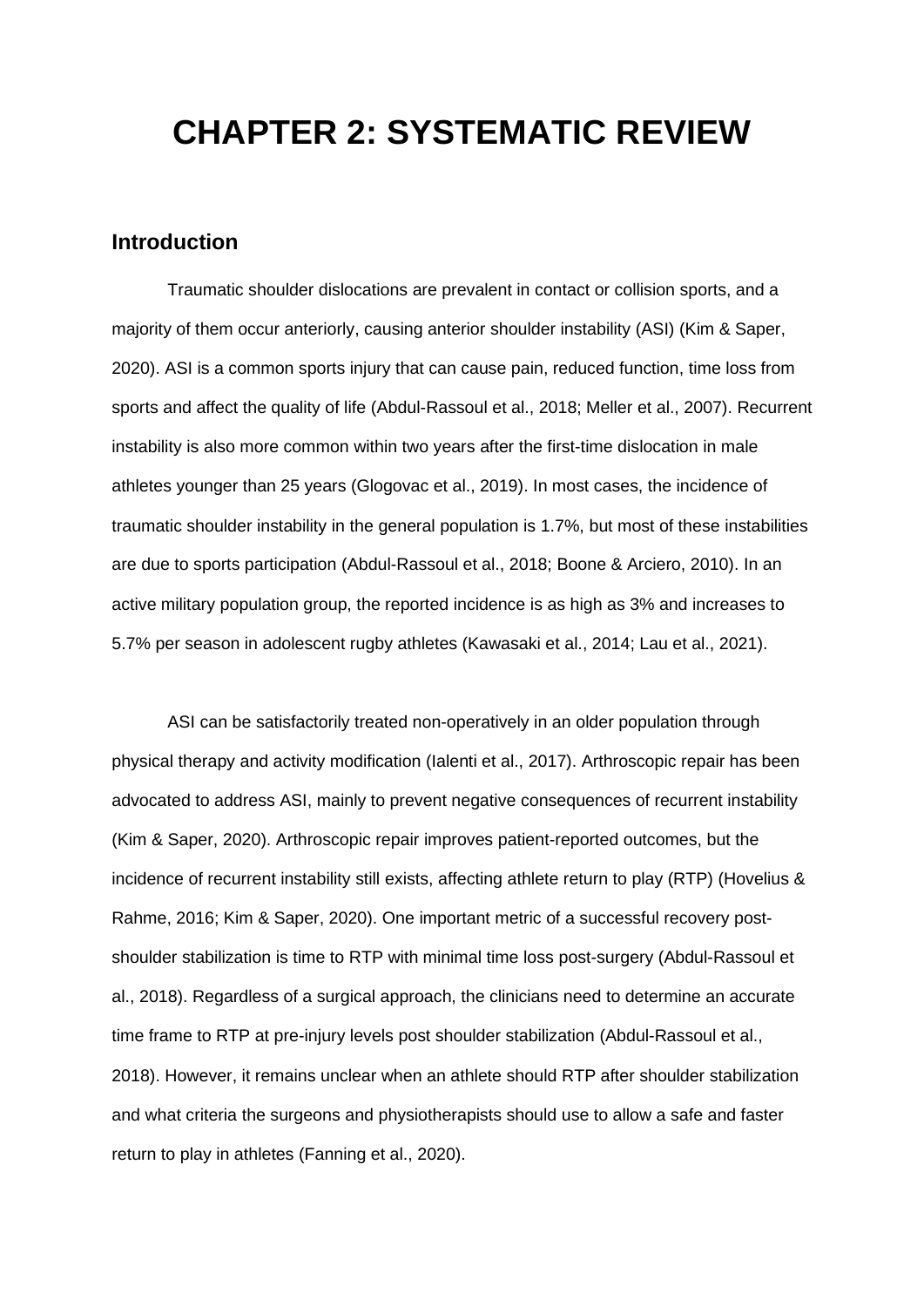#### **Rationale and objectives**

The purpose of this systematic review was to appraise all the systematic reviews that have explored RTP outcomes following a shoulder stabilization surgery in athletes having ASI. This review has addressed the following question in a broader sense; what is the current evidence of the clinical and functional criteria to RTP in sports following a shoulder stabilization surgery in athletes with ASI? This review will highlight the following subquestions: What is the evidence-based RTP time frame following a shoulder stabilization surgery in sports? What are the evidence-based criteria to RTP when considering strength measures following an anterior shoulder stabilization surgery in sports? Furthermore, what is the evidence for functional improvements using patient-reported outcome measures (PROM) following an anterior shoulder stabilization surgery in sports?

This review aims to take a broader view and synthesize all current evidence for their use and applicability to practice. The objective of this review will be to assess the methodological quality of all the included systematic reviews by a measurement tool to assess the systematic reviews (AMSTAR-2) tool. AMSTAR 2 enables the critical appraisal of systematic reviews, including randomized controlled and non-randomized studies. Therefore, in this study, a systematic review of systematic reviews was performed to establish a higher-level overview of the current systematic reviews.

#### **Methods**

#### **Protocol and registration**

A systematic review of the literature was performed using the Preferred Reporting Items for Systematic Review and Metaanalyses (PRISMA) framework (Moher et al., 2009). This review was exempt from any ethics committee approval. The review protocol was registered under PROSPERO, a prospective international register of a systematic review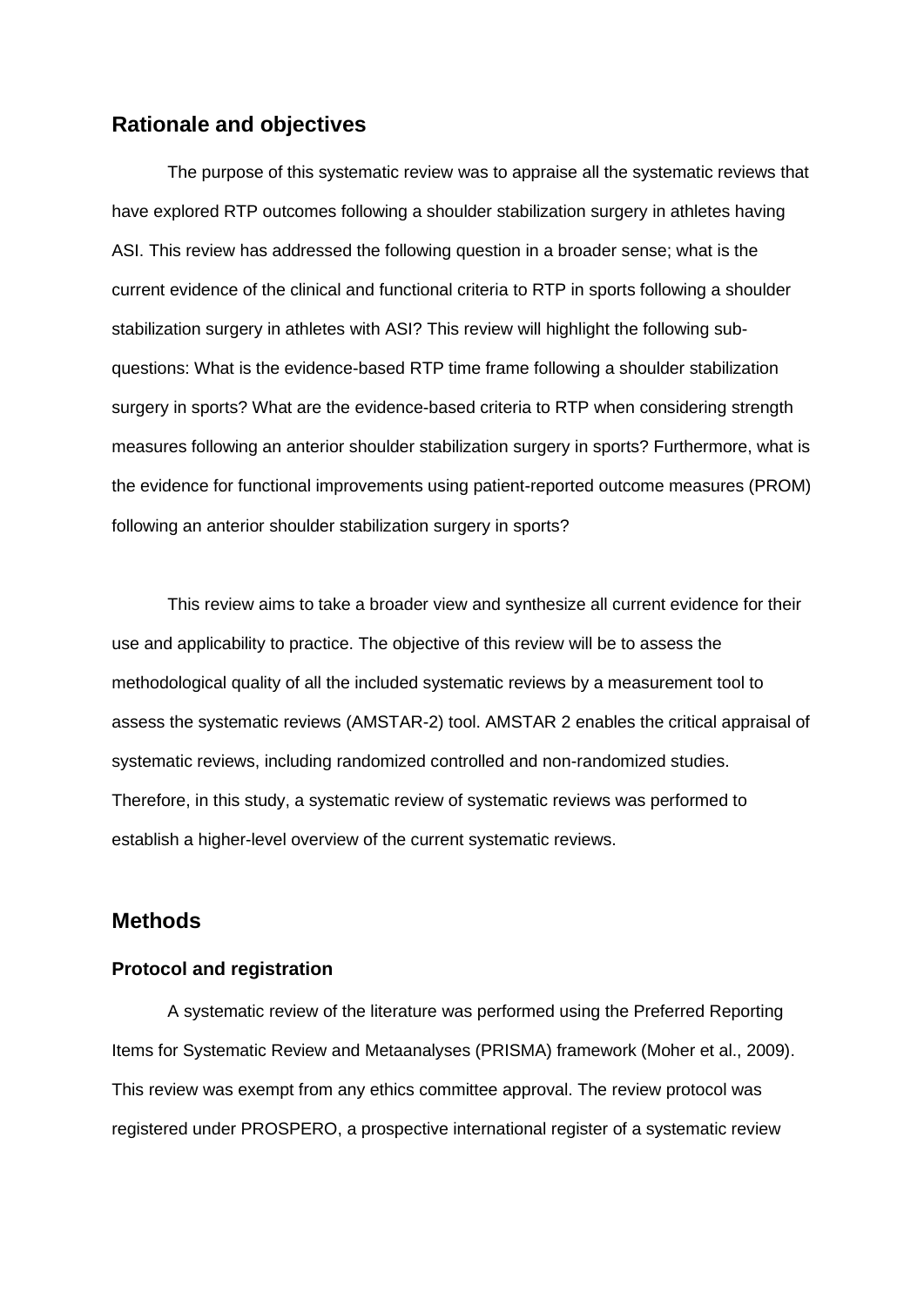(registration ID: CRD42021254945). The review methods and research questions were established before the literature search, data extraction, and analysis.

#### **Information sources**

The primary researcher (AN) performed an electronic search of the literature using the EBSCO health database (MEDLINE, CINHAL COMPLETE, and SPORTDISCUSS), WEB OF SCIENCE, SCOPUS, AMED via OVID, and COCHRANE via OVID. The search was undertaken using a modification of keywords and MeSh terms based on ideas developed to answer the review questions. The full search strategy is available in Appendix 1 (supplementary material). The last search was performed on  $25<sup>th</sup>$  May 2021 using the Auckland University of Technology library database. The reference list of the selected articles was manually searched to identify any additional records.

#### **Search**

The search strategy for EBSCO Health Database (MEDLINE, CINHAL, AND SPORTDISCUSS) is described in Table 1. A list of excluded studies and a complete search strategy are available as supplementary information.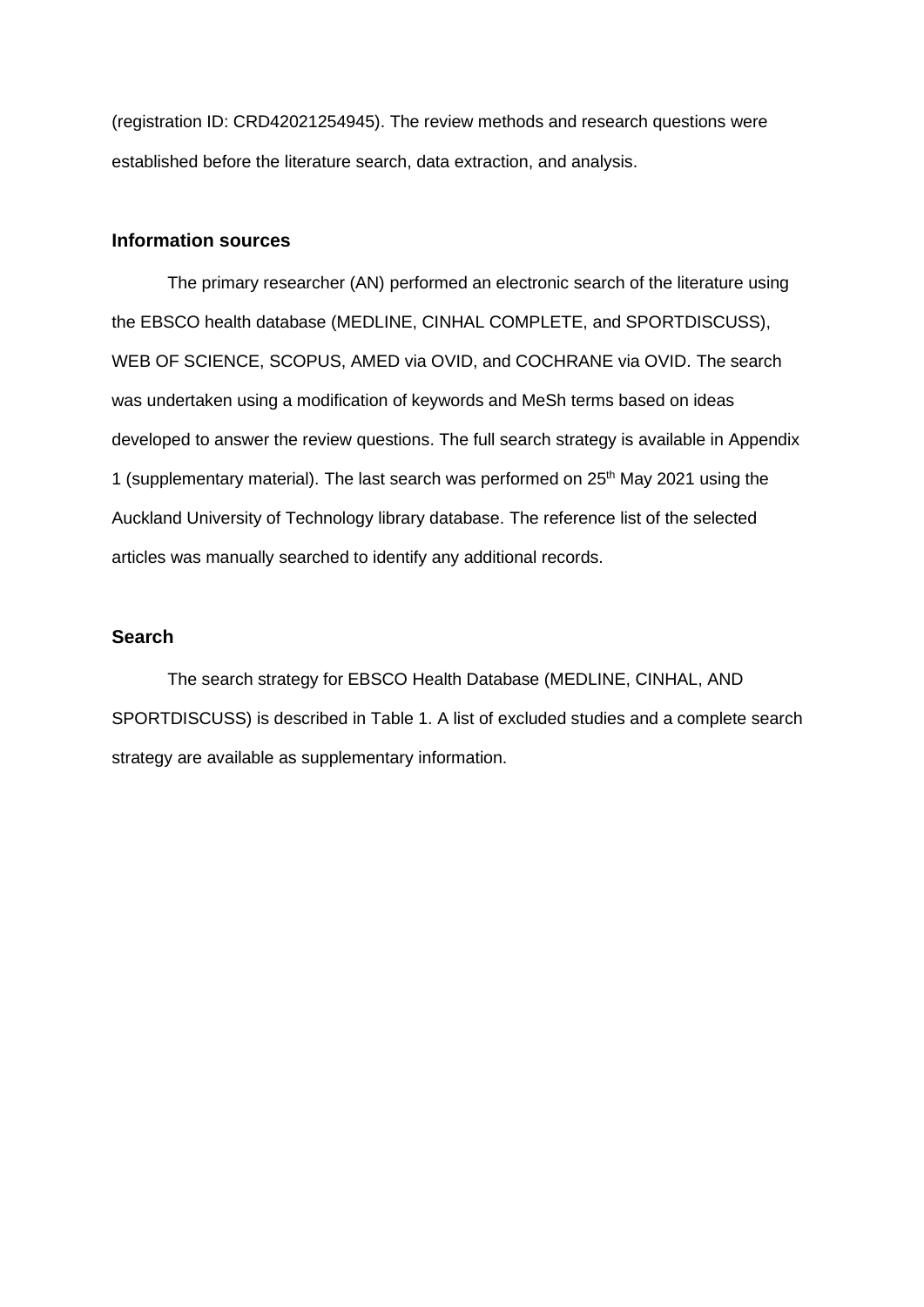#### **Table 1**

#### *Search strategy for EBSCO health database*

| <b>Search</b>  | <b>Keywords</b>                                                               |
|----------------|-------------------------------------------------------------------------------|
| S <sub>1</sub> | "shoulder instability" OR "shoulder subluxation*" OR Bankart OR labrum OR     |
|                | labral OR "humeral avulsion of glenohumeral ligament" OR HAGL OR              |
|                | "glenohumeral instability"                                                    |
| <b>S2</b>      | (shoulder or glenohumeral) N4 (dislocat*)                                     |
| <b>S3</b>      | <b>S1 OR s2</b>                                                               |
|                | "shoulder stabili*" OR surg* OR arthroscop* OR "Bankart repair*" OR "coracoid |
| <b>S4</b>      | transfer" OR Latarjet OR Bristow OR Remplissage OR "bone block" OR "bone      |
|                | graft" OR "open repair"                                                       |
| S <sub>5</sub> | S3 AND S4                                                                     |
|                | (return*) N4 (play* OR sport* OR athlet* OR performance OR Cricket OR Tennis  |
| S <sub>6</sub> | OR baseball OR thrower* OR bowl* OR Basketball OR Volleyball OR Badminton     |
|                | OR Netball OR Handball)                                                       |
| <b>S7</b>      | S5 AND S6                                                                     |
| S <sub>8</sub> | "patient-reported outcome*" OR PROM OR "functional improvement*" OR           |
|                | "functional outcome*" OR strength* OR tim*                                    |
| <b>S9</b>      | S7 AND S8                                                                     |
| <b>S10</b>     | "systematic review*" OR meta-analysis                                         |

### **Study selection**

Studies were eligible for inclusion if they were systematic reviews evaluating the RTP following arthroscopic shoulder stabilization. In particular, the studies were included if they had explored time to RTP, strength outcomes, and PROM following arthroscopic shoulder stabilization procedure. Only studies published in English that had no limit to the year of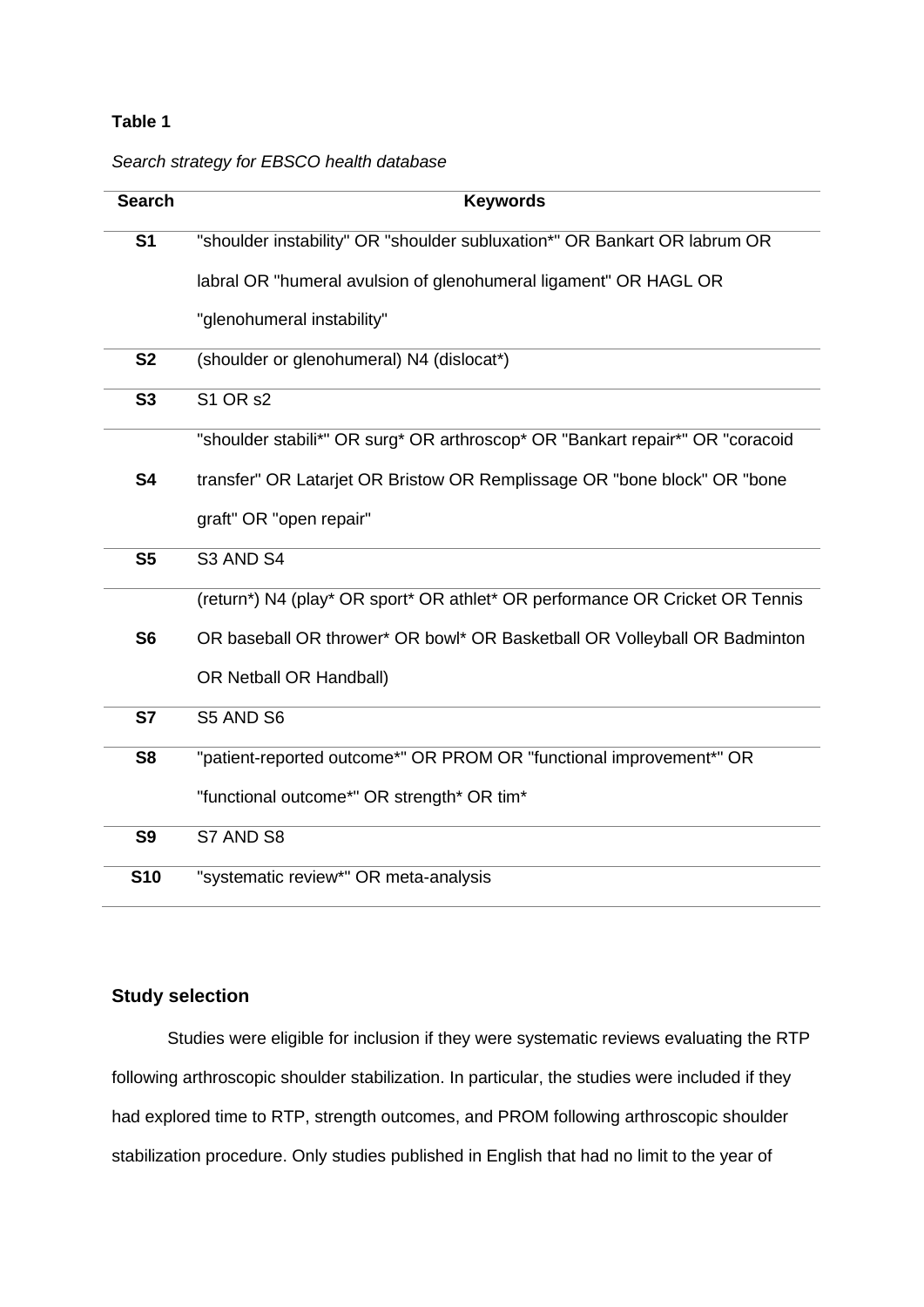publication were included. Studies were excluded if they reported multi-directional, inferior,

or posterior shoulder instability. A full list of inclusion and exclusion criteria is shown in Table

2.

#### **Table 2**

#### *Inclusion and exclusion criteria*

| <b>INCLUSION</b>                              | <b>EXCLUSION</b>    |                                             |  |  |  |  |  |
|-----------------------------------------------|---------------------|---------------------------------------------|--|--|--|--|--|
| <b>Study design</b>                           | <b>Study design</b> |                                             |  |  |  |  |  |
| Systematic reviews of randomized or           |                     | All narrative reviews/scoping reviews       |  |  |  |  |  |
| non-randomized studies                        |                     | All biomechanical studies                   |  |  |  |  |  |
| Published in English                          |                     | Only abstracts                              |  |  |  |  |  |
| No year limit                                 |                     | Unpublished research                        |  |  |  |  |  |
| <b>Participants/setting</b>                   |                     | <b>Participants/Setting</b>                 |  |  |  |  |  |
| Patients of all ages                          | $\bullet$           | Patients diagnosed with multi-directional,  |  |  |  |  |  |
| Patients had anterior shoulder instability,   |                     | inferior, or posterior shoulder instability |  |  |  |  |  |
| anterior dislocation, anterior subluxation,   | $\bullet$           | Patients with a SLAP tear, rotator cuff     |  |  |  |  |  |
| or recurrent anterior instability/dislocation |                     | tears, or a diagnosis other than ASI        |  |  |  |  |  |
| <b>Intervention</b>                           |                     | <b>Intervention</b>                         |  |  |  |  |  |
| Studies in which patients had undergone       |                     | Studies in which patients are operated      |  |  |  |  |  |
| an anterior shoulder stabilization            |                     | with superior labral repair, posterior,     |  |  |  |  |  |
| procedure                                     |                     | inferior labral repair, and rotator cuff    |  |  |  |  |  |
|                                               |                     | repair                                      |  |  |  |  |  |
| Comparison                                    |                     |                                             |  |  |  |  |  |
| Anterior shoulder stabilization               |                     |                                             |  |  |  |  |  |

procedures (arthroscopic bankart repair, coracoid transfer, open repair, etc.)

### **Outcomes**

#### **Outcomes**

• Studies reporting RTP time frame, strength measures, and PROMs following a shoulder stabilization surgery

## • Studies that did not report RTP outcomes

*Note: SLAP – Superior Labrum Anterior Posterior, RTP – Return to play*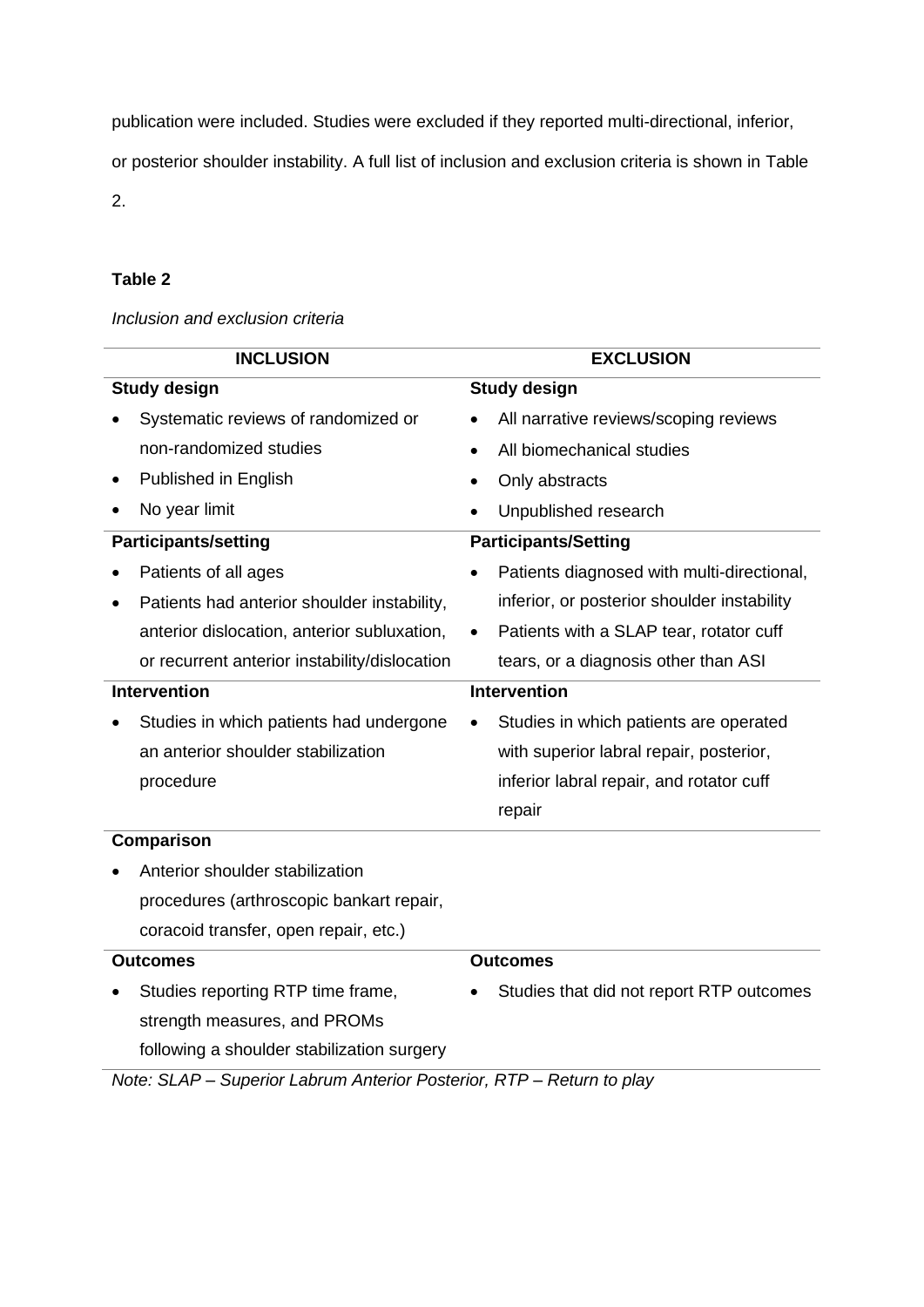In phase 1 of the selection process, one researcher (AN) screened the articles based on the inclusion and exclusion criteria. Initially, the title and abstract screening were undertaken to narrow the articles for final screening. Then the full-text articles are screened to identify the studies meeting the inclusion criteria for the analysis. The final selection of the studies was confirmed after the agreement with the second researcher (DR). The PRISMA framework was followed to screen articles, remove duplicates, full-text screening to final inclusion of studies for this systematic review. The PRISMA flow diagram illustrating the study selection process is shown in Figure 2.

#### **Data collection process**

One researcher (AN) independently exported all retrieved articles into Mendeley reference manager, removed duplicates, and concurrently screened titles and abstracts using the inclusion and exclusion criteria. The articles that did not meet the inclusion criteria were excluded. Full texts were reviewed for reviews from which it was impossible to confirm the abstract's eligibility. The retrieved data was tabulated in the Microsoft Excel Spreadsheet by AN and verified by the second researcher (DR).

#### **Data items**

The data retrieved included the following information: patient demographics, intervention details, comparator interventions, outcomes (RTP time frame, strength measures, and PROMs), and any RTP criteria following a shoulder stabilization surgery. Only data that met the inclusion criteria were extracted if a review addressed multiple outcomes. The primary focus of data extraction was to identify the studies that explored RTP and outcomes following anterior shoulder stabilization surgery.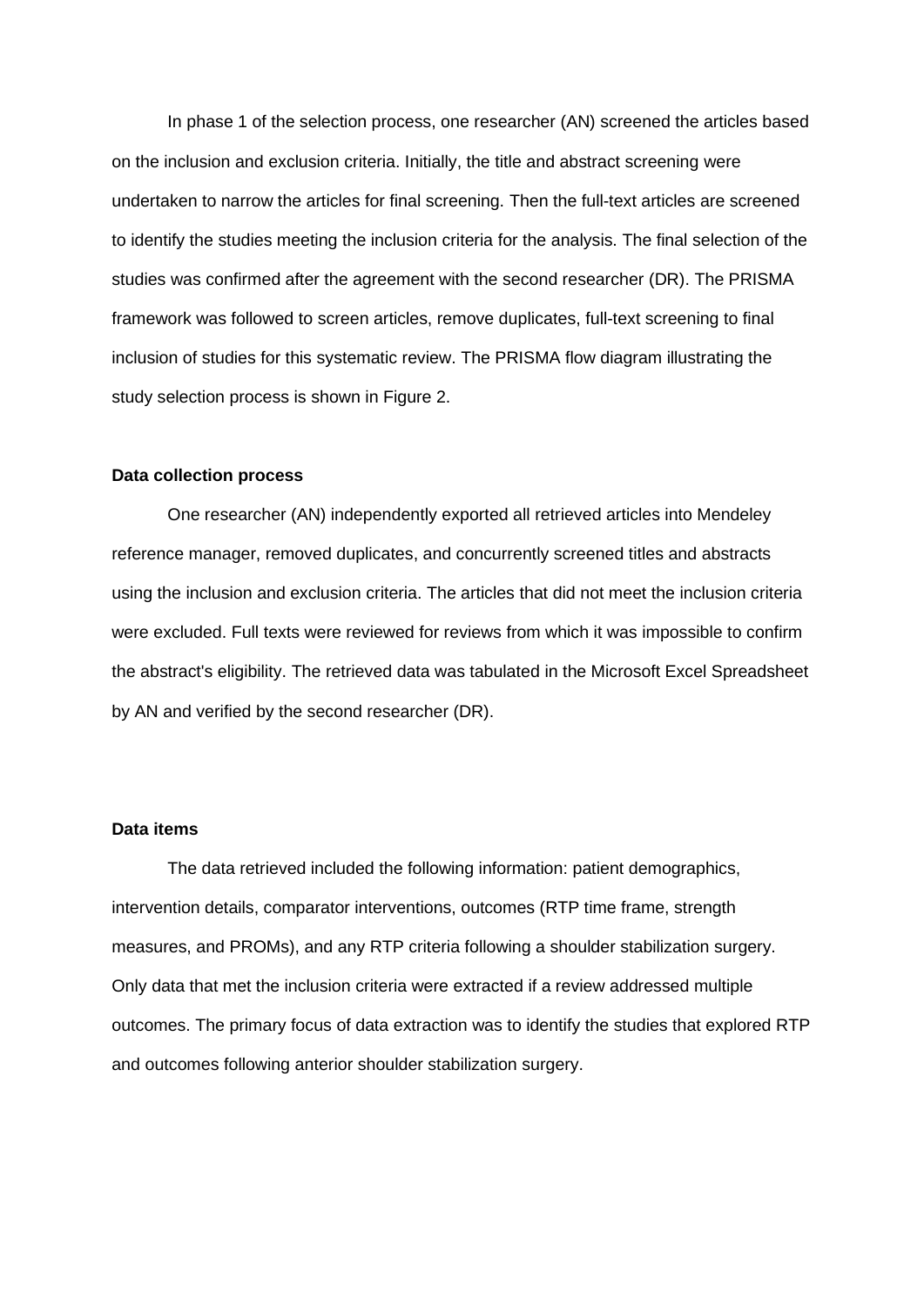#### **Figure 2**

*Search strategy using Preferred Reporting Items for Systematic Review and Metaanalyses* 

*(PRISMA) framework*

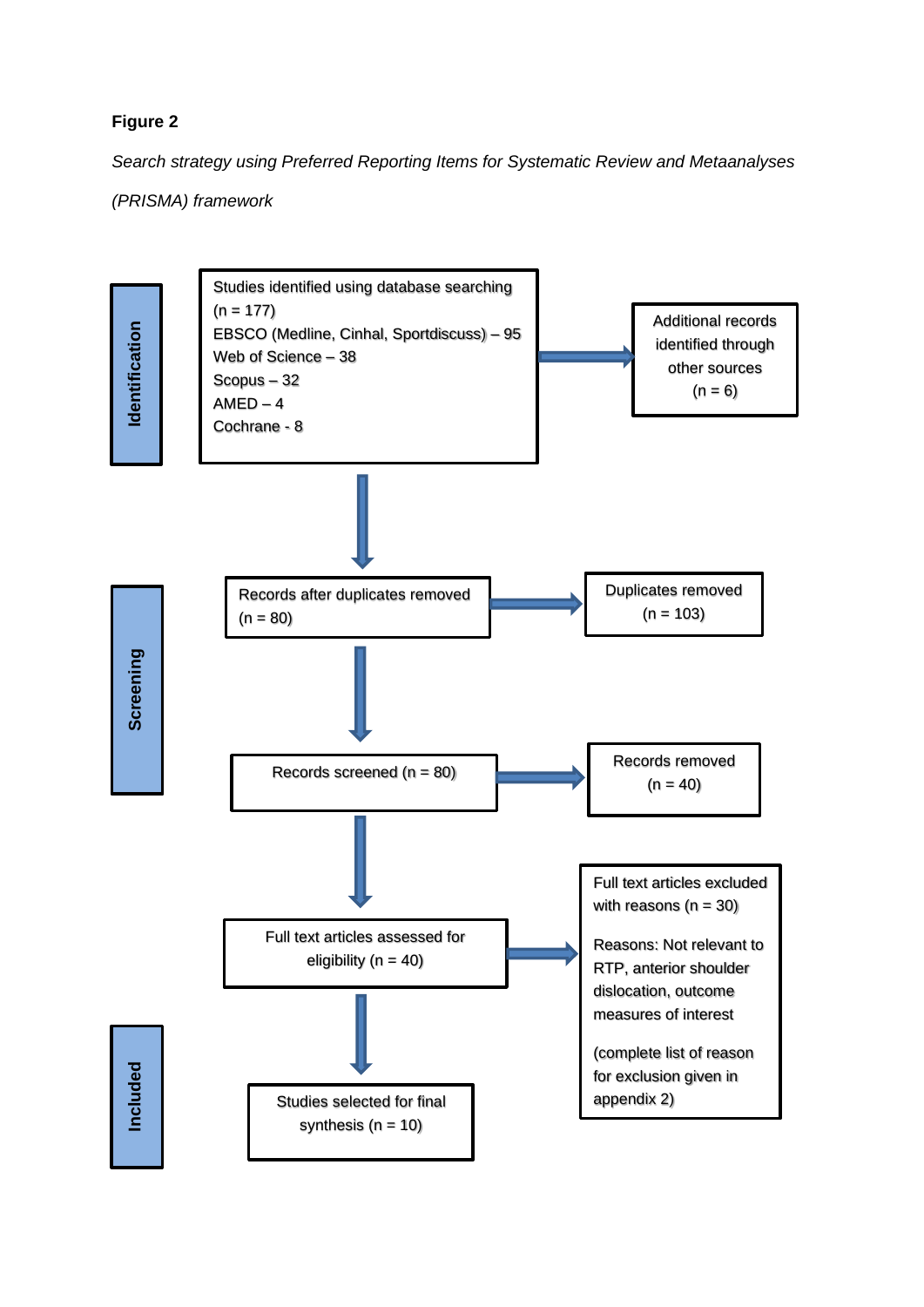#### **Methodological quality**

All systematic reviews that satisfy the inclusion criteria were independently appraised for their methodological quality using the most recent measurement tool to assess the systematic review, AMSTAR 2 tool (Shea et al., 2017). AMSTAR is considered a feasible, reliable, and valid tool to investigate the quality of systematic reviews (Shea et al., 2009). The original AMSTAR tool was developed to critically appraise the systematic reviews that have reviewed only randomized controlled trials (RCT) in their inclusion criteria (Shea et al., 2009). However, the authors of this systematic review have used an updated version of AMSTAR, AMSTAR 2, which enables the appraisal of both RCTs and non-RCTs (Shea et al., 2017).

The AMSTAR 2 reliability varies substantially across items and between the pairs of raters (Shea et al., 2017). Most values are acceptable between moderate and better agreement (46 of the 50 k scores). In contrast, most represent the better or good agreement (Shea et al., 2017). There are no significant differences between raters involved in AMSTAR 2 development and those not (Shea et al., 2017). The revised AMSTAR 2 retains 10 of the original questions and now has 16 items in total, has similar response categories than the original one, includes a more comprehensive user guide, and has an overall rating based on the weaknesses in the critical domains (Shea et al., 2017). The quality of the systematic reviews was established using the AMSTAR 2 checklist (Shea et al., 2017). The individual domains from the AMSTAR 2 tool were rated as either "yes," "No," and "Partial yes" for all the included systematic reviews for this study. After assessing all the domains, the final quality of the systematic review was calculated with no emphasis on the score but assessing which domains are satisfied (Shea et al., 2017).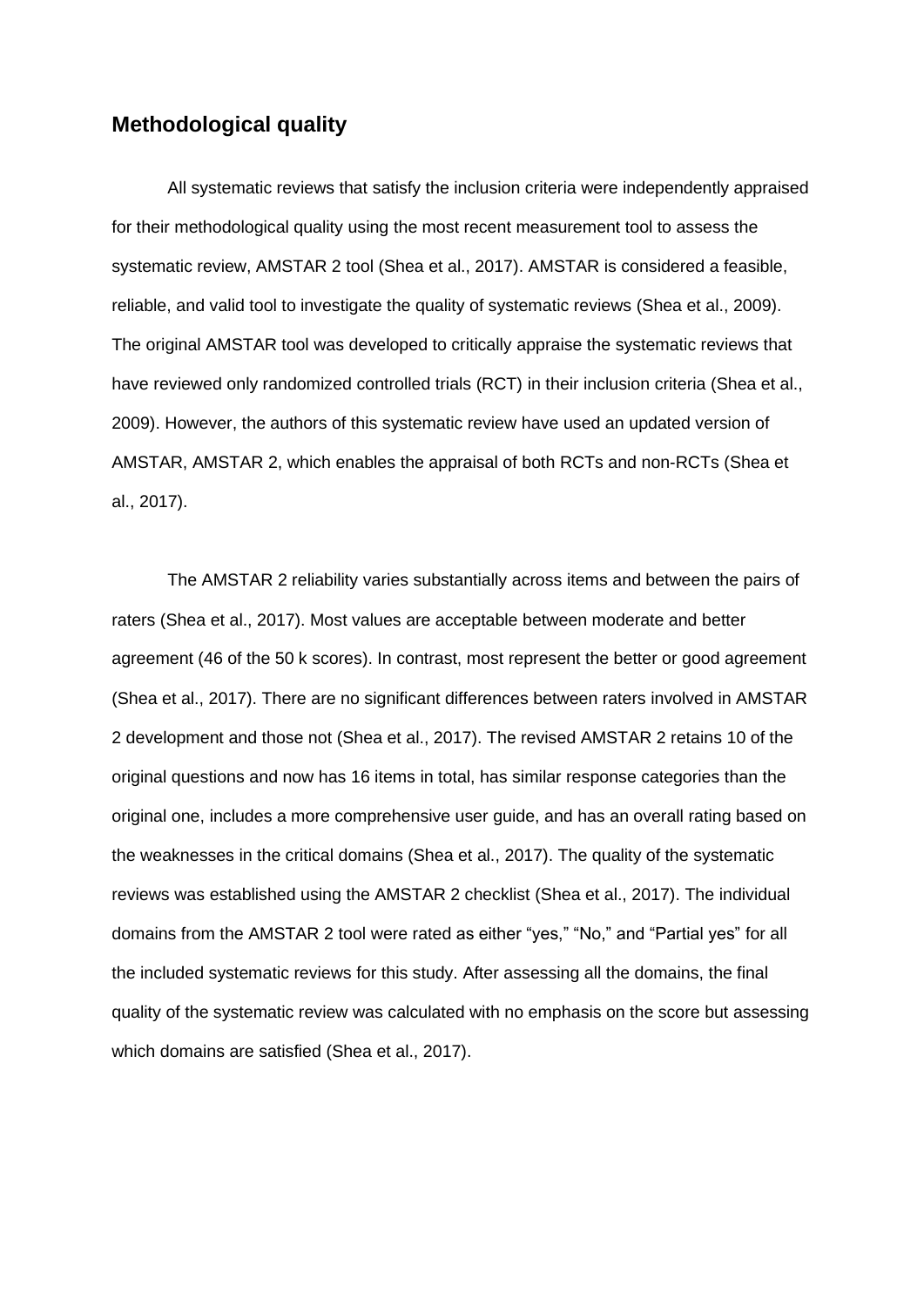## **Data Analysis**

Both researchers (AN & DR) independently evaluated all eligible studies. After the evaluation, the assessors compared scores and discussed any differences. The final scoring was decided after the consultation and agreement with the senior researcher (DR) if any disagreements. The overall confidence in the selected reviews was rated as critically low quality, low quality, moderate quality, and high quality (Shea et al., 2017). A complete description of the AMSTAR 2 confidence ratings is presented in Table 3.

#### **Table 3:**

| <b>Final rating</b>   | <b>Description</b>                                                    |
|-----------------------|-----------------------------------------------------------------------|
| High                  | No or one non-critical weakness<br>$\bullet$                          |
|                       | The systematic review provides an accurate and<br>$\bullet$           |
|                       | comprehensive summary of the results of the available                 |
|                       | studies that address the question of interest.                        |
| <b>Moderate</b>       | More than one non-critical weakness<br>$\bullet$                      |
|                       | The systematic review has more than one weakness but<br>$\bullet$     |
|                       | no critical flaws                                                     |
|                       | May provide an accurate summary of results<br>$\bullet$               |
| Low                   | One critical flaw with or without non-critical weakness<br>$\bullet$  |
|                       | May not provide an accurate and comprehensive summary                 |
| <b>Critically low</b> | More than one critical flaw with or without non-critical<br>$\bullet$ |
|                       | weaknesses                                                            |
|                       | Should not be relied on to provide an accurate and<br>$\bullet$       |
|                       | comprehensive summary                                                 |

*Rating overall confidence in the results of the review*

**Note:** Adapted from "AMSTAR 2: A critical appraisal tool for systematic reviews that include randomized or non-randomized studies of healthcare interventions, or both" by B. J. Shea, B. C. Reeves, G. Wells, M. Thuku, C. Hamel, J. Moran, D. Moher, P. Tugwell, V. Welch, E. Kristjansson, D. Henry, 2017, *The BMJ, 358,* p.6. Copyright 2017 by the BMJ publishing group Ltd.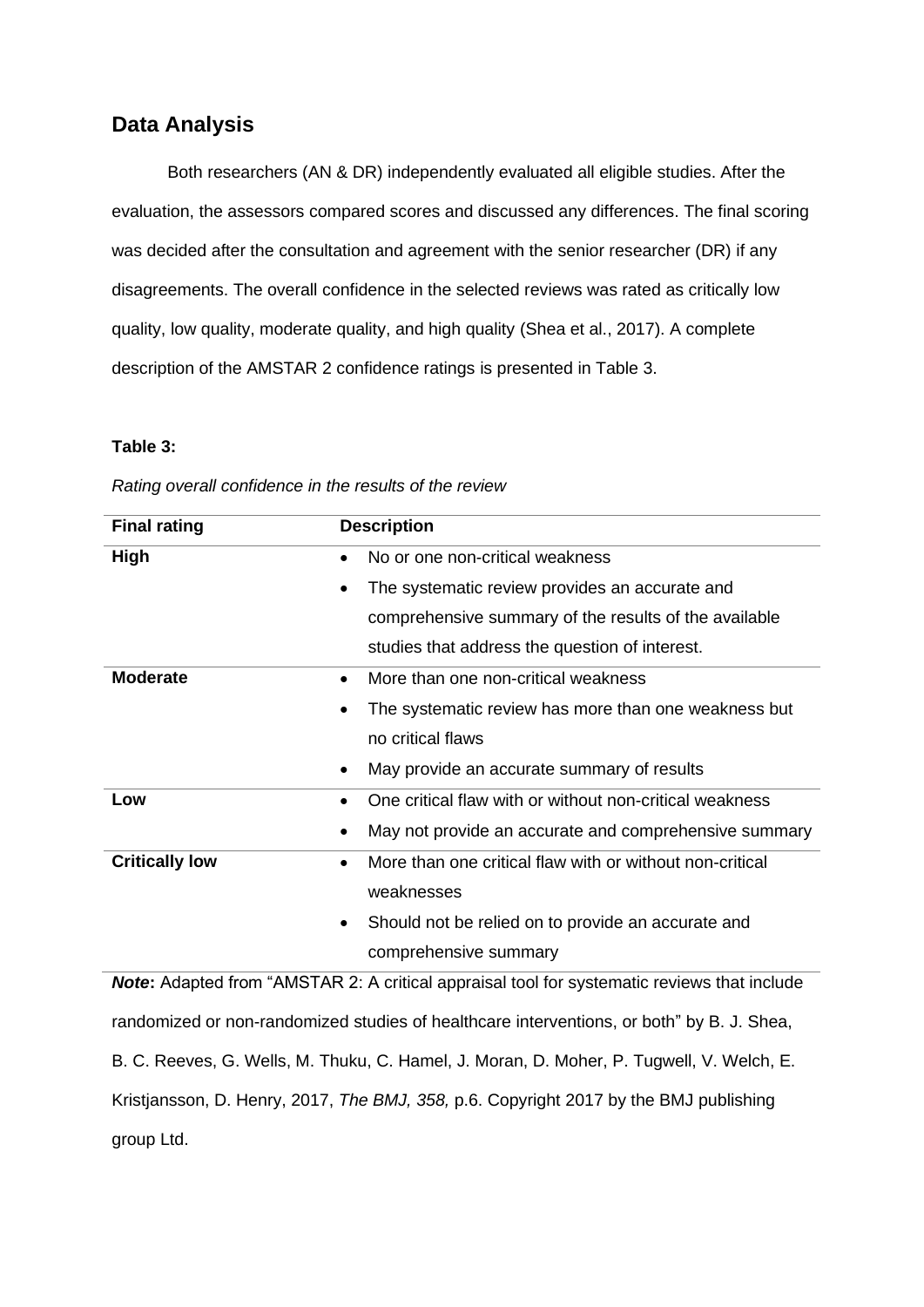#### **Results**

#### **Search strategy**

An electronic search of multiple databases identified 177 studies for initial screening. After the elimination of duplicates, a total of 80 articles were screened. After the initial screening, 40 records were excluded due to multiple reasons (Appendix 2). Overall, 40 studies were selected for full-text screening to assess their eligibility based on the predefined inclusion and exclusion criteria. A total of 30 articles were then excluded after the full-text screening. The studies were mainly excluded due to non-relevance of RTP, outcome measures unrelated, patient diagnosis different to ASI or anterior shoulder dislocation. A complete list of excluded studies and the reasons are detailed in Appendix 2. For the final analysis, ten studies were included. The detailed characteristics of all included studies are given in Table 5.

#### **Study characteristics**

All included studies were systematic reviews of a combination of level 1-level IV studies. The ten systematic reviews included 13,012 patients who underwent anterior shoulder stabilization surgery. The majority of athletes were adult males with a mean age greater than 18 years and between 11 and 69 years at the time of surgery. There was considerable heterogeneity in the type of sport in all included systematic reviews (Table 5). Athletes in the included reviews had a range of sports participation, including collision, noncollision, overhead, non-overhead, low-impact, and non-impact sport. The average follow-up of athletes differed across studies and ranged between 4 to 240 months.

There was variability in the surgeries performed in individual review studies, including ABR, coracoid bone block transfer/a Latarjet procedure, and an open Bankart repair. Of the ten included systematic reviews, four had their patients operated on with a Latarjet procedure (Ciccotti et al., 2018; Glogovac et al., 2019; Hurley, Montgomery, et al., 2019;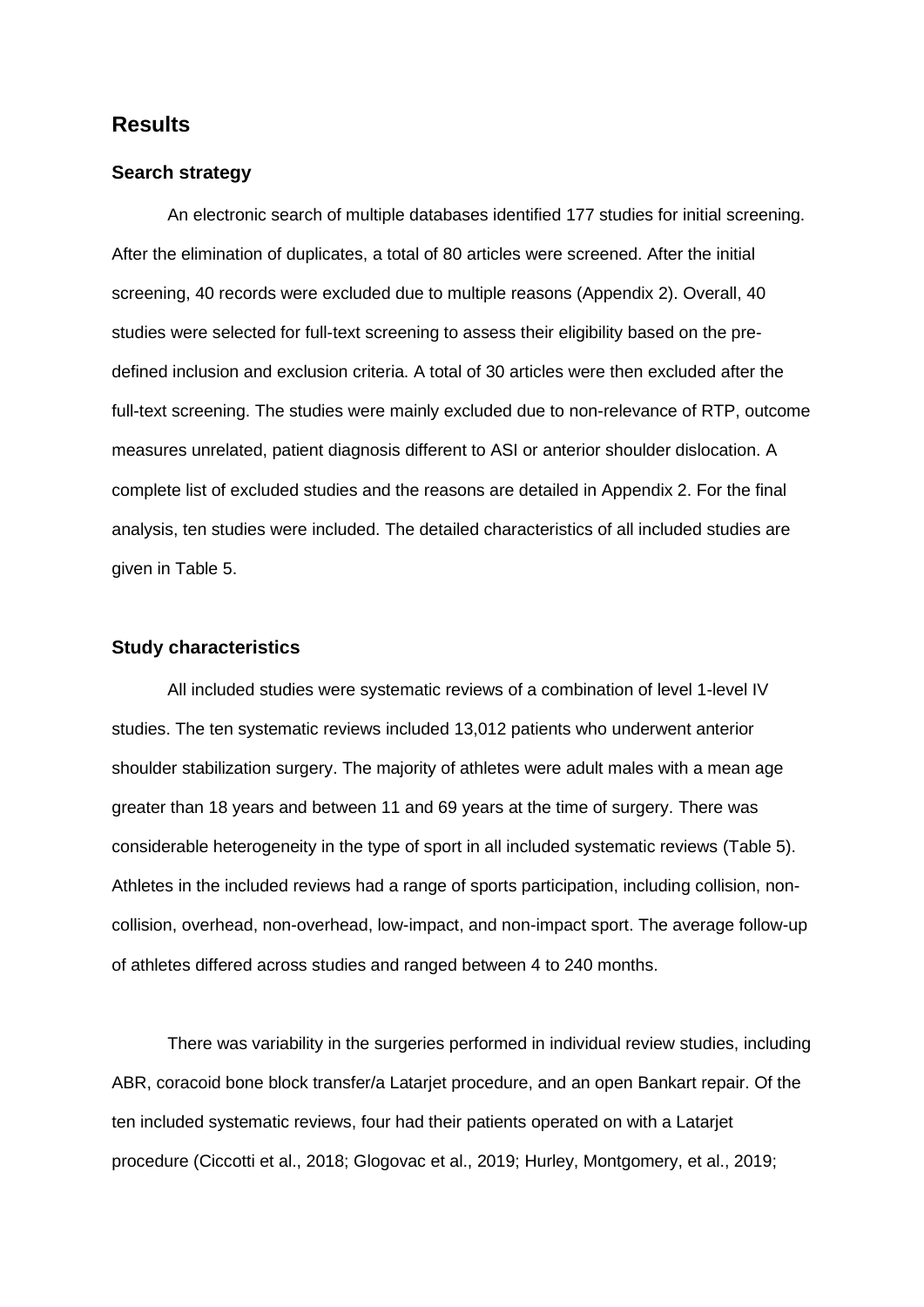Nadeem et al., 2020). Two studies had their patients operated on with ABR (Kasik et al., 2019; Kim & Saper, 2020). Three studies reviewed RTP in athletes who have undergone multiple surgical stabilization procedures (Abdul-Rassoul et al., 2018; Ialenti et al., 2017; Lau et al., 2021). In a review by Abdul-Rassoul et al. 2018 which included multiple surgeries, the outcomes were recorded on athletes operated with open Bankart, ABR, ABR with remplissage, Arthroscopic Latarjet, and an open Latarjet procedure. While Ialenti et al. 2017 reviewed 16 studies that included ABR, Latarjet, and open stabilization procedure, Lau et al. 2021 reported RTP outcomes following a revision anterior shoulder stabilization (7 arthroscopic, five open, 3 Latarjet, and three bone augmentation). The RTP outcomes following open Bankart repair were demonstrated in only one review (Stone & Pearsall, 2014). A detailed description of surgical and patient inclusion details is given in Table 5.

#### **Methodological quality assessment**

The AMSTAR 2 quality assessment for all ten studies ranged from critically low to moderate quality. None of the studies scored a high-quality confidence rating. Seven studies were rated as the moderate quality of evidence (Abdul-Rassoul et al., 2019; Glogovac et al., 2019; Hurley et al., 2019; Kasik et al., 2019; Kim & Saper, 2020; Lau et al., 2021; Nadeem et al., 2020), whereas the remaining three were of critically low quality of evidence (Ciccotti et al., 2018; Ialenti et al., 2017; Stone & Pearsall, 2014). A detailed AMSTAR 2 scoring is presented in Table 4.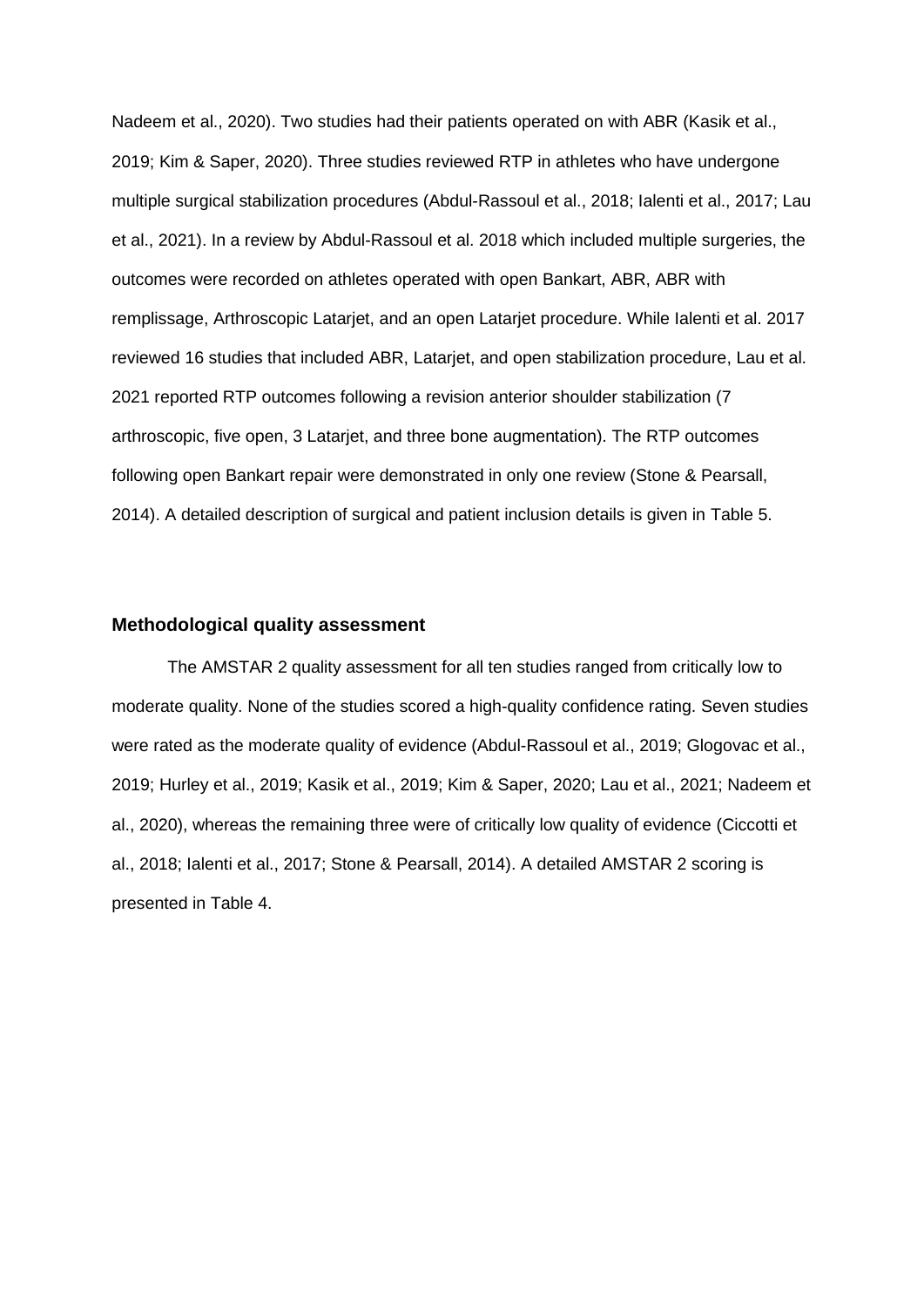## **Table 4**

*Methodological assessment of the quality of systematic reviews using AMSTAR 2 critical appraisal tool*

|                        | SR.<br><b>NO</b> | <b>AMSTAR 2</b>                                                                                                                                                                                                           | Lau et al.<br>2021 | Glogovac<br>et al.<br>2020 | Kim &<br><b>Saper</b><br>2020 | <b>Hurley et</b><br>al. 2019 | <b>Nadeem</b><br>et al<br>2019 | Abdul-<br>Rassoul<br>et al.<br>2018 | Kasik et<br>al. 2019 | <b>Ciccotti</b><br>et al.<br>2018 | lalenti et<br>al. 2017 | <b>Stone et</b><br>al. 2014 |
|------------------------|------------------|---------------------------------------------------------------------------------------------------------------------------------------------------------------------------------------------------------------------------|--------------------|----------------------------|-------------------------------|------------------------------|--------------------------------|-------------------------------------|----------------------|-----------------------------------|------------------------|-----------------------------|
|                        | $\mathbf{1}$     | Did the research<br>questions and<br>inclusion criteria for<br>the review include the<br>components of PICO?                                                                                                              | Yes                | <b>No</b>                  | <b>No</b>                     | <b>No</b>                    | Yes                            | Yes                                 | No                   | No                                | Yes                    | No                          |
| <b>Critical domain</b> | $\mathbf{2}$     | Did the report of the<br>review contain an<br>explicit statement that<br>review methods were<br>established prior to the<br>conduct of the review<br>and did the report<br>justify any significant<br>deviations from the | Yes                | No                         | No                            | No                           | No                             | Partial<br>Yes                      | No                   | No                                | Partial<br>Yes         | No                          |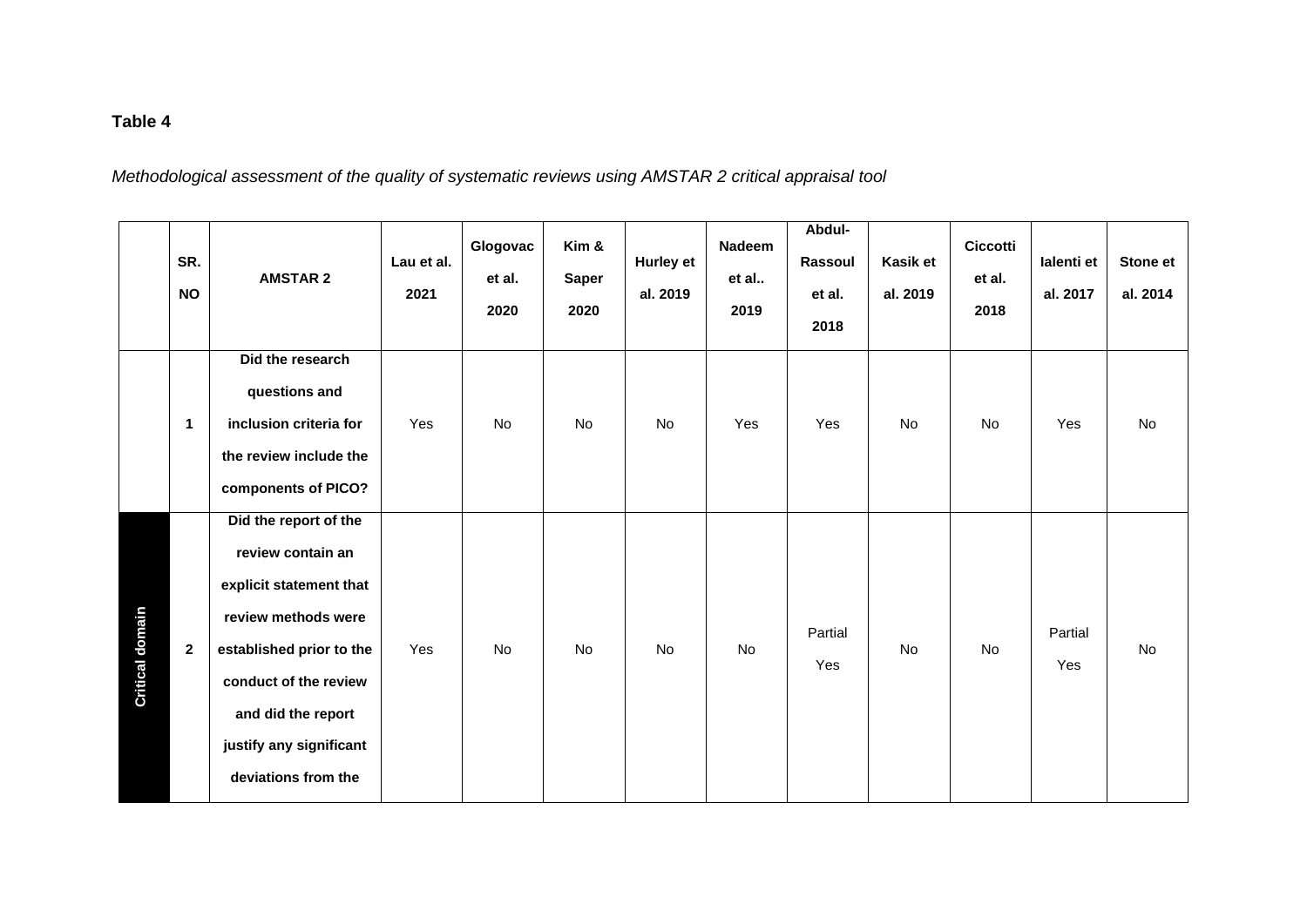|                    |                | protocol?                                                                                                        |                |                |                |                |                |                |                |                |                |                |
|--------------------|----------------|------------------------------------------------------------------------------------------------------------------|----------------|----------------|----------------|----------------|----------------|----------------|----------------|----------------|----------------|----------------|
|                    | $\mathbf{3}$   | Did the review authors<br>explain their selection<br>of the study designs<br>for the inclusion in the<br>review? | <b>No</b>      | No             | No             | No             | <b>No</b>      | No             | <b>No</b>      | No             | No             | <b>No</b>      |
| Critical domain    | 4              | Did the review authors<br>use a comprehensive<br>literature search<br>strategy?                                  | Partial<br>Yes | Partial<br>Yes | Partial<br>Yes | Partial<br>yes | Partial<br>Yes | Partial<br>Yes | Partial<br>Yes | Partial<br>Yes | Partial<br>Yes | Partial<br>Yes |
|                    | $5\phantom{a}$ | Did the review authors<br>perform study<br>selection in duplicate?                                               | Yes            | Yes            | Yes            | Yes            | Yes            | Yes            | Yes            | Yes            | Yes            | Yes            |
|                    | 6              | Did the review authors<br>perform data<br>extraction in<br>duplicate?                                            | Yes            | <b>No</b>      | Yes            | Yes            | Yes            | Yes            | Yes            | No             | No             | Yes            |
| domain<br>Critical | $\overline{7}$ | Did the review authors<br>provide a list of<br>excluded studies and                                              | Yes            | Yes            | Partial<br>Yes | Partial<br>yes | Yes            | Partial<br>Yes | Partial<br>Yes | Yes            | Yes            | Yes            |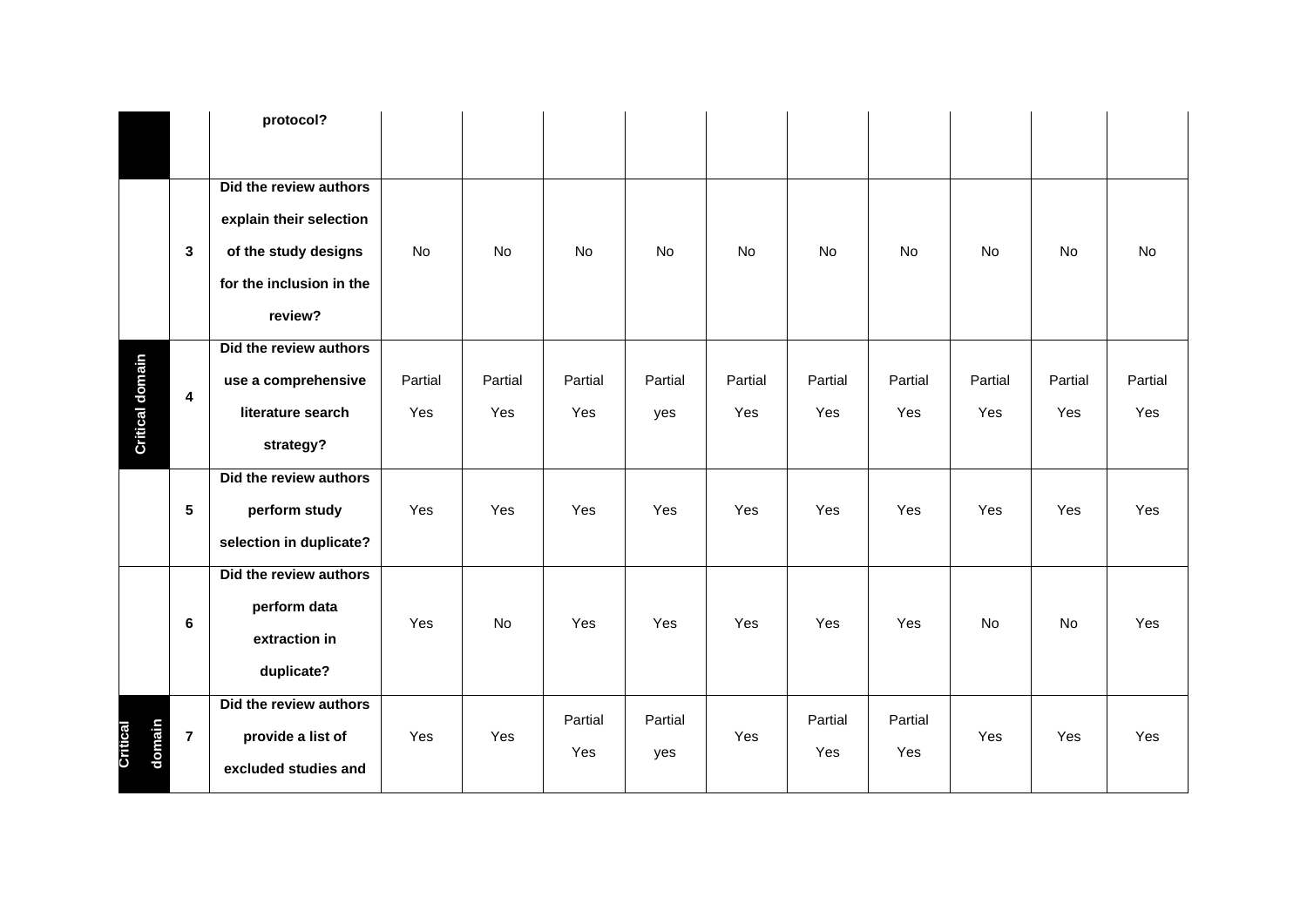|                        |                  | justify the exclusions?                                                                                                                                      |                                   |                                   |                                   |                                   |                                   |                                   |                                   |                                   |                |                                   |
|------------------------|------------------|--------------------------------------------------------------------------------------------------------------------------------------------------------------|-----------------------------------|-----------------------------------|-----------------------------------|-----------------------------------|-----------------------------------|-----------------------------------|-----------------------------------|-----------------------------------|----------------|-----------------------------------|
|                        | 8                | Did the review authors<br>describe the included<br>studies in adequate<br>details?                                                                           | Partial<br>Yes                    | <b>No</b>                         | No                                | No                                | Partial<br>Yes                    | Partial<br>Yes                    | No                                | <b>No</b>                         | Partial<br>Yes | No                                |
| <b>Critical domain</b> | $\boldsymbol{9}$ | Did the review authors<br>use a satisfactory<br>technique for<br>assessing the risk of<br>bias in individual<br>studies that were<br>included in the review? | Yes                               | Yes                               | Yes                               | Yes                               | Yes                               | Yes                               | Yes                               | <b>No</b>                         | <b>No</b>      | <b>No</b>                         |
|                        | 10               | Did the review authors<br>report on the sources<br>of funding for the<br>individual studies?                                                                 | No                                | <b>No</b>                         | No                                | No                                | No                                | No                                | No                                | No                                | No             | No                                |
| <b>Critical domain</b> | 11               | If meta-analysis was<br>performed did the<br>authors use<br>appropriate method for<br>statistical combination                                                | No meta-<br>analysis<br>conducted | No meta-<br>analysis<br>conducted | No meta-<br>analysis<br>conducted | No meta-<br>analysis<br>conducted | No meta-<br>analysis<br>conducted | No meta-<br>analysis<br>conducted | No meta-<br>analysis<br>conducted | No meta-<br>analysis<br>conducted | No             | No meta-<br>analysis<br>conducted |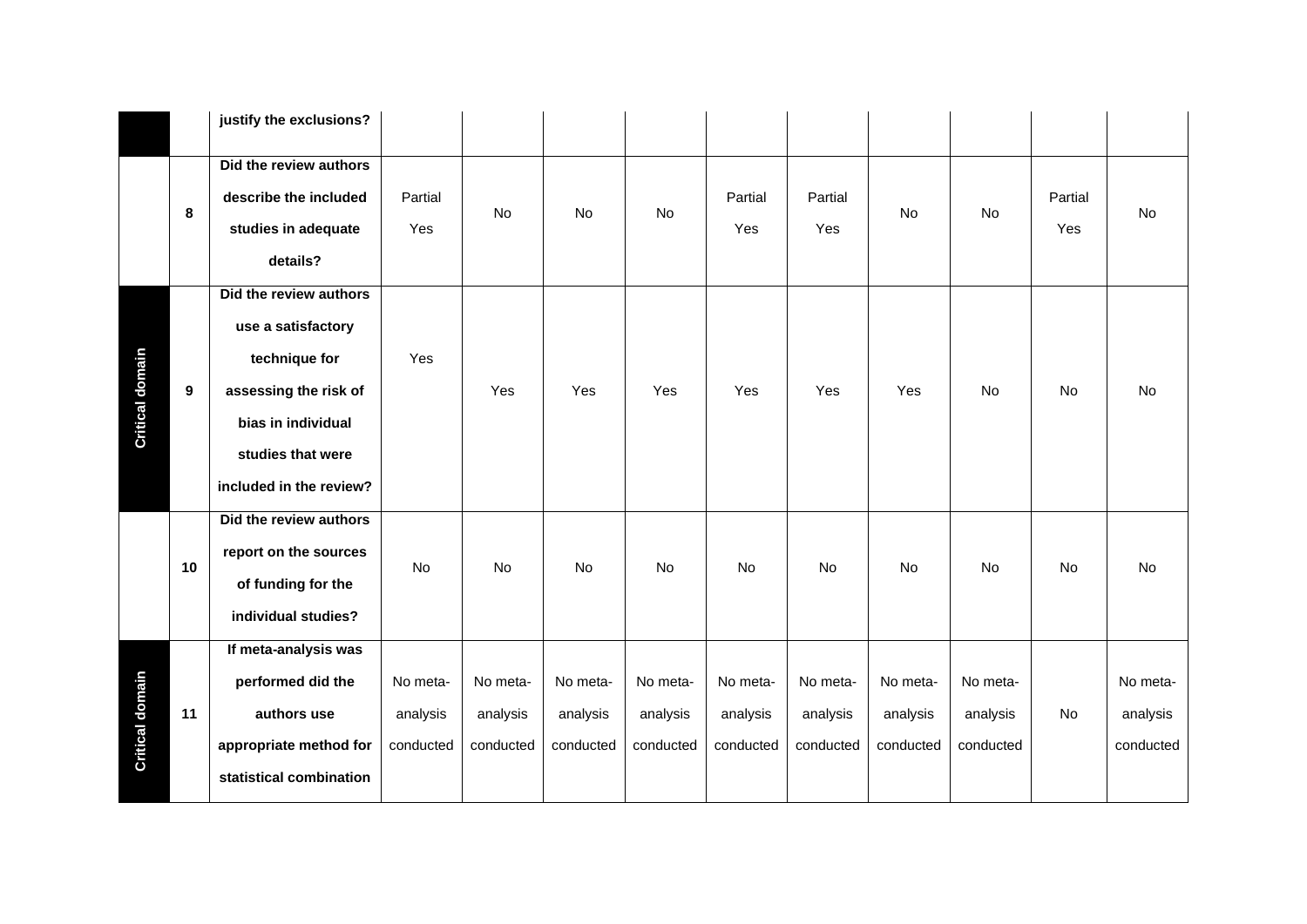|                        |    | of results?              |           |           |           |           |           |           |           |           |           |           |
|------------------------|----|--------------------------|-----------|-----------|-----------|-----------|-----------|-----------|-----------|-----------|-----------|-----------|
|                        |    | If meta-analysis was     |           |           |           |           |           |           |           |           |           |           |
|                        |    | performed, did the       |           |           |           |           |           |           |           |           |           |           |
|                        |    | review authors assess    |           |           |           |           |           |           |           |           |           |           |
|                        |    | the potential impact of  | No meta-  | No meta-  | No meta-  | No meta-  | No meta-  | No meta-  | No meta-  | No meta-  |           | No meta-  |
|                        | 12 | <b>ROB</b> in individual | analysis  | analysis  | analysis  | analysis  | analysis  | analysis  | analysis  | analysis  | <b>No</b> | analysis  |
|                        |    | studies on the results   | conducted | conducted | conducted | conducted | conducted | conducted | conducted | conducted |           | conducted |
|                        |    | of the meta-analysis or  |           |           |           |           |           |           |           |           |           |           |
|                        |    | other evidence           |           |           |           |           |           |           |           |           |           |           |
|                        |    | synthesis?               |           |           |           |           |           |           |           |           |           |           |
|                        |    | Did the review authors   |           |           |           |           |           |           |           |           |           |           |
|                        |    | account for ROB in       |           |           |           |           |           |           |           |           |           |           |
|                        |    | individual studies       |           |           |           |           |           |           |           |           |           |           |
| <b>Critical domain</b> | 13 | when                     | Yes       | Yes       | Yes       | Yes       | Yes       | Yes       | Yes       | No        | No        | No        |
|                        |    | interpreting/discussing  |           |           |           |           |           |           |           |           |           |           |
|                        |    | the results of the       |           |           |           |           |           |           |           |           |           |           |
|                        |    | review?                  |           |           |           |           |           |           |           |           |           |           |
|                        |    | Did the review authors   |           |           |           |           |           |           |           |           |           |           |
|                        | 14 | provide a satisfactory   | Yes       | Yes       | Yes       | Yes       | Yes       | Yes       | Yes       | Yes       | No        | Yes       |
|                        |    | explanation for, and     |           |           |           |           |           |           |           |           |           |           |
|                        |    | discussion of, any       |           |           |           |           |           |           |           |           |           |           |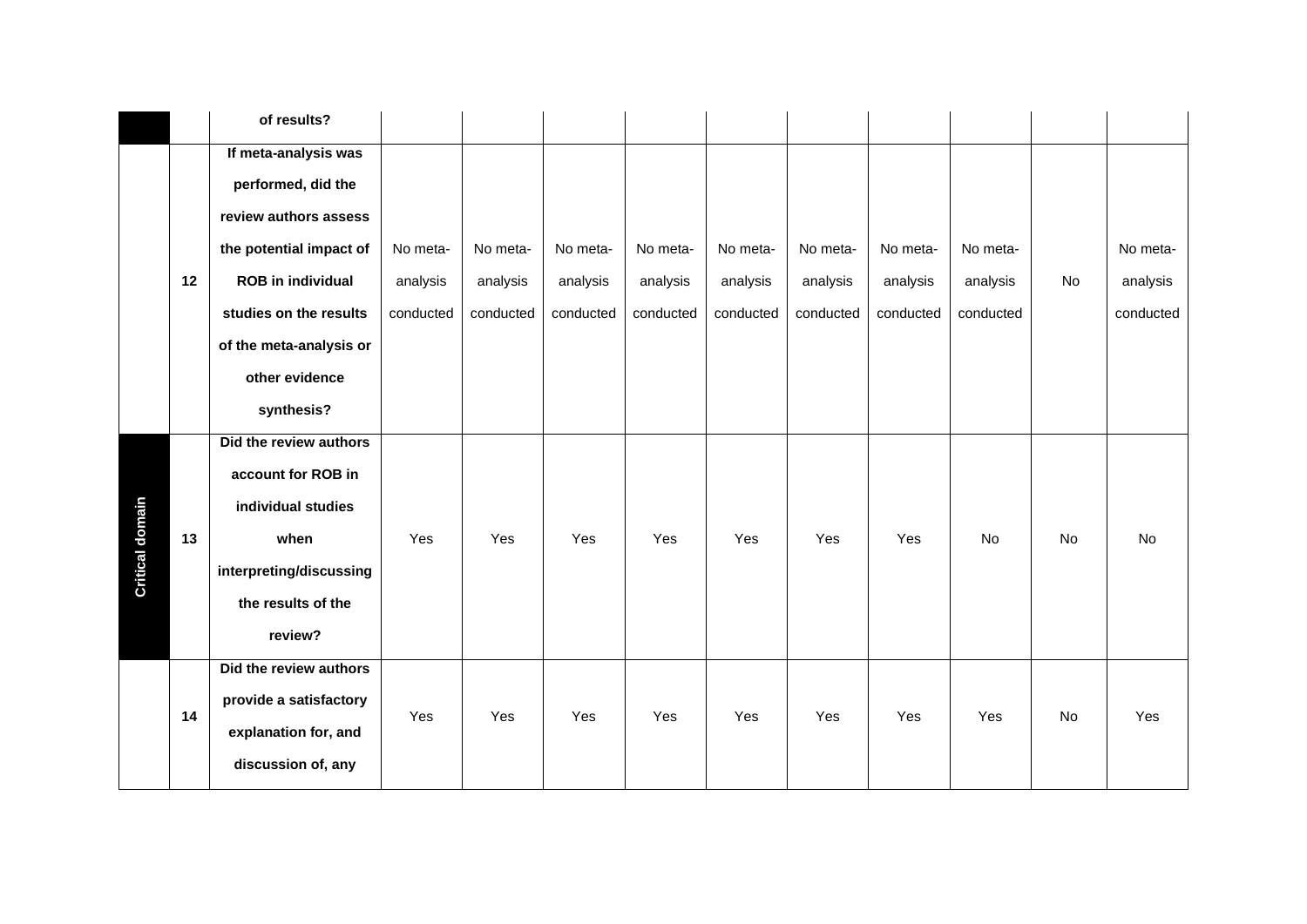|                        |    | heterogeneity           |                 |                 |                 |                 |                 |                 |                 |                   |                   |                   |
|------------------------|----|-------------------------|-----------------|-----------------|-----------------|-----------------|-----------------|-----------------|-----------------|-------------------|-------------------|-------------------|
|                        |    | observed in the results |                 |                 |                 |                 |                 |                 |                 |                   |                   |                   |
|                        |    | of the review?          |                 |                 |                 |                 |                 |                 |                 |                   |                   |                   |
|                        |    | Did the review authors  |                 |                 |                 |                 |                 |                 |                 |                   |                   |                   |
|                        |    | carry out an adequate   | No meta-        | No meta-        | No meta-        |                 | No meta-        | No meta-        | No meta-        | No meta-          |                   | No meta-          |
|                        |    | investigation of        |                 |                 |                 | No meta-        |                 |                 |                 |                   |                   |                   |
|                        | 15 | publication bias, and   | analysis        | analysis        | analysis        | analysis        | analysis        | analysis        | analysis        | analysis          | No                | analysis          |
| <b>Critical domain</b> |    | discuss its likely      | conducted       | conducted       | conducted       | conducted       | conducted       | conducted       | conducted       | conducted         |                   | conducted         |
|                        |    | impact of the review?   |                 |                 |                 |                 |                 |                 |                 |                   |                   |                   |
|                        |    | Did the review authors  |                 |                 |                 |                 |                 |                 |                 |                   |                   |                   |
|                        |    | report any sources of   |                 |                 |                 |                 |                 |                 |                 |                   |                   |                   |
|                        |    | conflict of interest,   |                 |                 |                 |                 |                 |                 |                 |                   |                   |                   |
|                        | 16 | including any funding   | Yes             | Yes             | Yes             | Yes             | Yes             | Yes             | Yes             | Yes               | Yes               | Yes               |
|                        |    | they received for       |                 |                 |                 |                 |                 |                 |                 |                   |                   |                   |
|                        |    | conducting the          |                 |                 |                 |                 |                 |                 |                 |                   |                   |                   |
|                        |    | review?                 |                 |                 |                 |                 |                 |                 |                 |                   |                   |                   |
|                        |    |                         | <b>Moderate</b> | <b>Moderate</b> | <b>Moderate</b> | <b>Moderate</b> | <b>Moderate</b> | <b>Moderate</b> | <b>Moderate</b> | <b>Critically</b> | <b>Critically</b> | <b>Critically</b> |
|                        |    | <b>AMSTAR 2 REVIEW</b>  |                 |                 |                 |                 |                 |                 |                 | low               | low               | low               |
|                        |    |                         | quality         | quality         | quality         | quality         | quality         | quality         | quality         | quality           | quality           | quality           |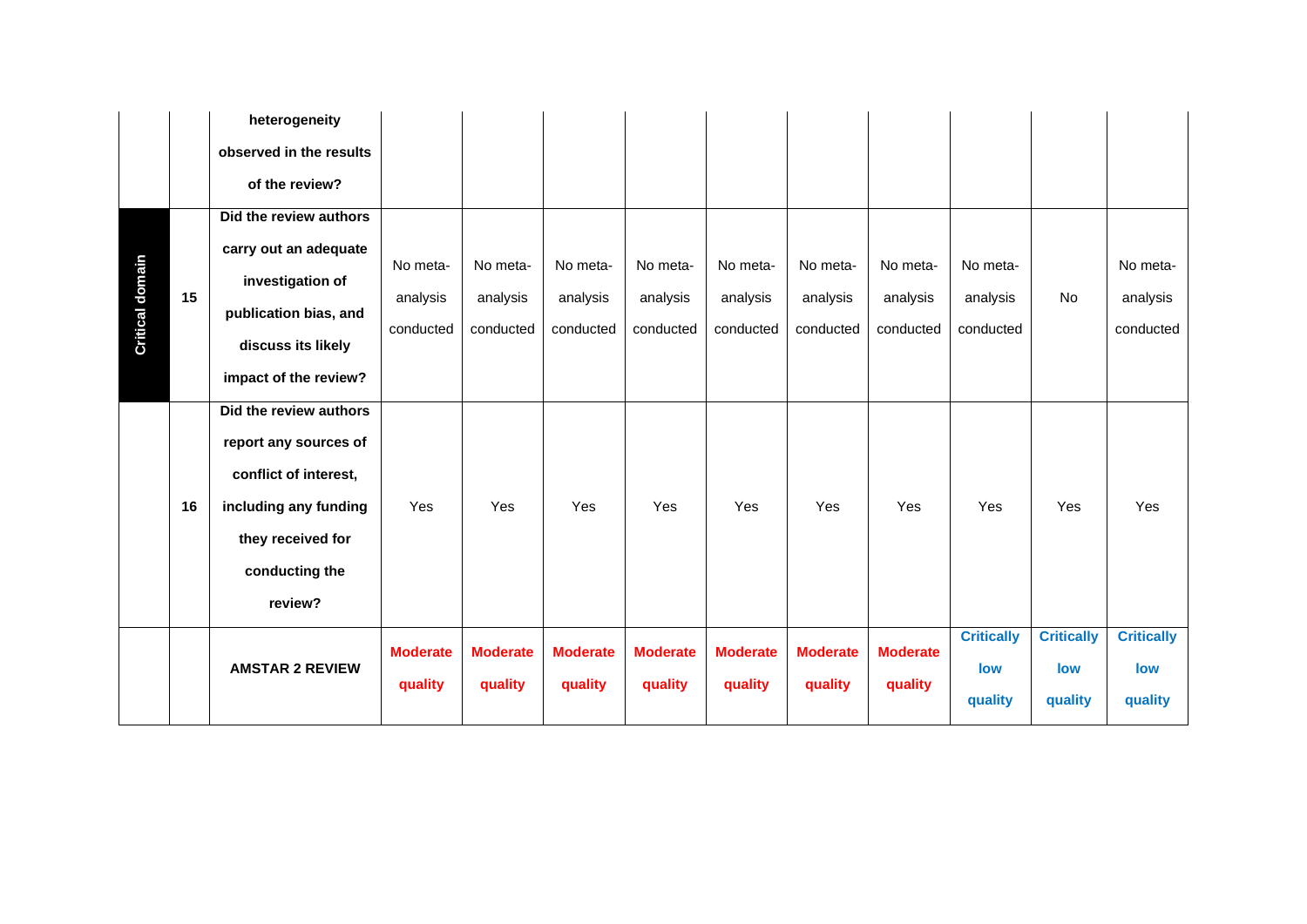### **Outcomes**

The key outcomes of interest reported in this section are RTP time frame, strength, PROM following anterior shoulder stabilization surgery.

#### **RTP timeframe**

All the studies reported RTP time frame following anterior shoulder stabilization surgery (Abdul-Rassoul et al., 2018; Ciccotti et al., 2018; Glogovac et al., 2019; Hurley et al., 2019; Ialenti et al., 2017; Kasik et al., 2019; Kim & Saper, 2020; Lau et al., 2021; Nadeem et al., 2020; Stone & Pearsall, 2014). Of these ten studies, four reported a similar average RTP timeframe at approximately six months (Ciccotti et al., 2018; Glogovac et al., 2019; Hurley et al., 2019; Nadeem et al., 2020). Glogovac et al. 2019 reported the average time to RTP at 5.7 months (range 3.2 -8.1 months) (Glogovac et al., 2019). Hurley et al. 2019 also reported a somewhat identical mean RTP time frame at 5.8 months (range 3.2 – 8 months). Nadeem et al. 2019 reported a similar average RTP time at 5.38 months (range 21 days – 36 months) (Nadeem et al., 2020). Ciccotti et al. 2018 also identified the most commonly used criteria to RTP as RTP time frame at six months (range 1.5 – 12 months) (Ciccotti et al., 2018).

Two studies that reported RTP time frames show a considerable range (Kasik et al., 2019; Kim & Saper, 2020). Kim and Saper (2020) reported a range of RTP timeframe of 3-6 months in 12 studies out of a total of 17 studies included in the review (Kim & Saper, 2020). Similarly, Kasik et al. 2019 reported a slightly higher range of RTP timeframe of 3-10 months but a somewhat similar average time to RTP at 5.3 months (Kasik et al., 2019). In a review by Stone and Pearsall (2014), the RTP in the non-contact sport was much less than the RTP in the throwing/contact sport (2-16 weeks versus 24 weeks respectively) (Stone & Pearsall, 2014).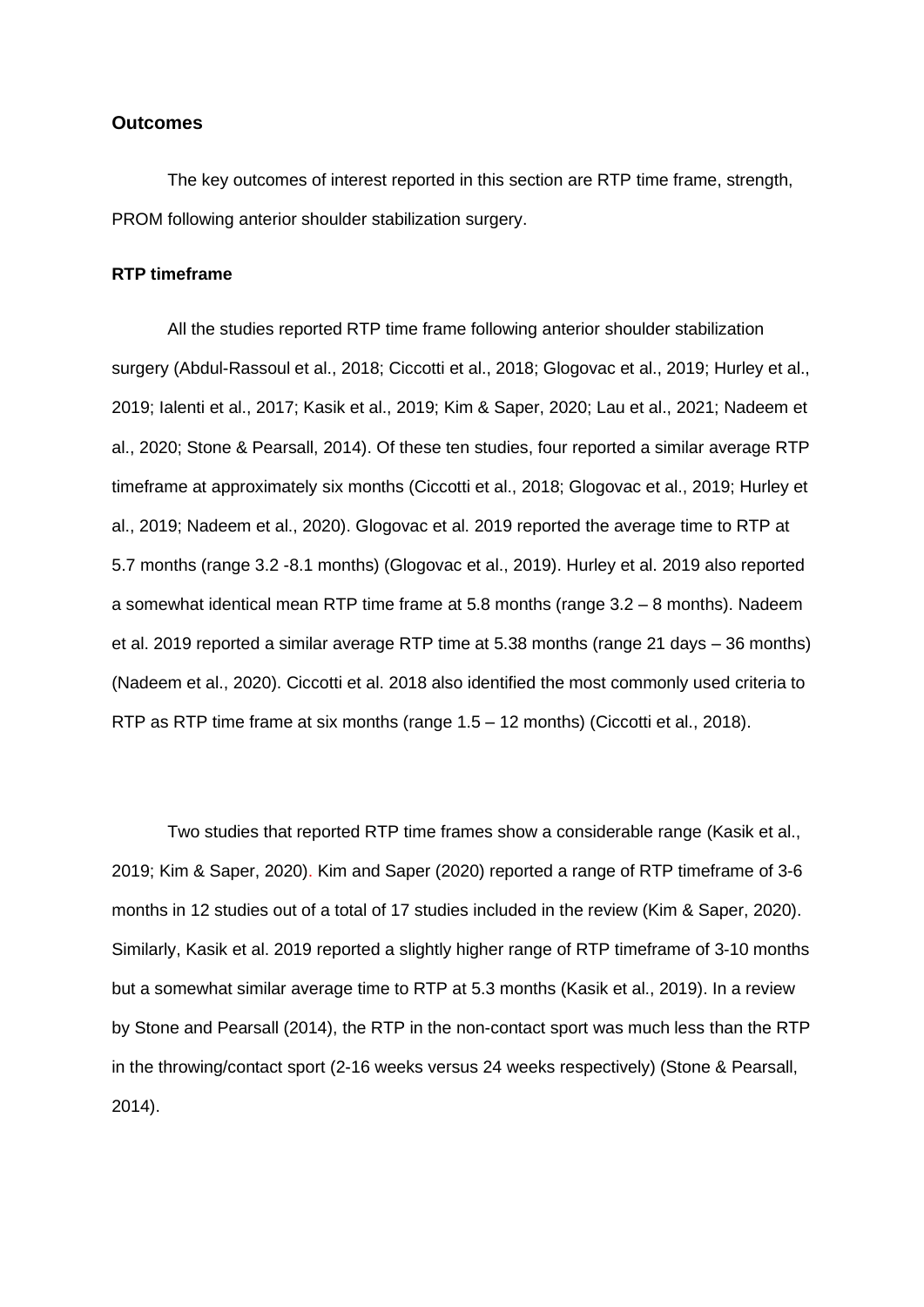In studies that have patients operated with multiple surgical procedures, the RTP timeframes were inconsistently reported. In a review by Abdul-Rassoul et al. (2018), the RTP time frame appeared slightly more in athletes operated with open Bankart and ABR with remplissage (8.2 and 7 months, respectively) compared to athletes who have undergone ABR, Arthroscopic Latarjet, and an open Latarjet procedure (5.9, 5.86, and 5.7 months, respectively) (Abdul-Rassoul et al., 2018). However, in a review by Ialenti et al. (2017), the RTP timeframe was identified slightly higher at eight months following ABR (two studies) compared to six months following Latarjet and open stabilization (three studies) (Ialenti et al., 2017). In a review by Lau et al. (2021), the RTP timeframe was found to be 7.75 months (range 5.7 – 9 months) following arthroscopic revision studies (four studies) and 5.2 months (range 4 – 11 months) following the Latarjet revision study (one study) (Lau et al., 2021).

### **Strength**

Of the ten studies included in this systematic review, there was a significant gap in the reported strength outcomes following anterior shoulder stabilization surgery. Only three systematic reviews reported strength outcomes following an anterior shoulder stabilization surgery (Ciccotti et al., 2018; Hurley et al., 2019; Stone & Pearsall, 2014). In the review by Hurley et al., 2019, only 4/36 studies identified strength as an RTP criterion, where the strength of the operated shoulder was required to be equal to that of the contralateral side (Hurley et al., 2019). In the review by Ciccotti et al., 2018, out of 58 studies, only 11 reported different strength criteria to RTP, such as "full strength (1 study)," "strength recovered (1 study)," "strength equal to the contralateral side (1 study)," "equal shoulder abduction and external rotation strength (3 studies)," "equal isokinetic internal and external rotation strength (1 study)," "nearly normal strength (2 studies)," and "strength 80% compared to normal arm or the contralateral side (2 studies)" (Ciccotti et al., 2018). Of the 29 studies reviewed by Stone et al., 2014, only three studies report the strength outcomes as "comparable strength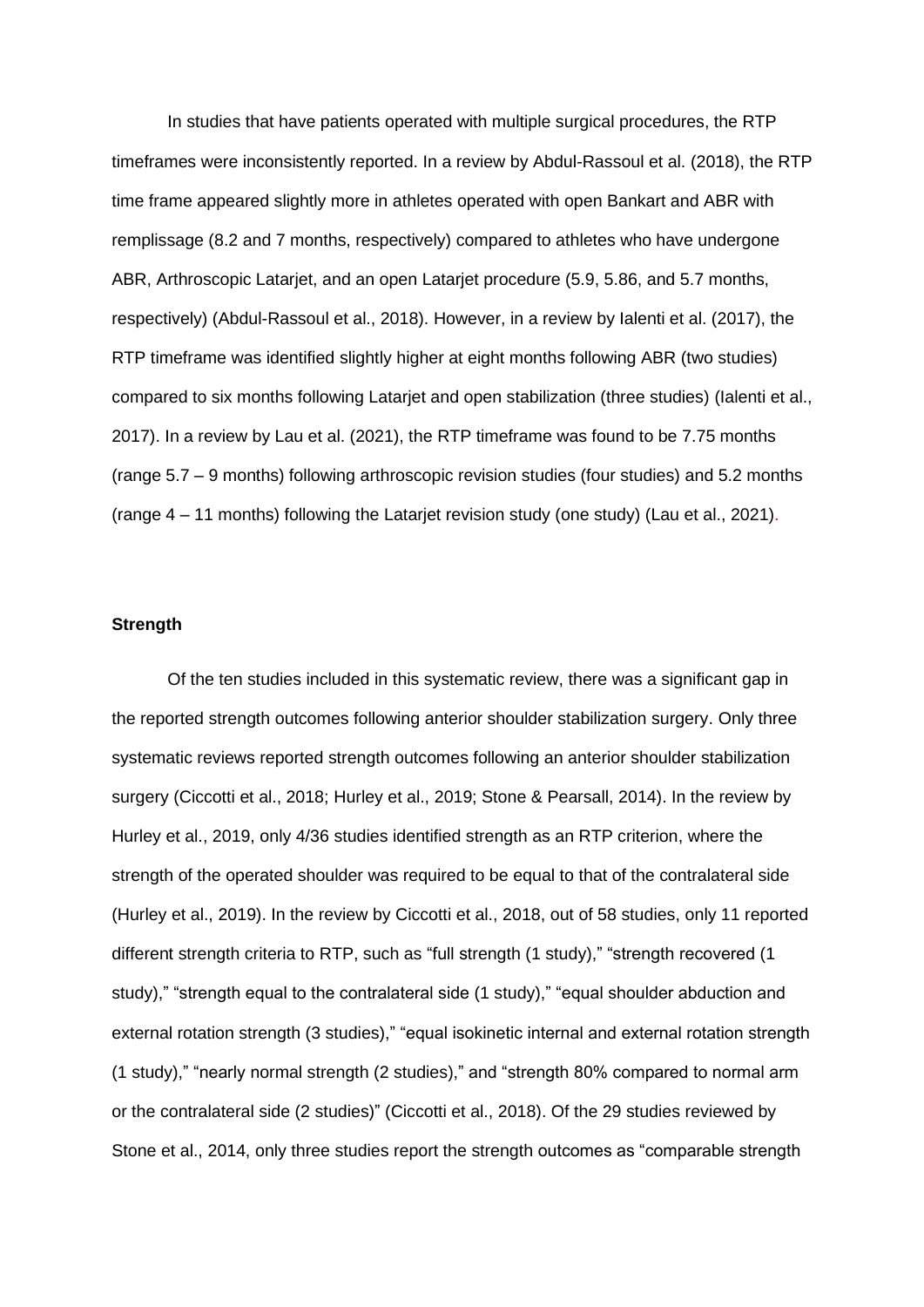to the opposite side," "strength ≥ 80% of the opposite side", and strength ≥ 75%-80% of the opposite side (Stone & Pearsall, 2014).

#### **Patient-reported outcome measures (PROMs)**

Of the ten studies in the systematic review, only four reported patient-reported outcome measures following an anterior shoulder stabilization surgery (Glogovac et al., 2019; Ialenti et al., 2017; Nadeem et al., 2020; Stone & Pearsall, 2014). The Rowe score was the most commonly used PROM of all four studies. Glogovac et al., 2019 reported the average Rowe scores between 78%-94%, indicating good to excellent score, Western Ontario Shoulder Instability Index (WOSII) score between 223.6 – 534.3, and Subjective Shoulder Value (SSV) score between 75 – 90 (Glogovac et al., 2019). Nadeem et al., 2020 reported a mean post-operative Rowe score of 89 (range, 10-100), indicating a good score, mean post-operative SSV score of 89.1% (range, 5-100%), and Walch Duplay score of 87.5 (range, 15-100), indicating good stability, in patients operated with the coracoid bone block transfer. Ialenti et al., 2017 reported the Rowe score of 86 in studies with open stabilization procedures, Rowe score of 79.5 in studies with ABR, and Rowe score of 82 in studies with a Latarjet procedure (Ialenti et al., 2017). Stone et al., 2014 reported the Rowe score of 86.9 (range, 63 – 90), Constant score of 92, and American Shoulder and Elbow Surgeons Shoulder Outcome Score (ASES) of 83 in studies with open Bankart repair.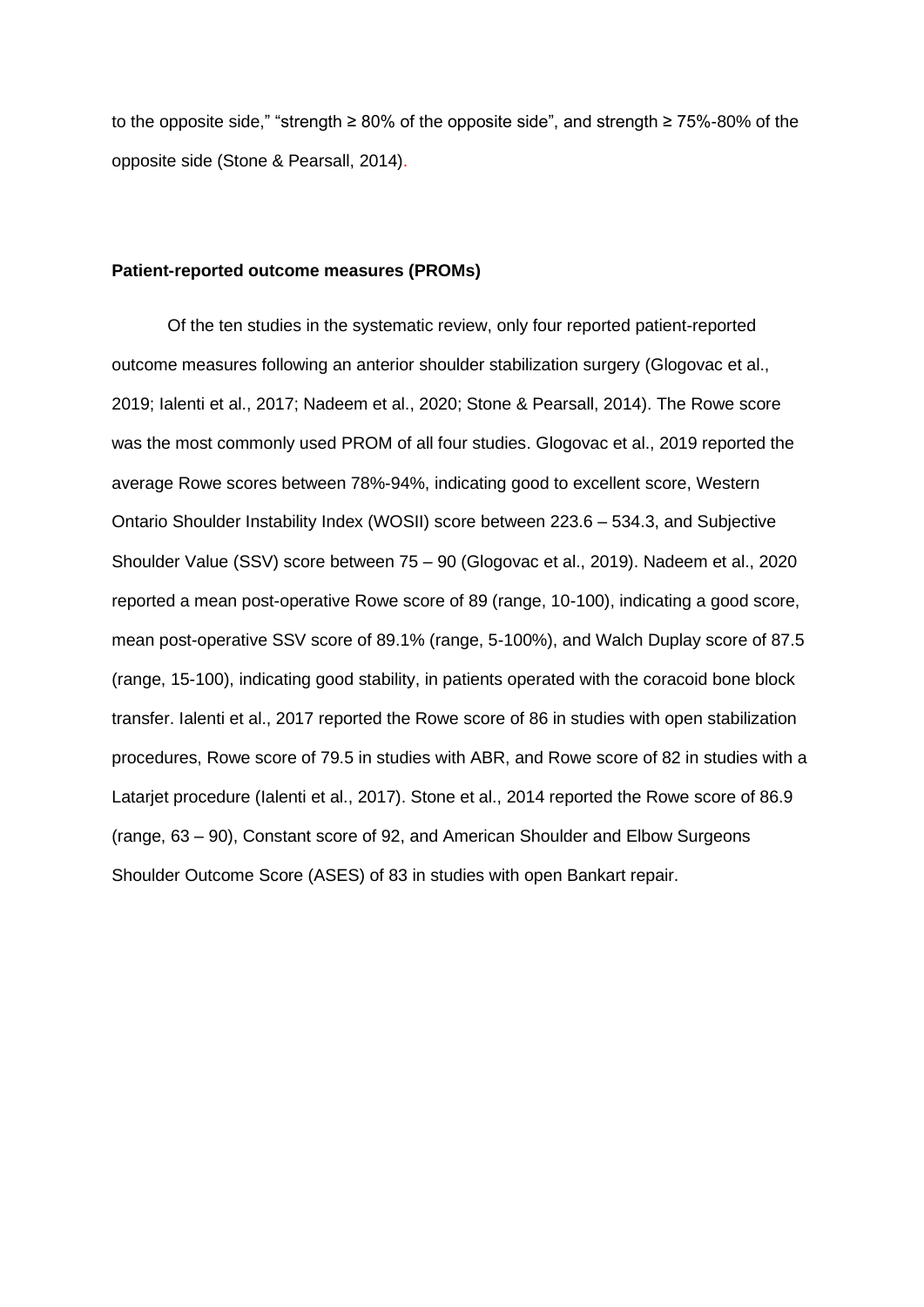# **Table 5**

# *Detailed characteristics of studies included in the review in a PICO framework*

| Sr.                | <b>Author</b>                  | <b>Study</b>                                                            | <b>Patient</b>                                                                                                                          |                                                                                                  |                         |                                                                                                                                      |                              |                                                                                            |                                            |  |
|--------------------|--------------------------------|-------------------------------------------------------------------------|-----------------------------------------------------------------------------------------------------------------------------------------|--------------------------------------------------------------------------------------------------|-------------------------|--------------------------------------------------------------------------------------------------------------------------------------|------------------------------|--------------------------------------------------------------------------------------------|--------------------------------------------|--|
|                    |                                |                                                                         |                                                                                                                                         |                                                                                                  |                         |                                                                                                                                      |                              |                                                                                            |                                            |  |
| No<br>$\mathbf{1}$ | details<br>Lau et al.<br>2021* | characteristics<br>Systematic<br>review<br>18 studies<br>(1 Level 2, 17 | characteristics<br>Mean age: 27.9<br>$± 3$ years<br>84.1% were<br>male<br>Mean follow up:<br>52.5 months<br>Total 564<br>revision cases | <b>Intervention</b><br>Revision<br>anterior<br>shoulder<br>stabilization<br>(7)<br>arthroscopic, | Comparator<br><b>NA</b> | <b>RTP Time</b><br>frame<br>Only five<br>studies reported<br>RTP timeframe<br>Weighted<br>mean average<br>4 arthroscopic<br>revision | <b>PROMs</b><br>Not reported | Outcomes (RTP time frame, strength, and PROMS)<br><b>Strength Measures</b><br>Not reported | Return to play<br>criteria<br>Not reported |  |
|                    |                                | Level IV)                                                               | Sport: collision,<br>overhead, non-<br>collision, non-<br>overhead,<br>martial arts                                                     | 5 open, 3<br>Latarjet, and 3<br>bone<br>augmentation)                                            |                         | studies<br>7.75 months<br>(range, 5.7 - 9<br>months)<br>1 Latarjet                                                                   |                              |                                                                                            |                                            |  |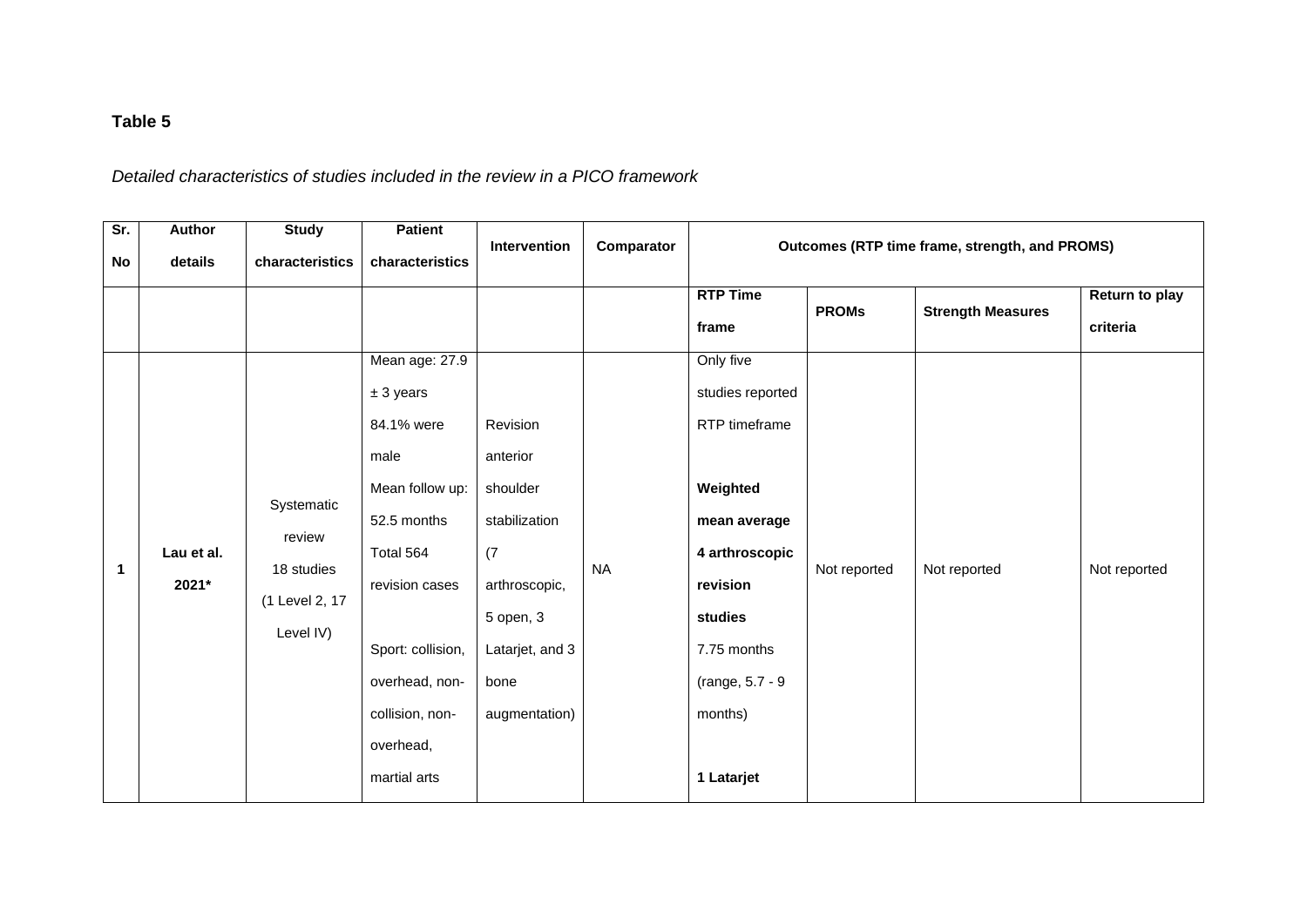|              |                         |                                                                   |                                                                                                                                                                                                                                         |                      |      | study<br>5.2 months<br>(range 4-11<br>months)                                                    |                                                                                                                                                                                                            |              |              |
|--------------|-------------------------|-------------------------------------------------------------------|-----------------------------------------------------------------------------------------------------------------------------------------------------------------------------------------------------------------------------------------|----------------------|------|--------------------------------------------------------------------------------------------------|------------------------------------------------------------------------------------------------------------------------------------------------------------------------------------------------------------|--------------|--------------|
| $\mathbf{2}$ | Glogovac et<br>al 2020* | Systematic<br>review<br>14 studies<br>4 level III, 10<br>level IV | Athletes<br>undergoing<br>coracoid<br>transfer for<br>recurrent<br>anterior<br>shoulder<br>instability<br>883 patients<br>Majority Male<br>(88%)<br>Age at the time<br>of surgery: 18.9<br>$-37.2y$<br>Mean length of<br>follow up: 18- | Coracoid<br>transfer | N.A. | Average time to<br>RTP: 5.7<br>months<br>(reported from 8<br>studies<br>Range: 3.2-8.1<br>months | Outcome<br>measures<br>were reported<br>in 12 studies<br>(Rowe<br>commonly<br>used)<br>Rowe's (8<br>studies) -<br>78%-94%<br>WOSII (4<br>studies) -<br>223.6 - 534.3<br>SSV(4<br>studies) - 75 -<br>$90\,$ | Not reported | Not reported |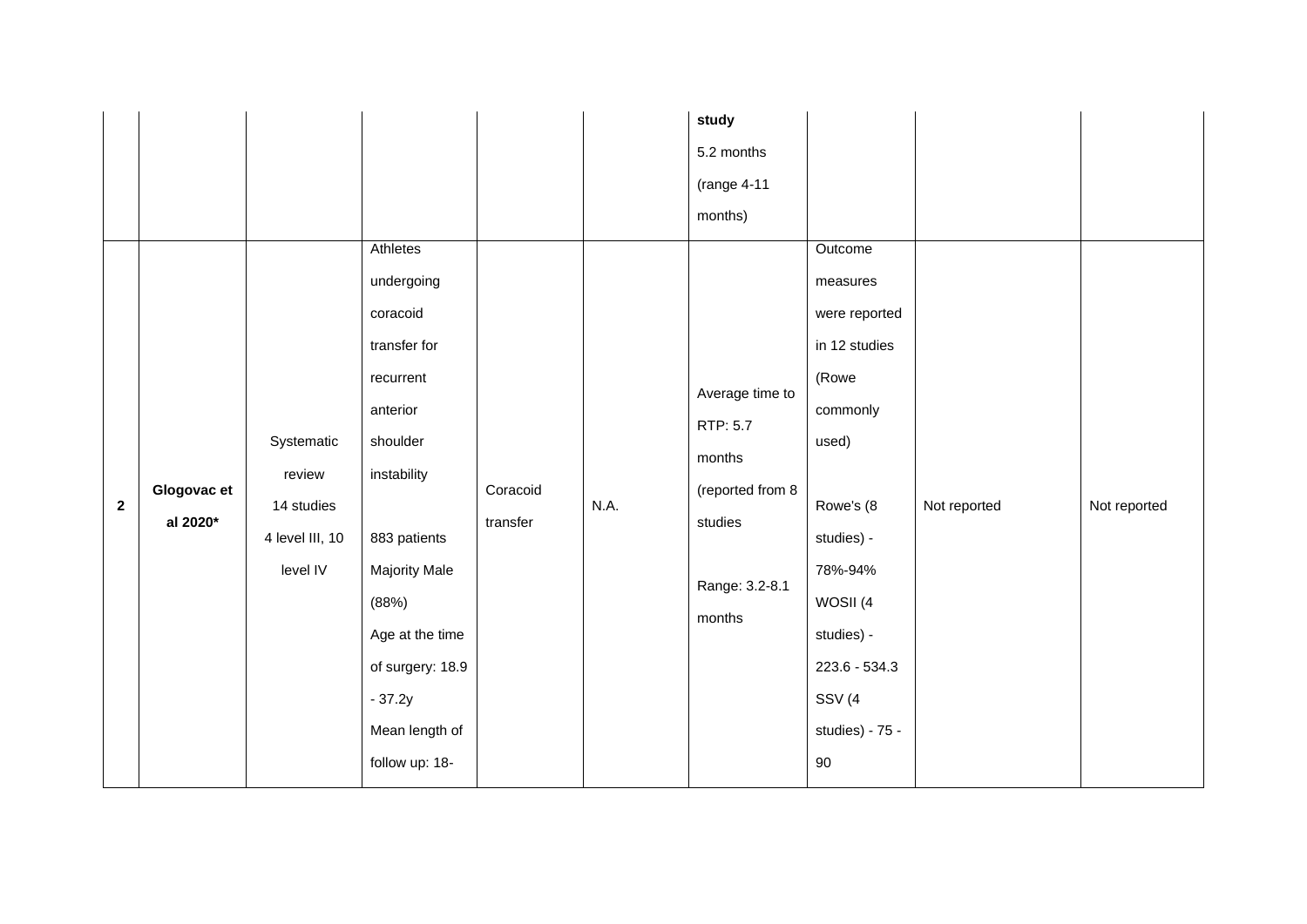|   |             |                  | 144 months      |              |          |                  |              |              |                   |
|---|-------------|------------------|-----------------|--------------|----------|------------------|--------------|--------------|-------------------|
|   |             |                  |                 |              |          |                  | all average  |              |                   |
|   |             |                  | Sport: low-     |              |          |                  | values       |              |                   |
|   |             |                  | impact contact, |              |          |                  |              |              |                   |
|   |             |                  | high-impact     |              |          |                  |              |              |                   |
|   |             |                  | contact,        |              |          |                  |              |              |                   |
|   |             |                  | overhead,       |              |          |                  |              |              |                   |
|   |             |                  | forced          |              |          |                  |              |              |                   |
|   |             |                  | overhead, no-   |              |          |                  |              |              |                   |
|   |             |                  | risk, high-risk |              |          |                  |              |              |                   |
|   |             |                  | forced          |              |          |                  |              |              |                   |
|   |             |                  | overhead,       |              |          |                  |              |              |                   |
|   |             |                  | collision, non- |              |          |                  |              |              |                   |
|   |             |                  | collision       |              |          |                  |              |              |                   |
|   |             | Systematic       | 675 patients    |              |          | Time range 3-6   |              |              | 4 studies: RTP    |
|   |             | review           | (690 shoulders) |              |          | months           |              |              | criteria based on |
|   |             | 17 studies       | Average age:    | Arthroscopic |          |                  |              |              | a return to       |
| 3 | Kim & Saper | (4 level III     | 18.3 y (range   | Bankart      | $\sf NA$ | Out of 17        | Not reported | Not reported | normal strength,  |
|   | 2020*       | retrospective, 3 | 11-25 years)    | Repair       |          | studies, 12      |              |              | endurance, and    |
|   |             | level II         | Minimum 1-      |              |          | studies listed a |              |              | ROM,              |
|   |             | prospective, 10  | year follow-up  |              |          | specific time to |              |              | comparison to     |
|   |             |                  |                 |              |          |                  |              |              |                   |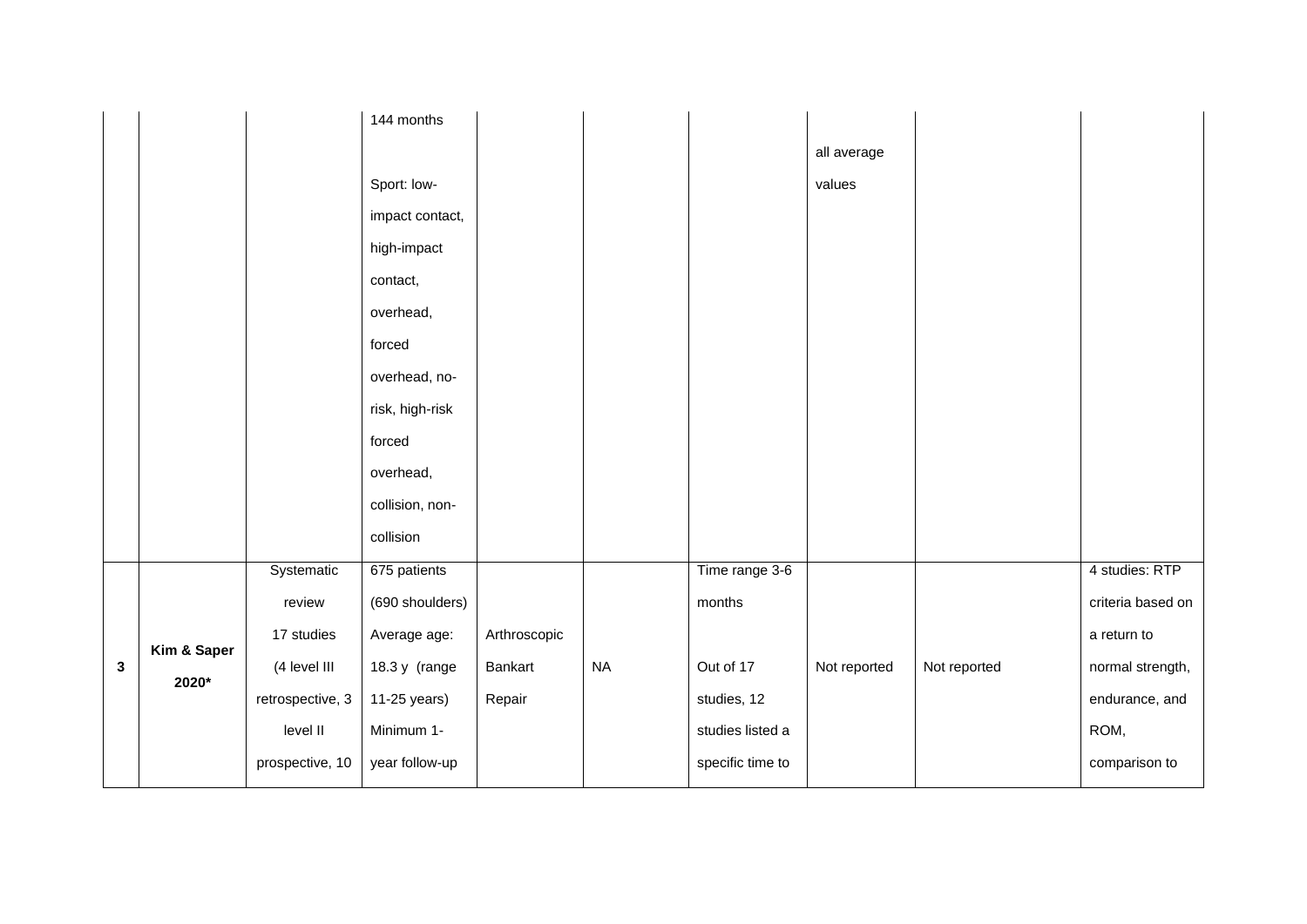|   |               | level IV studies | (range 12 -120  |            |                | <b>RTP</b>       |              |              | contralateral   |
|---|---------------|------------------|-----------------|------------|----------------|------------------|--------------|--------------|-----------------|
|   |               | case series)     | months)         |            |                |                  |              |              | limb, or        |
|   |               |                  |                 |            |                |                  |              |              | completion of   |
|   |               |                  | Sport: Not      |            |                |                  |              |              | specific sports |
|   |               |                  | mentioned       |            |                |                  |              |              | training and    |
|   |               |                  |                 |            |                |                  |              |              | activity        |
|   |               |                  |                 |            |                |                  |              |              | demands.        |
|   |               |                  |                 |            |                |                  |              |              |                 |
|   |               |                  |                 |            |                |                  |              |              | 1 study: RTP    |
|   |               |                  |                 |            |                |                  |              |              | based on        |
|   |               |                  |                 |            |                |                  |              |              | completion of a |
|   |               |                  |                 |            |                |                  |              |              | dedicated rehab |
|   |               |                  |                 |            |                |                  |              |              | protocol        |
|   |               |                  | 2888 patients   |            | Open           |                  | Three most   |              |                 |
|   |               | Systematic       | 2953 shoulders  |            | capsuloplasty, |                  | commonly     |              |                 |
|   |               | review           | Mean age: 26.2  | Coracoid   | Arthroscopic   | Mean-time: 5.38  | reported     |              |                 |
| 4 | Nadeem et al. | 52 studies       | (range 14-69    | bone block | Bankart,       | months           | <b>PROMs</b> | Not reported | Not reported    |
|   | 2020*         | 5 level II, 17   | years)          | transfer   | conservative   | (range 21 days - | Rowe, SSV    |              |                 |
|   |               | level III, 30    | 2129 of 2551    |            | treatment,     | 36 months)       | and Walch-   |              |                 |
|   |               | level IV         | were males      |            | Magnusson-     |                  | Duplay score |              |                 |
|   |               |                  | Mean follow up: |            | Stack, Putti   |                  | Rowe         |              |                 |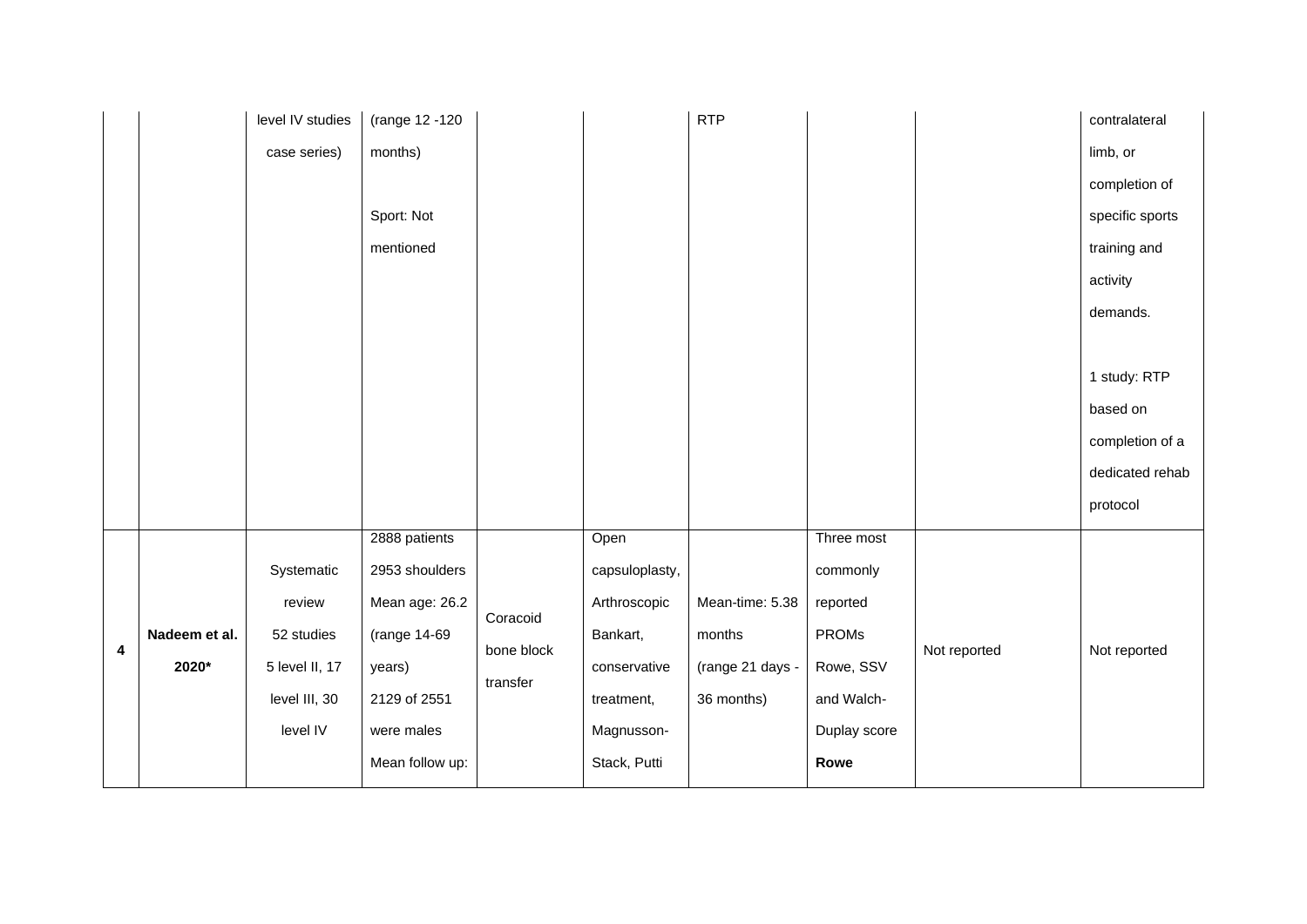|  | 73.2 months    | platt | Mean pre-op     |  |
|--|----------------|-------|-----------------|--|
|  | (range, 4-24   |       | Rowe score      |  |
|  | months)        |       | was 44.7        |  |
|  |                |       | (range, 5-75),  |  |
|  | 89.8% patients |       | amongst 804     |  |
|  | were           |       | patients        |  |
|  | sportsmen      |       | Mean post-op    |  |
|  | (2592 of 2888) |       | Rowe score      |  |
|  |                |       | was 89          |  |
|  | Common sport   |       | (range, 10-     |  |
|  | was Rugby      |       | 100) indicating |  |
|  | $(n=288)$      |       | a good score    |  |
|  |                |       | (amongst        |  |
|  |                |       | 1341 patients)  |  |
|  |                |       |                 |  |
|  |                |       | SSV             |  |
|  |                |       | Mean SSV        |  |
|  |                |       | pre-op 50.4%    |  |
|  |                |       | (range not      |  |
|  |                |       | given)          |  |
|  |                |       | amongst 119     |  |
|  |                |       |                 |  |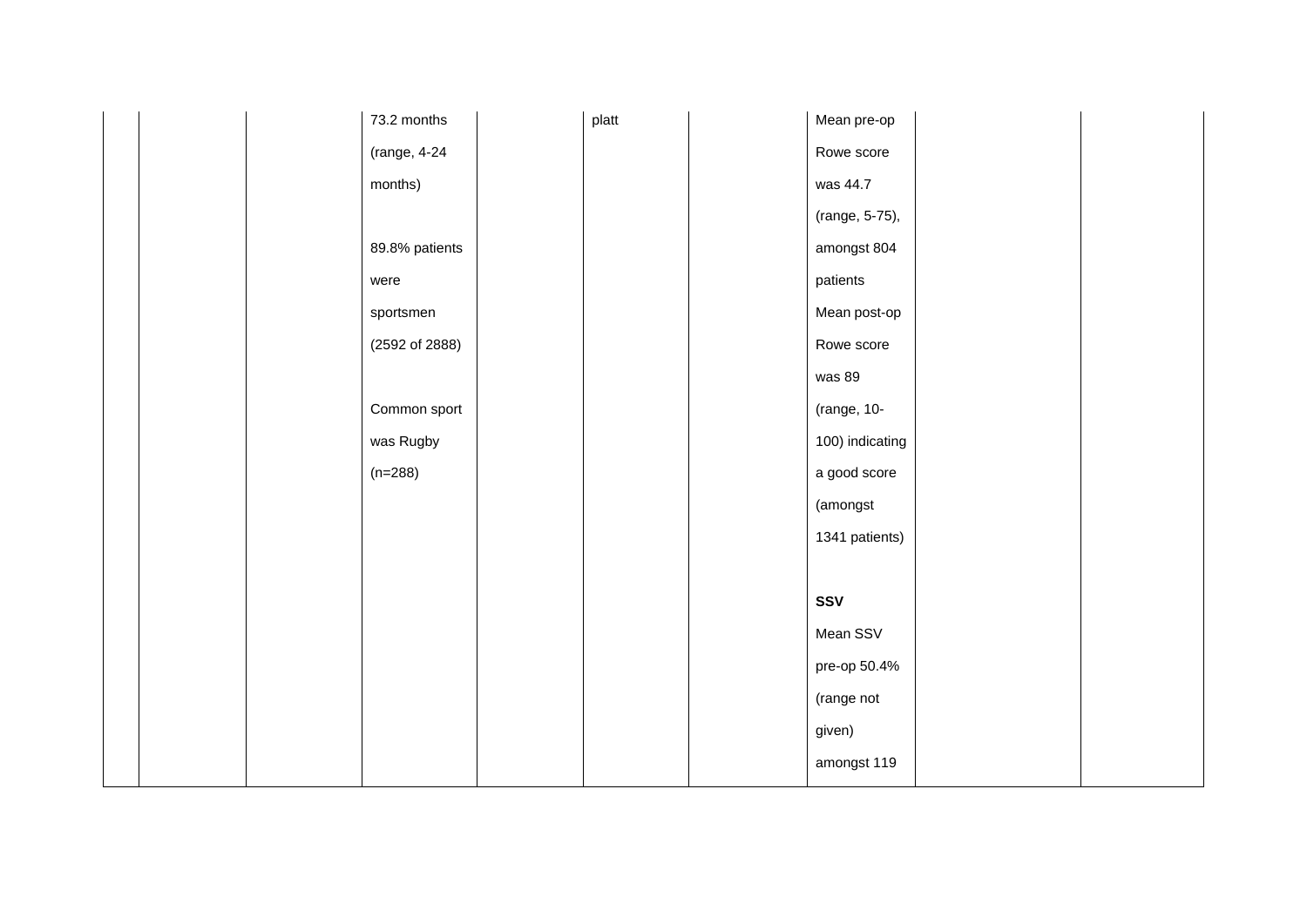|  |  |  | patients            |  |
|--|--|--|---------------------|--|
|  |  |  | Mean SSV            |  |
|  |  |  | post-op 89.1%       |  |
|  |  |  | (range, 5-          |  |
|  |  |  | 100%)               |  |
|  |  |  | amongst 648         |  |
|  |  |  | patients            |  |
|  |  |  |                     |  |
|  |  |  | Walch               |  |
|  |  |  | <b>Duplay score</b> |  |
|  |  |  | (reported in 9      |  |
|  |  |  | studies)            |  |
|  |  |  | Mean pre-op         |  |
|  |  |  | score 45.3          |  |
|  |  |  | (range, 10-70)      |  |
|  |  |  | in 136 patients     |  |
|  |  |  | Mean post-op        |  |
|  |  |  | score $87.5$        |  |
|  |  |  | (range, 15-         |  |
|  |  |  | 100) in 547         |  |
|  |  |  | patients,           |  |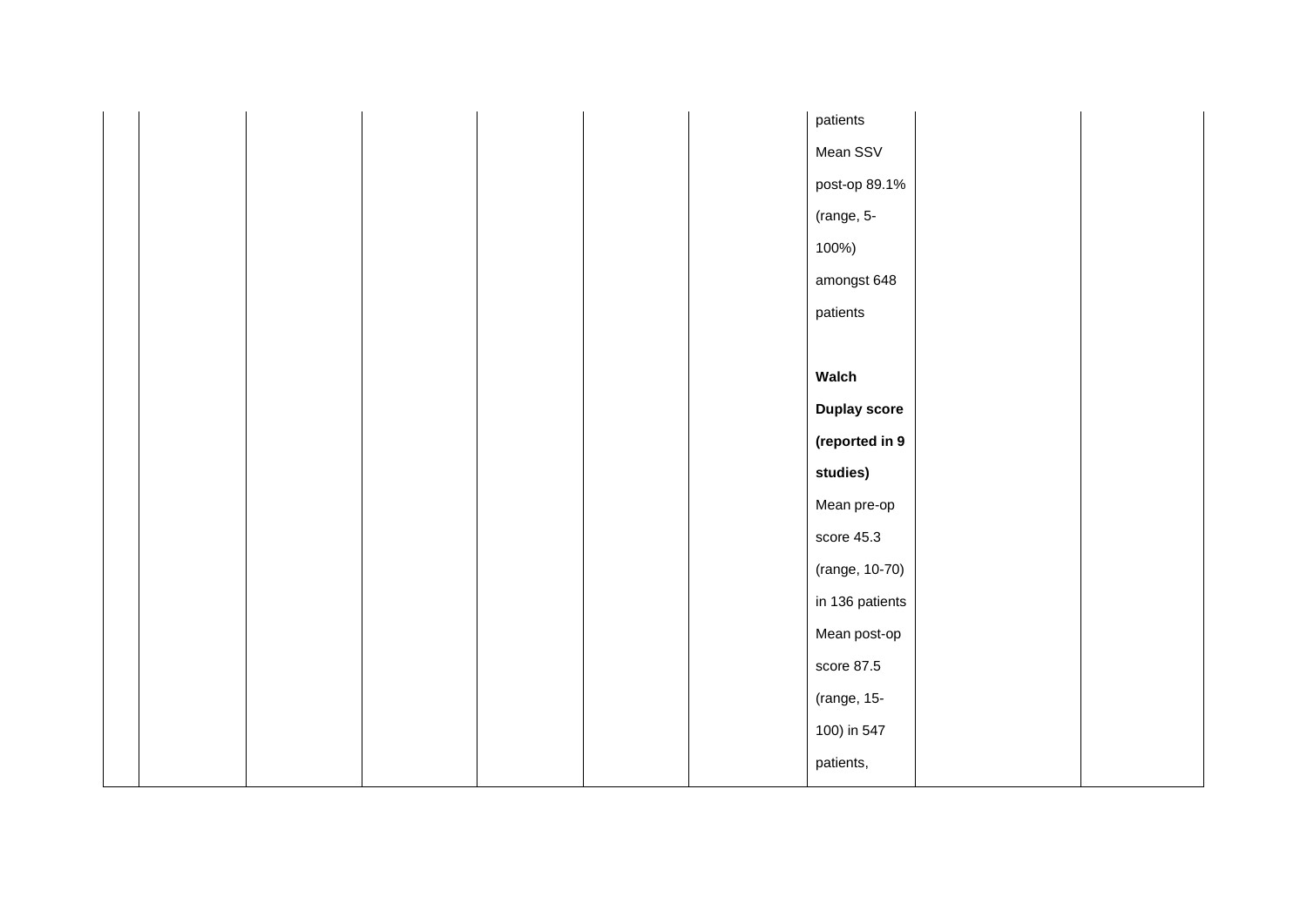|                 |              |                  |                   |          |      |               | indicating     |                         |                    |
|-----------------|--------------|------------------|-------------------|----------|------|---------------|----------------|-------------------------|--------------------|
|                 |              |                  |                   |          |      |               | good stability |                         |                    |
|                 |              |                  |                   |          |      |               |                |                         |                    |
|                 |              |                  |                   |          |      |               |                |                         | The majority of    |
|                 |              |                  |                   |          |      |               |                |                         | studies reported   |
|                 |              |                  | 2134 cases        |          |      |               |                |                         | specific RTP       |
|                 |              |                  | Male (86.9%),     |          |      |               |                |                         | criteria (69.4 %). |
|                 |              |                  | 2134 cases        |          |      |               |                |                         | Time to RTP        |
|                 |              |                  | Mean age -        |          |      |               |                |                         | was most           |
|                 |              | Systematic       | 25.4 years        |          |      |               |                |                         | commonly used      |
|                 | Hurley et al | review           | (range, 14-69y)   |          |      | Mean-time 5.8 |                | Strength equal to the   | (66.7%). Three     |
| $5\phantom{.0}$ | 2019*        | 36 studies       | Mean follow up    | Latarjet | N.A. | months        | Not reported   | contralateral side      | months being       |
|                 | (AJSM/CJSM)  | 10 level III, 26 | $-83.5$ months    | surgery  |      | Range 3.2 - 8 |                | (criteria reported in 4 | most commonly      |
|                 |              | level IV         |                   |          |      | months        |                | studies)                | used time point    |
|                 |              |                  | Sport: collision, |          |      |               |                |                         | $(35.4\%)$         |
|                 |              |                  | non-collision,    |          |      |               |                |                         |                    |
|                 |              |                  | overhead          |          |      |               |                |                         | Other criteria     |
|                 |              |                  |                   |          |      |               |                |                         | were C.T.          |
|                 |              |                  | athletes          |          |      |               |                |                         | imaging to         |
|                 |              |                  |                   |          |      |               |                |                         | assess bone        |
|                 |              |                  |                   |          |      |               |                |                         | union (25%),       |
|                 |              |                  |                   |          |      |               |                |                         |                    |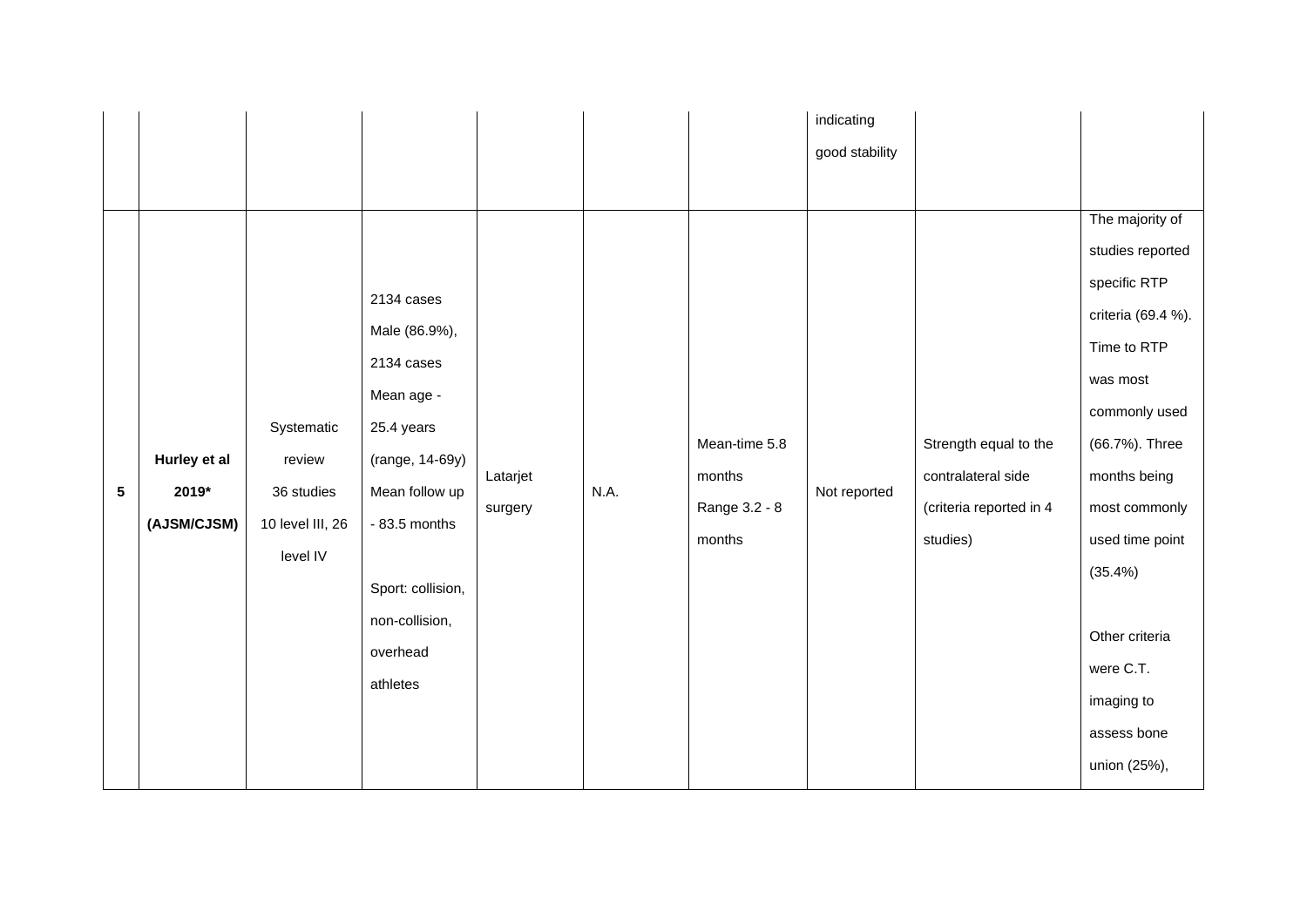|         |                |                 |                    |                |           |                |              |              | clinical         |
|---------|----------------|-----------------|--------------------|----------------|-----------|----------------|--------------|--------------|------------------|
|         |                |                 |                    |                |           |                |              |              | examination or   |
|         |                |                 |                    |                |           |                |              |              | decision (11%),  |
|         |                |                 |                    |                |           |                |              |              | strength (11%),  |
|         |                |                 |                    |                |           |                |              |              | pain (8.3%),     |
|         |                |                 |                    |                |           |                |              |              | ROM (5.6%)       |
|         |                |                 |                    |                |           |                |              |              | were less        |
|         |                |                 |                    |                |           |                |              |              | commonly         |
|         |                |                 |                    |                |           |                |              |              | reported.        |
|         |                |                 |                    |                |           |                |              |              |                  |
|         |                |                 |                    |                |           |                |              |              | The mean score   |
|         |                |                 |                    |                |           |                |              |              | for quality of   |
|         |                |                 |                    |                |           |                |              |              | RTP criteria was |
|         |                |                 |                    |                |           |                |              |              | 2.2 (range 0-4)  |
|         |                | Systematic      | 609 patients       | 122 open       |           | Arthroscopic   |              |              |                  |
|         |                |                 | Age range: 14-     | Bankart        |           | Bankart: 5.9   |              |              |                  |
|         | Abdul-         | review and      | 51 years           |                |           | months         |              |              |                  |
| $\bf 6$ | Rassoul et al. | meta-analysis   | Mean follow up     | 238            | <b>NA</b> | Open Latarjet: | Not reported | Not reported | Not reported     |
|         | 2018*          | 16 studies      | of 1 year with     | arthroscopic   |           | 5.7 months     |              |              |                  |
|         |                | 2 level III, 14 | most having        | stabilizations |           | Arthroscopic   |              |              |                  |
|         |                | level IV        | $>=$ / $=$ 2 years |                |           | Latarjet: 5.86 |              |              |                  |
|         |                |                 |                    |                |           |                |              |              |                  |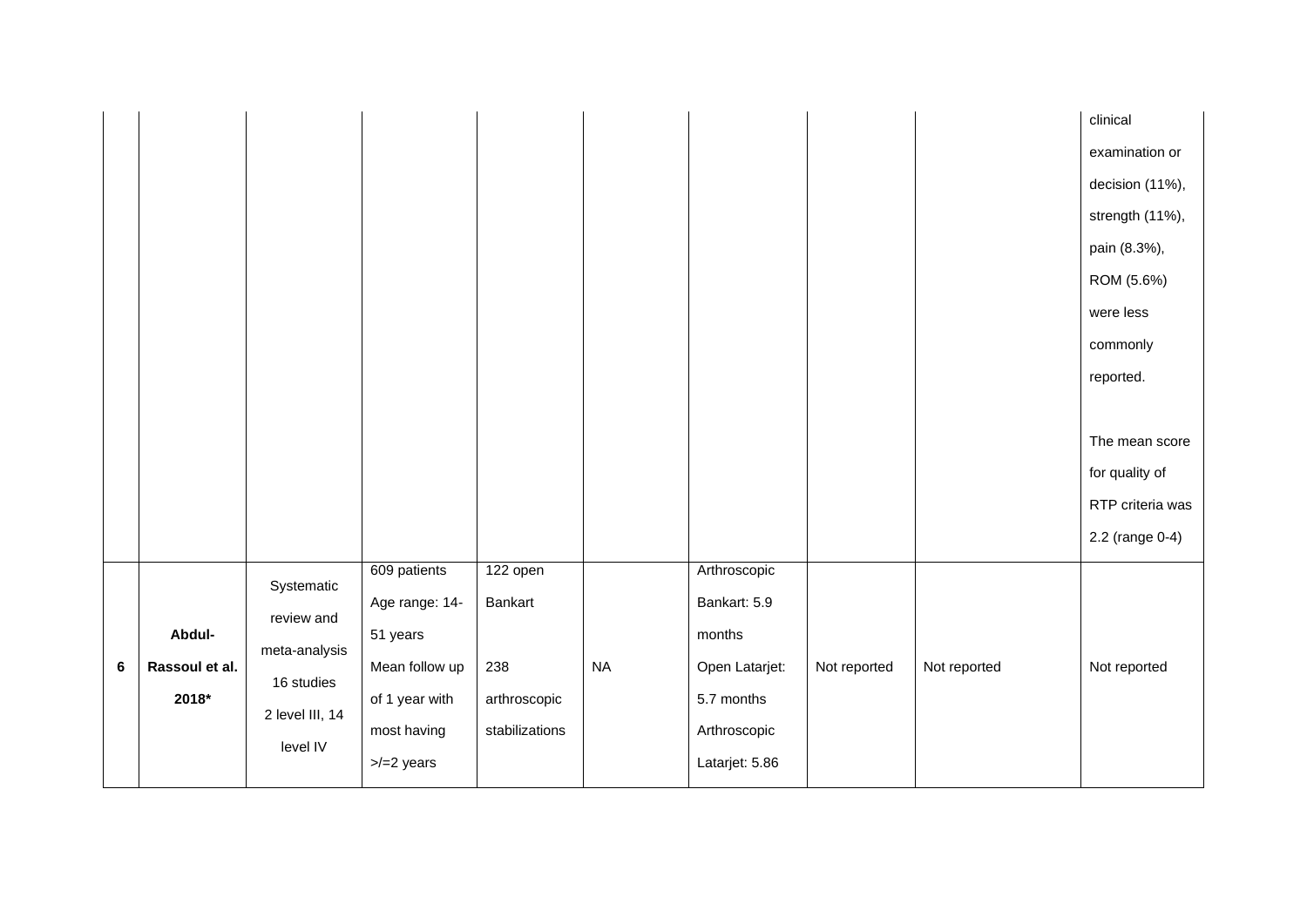|                         |             |                                    |                   | 89 minimally   |      | Open Bankart:     |              |              |                   |
|-------------------------|-------------|------------------------------------|-------------------|----------------|------|-------------------|--------------|--------------|-------------------|
|                         |             |                                    | Sport: Collision, | invasive       |      | 8.2 months        |              |              |                   |
|                         |             |                                    | contact or        | arthroscopic   |      | Arth Bankart      |              |              |                   |
|                         |             |                                    | overhead          | Latarjet       |      | with              |              |              |                   |
|                         |             |                                    | sports            |                |      | remplissage:      |              |              |                   |
|                         |             |                                    |                   | 116 open       |      | 7mos              |              |              |                   |
|                         |             |                                    |                   | Latarjet       |      |                   |              |              |                   |
|                         |             |                                    |                   |                |      |                   |              |              |                   |
|                         |             |                                    |                   | 44             |      |                   |              |              |                   |
|                         |             |                                    |                   | arthroscopic   |      |                   |              |              |                   |
|                         |             |                                    |                   | Bankart with   |      |                   |              |              |                   |
|                         |             |                                    |                   | remplissage    |      |                   |              |              |                   |
|                         |             | Systematic                         | 461 athletes      | Arthroscopic   |      |                   |              |              | Cited in 3 out of |
|                         |             | review                             | Mean age: 15.7    | Bankart repair |      | Average time to   |              |              | 7 studies         |
|                         |             | 11 studies                         | years (range,     | (392 patients, |      | RTP: 5.3          |              |              |                   |
|                         | Kasik et al | 3 level IV (case                   | 11-19 years)      | 400            |      | months            |              |              | Study 1: ROM      |
| $\overline{\mathbf{r}}$ | 2019*       | series), 4 level                   | Average follow    | shoulders)     | N.A. | (Bankart repair), | Not reported | Not reported | and shoulder      |
|                         |             | $\ensuremath{\mathsf{III}}\xspace$ | up 48.8 months    |                |      | range 3-10        |              |              | muscle strength   |
|                         |             | (retrospective                     | (range, 22-85.2   | Open repair    |      | months            |              |              | return to normal  |
|                         |             | cohort), 1 level                   | months)           | (69 patients,  |      |                   |              |              |                   |
|                         |             | II (prospective                    |                   | 69 shoulders)  |      |                   |              |              | Study 2: ROM      |
|                         |             |                                    |                   |                |      |                   |              |              |                   |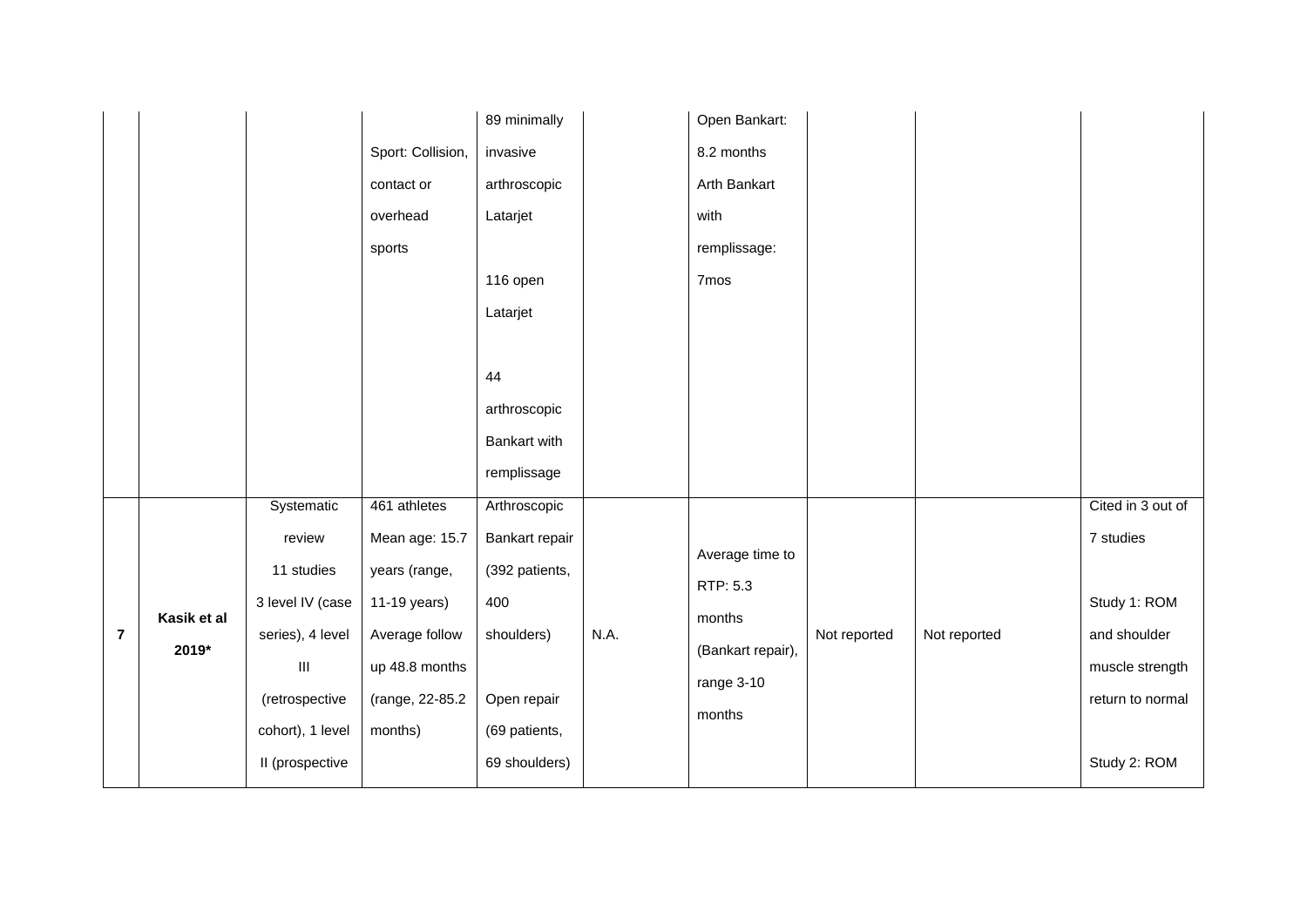|   |                | comparative)        | Sport: collision, |           |                |                 |              |                            | and strength     |
|---|----------------|---------------------|-------------------|-----------|----------------|-----------------|--------------|----------------------------|------------------|
|   |                |                     | contact, limited, |           |                |                 |              |                            | guidelines       |
|   |                |                     | non-contact       |           |                |                 |              |                            | dictated by the  |
|   |                |                     |                   |           |                |                 |              |                            | contralateral    |
|   |                |                     |                   |           |                |                 |              |                            | shoulder         |
|   |                |                     |                   |           |                |                 |              |                            |                  |
|   |                |                     |                   |           |                |                 |              |                            | Study 3: Full    |
|   |                |                     |                   |           |                |                 |              |                            | ROM,             |
|   |                |                     |                   |           |                |                 |              |                            | Restoration of   |
|   |                |                     |                   |           |                |                 |              |                            | muscular         |
|   |                |                     |                   |           |                |                 |              |                            | strength, power, |
|   |                |                     |                   |           |                |                 |              |                            | endurance, and   |
|   |                |                     |                   |           |                |                 |              |                            | balance;         |
|   |                |                     |                   |           |                |                 |              |                            | neuromuscular    |
|   |                |                     |                   |           |                |                 |              |                            | control          |
|   |                | Systematic          | 3850 patients     |           |                | The most        |              | Specific strength criteria | 7 categories     |
|   |                | review              | Mean age > 18     |           |                | commonly used   |              | for RTP, percentage of     | were identified  |
| 8 | Cicotti et al. | 58 studies          | years (range      | Latarjet  | Arthroscopic   | time to RTP     | Not reported | included studies, and      | Time from        |
|   | 2018*          | 40 level IV, 5      | 18.2-44 years)    | Procedure | Bankart repair | was six months  |              | number of studies          | surgery (89.6%), |
|   |                | level III, 10       | Follow up         |           |                | (range 1.5 - 12 |              |                            | Strength         |
|   |                | level II, 3 level I | range: 20.6 to    |           |                | months)         |              | "Full" - 9.1% (1)          | (18.9%), ROM     |
|   |                |                     |                   |           |                |                 |              |                            |                  |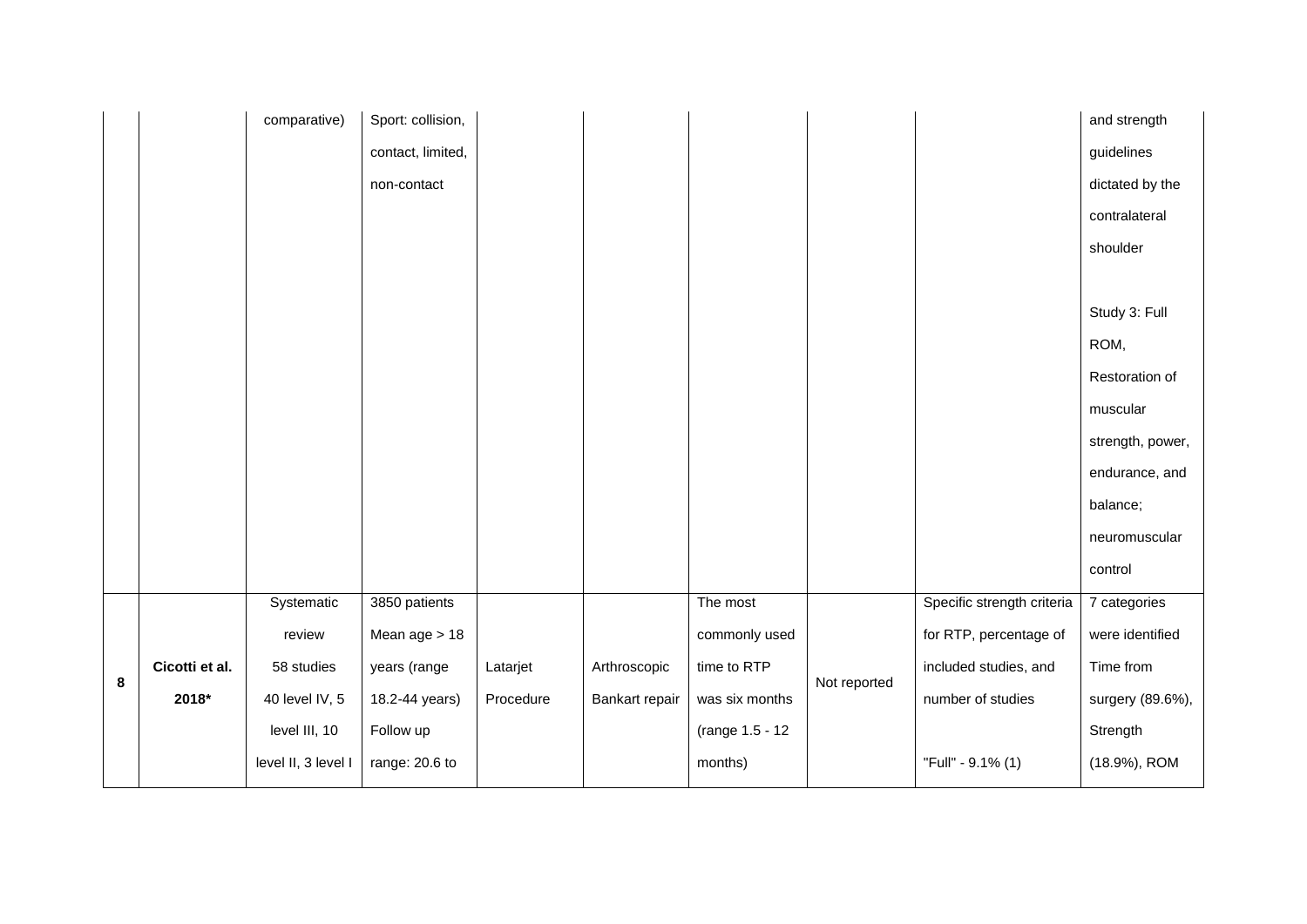| Average follow                                                                                                                   | $9.1\%$ (1)              | stability,      |
|----------------------------------------------------------------------------------------------------------------------------------|--------------------------|-----------------|
| up: 38.7                                                                                                                         | " Equal to contralateral | proprioception, |
| months                                                                                                                           | side" - 9.1% (1)         | and post-op     |
|                                                                                                                                  | "Equal abduction and     | radiographic    |
| Sport: Not                                                                                                                       | external rotation" -     | evaluation were |
| mentioned                                                                                                                        | 27.3% (3)                | also used.      |
|                                                                                                                                  | "Equal isokinetic        |                 |
|                                                                                                                                  | internal and external    |                 |
|                                                                                                                                  | rotation" 9.1% (1)       |                 |
|                                                                                                                                  | "Nearly normal" 18.2%    |                 |
| (2)                                                                                                                              |                          |                 |
|                                                                                                                                  | "80% of the              |                 |
|                                                                                                                                  | nonoperated arm" -       |                 |
|                                                                                                                                  | $9.1\%$ (1)              |                 |
|                                                                                                                                  | "Atleast 80% of the      |                 |
|                                                                                                                                  | contralateral side" -    |                 |
|                                                                                                                                  | $9.1\%$ (1)              |                 |
| Systematic<br>Arthroscopic<br>Arthroscopic<br>Arthroscopic<br>Open                                                               |                          |                 |
| lalenti et al.<br>N.A.<br>$\boldsymbol{9}$<br>review and<br>Bankart repair<br>Bankart repair:<br>stabilization<br>Bankart repair | Not reported             | Not reported    |
| 2017*<br>8 months on<br>studies<br>Meta-analysis<br>545 patients<br>Latarjet                                                     |                          |                 |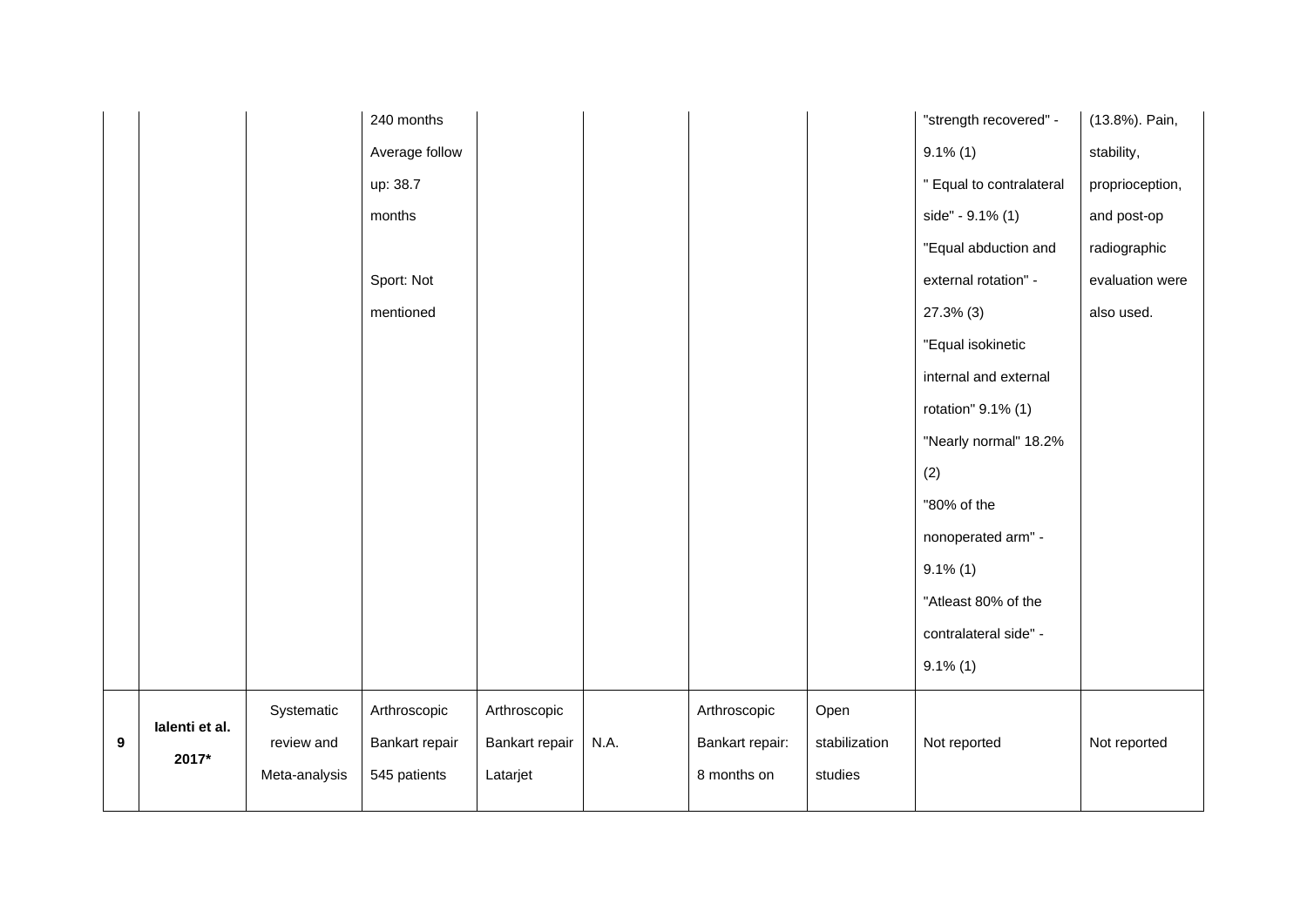| 16 studies       | (438 male, 72    | Procedure     | avg (2 studies)  | Rowe score:    |  |
|------------------|------------------|---------------|------------------|----------------|--|
| Mostly level IV, | female, 35 not   | Open          | Latarjet and     | 86 (3 studies) |  |
| and a few        | reported)        | shoulder      | open             |                |  |
| levels III       | Mean age: 27.6   | stabilization | stabilization: 6 | Arthroscopic   |  |
|                  | years            |               | months each (3   | Bankart repair |  |
|                  | Follow up: 32 to |               | studies each)    | studies        |  |
|                  | 82 months        |               |                  | Rowe score:    |  |
|                  |                  |               |                  | 79.5 (3        |  |
|                  | Latarjet         |               |                  | studies)       |  |
|                  | Procedure        |               |                  |                |  |
|                  | 353 patients     |               |                  | Latarjet       |  |
|                  | (329 male, 24    |               |                  | studies        |  |
|                  | female)          |               |                  | Rowe score:    |  |
|                  | Mean age: 26.5   |               |                  | 82 (2 studies) |  |
|                  | years            |               |                  |                |  |
|                  |                  |               |                  |                |  |
|                  | Open shoulder    |               |                  |                |  |
|                  | stabilization    |               |                  |                |  |
|                  | 138 patients     |               |                  |                |  |
|                  | 113 male, 25     |               |                  |                |  |
|                  | female           |               |                  |                |  |
|                  |                  |               |                  |                |  |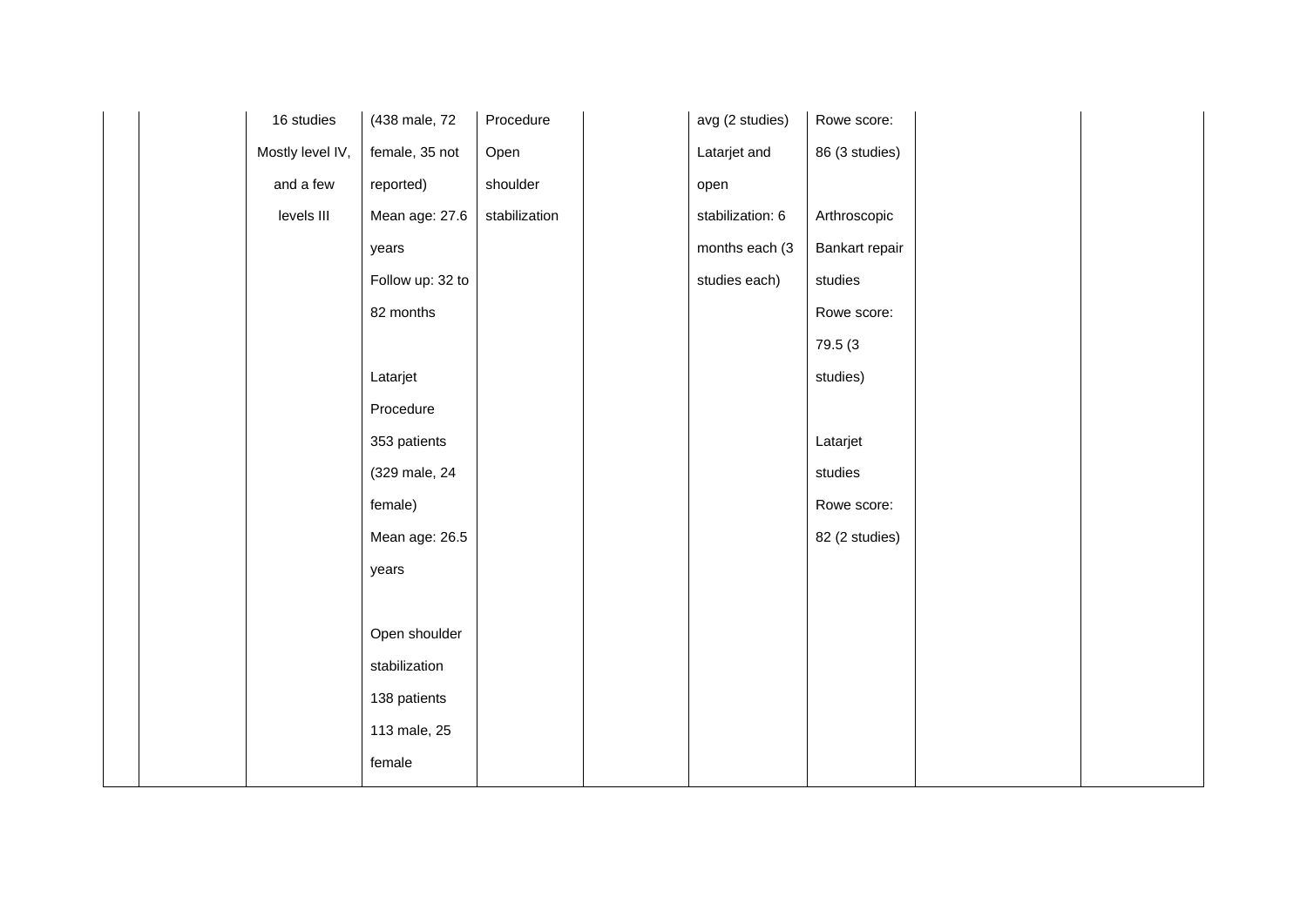|    |                       |                                                                                                               | 150 shoulders<br>Sport: reported<br>inconsistently                                                                                                                                       |                        |      |                                                                                                         |                                                                                                                               |                                                                                                                                                                                                 |                                                               |
|----|-----------------------|---------------------------------------------------------------------------------------------------------------|------------------------------------------------------------------------------------------------------------------------------------------------------------------------------------------|------------------------|------|---------------------------------------------------------------------------------------------------------|-------------------------------------------------------------------------------------------------------------------------------|-------------------------------------------------------------------------------------------------------------------------------------------------------------------------------------------------|---------------------------------------------------------------|
| 10 | Stone et al.<br>2014* | Systematic<br>review<br>29 studies<br>13% RCTs<br>level I, 20%<br>level II, 13%<br>level III, 54%<br>level IV | 50 patients<br>(range 12-162)<br>Mean follow up<br>51.7 months (8-<br>162 months)<br>Mean age: 25.9<br>years (21-31<br>years)<br>Sport: All sport,<br>throwing, non-<br>contact, contact | Open Bankart<br>repair | N.A. | Return to non-<br>contact sports<br>12-16 weeks<br>Return to<br>throwing/contact<br>sports: 24<br>weeks | Average<br>Rowe score:<br>86.9 (range,<br>63-90) $(n=15)$<br>Constant<br>score - 92<br>$(n=1)$<br><b>ASES - 83</b><br>$(n=1)$ | Three studies reported<br>strength outcomes<br>"Comparable strength<br>to opposite side",<br>"strength $\geq 80\%$ of<br>opposite side", and<br>strength $\geq 75\% - 80\%$ of<br>opposite side | 38% authors<br>reported sports<br>specific criteria<br>to RTP |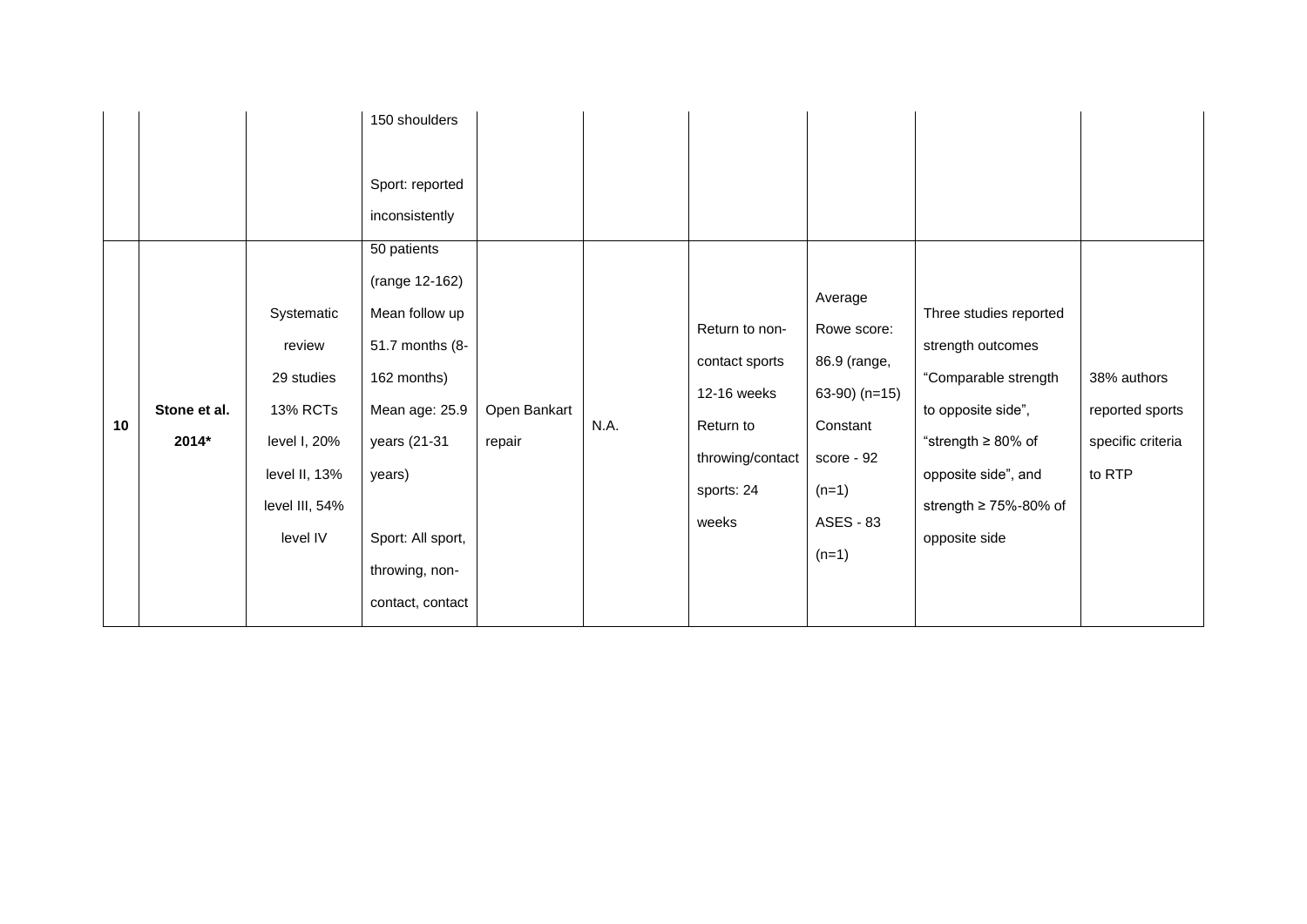# **Discussion**

#### **Summary of evidence**

The primary goal of this systematic review was to synthesize all current evidence by appraising all the systematic reviews that looked at the RTP outcomes following an anterior shoulder stabilization surgery. This systematic review highlighted the current evidence of the clinical and functional criteria to RTP in sports following a shoulder stabilization surgery in athletes with ASI. The RTP time frame was the only outcome reported in all the ten studies in this review. A significant gap exists in the reported PROM and strength outcomes. The methodological quality and evidence synthesis was performed using the AMSTAR 2 tool. The majority of studies showed a moderate quality of confidence rating. Overall, the literature is insufficient and lacks high-quality systematic reviews exploring RTP outcomes (time, strength, and PROM) following anterior shoulder stabilization surgery.

### **RTP time frame**

The first question in this review sought to determine the evidence-based RTP timeframe following anterior shoulder stabilization surgery. Although all studies reported RTP timeframes, a significant variation existed across all ten studies. Most studies reported an average RTP timeframe of around five to six months. However, some contrasting timeframes were also reported where the time to RTP exceeded six months, and in some of them, it was as low as 1.5 months. A significant variation in the range of the RTP timeframes in individual studies was also observed. However, some of the similarities exist in the average RTP timeframes following Latarjet procedures (Ciccotti et al., 2018; Glogovac et al., 2019; Hurley et al., 2019; Nadeem et al., 2020), but no similarity is apparent in the studies reporting timeframes following ABR (Ialenti et al., 2017; Kasik et al., 2019; Kim & Saper, 2020). The study results indicate a considerable variation in the reviews that compared RTP timeframes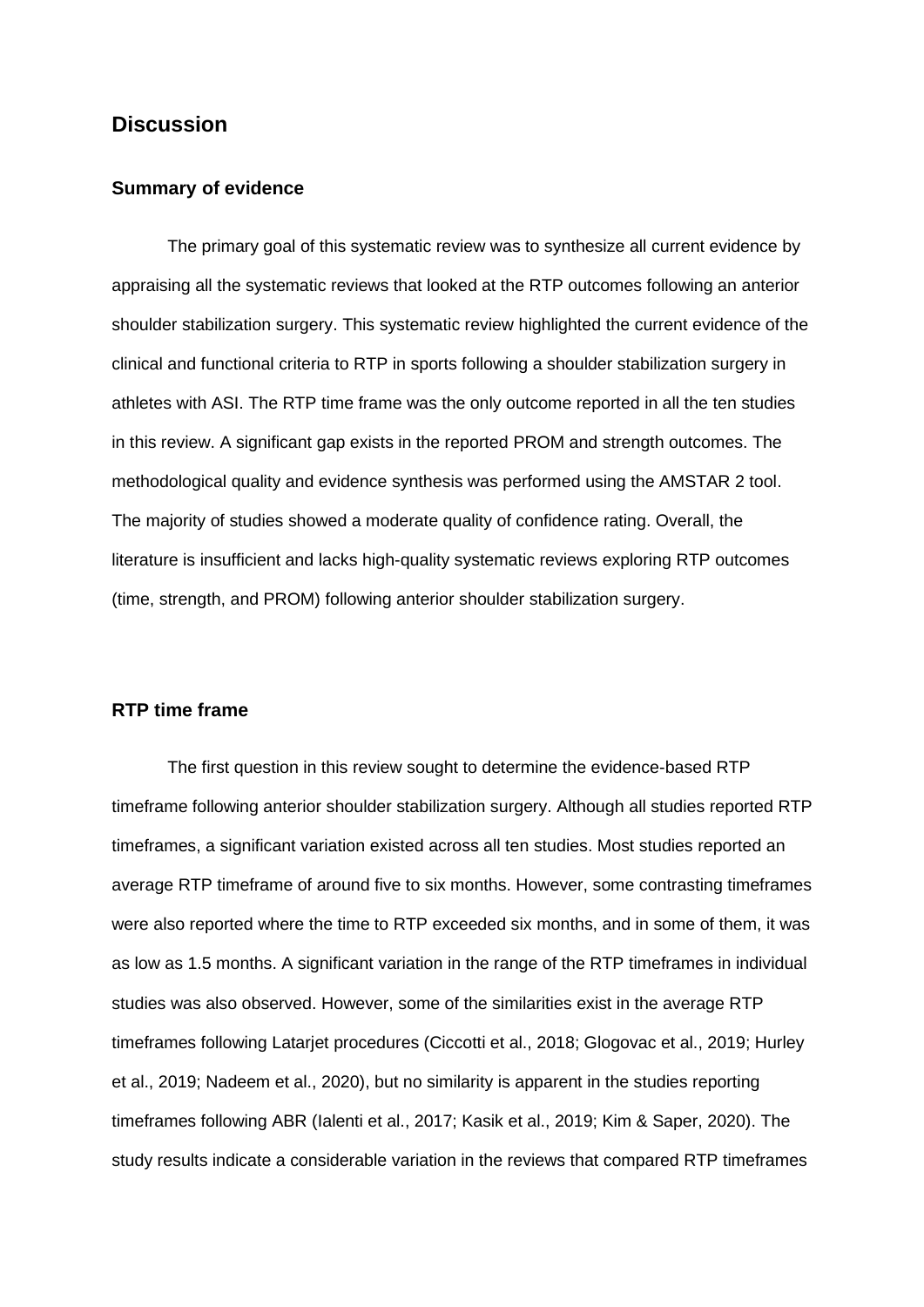across multiple surgeries (Abdul-Rassoul et al., 2018; Ialenti et al., 2017; Lau et al., 2021; Stone & Pearsall, 2014). Contrary to the expectations, this study did not find an overall consensus on RTP timeframes, demonstrating significant variation that may affect the RTP decision-making process.

Comparison of the findings with those of other studies that have looked at RTP times in weight-bearing joints shows a different trend. A recent systematic review by Ross et al., 2020 in RTP in American footballers following ACL reconstruction demonstrated a mean RTP time frame of 11.6 months (range, 35.8 -55.8 months) (Ross et al., 2020). A similar systematic review by Lai et al., 2017 in RTP after ACL reconstruction in elite athletes showed a mean RTP time frame between 6-13 months with significant variations (Lai et al., 2018). Similarly, Blanchard et al., 2020 undertook a systematic review of studies that looked at isolated meniscus repaired athletes and found a mean RTP timeframe at 8.7 months (range, 3.4 – 30 months) (Blanchard et al., 2020). It can be seen that the mean RTP timeframe is slightly longer in post-surgical weight-bearing joints.

Compared to RTP timeframes of the non-weight bearing joints of the upper limb, mean RTP times are variable to the findings demonstrated in this review. In a systematic review by Verstift et al., 2019, on return to sport post-surgically repaired high-grade acromioclavicular joint dislocation, authors found an RTP timeframe at four months (Verstift et al., 2019). In another systematic review by Matar et al., 2020, on post-surgical RTP outcomes for posterior shoulder instability, the authors demonstrated an average RTP time of 6.1 months with a varied range between 4.3 – 7.7 months (Matar et al., 2020). In a review by Coughlin et al., 2019, the mean RTP timeframe among pitchers after ulnar collateral ligament reconstruction of the elbow was  $19.8 \pm 13.5$  months. The mean RTP timeframe to return to competition was  $17.3 \pm 2.4$  months (Coughlin et al., 2019). The authors of this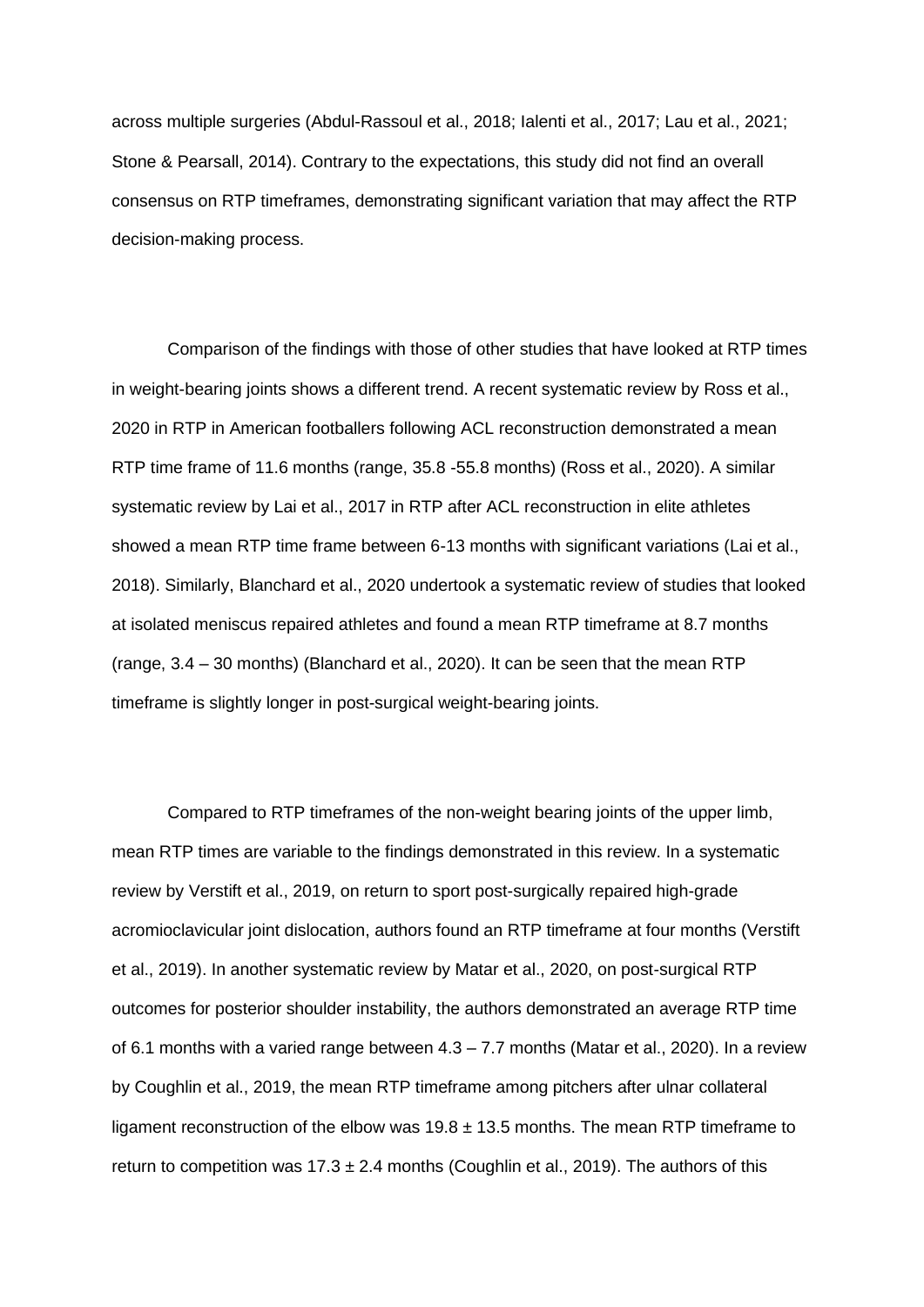study attribute higher RTP times in baseball pitchers to the sports-specific requirements that the pitchers often need to possess. Considering greater loads on the elbow during pitching, it is not surprising to see greater timeframes to rehabilitation and RTP at competitive levels to match the athlete-specific demands. Overall, the findings from the other studies are similar to the results of this review in terms of the variations that can be seen in the range of the RTP time frame. Several factors can be responsible for these differences in the results. They can be related to varied definitions of a successful RTP, different surgical approaches, the efficiency of the surgical technique, rehabilitation methods, time of injury during a season, the time between injury and surgery, rehabilitation facilities, exercise compliance, or sports specific requirements.

# **Strength outcomes**

This review also set out to explore strength outcomes following anterior shoulder stabilization. Surprisingly, only three systematic reviews reported strength measures (Ciccotti et al., 2018; Hurley et al., 2019; Stone & Pearsall, 2014). Of all three studies, the "strength of the operated shoulder equal to the contralateral side" or "comparable to the normal side" was the most commonly used criterion to decide RTP. However, these reviews could not detail precisely how these strength measures were recorded. The objective methods to quantify the strength outcomes increase the reliability of tests as a marker for deciding criterion-based RTP. However, relying solely on the strength normalization to the other side is insufficient as sports-specific demands differ, impacting the strength testing methods. Movement demands at each sport are different, so strength testing methods need to be designed according to the movements that an athlete is required to perform. Generally, strength tests using a dynamometer, for example, were performed with slower velocities. However, often athletes are required to perform at faster speeds in their sport. An athlete is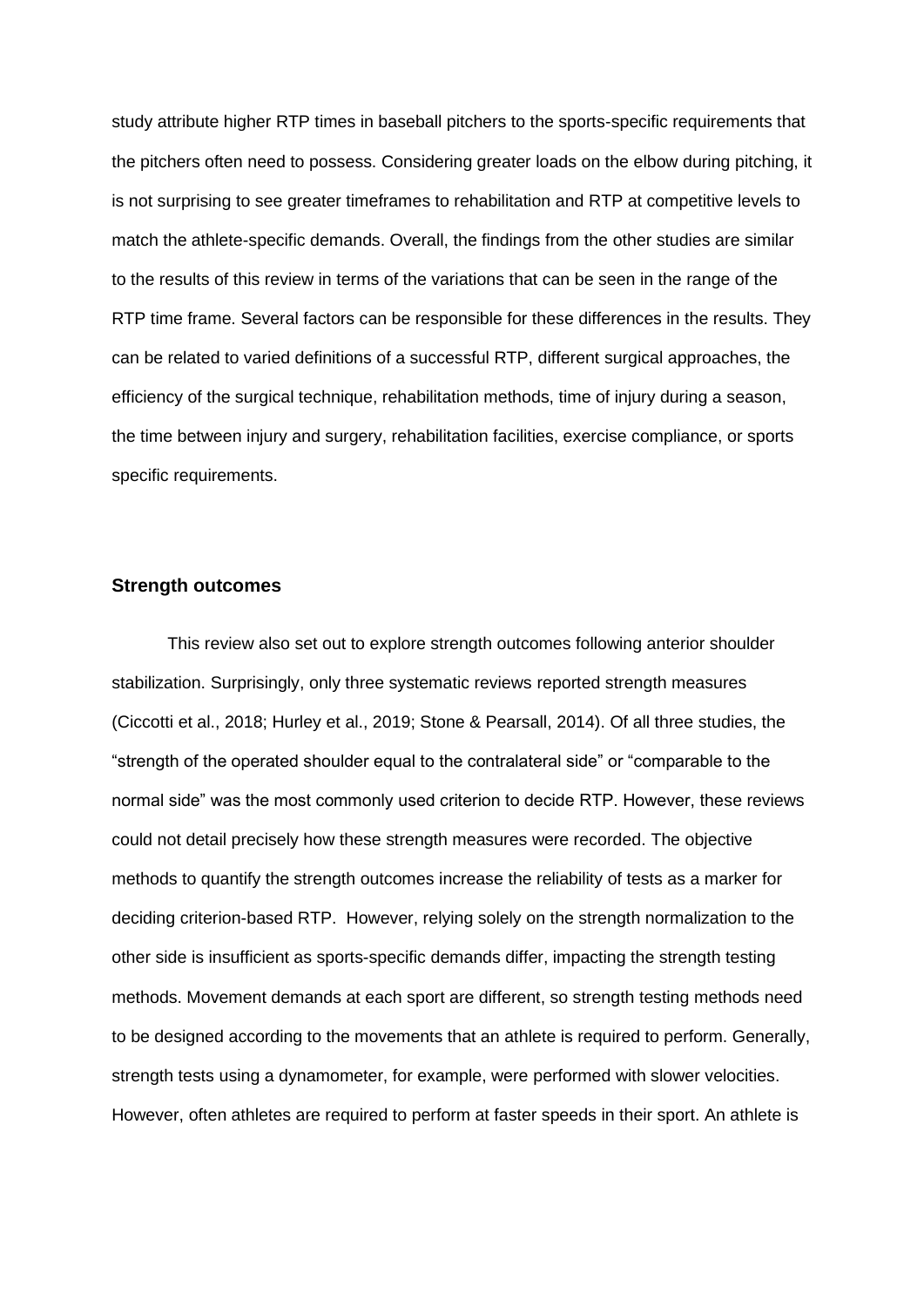likely to return safely and show better performance if tested in movements that directly reflect his sport.

The reliability and validity of a strength test are also paramount when applied to athletes from different sporting backgrounds. Often athletes demonstrate strength and power in multi-complex movements, thus requiring optimal physical performance in a multiple set of planes. The shoulder arm return to sports (SARTS) battery was developed, a series of open (ball abduction external rotation, drop catches, ball taps, overhead snatch), and closed chain functional performance tests (push up claps, line hops, side hold rotations, modified closed kinetic chain upper extremity stability test) that look at side-to-side differences to aid RTP decision making (Olds et al., 2019). Of the eight tests from the SARTS battery, six tests showed good psychometric properties and readability for clinical use (Olds et al., 2019). The authors of this study promote a battery of sports-specific strength tests that show adequate reliability and validity before they can be used in clinical settings. Looking at the significant variations in the sport played by the athletes in this review and the reported strength outcomes, the authors of this study cannot stratify strength outcomes according to the sport played. Also, there is insufficient evidence on which exact strength tests to use as criteria to RTP. The results of this study demonstrate insufficient evidence on the specificity of the strength measures in deciding RTP.

# **PROM's**

The third question in this study was to look at PROMs following anterior shoulder stabilization. Although only four studies reported PROMs, the Rowe score was the most common outcome measure. In almost all the studies that reported Rowe scores, the postoperative scores indicated reasonably satisfactory outcomes (Glogovac et al., 2019; Ialenti et al., 2017; Nadeem et al., 2020; Stone & Pearsall, 2014). Even if these excellent outcomes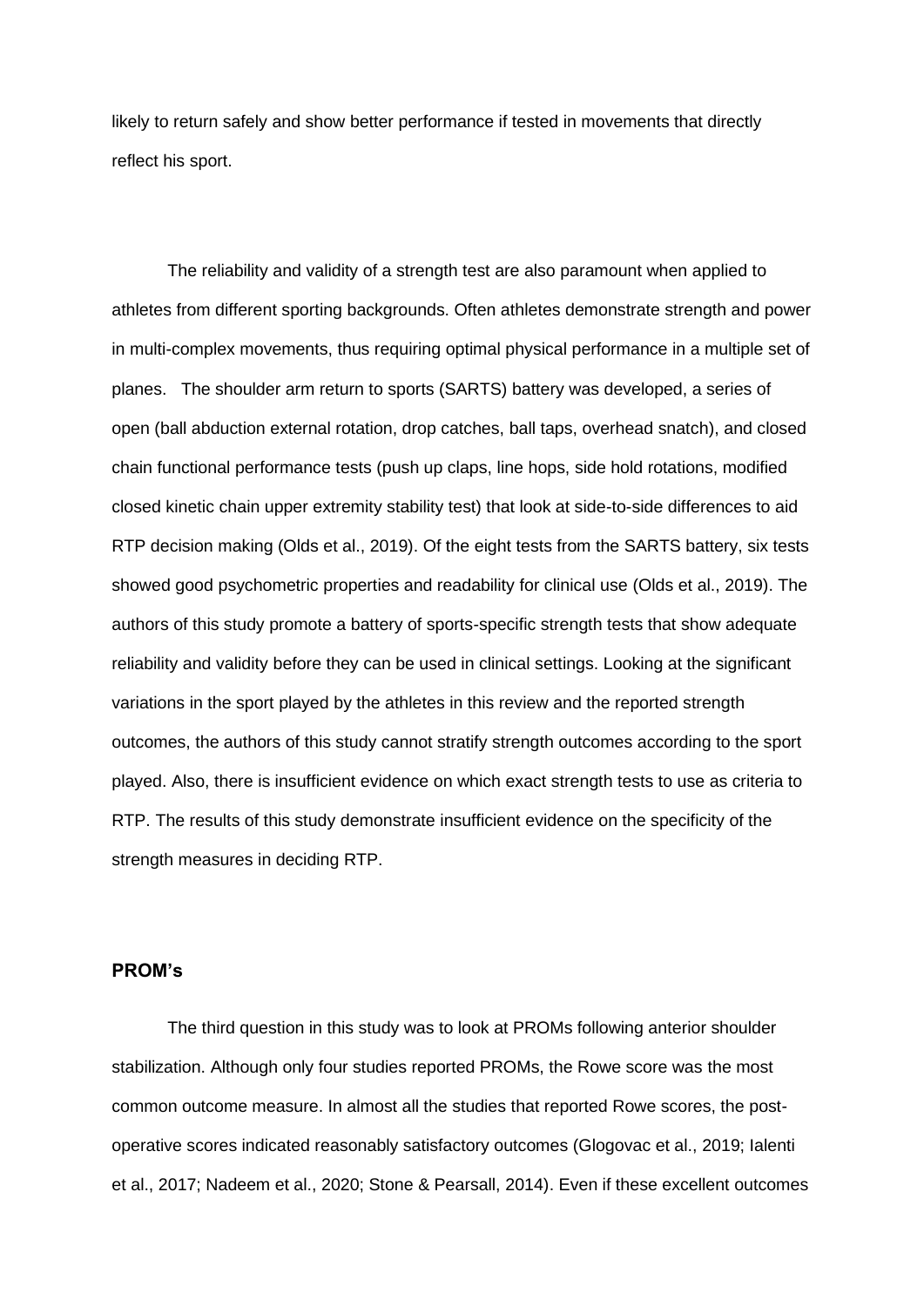provide some insight into the athlete's recovery perspective, they do not inform sufficiently to decide RTP in athletes following anterior shoulder instability. PROMs and the reported outcomes in current literature provide limited information. They can be misleading because RTP decision-making is multifactorial (Ardern, Glasgow, et al., 2016). One crucial factor determining athlete readiness to competitive RTP is psychological readiness (Ardern et al., 2016; Forsdyke et al., 2017). None of the PROMs in these review studies identified psychosocial factors as a criterion to RTP.

The majority of PROMs assessed domains related to activities of daily living, symptoms, stability, functional or sports-specific status, movement levels, strength, subjective feeling of the shoulder, lifestyle, and some aspects of emotional factors. In a systematic review by Nwachukwu et al., 2019, the authors concluded that "fear avoidance" was the significant factor that impeded athlete's RTP following ACL reconstruction (Nwachukwu et al., 2019). PROMs must be augmented with other vital domains that enable clinicians to predict whether the athlete will succeed in rehabilitation without recurrence. Some of the recent work done by Olds et al., 2020 on the first-time anterior shoulder dislocators, although not explicitly done in post-surgical ASI patients, authors demonstrate the psychometric properties of predicting the recurrent instability of the shoulder (PRIS) by establishing a PRIS tool (Olds et al., 2020). The authors conclude that the PRIS tool has a specificity of 95%, an accuracy of 80%, and a sensitivity of 35% (Olds et al., 2020). Authors predict that the tool identifies the athletes who are not likely to get recurrent shoulder dislocation with 80% accuracy (Olds et al., 2020). Although psychological readiness was not the outcome of interest in this review, it is apparent that there is a significant gap in psychosocial outcomes concerning RTP decisions. Further research may be warranted in developing a PROM that also identifies psychosocial barriers in athletes that are explicitly returning from anterior shoulder stabilization surgery.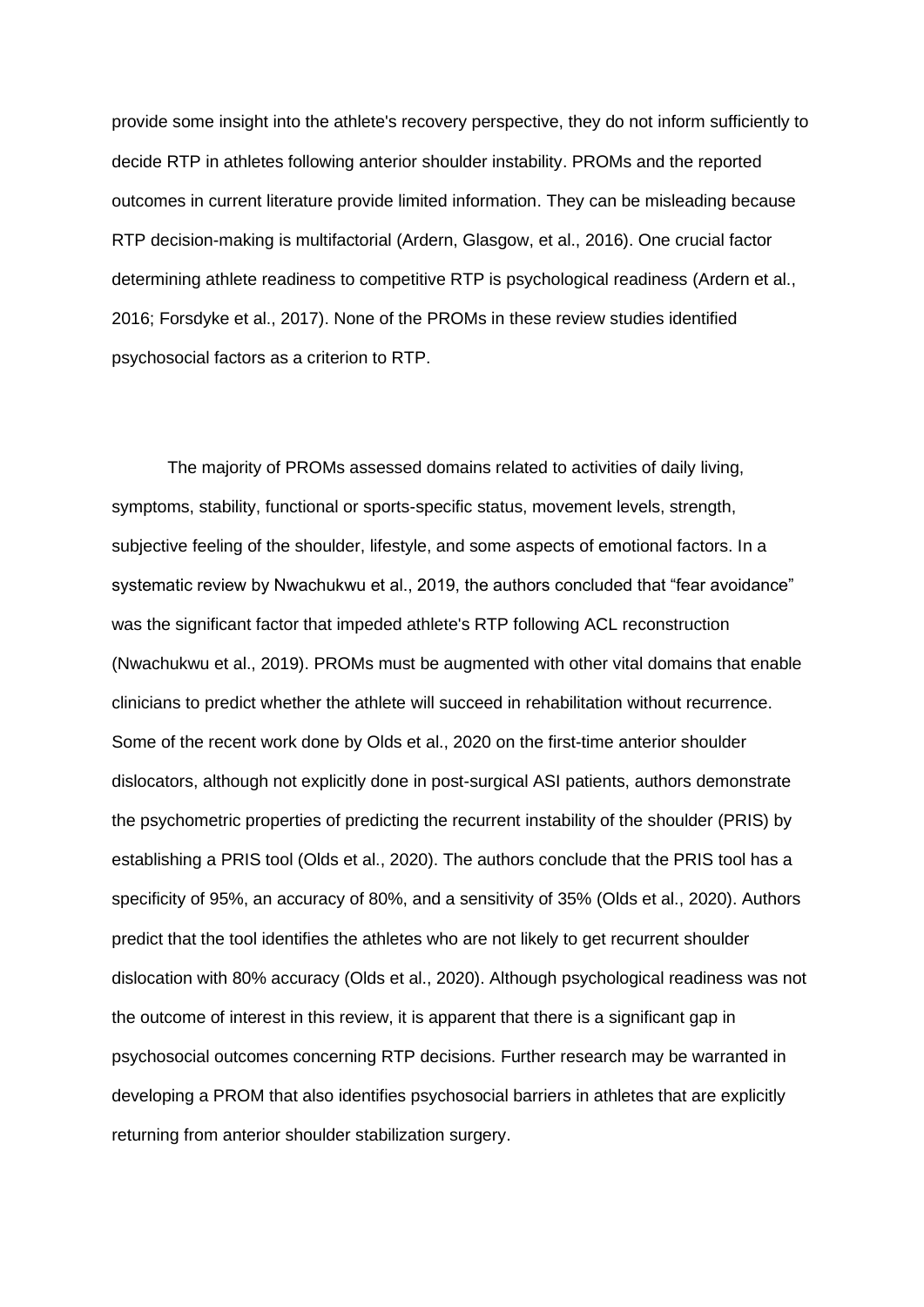# **Methodological quality**

Overall, the AMSTAR 2 scoring results showed a moderate confidence rating in the systematic reviews. A considerable inconsistency was observed in the methodological framework among all ten studies (Table 4). Five studies did not include all the components of PICO in their inclusion criteria (question 1, Q1), of which the comparator group was missing in all these studies. Before conducting the review, most studies did not have a specific protocol established or registered with an independent verification board (question 2, Q2). Only two studies had their written protocol which described a review question, a search strategy, inclusion/exclusion criteria, and a risk of the bias assessment method. However, their protocol was not registered with an independent registration body. Only one study had a written protocol, registration with an independent body, and a complete "yes" from the checklist on Q2. None of the studies could score a "yes" on Q3 as they lacked the strategy for inclusion of studies and did not justify the inclusion of both RCT and non-randomized controlled studies (NRSI). All included studies scored a "partial yes" on Q4 by searching at least two databases, mentioning keywords, and justifying publication restrictions. None of the studies searched for the reference lists, trial registries, grey literature, or consulted subject experts to include studies in their review. All studies stated that article selection was made independently by two reviewers after achieving their consensus (Q5). In most studies, data extraction was done in duplicate, except three studies that did not state data extraction performed by two independent assessors (Q6). All provided a list of potential excluded studies. However, only six of them justified the exclusion of studies from the review (Q7).

Most studies failed to describe the study characteristics adequately due to a lack of comparator groups and inadequate population details (Q8). Studies also lacked an adequate framework to study heterogeneity in intervention effects. Not a single study could score a complete "yes" to Q8, whereas four scored a "partial yes." Most studies could score a "yes"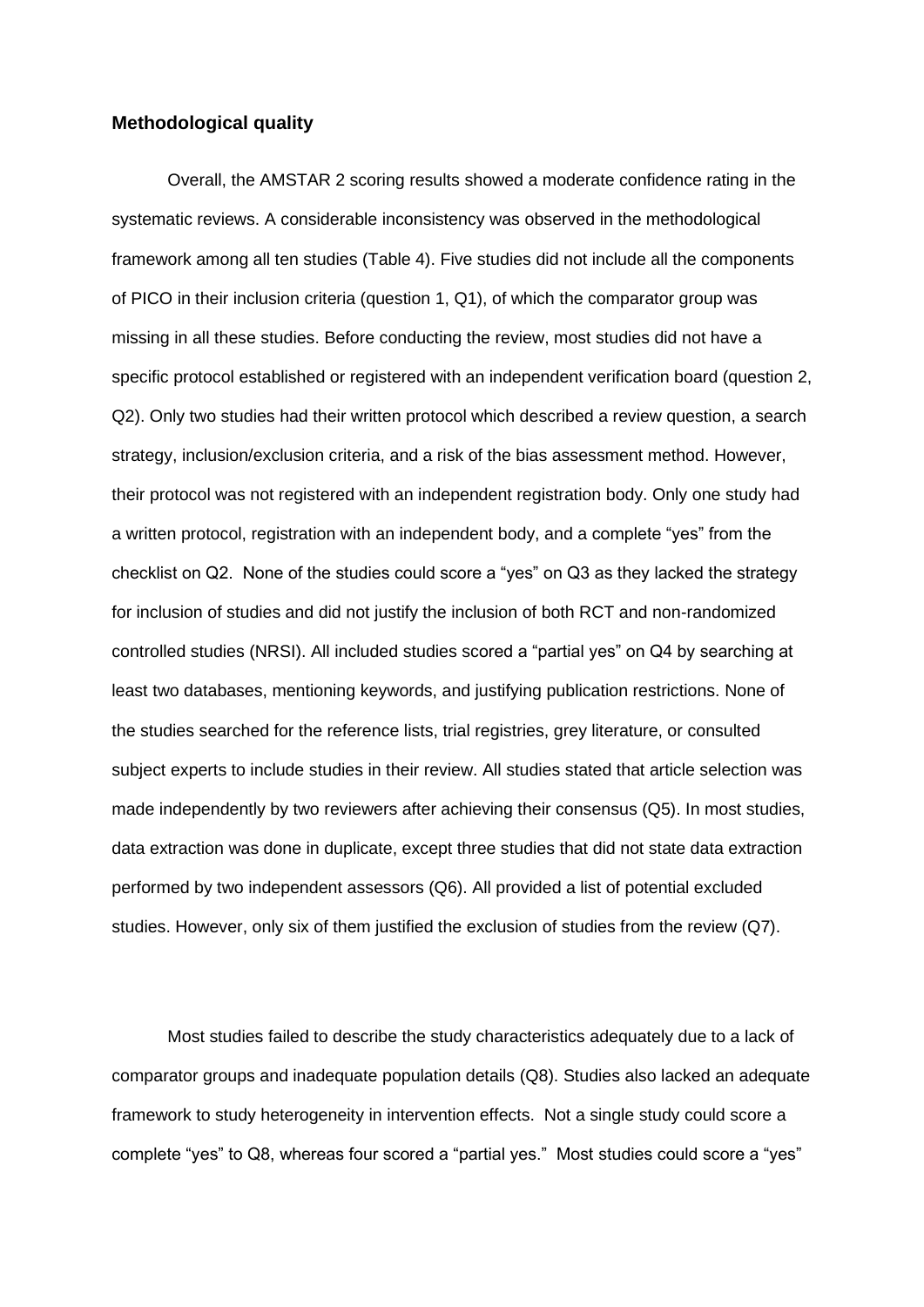to Q9, which relates to the specific use risk of a bias assessment tool for critical appraisal. However, three studies did not assess the risk of bias using a specific tool. Not a single review reported the funding sources for each study included in the review (Q10); hence it could not analyze the commercially and independently funded studies separately.

The meta-analyses were not performed in most studies; hence there was no statistical comparison of results (Q11). There was only one study in which meta-analysis was performed (Abdul-Rassoul et al., 2019). The authors lacked justification and an appropriate method of combining data or effect estimates when RCTs and non-randomized controlled studies (NRSI) were included. Therefore, no single study could assess the potential impact of risk of bias on the meta-analysis results since there was no estimation of the pooled effect sizes (Q12). However, seven studies did account for the risk of bias when discussing the interpretations of the review results (Q13). Overall, nine studies also discussed the possible sources of heterogeneity, such as different study designs, varied analysis, different populations, and interventions (Q14). None of the studies could perform any statistical test or a graphical display to estimate a publication bias (small study bias) and its likely impact on interpretation and discussion of the review results (Q15). All the studies scored yes on the potential sources of conflict of interest or any funding sources they received (Q16). The majority of the studies had no competing interests, which was mentioned in the study accordingly.

# **Practice Implications**

This systematic review has established the need to focus on the RTP protocols following arthroscopic stabilization in ASI. The published research examined in this review indicates that athletes from various sporting backgrounds have ASI and have undergone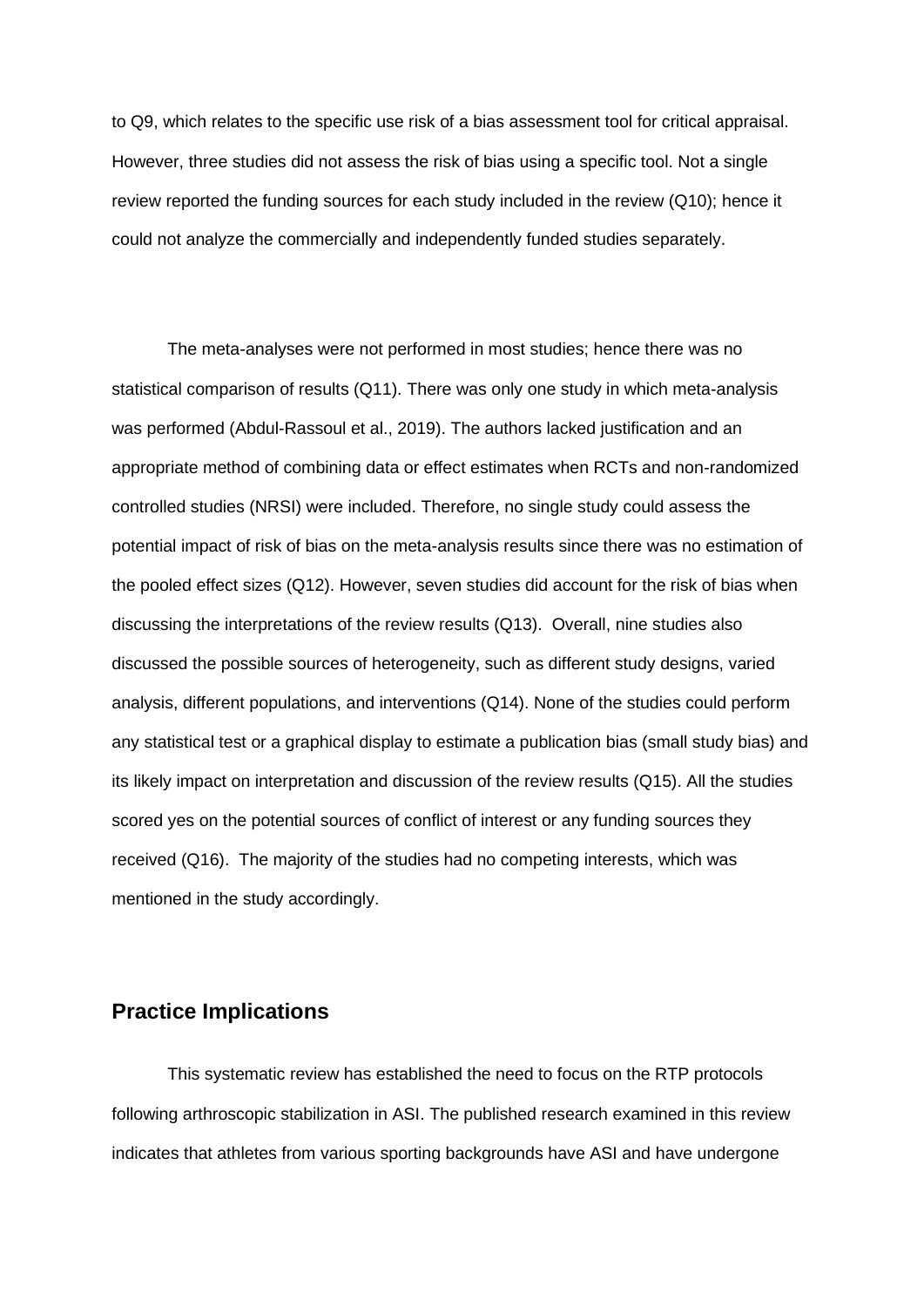shoulder stabilization surgery. Hence there is a need to shift the RTP decision-making strategies from a generalized approach to more of a sports-specific approach to allow faster and an efficient RTP at the highest level. Since there is no consensus on the RTP time frame following shoulder stabilization surgery in ASI, using timeframe solely as a criterion to RTP seems challenging and can mislead the RTP decision-making process. Looking at the gap in the reported strength outcomes following shoulder stabilization surgery in ASI, there is scope for the researchers to select the strength tests that give objective strength markers, are designed to match the movement/velocity-specific demands of a particular sport, and are individually described as a criterion to RTP. An ideal development of a battery of sportsspecific strength tests with good validity and reliability can be considered a future research scope. PROMs in post-surgical ASI patients should be augmented with some psychosocial assessment. The current PROM does not inform an athlete's psychological readiness to RTP, thus also influencing the RTP decision-making process. Future research should also focus on consistent reporting outcomes following arthroscopic anterior shoulder stabilization to combine results across all studies and perform a meta-analysis. Overall, the results of this systematic review highlight moderate-quality evidence. However, the evidence is insufficient and warrants further research to refine the RTP decision-making process.

# **Strength of the study**

This systematic review of systematic reviews on the RTP outcomes following ASI surgery has not been previously undertaken. This review was designed and reported using the PRISMA guidelines and framework to ensure good consistency in reporting and comparability with future studies. The search strategy was robust with all major databases searched and a comprehensive keyword strategy for selecting studies. The most updated version of the methodological quality assessment tool, AMSTAR 2, was used to assess the quality of the included systematic reviews. AMSTAR 2 is a reliable, valid, and feasible tool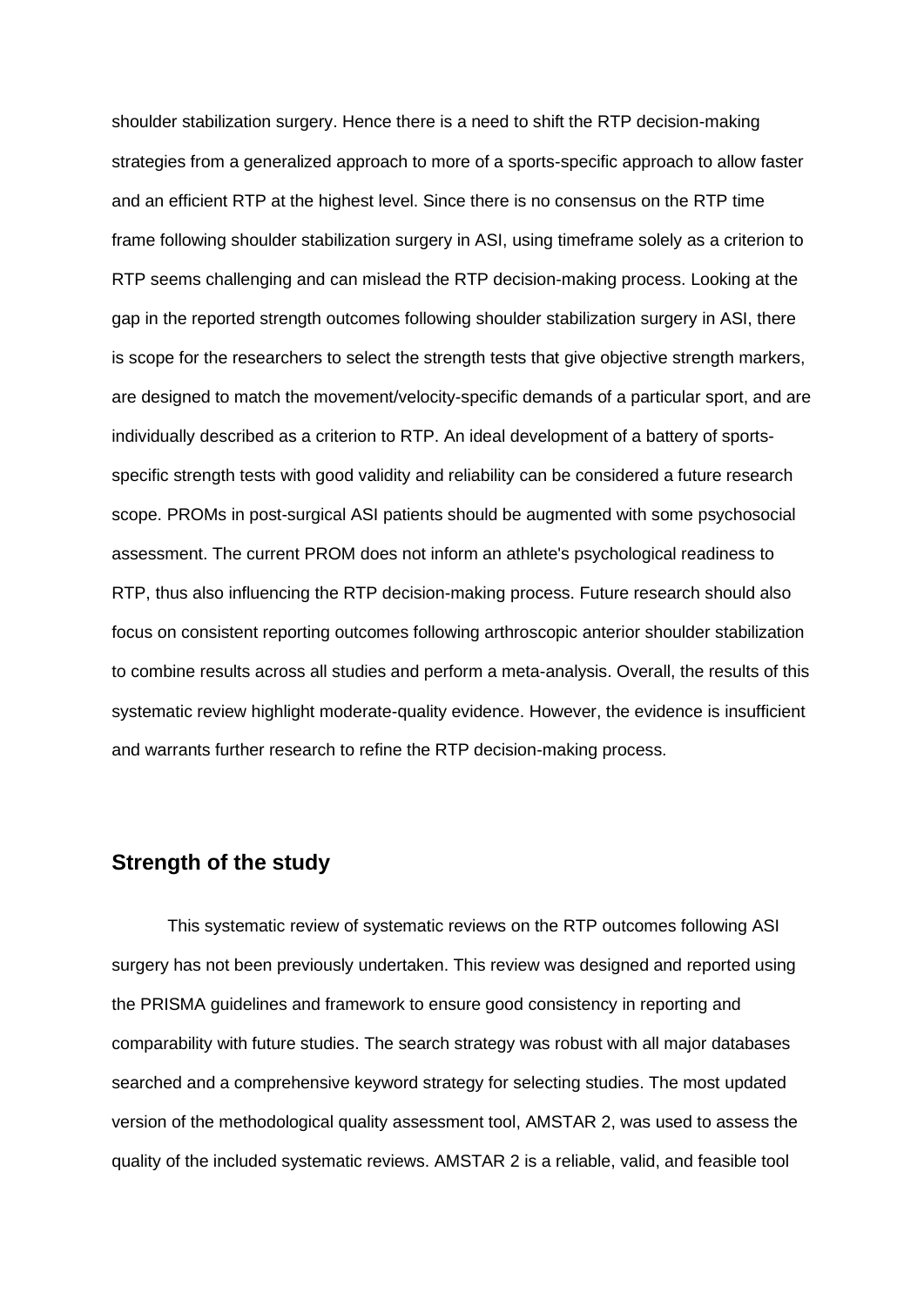that assesses the quality of systematic reviews of both randomized and non-randomized studies.

# **Limitations of the study**

There may be some limitations to this systematic review. The strength of evidence of most systematic reviews was moderate as per the AMSTAR 2 checklist, while some were critically low quality. Therefore, the readers are suggested to use the study results with caution. In this study, no meta-analysis could be performed due to the variability of the data collected from the studies.

# **Conclusion**

The current systematic review synthesized all the evidence with respect to RTP outcomes following a shoulder stabilization surgery in athletes having ASI. Overall, there seems to be moderate-quality evidence of the findings of this systematic review. The most commonly reported RTP outcome were the RTP timeframes. However, there is no consensus on exactly when an athlete generally returns to his competitive sport. The most common strength criteria to RTP was "strength normal to the contralateral side." However, it lacked sports specificity and objectivity, challenging its applicability in a practical setting. The use of PROM provides limited information and lacks other vital domains that can significantly influence RTP decisions. The findings of this systematic review warrant a validation of multilevel RTP criteria that addresses physical, functional, psychosocial, and other important contextual factors that influence the RTP of an athlete at a competitive level.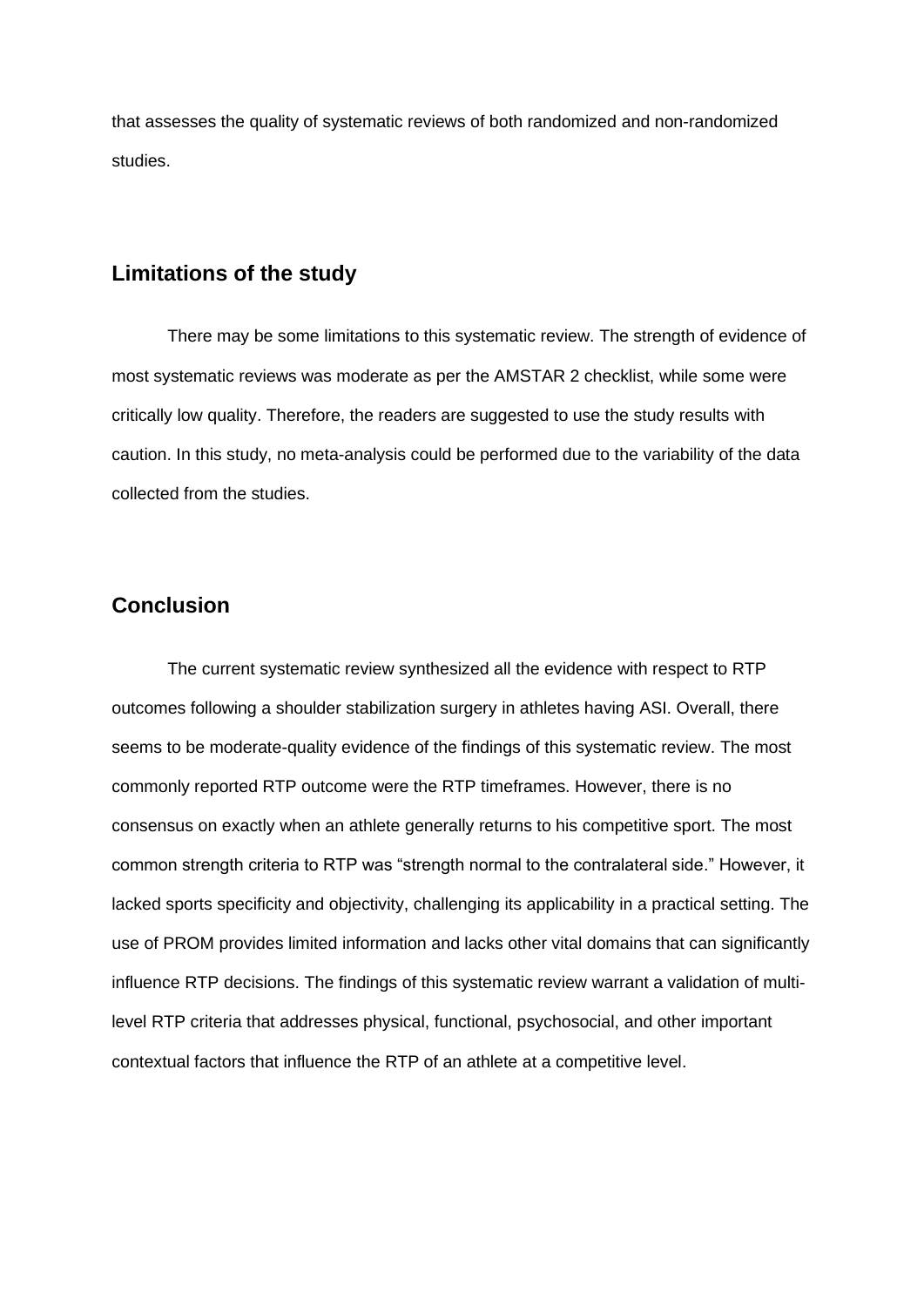# **CHAPTER 3: PRACTICE RECOMMENDATIONS**

# **Introduction**

The primary goal of this systematic review was to synthesize all current evidence by appraising all the systematic reviews that looked at the RTP outcomes (strength, PROMs, and RTP timeframe) following an anterior shoulder stabilization surgery. The RTP time frame was the only outcome reported in all the ten studies in this review. A significant gap exists in the reported PROM and strength outcomes. The methodological quality and evidence synthesis was performed using the AMSTAR 2 tool. The majority of studies showed a moderate quality of confidence rating. There is a lack of high-quality systematic reviews exploring RTP outcomes (time, strength, and PROM) following anterior shoulder stabilization surgery. Therefore, it is imperative to recommend practice strategies to enhance the RTP process using the available evidence.

### **Strength outcomes**

This review explored strength outcomes following anterior shoulder stabilization. Surprisingly, only three systematic reviews reported strength measures (Ciccotti et al., 2018; Hurley et al., 2019; Stone & Pearsall, 2014). Of all three studies, the "strength of the operated shoulder equal to the contralateral side" or "comparable to the normal side" was the most commonly used criterion to decide RTP. Restoration of muscle strength, function, and dynamic stability of the shoulder is the main rehabilitation goal for patients seeking RTP or activity at preinjury levels after shoulder surgery (Popchak et al., 2017). Various strength testing methods and protocols are recommended below.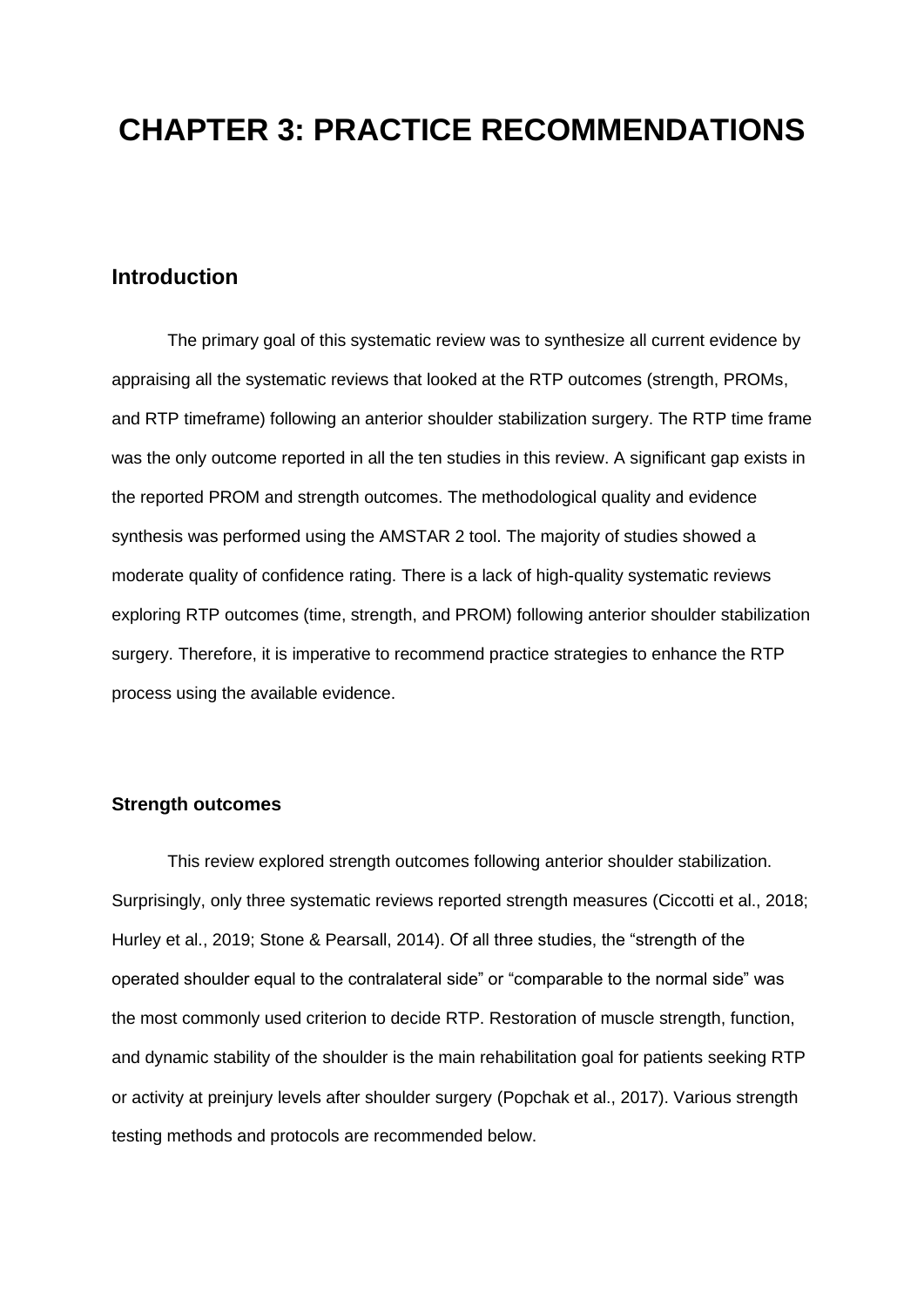#### *Isokinetic Dynamometry*

Strength assessment of the shoulder muscles with dynamometers is a useful method for clinicians to assess muscle strength, quantify the degree of impairment objectively, guide treatment, and evaluate the treatment efficacy (Edouard et al., 2011). Isokinetic dynamometry (ID) is an objective method to evaluate muscle strength deficits (Schrama et al., 2014). The ID can measure muscle strength with resistance at a constant angular velocity and assess the maximal torque production throughout a prescribed ROM (Rabelo et al., 2016). The ID can evaluate muscle strength in isometric, concentric, or eccentric modes across a wide range of speeds (Edouard et al., 2011). In a systematic review by Sorenson et al. (2020), the reliability of ID was overall sufficient for all positions, velocities, and modes of strength, with the majority of intraclass correlation coefficient (ICC),≥ 0.70 (Sørensen et al., 2017). The isokinetic torque of the internal rotators (IR) and the external rotators (ER) muscles and the ER/IR ratio may represent the dynamic stabilizers component of the shoulder stability (Codine et al., 2005; Edouard et al., 2012). In a case series by Rhee et al. (2021), patients operated with arthroscopic capsulolabral reconstruction in ASI, at one year after surgery, IR peak torque on the involved side recovered  $(0.40 \pm 0.20 \text{ N} \cdot \text{m/kg})$ , whereas ER peak torque remained weak ( $0.30 \pm 0.13$  N.m/kg) relative to the baseline value (Rhee et al., 2021). However, there are many practical challenges in using isokinetic equipment for strength assessments. Firstly, they consume much space and are not portable. Secondly, they consume more time setting up the process and require patients to get familiarized prior to its application. This method may not always be feasible practically as it requires significant cost to set up.

#### *Hand-held dynamometer*

One such feasible method to assess the strength deficits and generate reliable and objective measurements is using a hand-held dynamometer (HHD). HHD's are portable,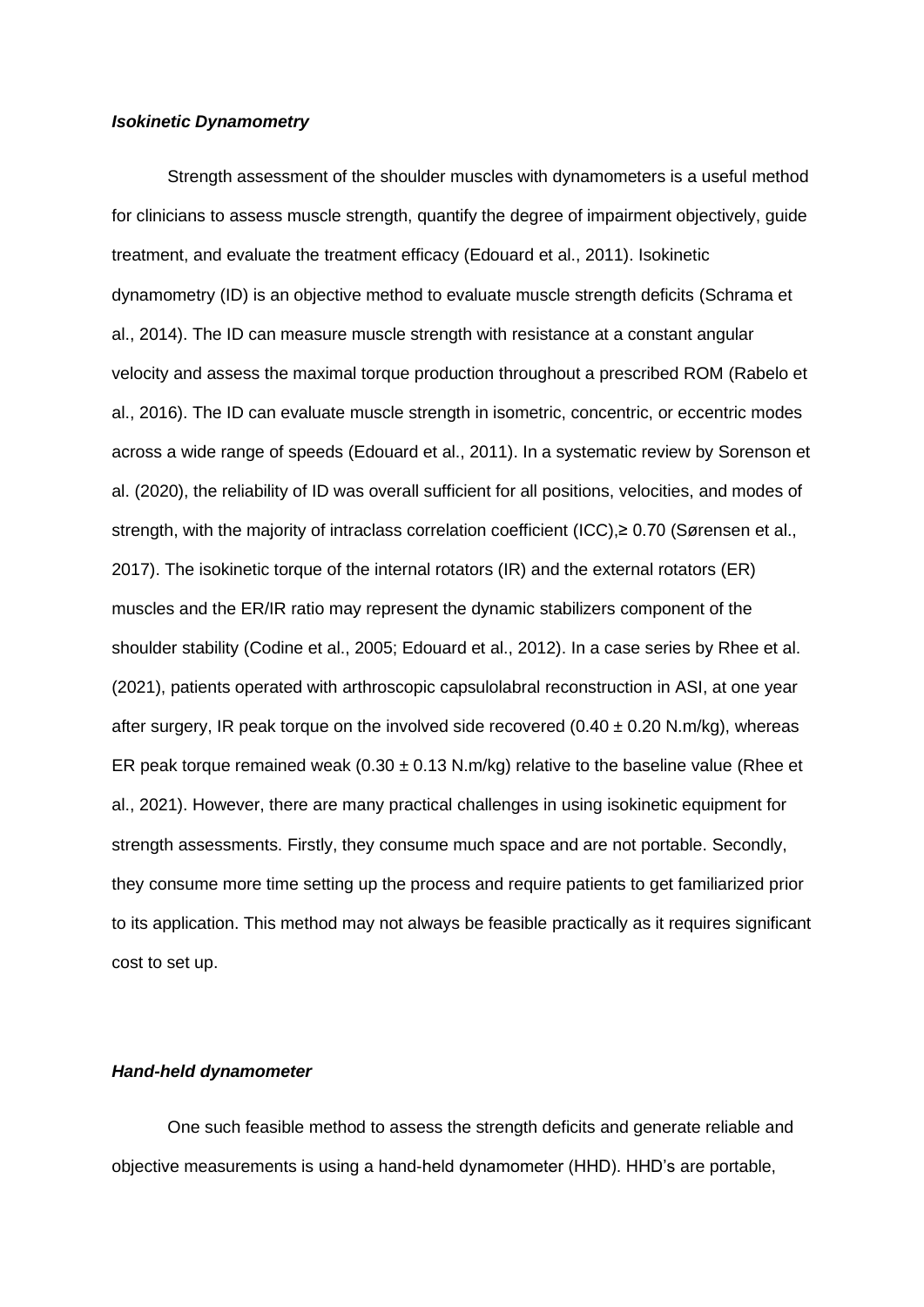small, easy to use, minimally-time consuming, and relatively inexpensive compared to ID (Trudelle-Jackson et al., 1994). We, therefore, strongly recommend using an HHD device to assess and monitor strength deficits during the RTP process and use the strength markers as one of the RTP criteria. In a systematic review by Stark et al. (2011), a comparison was made correlating the ID with the HHD, where authors established the validity of HHD for measuring muscle strength (Stark et al., 2011). In another recent systematic review by Chamorro et al. (2021), the ICC between HHDs and IDs was 0.94 for shoulder IR and 0.92 for shoulder ER (Chamorro et al., 2021). A very high correlation was found for shoulder torque assessment between HHDs and IDs (Chamorro et al., 2021). In strength tests using HHD, the therapist holds the instrument where the patient generates a muscle force for the desired movement (Bohannon, 1990). Two techniques have been described in the literature. The "break test" requires that the examiner pushes against the patient's extremity until the maximum muscle force is overcome, thereby producing an eccentric contraction (Bohannon, 1990). In the "make test," the examiner holds the dynamometer stationary. The patient exerts a maximal force against it and produces an isometric contraction (Bohannon, 1990). Both techniques can be used but are not interchangeable because the "break test" produces higher forces (Bohannon, 1988).

### *RTP strength criteria*

Edourad et al. (2002) suggested that RTP can be safer at six months by demonstrating a return to full rotator cuff strength six months postoperatively (Edouard et al., 2012). However, it has to be determined whether post-operative weakness directly results from the surgical intervention or post-operative immobilization, causing disuse atrophy (Murphy et al., 2019). If weakness is due to postoperative immobilization, it would be logical to limit the immobilization period, reducing the extent of weakness postoperatively and the time required to restore the rotator cuff strength (Murphy et al., 2019).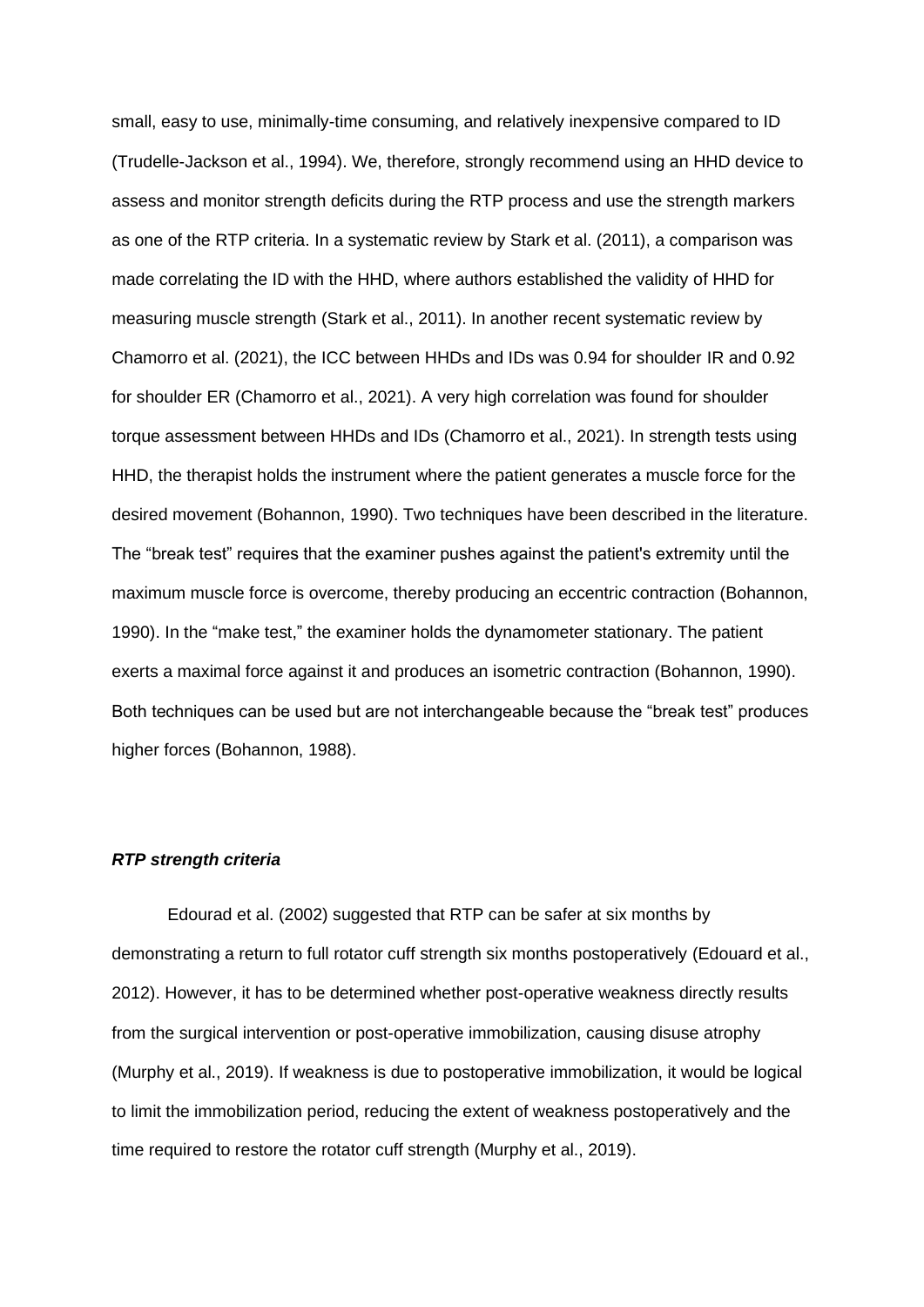Traditional RTP criteria after Bankart repair mostly included subjective assessment of strength and ROM and the passage of time, which is around 5-6 months (Junior et al., 2021). However, a recent study by Wilson et al. (2020) developed an objective protocol for assessing RTP in clinical settings, suggesting an objective assessment of strength and function may be more effective than clinical examination findings in identifying potential hidden deficits before RTP (Wilson et al., 2020). Wilson et al.'s (2020) protocol used isokinetic ER and IR rotation strength measurements at 60 deg/sec and 180 deg/sec, ER endurance testing, and two functional assessments, Closed Kinetic Chain Upper Extremity Stability Test (CKCUES) and the Unilateral Seated Shot-put test. The use of this protocol revealed significant deficits in patients planning RTP at six months post shoulder stabilization (Wilson et al., 2020). However, in this study, the psychometric properties of this protocol, such as validity and reliability, were not established (Popchak et al., 2021). Therefore, in a recent reliability-validity study by Popchak et al. (2021), authors demonstrated a battery of tests such as isokinetic shoulder ER and IR rotators at 60 deg/sec and 180 deg/sec, isometric ER and IR at 0 deg and 90 deg abduction, scaption plane abduction at 90 deg elevation, and repetition to failure assessment for ER at 0 and 90 deg, and horizontal abduction at 120 deg was performed. In addition, two functional assessments were included, CKCUES and the unilateral seated shot-put test (Popchak et al., 2021). Authors found good to excellent intra-rater reliability in all isokinetic (ICC – 0.88-0.94), isometric (ICC – 0.80-0.92), and functional assessments (Popchak et al., 2021). The interrater reliability of the isometric assessments was moderate to excellent (ICC: 0.71 – 0.92) across movements.

Physical performance tests must be easy and inexpensive to perform in the clinic, demonstrate good psychometric properties, and have normative data and cut-off values generated before clinical use (Ardern et al., 2016). The shoulder arm return to sports (SARTS) battery was developed, a series of open (ball abduction external rotation, drop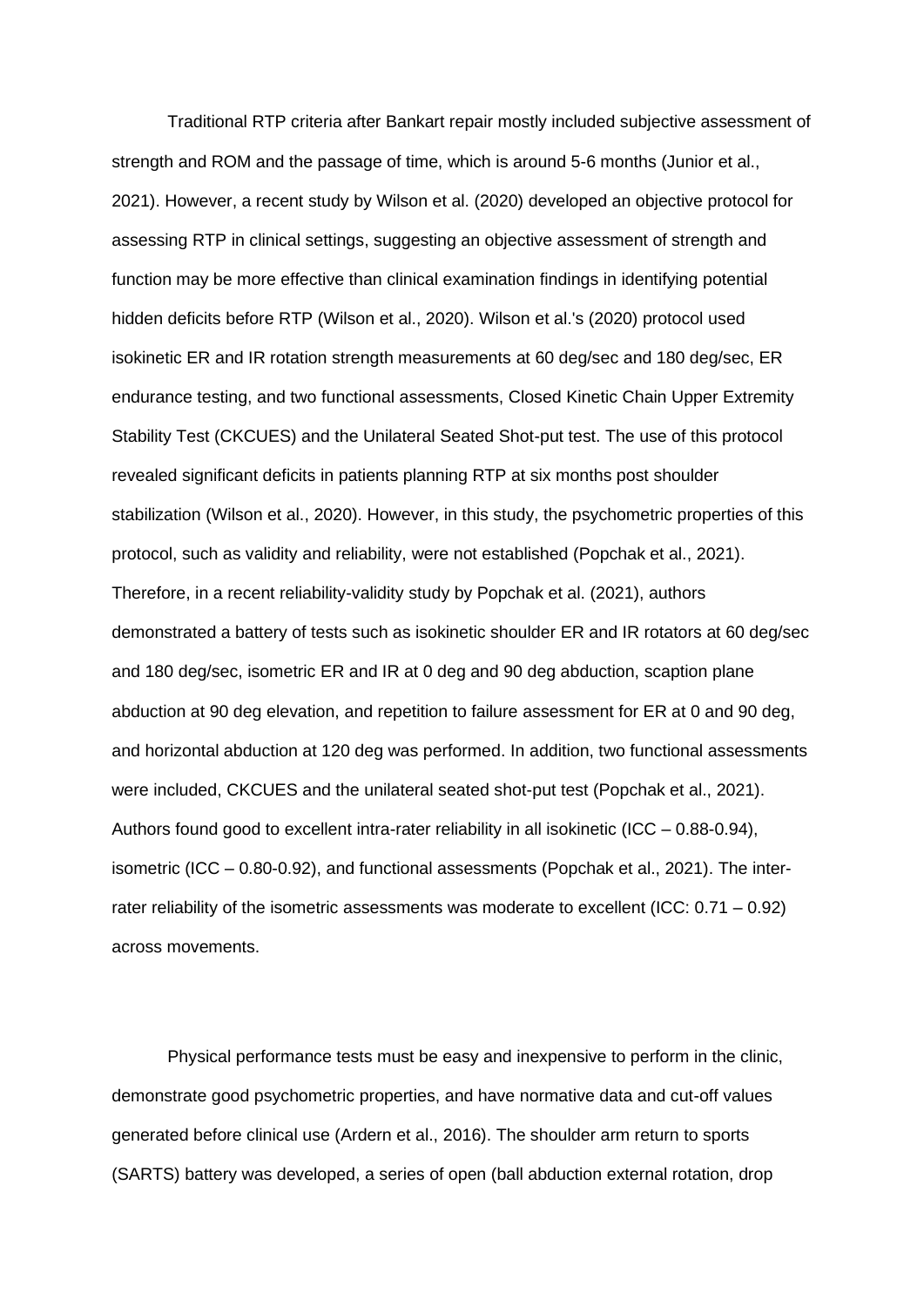catches, ball taps, overhead snatch), and closed chain functional performance tests (push up claps, line hops, side hold rotations, modified closed kinetic chain upper extremity stability test) that look at side-to-side differences to aid RTP decision making (Olds et al., 2019). Of the eight tests from the SARTS battery, six tests showed good psychometric properties and readability for clinical use (Olds et al., 2019). The authors of this study promote a battery of sports-specific strength tests that show adequate reliability and validity before they can be used in clinical settings (Olds et al., 2019). The HHD can be of significant value since it correlates with the isokinetic assessments and is a feasible and cost-effective method that any clinician can use at multiple setups, either in a clinic or a sports ground.

### **Patient-reported outcome measures (PROMs)**

One of the other questions in this review was to look at PROMs following anterior shoulder stabilization. Although only four studies reported PROMs, the Rowe score was the most common outcome measure. In almost all the studies that reported Rowe scores, the post-operative scores indicated reasonably satisfactory outcomes (Glogovac et al., 2019; Ialenti et al., 2017; Nadeem et al., 2020; Stone & Pearsall, 2014). The Rowe score is an internationally accepted scoring system for the post-operative period of Bankart repair (Rowe, 1988). It has demonstrated acceptable internal consistency (Cronbach's alpha for the total score between 0.81 and 0.88), acceptable inter-rater reliability (ICC  $> 0.7$ ), adequate intra-rater reliability for stability and total score, and adequate discriminant validity for patients with recurrent anterior dislocations (Skare et al., 2011). The Rowe score assesses patients in three domains: stability, ROM, and function, and an overall score is calculated out of 100 (Dawson et al., 1999). In a retrospective study of 26 patients having anteroinferior glenohumeral instability and operated with arthroscopic bone block grafting combined with a standard Bankart repair, results showed excellent outcomes (Walch-Duplay score 93.2, Rowe score 96.4, SSV score 87.4) (Taverna et al., 2018). In this study, the rate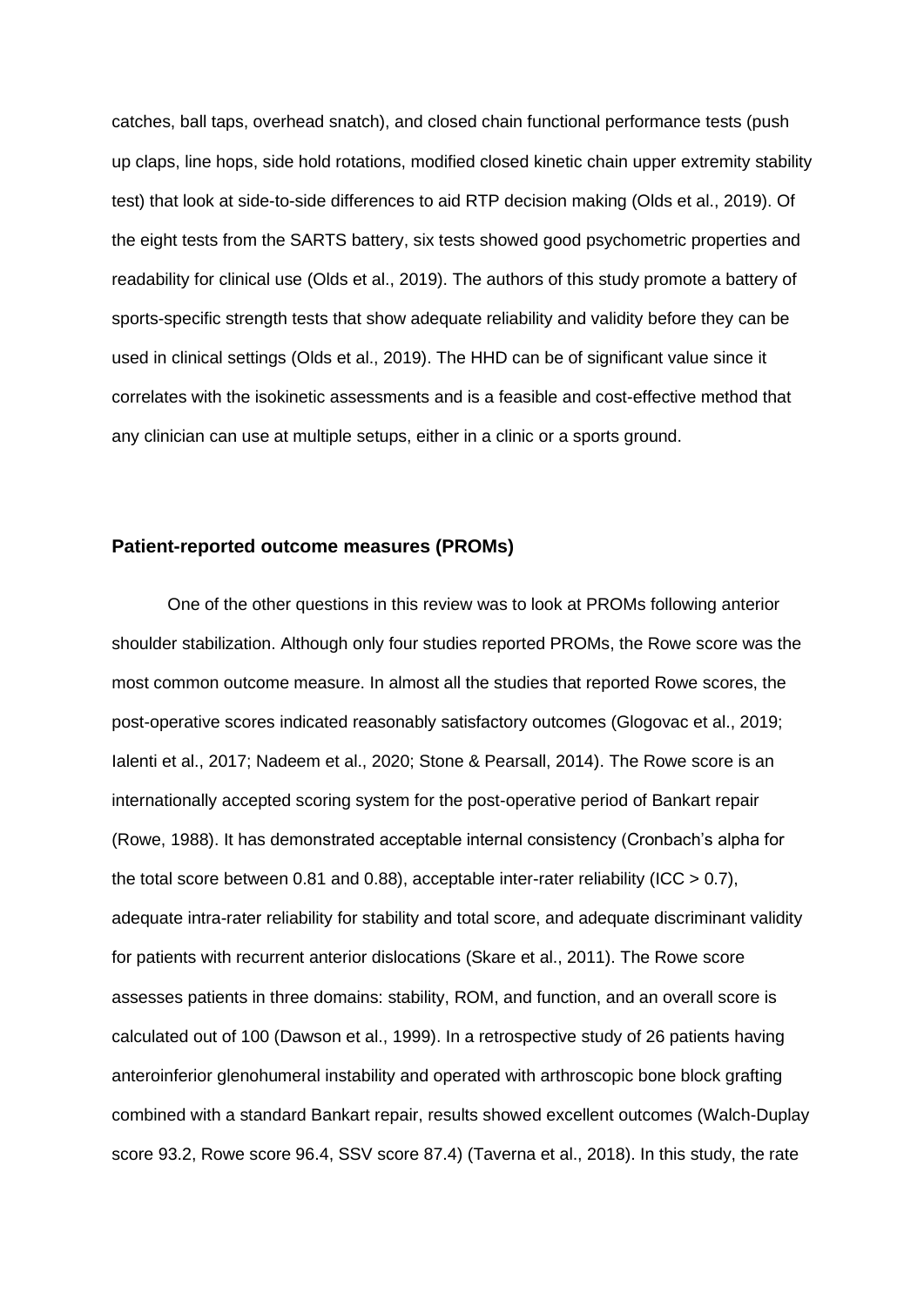of RTS was high even among competitive, overhead, and "at-risk" athletes (Taverna et al., 2018). Similar findings were observed in a case series by Hoshika et al. (2021) in rugby or American football players who underwent ABR or a bony Bankart repair with selective augmentations for traumatic ASI (Hoshika et al., 2021). The mean Rowe and SSV scores post-surgery were 96 and 92, respectively (Hoshika et al., 2021). In a cohort study comparing ABR and open Latarjet patients with recurrent ASI, the open Latarjet group showed a higher Rowe score (90.5  $\pm$  12.2 vs. 82.2  $\pm$  20.8 for ABR), whereas the SSV scores were similar in both groups (Hurley et al., 2021). It can be expected for athletes to have significantly higher PROM scores as one of the RTP criteria. Looking at the evidence and the increasing trend of using the Rowe score due to its acceptable reliability and feasibility, we recommend using the Rowe score as one of the outcome measures during RTP decision-making.

Other PROMs are also commonly used as outcome measures post anterior shoulder stabilization. The SSV scale measures shoulder function as a percentage of a healthy shoulder can be easily administered and is a valid measure of shoulder function (Gilbart & Gerber, 2007). The Walch-Duplay scale is similar to the Rowe scale. However, it measures four domains instead of three: daily or sports activity level, stability, pain, and mobility; each item is worth 25 points (Nadeem et al., 2020). The European Society for Surgery for the Shoulder and Elbow has adopted and endorsed the Constant Score as an official tool for assessing the shoulder and is a valid measure of shoulder function (Constant, 1986). The WOSI assesses stability subjectively and ranges between 0 and 2100 points (Buckup et al., 2020). The WOSI is also a valid and reliable disease-specific quality of life outcome measure that can be used in a clinical setting in monitoring an individual patient's progress (Kirkley et al., 1998).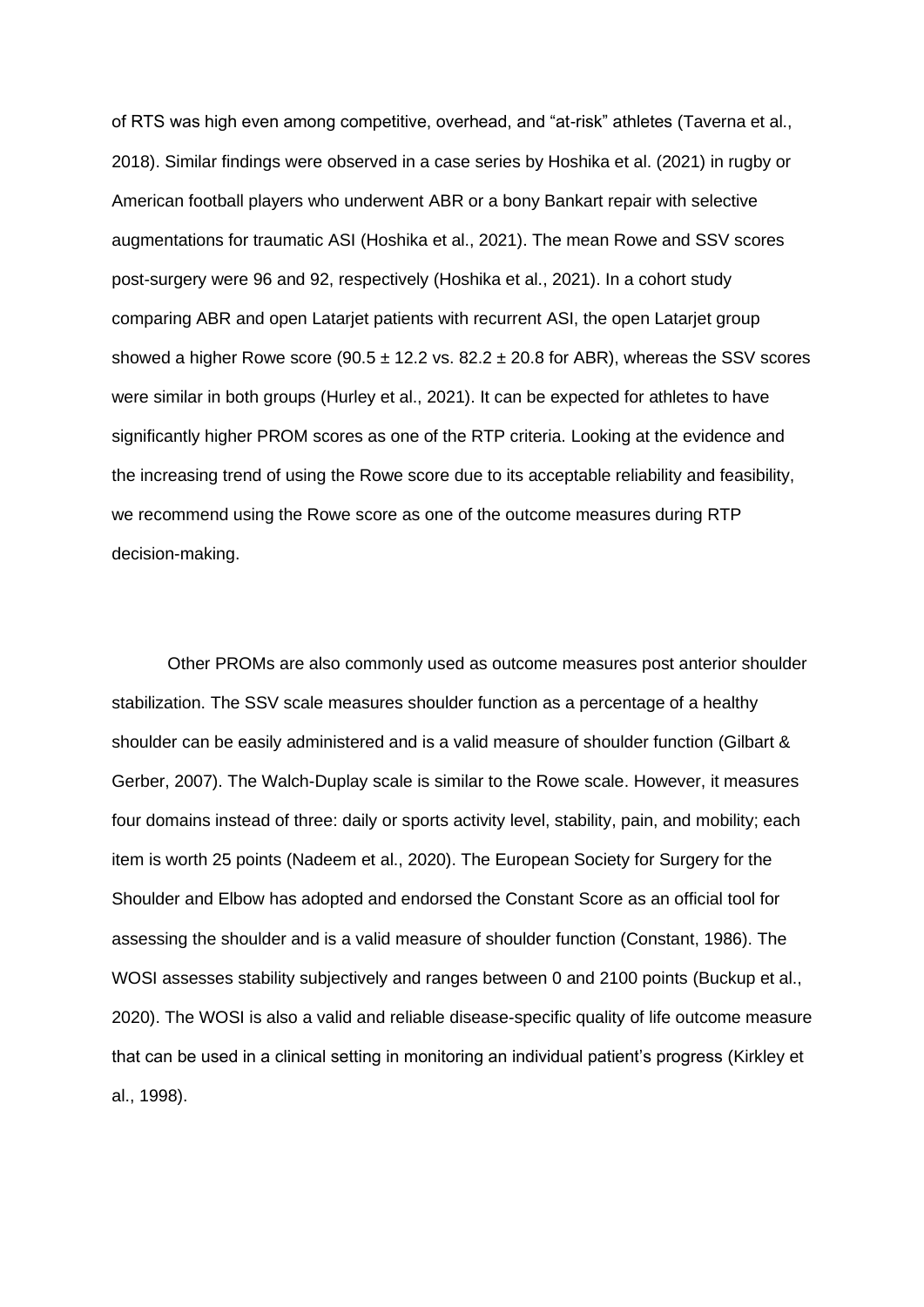#### **RTP time frame**

The RTP time frame was the only outcome reported in all the ten studies in this review. Although maximum studies reported RTP timeframes, a significant variation existed across all ten studies. Most studies reported an average RTP timeframe of around five to six months (Glogovac et al., 2019; Hurley et al., 2019; Lau et al., 2021; Nadeem et al., 2020). However, some contrasting timeframes were also reported where the time to RTP exceeded six months (Abdul-Rassoul et al., 2018), and in some of them, it was as low as 1.5 months (Ciccotti et al., 2018). Overall, no consensus exists between the systematic reviews studied in this review. No systematic review has mentioned the timeframes consistently, which can assist clinicians in making RTP decisions within the recently developed StARRT framework (Shrier, 2015). With step 1 of the StARRT framework, the health risk assessment is dependent on the clinical status postoperatively. The RTP timeframe is likely to affect if the clinical criteria post-surgery or health risk assessment (step 1 of StARRT) is not fully complete. In the rehabilitation stages, from the immediate postoperative phases, the RTP timeframe is likely to change based on how the rehab has been progressed. When RTP begins, the periodized exercise and skill progressions run through various training blocks, requiring a specific timeframe. However, the current systematic review could not establish adequate information on the timeframes for achieving the clinical milestones, rehab exercise duration, or when the athlete resumes his RTP. Hence, a new model of RTP milestones is proposed (Table 6), which explains the timeframe specific to clinical, functional, and sportsspecific milestones that can inform the RTP timeframe more clearly and help decisionmaking easier. Since the evidence is unclear when an athlete can safely RTP, this new proposed model can help clinicians make more informed decisions based on specific clinical, functional, and sports-specific criteria. We strongly recommend not to use only timeframe as a sole criterion to RTP following arthroscopic shoulder stabilization.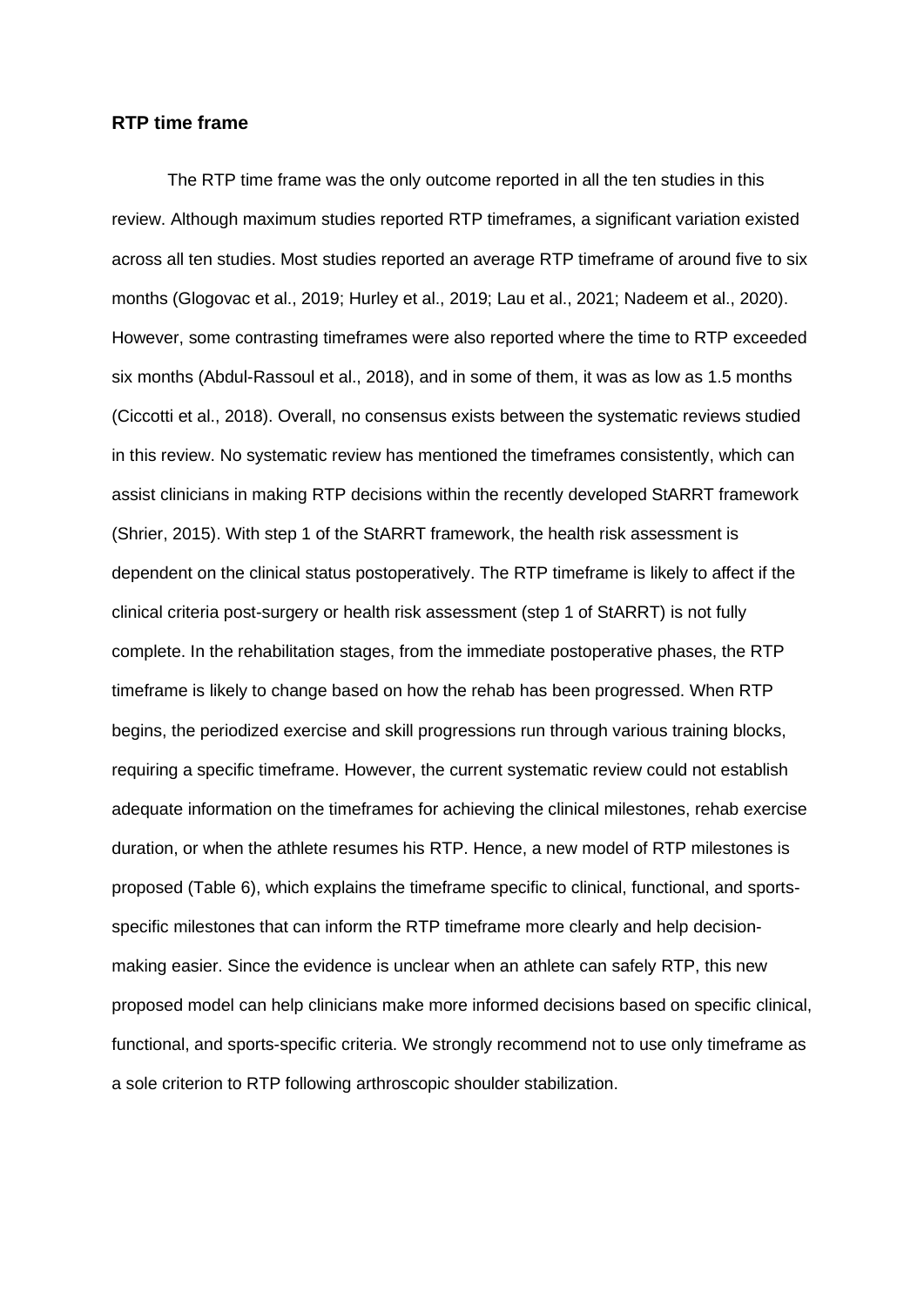# **Table 6**

*A new proposed individualized criterion-based RTP plan: An exemplar to plan criterion-based RTP based on injury severity, surgery, and rehabilitation to allow clinicians to make informed decisions.*

| <b>Criteria</b>        | <b>Criteria</b>            | Goal                                                                                               | <b>Expected Timeframes</b> |  |
|------------------------|----------------------------|----------------------------------------------------------------------------------------------------|----------------------------|--|
|                        | <b>Symptoms</b>            | No pain or any giving away                                                                         | 2-4 weeks                  |  |
|                        | Stability                  | No instability in performing any exercises                                                         | 4-6 weeks                  |  |
| <b>Clinical goals</b>  | Activities of daily living | No pain in ADL activities                                                                          | 4-6 weeks                  |  |
|                        | Isometric strength (HHD)   | Equal ER & IR at 0 & 90 deg, Horizontal abduction at 90 deg<br>& 120 deg scaption plane            | 12 weeks                   |  |
| <b>Strength goals</b>  | Isokinetic strength        | Equal ER & IR at 60 deg/sec & 180 deg/sec                                                          | 16 weeks                   |  |
|                        | Fatigue                    | ER, IR endurance test equal BL<br>Isometric endurance in ER and IR using an HHD                    | 16 weeks                   |  |
|                        | <b>Functional tests</b>    | <b>CKCUES, Unilateral Seated Shot-Put test, SARTS battery</b>                                      | 16 weeks                   |  |
| <b>Other goals</b>     | <b>PROMS</b>               | Rowe: >90                                                                                          | 12-14 weeks                |  |
|                        | Psychological readiness    | Injury-Psychological Readiness to Return to Sport<br>Questionnaire or Tampa Scale of Kinesiophobia | 16-20 weeks                |  |
| <b>Sports specific</b> | Return to skill training   | Unrestricted participation in all skill activities                                                 | 16-20 weeks                |  |
| goals                  | Practice game              | Play a practice game without any restrictions and at 100%<br>intensity                             | 20-24 weeks                |  |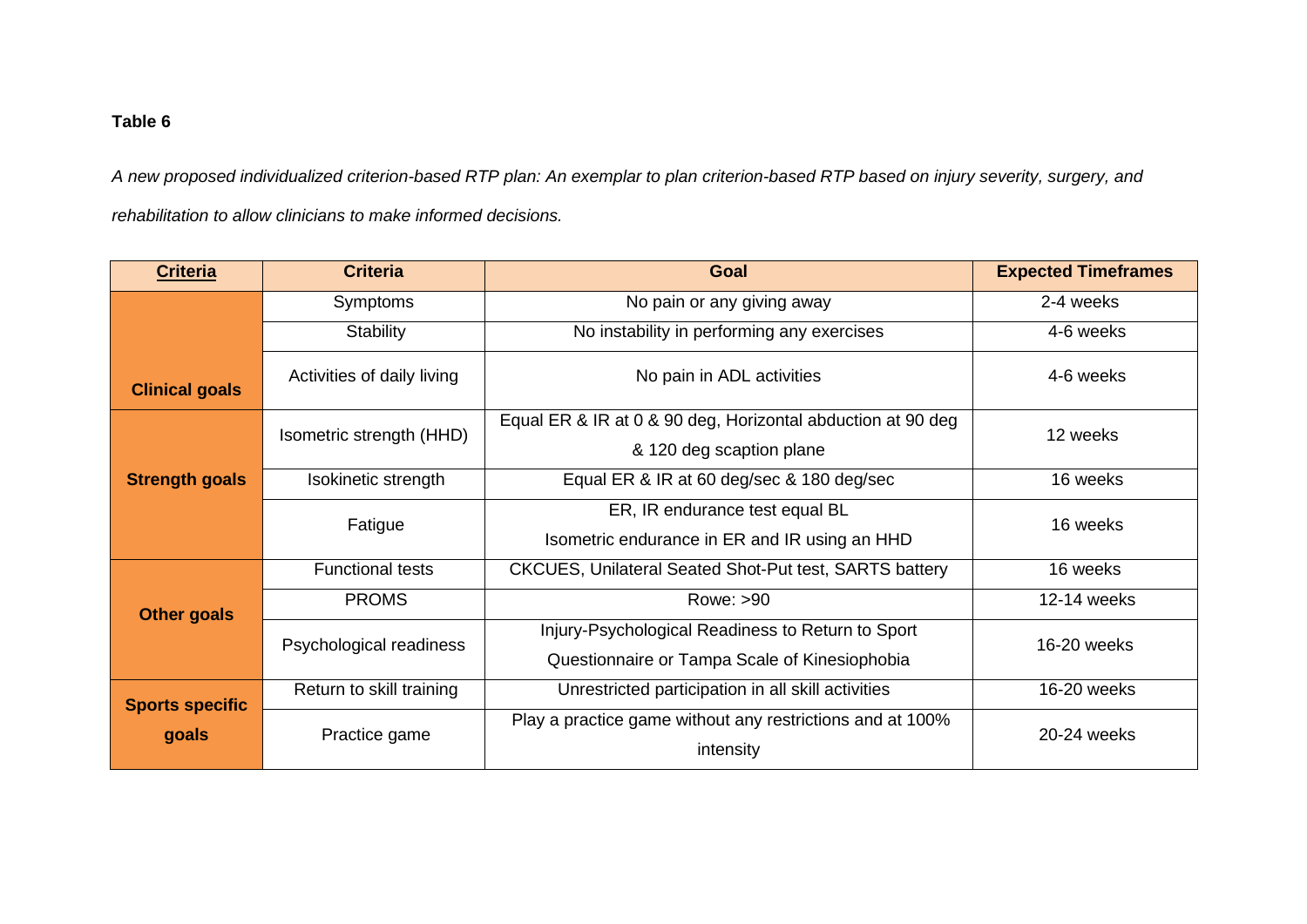# **Return to Play: A three-step Continuum**

In recent years, the issues related to the resumption of sports participation following injury have often been labeled as a return to play (RTP). Although the RTP term is commonly applied to any team sport athlete, recent guidelines suggest a new term, return to sport (RTS), instead of RTP, as RTS is relevant to and applicable to all sports and all athletes (Ardern et al., 2016). The *Swiss Sports Physiotherapy Association*, along with *the International Federation of Sports Physical Therapy (IFSPT)* and the *British Journal of Sports Medicine* (*BJSM)*, hosted the first international RTS congress to present current evidence and guidelines to the clinicians (specially physiotherapists and physicians) who play a major role in RTS decisions after any sports injury (Ardern et al., 2016).

According to the 2016 consensus guidelines, the RTS can be viewed as a continuum paralleled with recovery and rehabilitation – not simply isolated decision-making when the recovery and rehabilitation process ends (Ardern et al., 2016). RTS continuum has three elements that emphasize a graded, criterion-based progression suitable to any sport and aligned with RTS goals (Figure 3):

- 1) **Return to participation**: The athlete may be participating in his or her sport or training in the gym and have resumed conditioning, but at a lower level than his or her RTS goal. The athlete is physically active but not yet fully ready (either medically, physically, or physiologically) to RTS (Ardern et al., 2016).
- 2) **Return to sport**: The injured athlete has returned to his or her sport but not performing at his best in this stage. Many may still consider this successful RTS (Ardern et al., 2016).
- 3) **Return to performance**: At this stage, the athlete has regained his or her performance levels above or similar to the pre-injury levels (Ardern et al., 2016).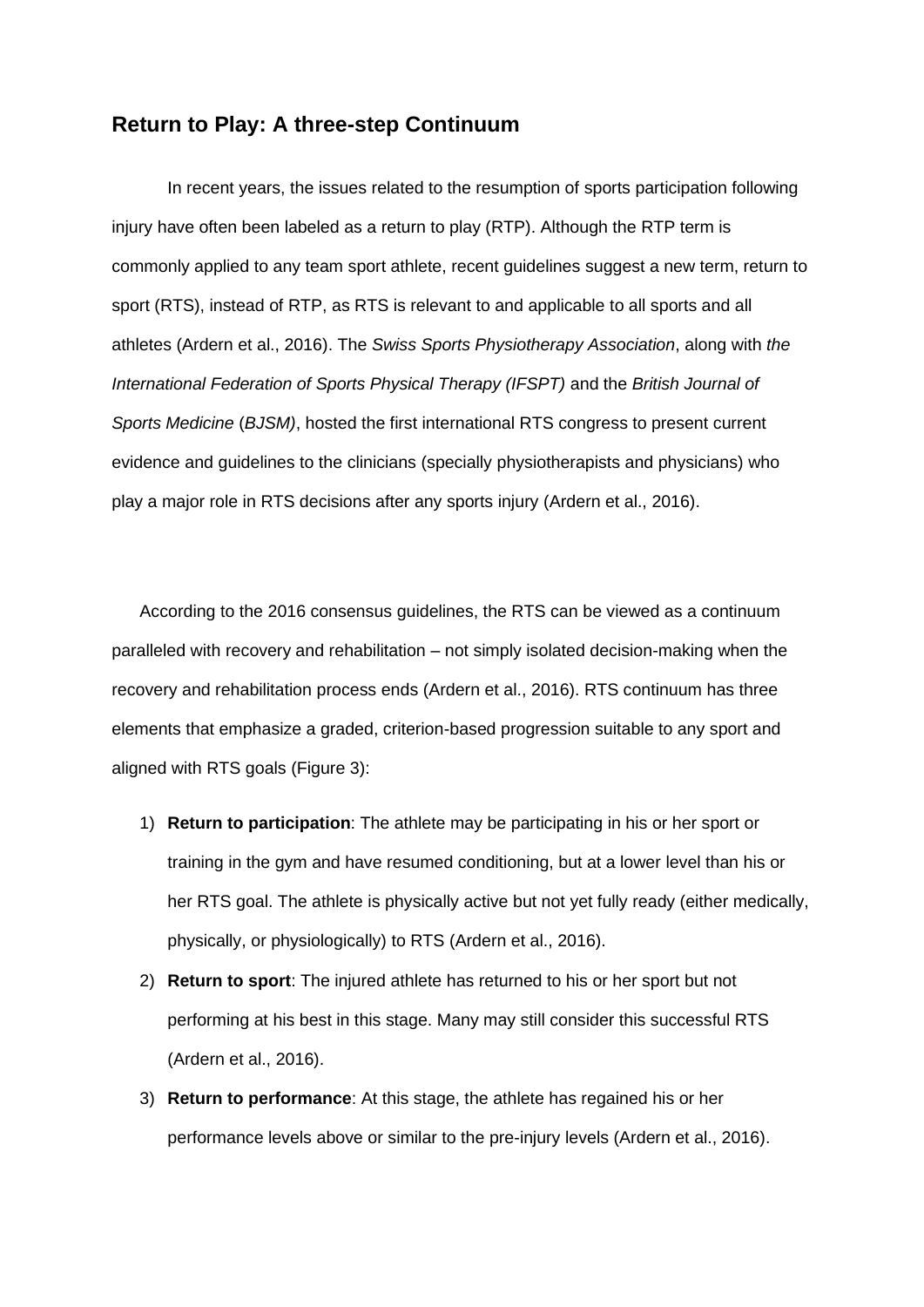### **Figure 3**

*Three elements of return to sports continuum*



*Note:* This figure is modified and *adapted from the recent RTP consensus* (Ardern et al., 2016).

### **Psychological readiness to return to sport**

It is uncertain from the findings of this systematic review that the outcomes (time, strength, and PROMs) inform sufficiently to decide RTP in athletes following anterior shoulder instability. RTP timeframe lacks consensus following arthroscopic shoulder stabilization. PROMs and the reported outcomes in current literature provide limited information because RTP decision-making is not solely based on patients' subjective feelings of recovery but is a multifactorial process (Ardern et al., 2016). One crucial factor that most PROMs lack to establish is determining athlete psychological readiness to competitive sports (Ardern et al., 2016; Forsdyke et al., 2017). Psychological readiness forms an important element within the biopsychosocial model that can assist clinicians in RTP planning and shared decision-making.

In a cohort study by Rossi et al. (2021) of 208 athletes who underwent ABR for isolated ASI, authors tried to evaluate the reasons why competitive athletes can't RTS (Rossi et al., 2021). Authors found that 74% of the athletes could not RTS primarily due to fear of reinjury (Rossi et al., 2021). Characteristics of an athlete who is psychologically ready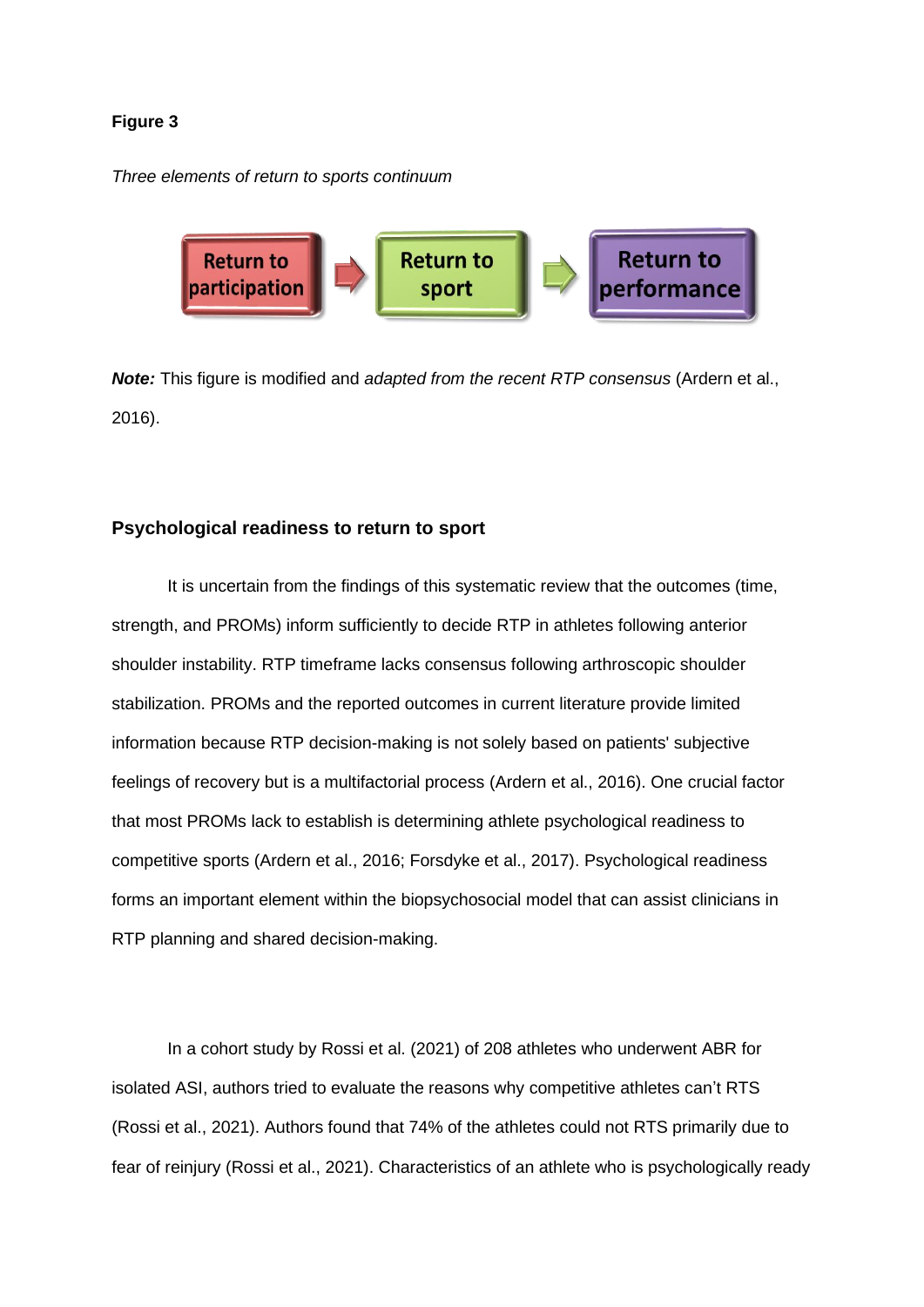for RTS are multifaceted and include realistic expectations, high self-efficacy, and low anxiety levels (Forsdyke et al., 2016; Podlog et al., 2015). Many social agents and contextual factors (coaches, sports medicine practitioners, personality traits, performance level) influence psychological readiness, thus requiring multi-dimensional monitoring (Forsdyke et al., 2016; Podlog et al., 2015). It is recommended to use multiple tools to monitor an athlete's psychological readiness. Some of the tools are the "Re-injury Anxiety Inventory," "Injury-Psychological Readiness to Return to Sport Questionnaire," or "Tampa Scale of Kinesiophobia" (Forsdyke et al., 2017). However, the practitioner should not be overreliant on these tools as the athlete may be psychologically ready for RTS, but the working knowledge of the athlete might indicate something else (Forsdyke et al., 2017). In a retrospective study by Gerometta et al. (2016), the Shoulder Instability Return to Sport after Injury scale (SIRSI) was performed in a group of rugby athletes operated for chronic posttraumatic ASI (Gerometta et al., 2018). The authors demonstrated a good correlation of SIRSI with the reference questionnaires, WOSI and Walch-Duplay Scales. The mean score was significantly higher in patients who returned to play rugby (60.09  $\pm$  26.6% vs. 38.1  $\pm$ 25.6%). The authors concluded that the SIRSI has a high consistency ( $α = 0.96$ ) and an excellent test-retest reproducibility in identifying patients ready to RTP after shoulder surgery (Gerometta et al., 2018).

## **RTP: In a Nutshell**

"When will I be able to play again?" is usually the reflex question when an athlete suffers an injury. When making RTP decisions, clinicians (including physiotherapists, strength and conditioning specialists, and physicians) and athletes might engage in a riskbenefit analysis to determine the risks associated with participation and the extent to which those risks can be tolerated (Ardern et al., 2016). A multistage fitness test or a battery of clinical, functional, or strength tests is performed to assess the physiological and physical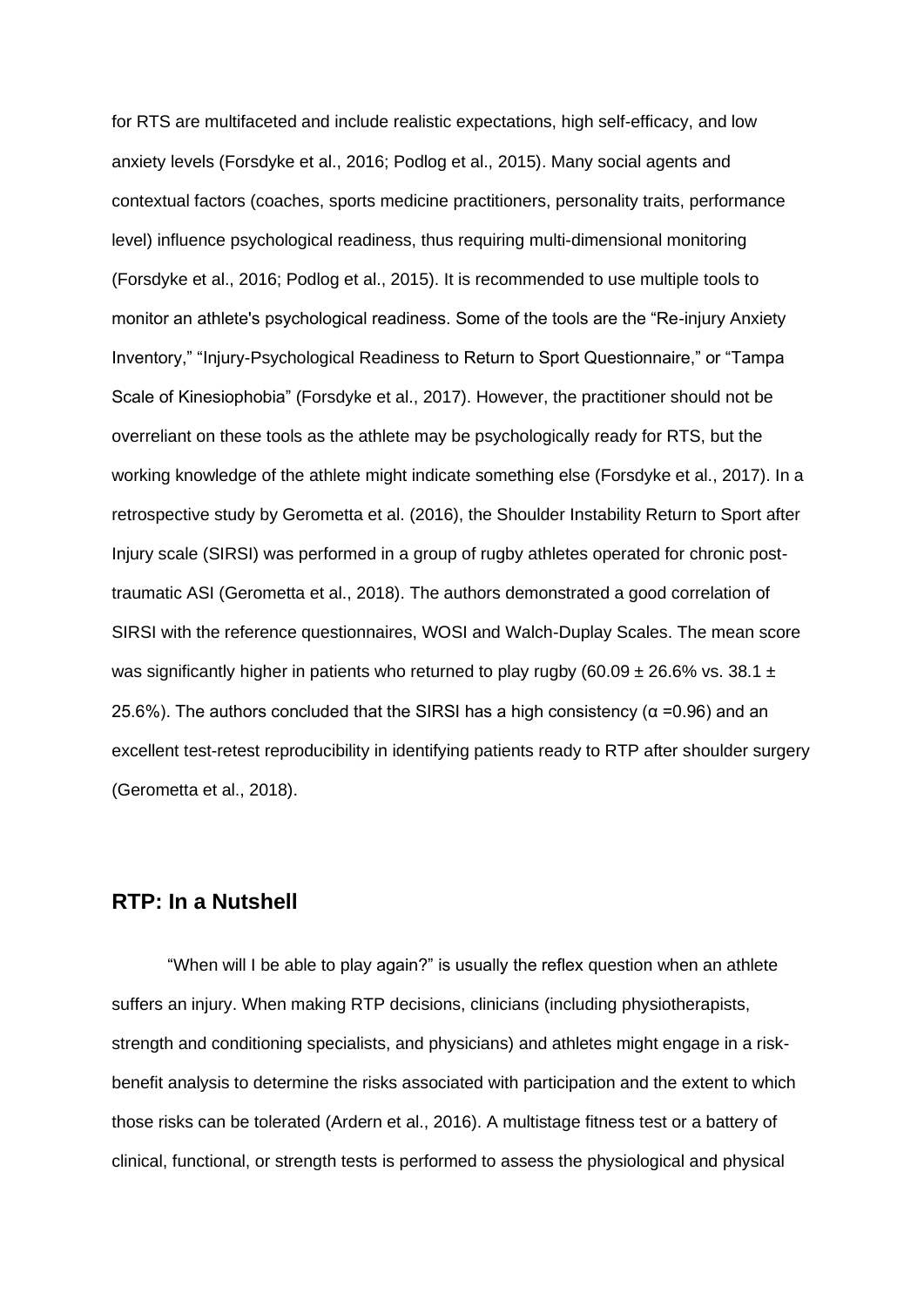preparedness looking at the requirements to qualify for match fitness. However, the physical performance tests may only serve as milestones along the RTP pathway and inform whether an athlete can be allowed to play or not. For example, with a knee injury, an athlete can hop. However, it may still be unclear whether they can be declared match fit and fully prepared to participate in the competition. In a sport having multiple formats, the return to the shorter format of the game is ideally allowed first after the surgery to assess the match response at shorter volumes. The medical team generally informs the team management about the short-term risks of performance detriment, recurrence risk, consequences, and long-term prognostic outcomes after return to play. However, the clinician who waits for tissue healing as the only criterion to RTP faces many challenges and will probably find a short-lived career in a sporting team (Ardern et al., 2016).

The athlete is also responsible for making an informed decision and predicting his readiness and confidence to play, considering his personal, environmental, and psychosocial factors. In a practical scenario, players expect themselves to be available for the selection at the earliest, sometimes compromising their bodies due to lack of complete readiness. Factors such as fear of litigation or future selection risk and vast amounts of financial losses that the athletes often compromise due to time loss may be the reasons for such inclinations. A positive psychological response or psychological readiness is strongly related to successful RTP at pre-injury levels. A psychological assessment tool along with a PROM will indicate how much an athlete finds himself ready to progress to the desired sport. Besides, the coach's perspective of an athlete concerning sport-specific context and the information provided by the medical & support staff to the management regarding the match readiness forms a critical component of the RTP pathway. The family members can provide valuable information about behaviors away from the sport (Forsdyke et al., 2017). Both perspectives help build a picture of the athlete's psychological readiness to RTS (Forsdyke et al., 2017).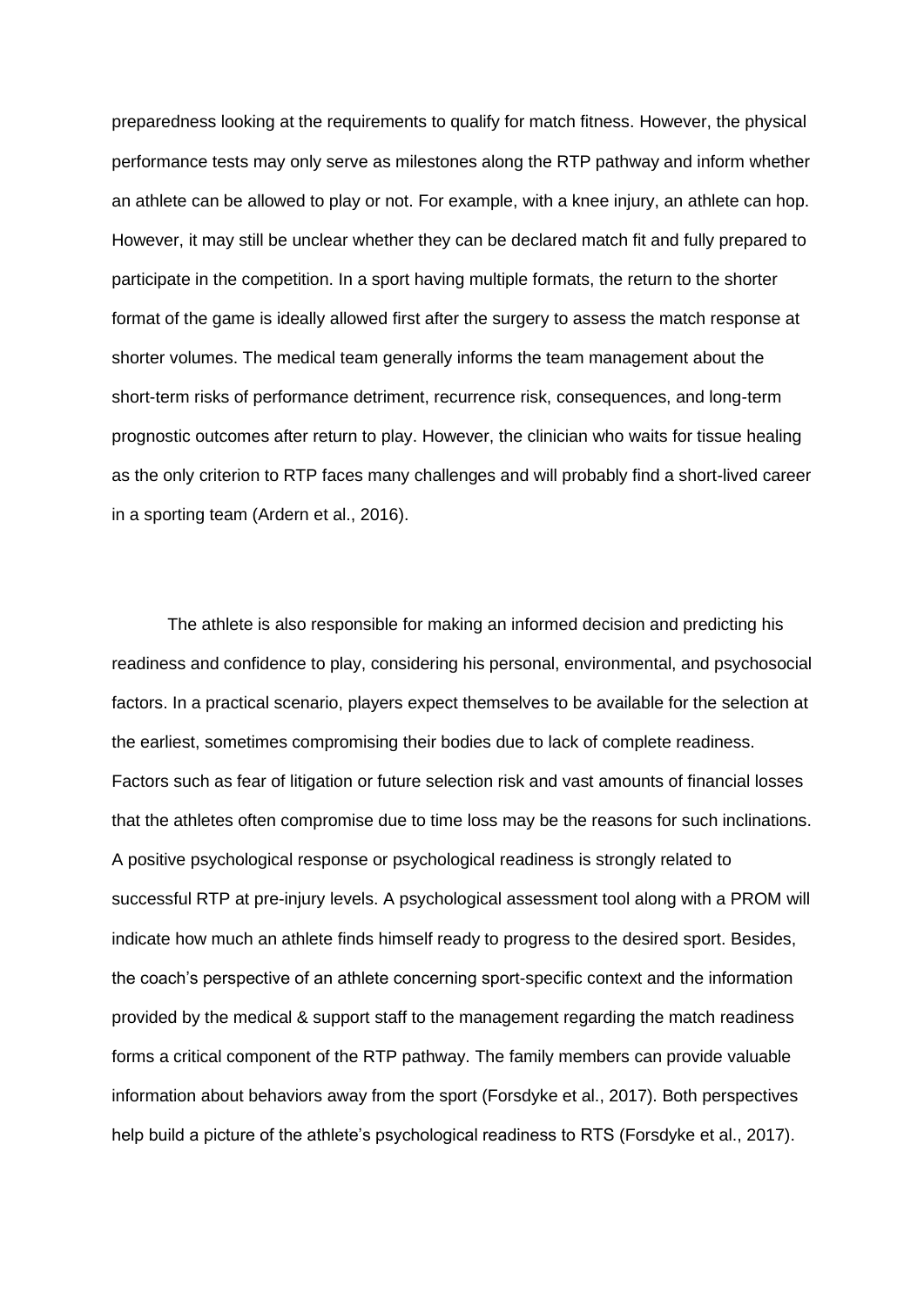Therefore, the RTP decision-making is not in isolation. Instead, it is a shared decision between health care professionals, athletes, and coaches.

## **PRACTICAL IMPLICATIONS**

This systematic review of systematic reviews has synthesized the current evidence pertaining to the RTP outcomes (timeframe, strength, and PROMs) following anterior shoulder stabilization surgery. RTP timeframe is the only outcome commonly seen in all the reviews in this study. However, the RTP timeframe may not be ideal for use solely in RTP decision-making, as RTP is always multi-factorial. The second outcome of interest was the strength outcomes following anterior shoulder stabilization. This systematic review indicated minimal reporting of strength outcomes and less clarity in strength tests that identify strength deficits in post-operative patients. The third RTP outcome was the PROMs following anterior shoulder stabilization. Although the Rowe score is commonly reported in the study, there is also a considerable variation in PROMs in this systematic review. These variations only make the RTP decision-making trickier due to a lack of consistent reporting.

Looking at the variations seen in RTP timeframe reporting, we recommend clinicians adopt an individualized criterion-based approach to RTP decision-making and not just rely on the time post-surgery. There is a need to develop better strength testing methods that are consistent, reliable, and practically feasible in any setting. We encourage using HHD in clinical practice and research settings to identify athlete readiness during RTP stages. The use of PROM in RTP decision-making is recommended. However, PROMs need to be combined using other tools to identify the athlete's psychological status within the biopsychosocial model.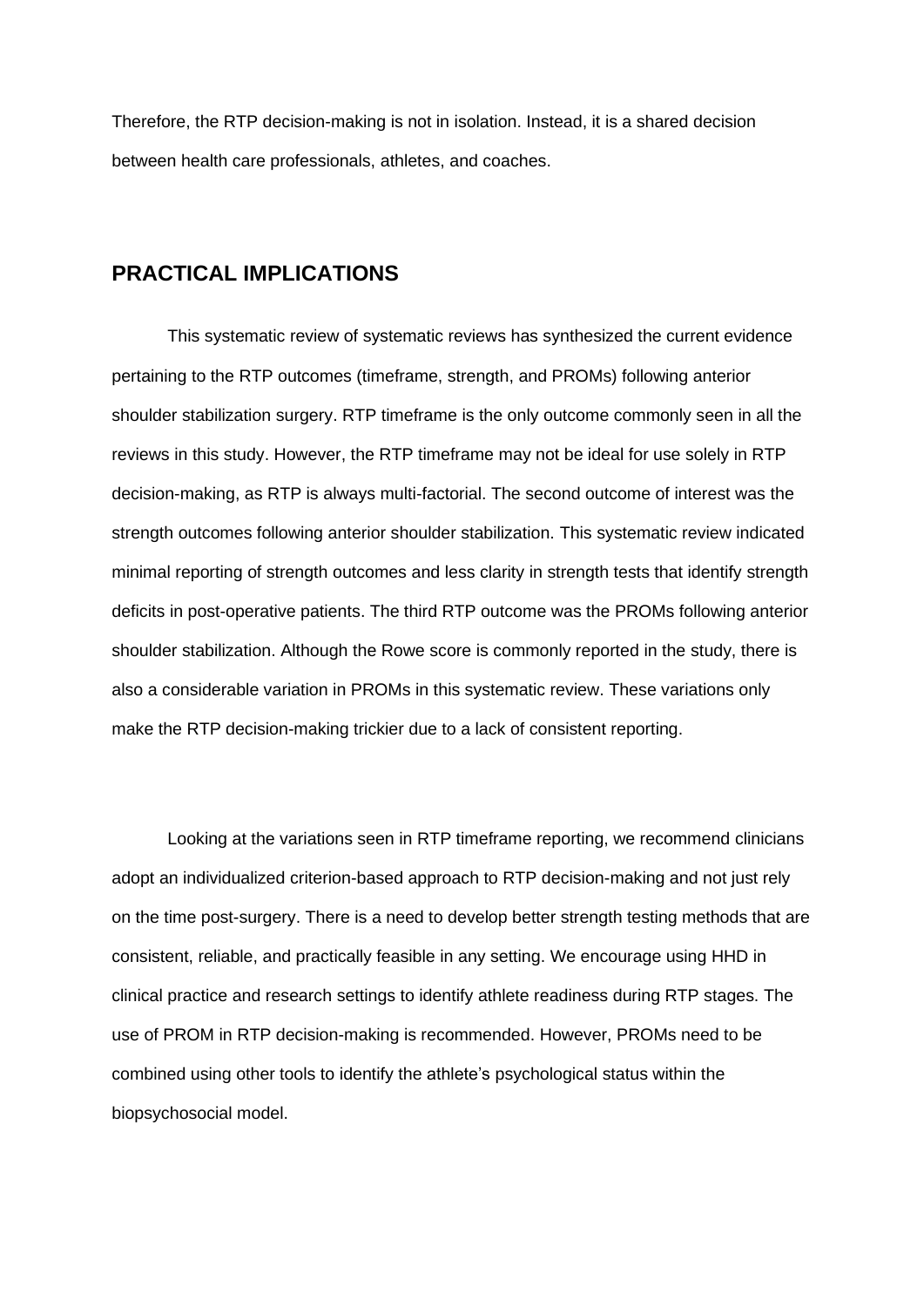We strongly recommend using the StARRT model, which helps an athlete transition by estimating the risks between the biomedical factors and participation levels and establishing the acceptable risk tolerance of an athlete with the given context (Shrier, 2015). Integrating RTS decisions is essential where roles and responsibilities within the decisionmaking team should be determined as soon as possible and shared among all relevant stakeholders (Ardern et al., 2016). We promote RTP decisions as a shared decision-making process. The physiotherapist plays a significant role in establishing an athlete's health status, rehabilitation, and communication to relevant stakeholders (Dijkstra et al., 2017). A summary of practice recommendations is given in Table 8.

#### **Table 8**

*Summary of practice recommendations in RTP decision-making* 

## **Practice Recommendations**

- ❖ Individualized criterion-based approach to RTP in ASI instead of timeframe
- ❖ Need to advance strength testing methods, HHDs for practical use
- ❖ PROMS use recommended, and to be combined with psychological assessment tools
- ❖ The use of the StARRT framework and biopsychosocial approach strategies is recommended.
- ❖ RTP decisions are shared across relevant stakeholders.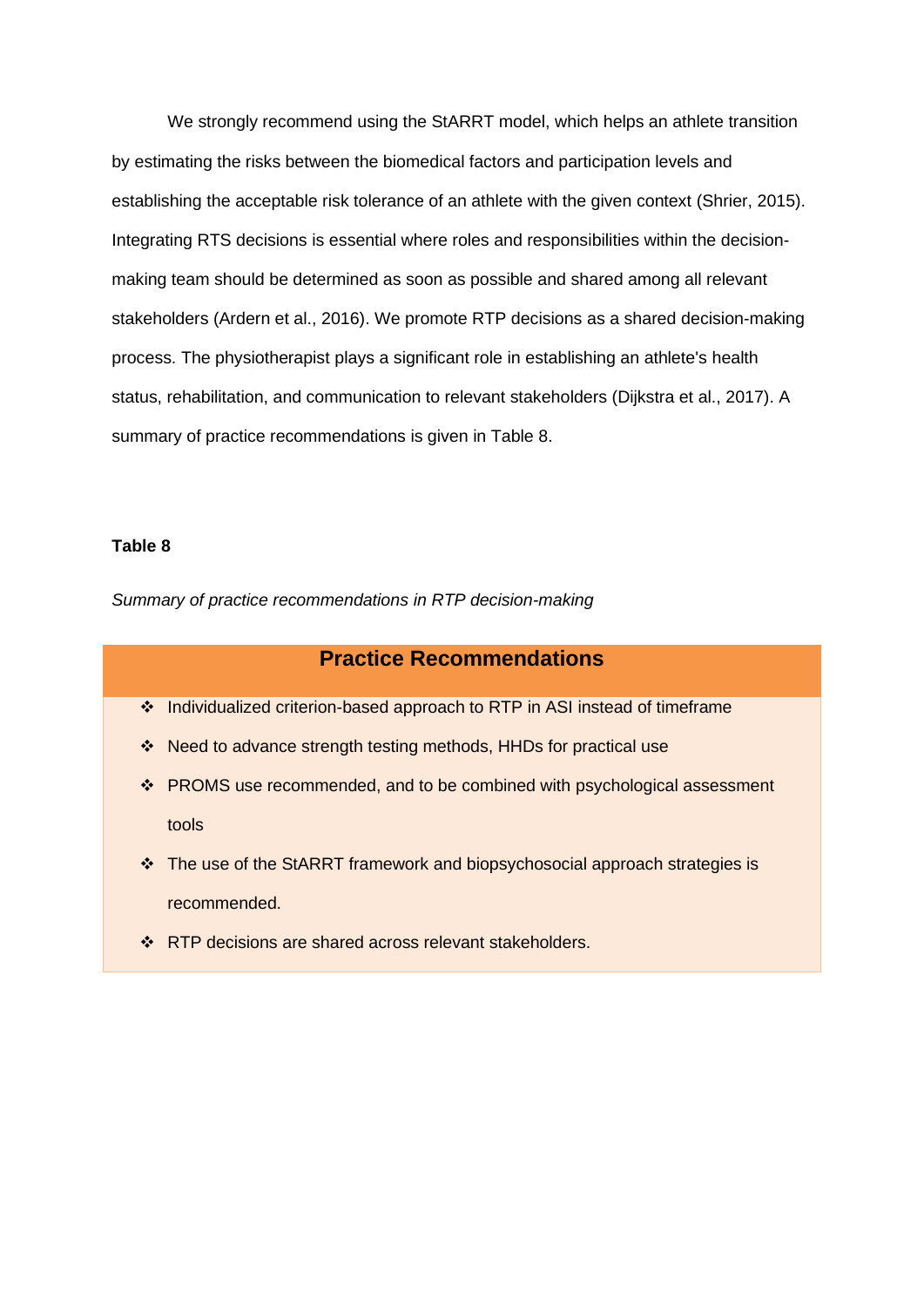## **References**

- Abdul-Rassoul, H., Galvin, J. W., Curry, E. J., Simon, J., & Li, X. (2019). Return to Sport After Surgical Treatment for Anterior Shoulder Instability: A Systematic Review. *The American Journal of Sports Medicine*, *47*(6), 1507–1515. https://doi.org/10.1177/0363546518780934
- An, V. V. G., Sivakumar, B. S., Phan, K., & Trantalis, J. (2016). A systematic review and meta-analysis of clinical and patient-reported outcomes following two procedures for recurrent traumatic anterior instability of the shoulder: Latarjet procedure vs. Bankart repair. *Journal of Shoulder and Elbow Surgery*, *25*(5), 853–863. https://doi.org/10.1016/j.jse.2015.11.001
- Anderson, M. J. J., Mack, C. D., Herzog, M. M., & Levine, W. N. (2021). Epidemiology of Shoulder Instability in the National Football League. *Orthopaedic Journal of Sports Medicine*, *9*(5). https://doi.org/10.1177/23259671211007743
- Ardern, C. L., Bizzini, M., & Bahr, R. (2016). It is time for consensus on return to play after injury: Five key questions. *British Journal of Sports Medicine*, *50*(9), 506–508. https://doi.org/10.1136/bjsports-2015-095475
- Ardern, C. L., Glasgow, P., Schneiders, A., Witvrouw, E., Clarsen, B., Cools, A., Gojanovic, B., Griffin, S., Khan, K. M., Moksnes, H., Mutch, S. A., Phillips, N., Reurink, G., Sadler, R., Silbernagel, K. G., Thorborg, K., Wangensteen, A., Wilk, K. E., & Bizzini, M. (2016). 2016 Consensus statement on return to sport from the First World Congress in Sports Physical Therapy, Bern. *British Journal of Sports Medicine*, *50*(14), 853–864. https://doi.org/10.1136/bjsports-2016-096278
- Barber-Westin, S. D., & Noyes, F. R. (2011). Factors used to determine return to unrestricted sports activities after anterior cruciate ligament reconstruction.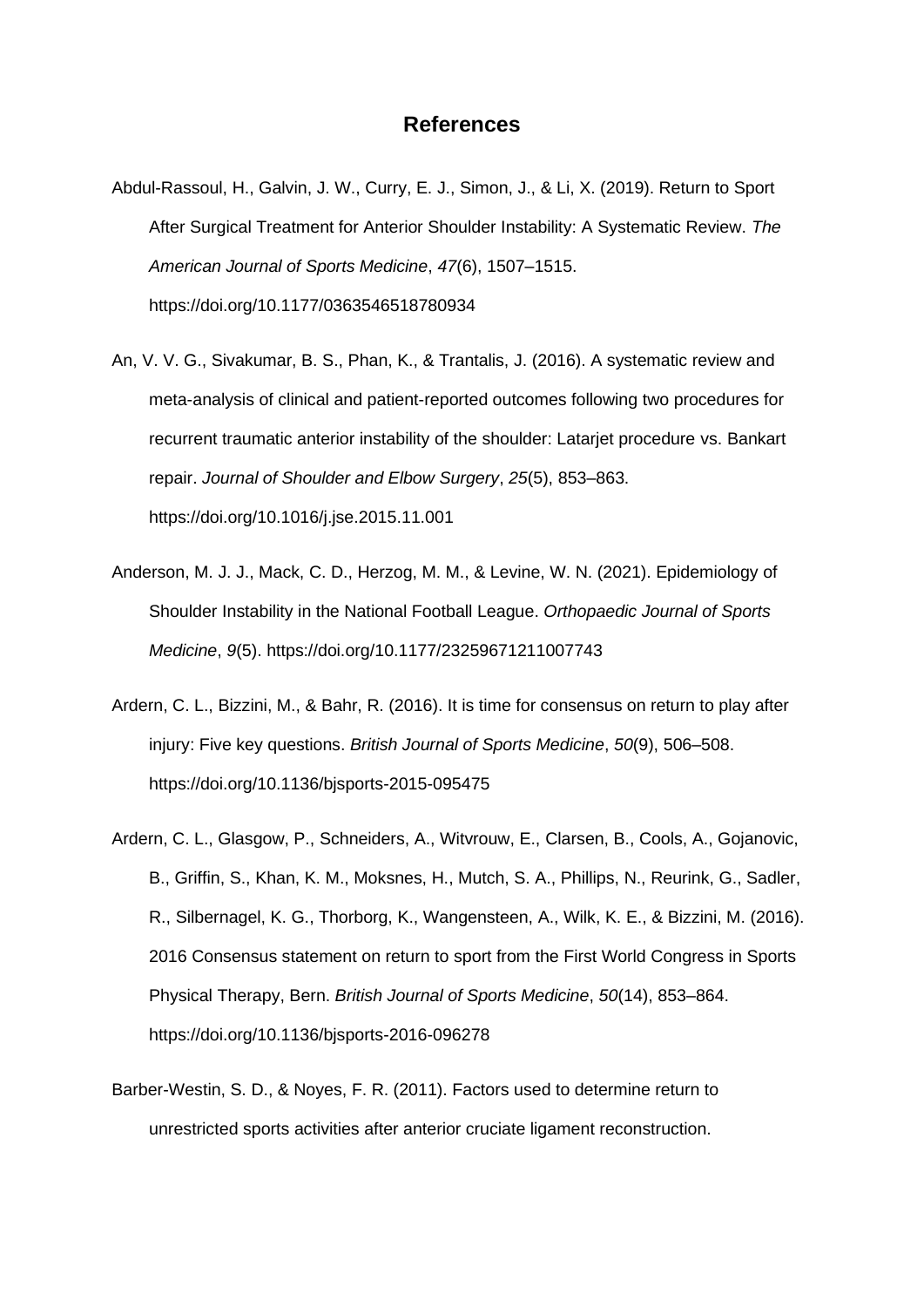*Arthroscopy: The Journal of Arthroscopic & Related Surgery*, *27*(12), 1697–1705. https://doi.org/10.1016/j.arthro.2011.09.009

- Bessière, C., Trojani, C., Carles, M., Mehta, S. S., & Boileau, P. (2014). The open Latarjet procedure is more reliable in terms of shoulder stability than arthroscopic Bankart repair. *Clinical Orthopaedics and Related Research*, *472*(8), 2345–2351. https://doi.org/10.1007/s11999-014-3550-9
- Bixby, E. C., & Ahmad, C. S. (2021). Anterior Shoulder Instability in the Throwing Athlete. *Operative Techniques in Sports Medicine*, *29*(1). https://doi.org/10.1016/j.otsm.2021.150801
- Blanchard, E. R., Hadley, C. J., Wicks, E. D., Emper, W., & Cohen, S. B. (2020). Return to Play After Isolated Meniscal Repairs in Athletes: A Systematic Review. In *Orthopaedic Journal of Sports Medicine* (Vol. 8, Issue 11). SAGE Publications Ltd. https://doi.org/10.1177/2325967120962093
- Blonna, D., Bellato, E., Caranzano, F., Assom, M., Rossi, R., & Castoldi, F. (2016). Arthroscopic Bankart Repair Versus Open Bristow-Latarjet for Shoulder Instability. *American Journal of Sports Medicine*, *44*(12), 3198–3205. https://doi.org/10.1177/0363546516658037
- Bohannon, R. W. (1988). Make tests and break tests of elbow flexor muscle strength. *Physical Therapy*, *68*(2), 193–194. https://doi.org/10.1093/ptj/68.2.193
- Bohannon, R. W. (1990). Muscle strength testing with hand-held dynamometers. *Muscle Strength Testing: Instrumented and Non-Instrumented Systems. New York: Churchill Livingstone*, 69–88.
- Boileau, P., Villalba, M., Héry, J.-Y., Balg, F., Ahrens, P., & Neyton, L. (2006). Risk factors for recurrence of shoulder instability after arthroscopic Bankart repair. *JBJS*, *88*(8), 1755–1763. https://doi.org/10.2106/JBJS.E.00817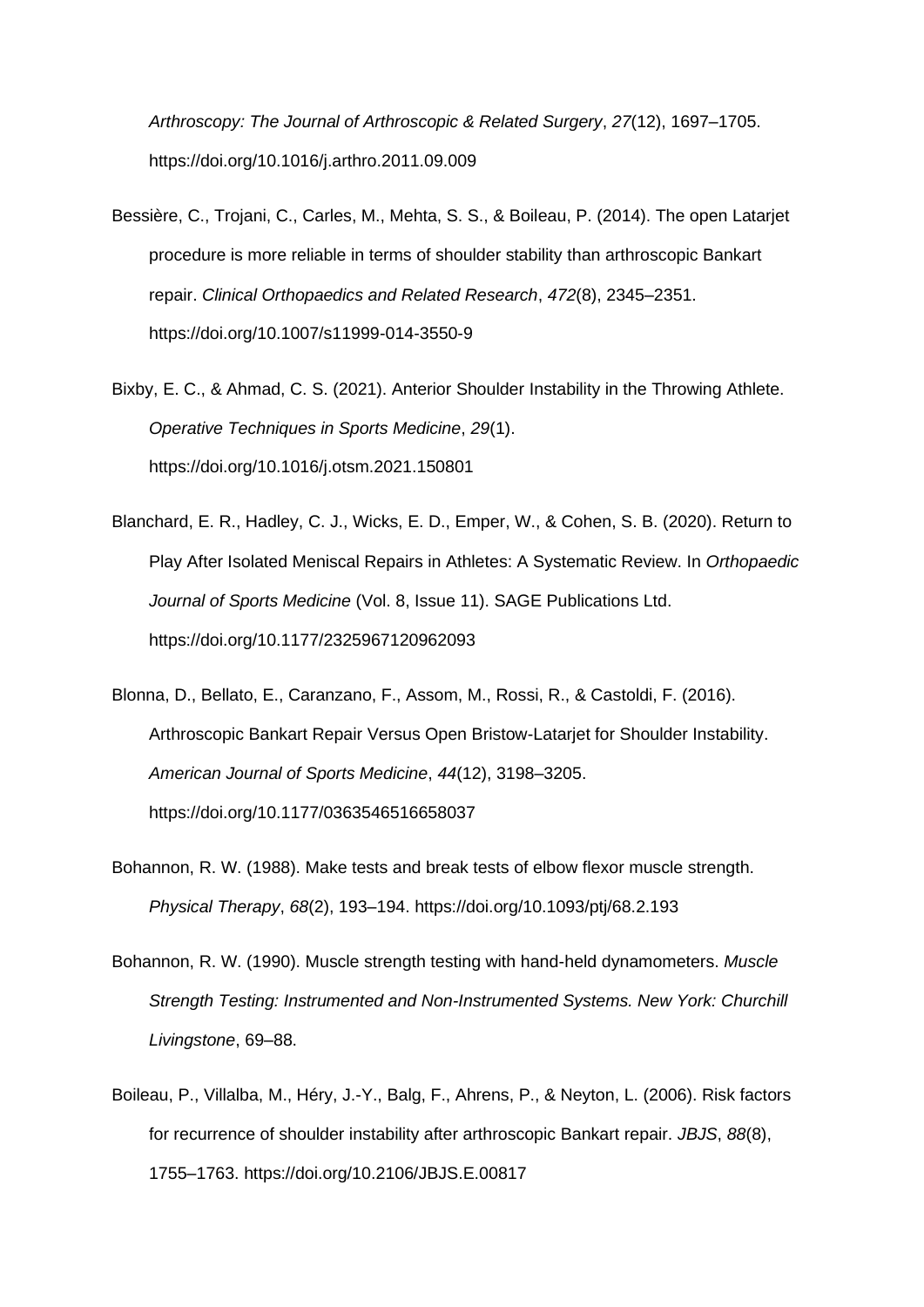- Boone, J. L., & Arciero, R. A. (2010). Management of failed instability surgery: how to get it right the next time. *Orthopedic Clinics*, *41*(3), 367–379.
- Buckup, J., Sternberg, C., Smolen, D., & Leuzinger, J. (2020). Functional outcome and return to sports after the arthroscopic latarjet procedure in young and physically active patients. *Archives of Orthopaedic and Trauma Surgery*, *140*(10), 1487–1494. https://doi.org/10.1007/s00402-020-03513-4
- Burkhart, S. S., Morgan, C. D., & ben Kibler, W. (2003). The disabled throwing shoulder: Spectrum of pathology Part I: Pathoanatomy and biomechanics. *Arthroscopy - Journal of Arthroscopic and Related Surgery*, *19*(4), 404–420. https://doi.org/10.1053/jars.2003.50128
- Camus, D., Domos, P., Berard, E., Toulemonde, J., Mansat, P., & Bonnevialle, N. (2018). Isolated arthroscopic Bankart repair vs. Bankart repair with "remplissage" for anterior shoulder instability with engaging Hill-Sachs lesion: A meta-analysis. *Orthopaedics and Traumatology: Surgery and Research*, *104*(6), 803–809. https://doi.org/10.1016/j.otsr.2018.05.011
- Cannizzaro, C. K., Schuette, H. B., Houck, D. A., Wolcott, M. L., Vidal, A. F., McCarty, E. C., Bravman, J. T., & Frank, R. M. (2020). Sex-Based Differences in Recurrence Rates Following Arthroscopic Anterior Shoulder Stabilization: A Systematic Review. *Arthroscopy, Sports Medicine, and Rehabilitation*, *2*(5), e637–e644. https://doi.org/10.1016/j.asmr.2020.04.004
- Chamorro, C., Arancibia, M., Trigo, B., Arias-Poblete, L., & Jerez-Mayorga, D. (2021). Absolute reliability and concurrent validity of hand-held dynamometry in shoulder rotator strength assessment: Systematic review and meta-analysis. In *International Journal of Environmental Research and Public Health* (Vol. 18, Issue 17). MDPI. https://doi.org/10.3390/ijerph18179293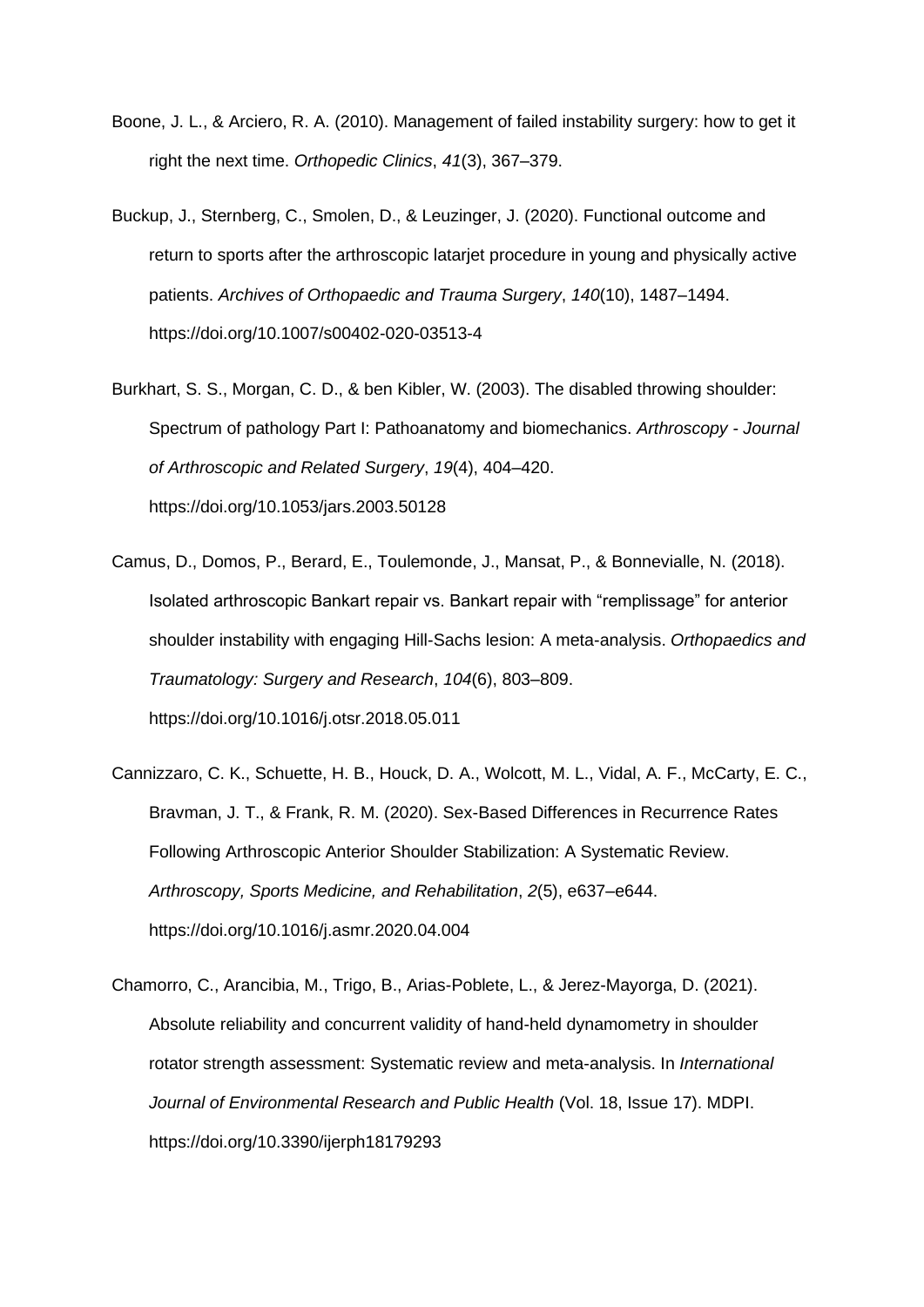- Chu, S. K., Jayabalan, P., Kibler, W. ben, & Press, J. (2016). The Kinetic Chain Revisited: New Concepts on Throwing Mechanics and Injury. In *PM and R* (Vol. 8, Issue 3, pp. S69–S77). Elsevier Inc. https://doi.org/10.1016/j.pmrj.2015.11.015
- Ciccotti, M. C., Syed, U., Hoffman, R., Abboud, J. A., Ciccotti, M. G., & Freedman, K. B. (2018). Return to Play Criteria Following Surgical Stabilization for Traumatic Anterior Shoulder Instability: A Systematic Review. *Arthroscopy - Journal of Arthroscopic and Related Surgery*, *34*(3), 903–913. https://doi.org/10.1016/j.arthro.2017.08.293
- Codine, P., Bernard, P. L., Pocholle, M., & Herisson, C. (2005). Isokinetic strength measurement and training of the shoulder: methodology and results. *Annales de Readaptation et de Medecine Physique: Revue Scientifique de La Societe Francaise de Reeducation Fonctionnelle de Readaptation et de Medecine Physique*, *48*(2), 80–92. https://doi.org/10.1016/j.annrmp.2004.07.002
- Cole, B. J., & Warner, J. J. P. (2000). Arthroscopic versus open Bankart repair for traumatic anterior shoulder instability. *Clinics in Sports Medicine*, *19*(1), 19–48. https://doi.org/10.1016/S0278-5919(05)70294-5
- Cole, W. W., Savoie, F. H., & O'Brien, M. J. (2021). Assessment of Motion Loss in the Thrower's Shoulder. *Operative Techniques in Sports Medicine*, *29*(1). https://doi.org/10.1016/j.otsm.2021.150804
- Constant, C. R. (1986). Age related recovery of shoulder function after injury. In *Thesis, University College*.
- Coughlin, R. P., Gohal, C., Horner, N. S., Shanmugaraj, A., Simunovic, N., Cadet, E. R., Bedi, A., & Ayeni, O. R. (2019). Return to Play and In-Game Performance Statistics Among Pitchers After Ulnar Collateral Ligament Reconstruction of the Elbow: A Systematic Review. In *American Journal of Sports Medicine* (Vol. 47, Issue 8, pp. 2003–2010). SAGE Publications Inc. https://doi.org/10.1177/0363546518798768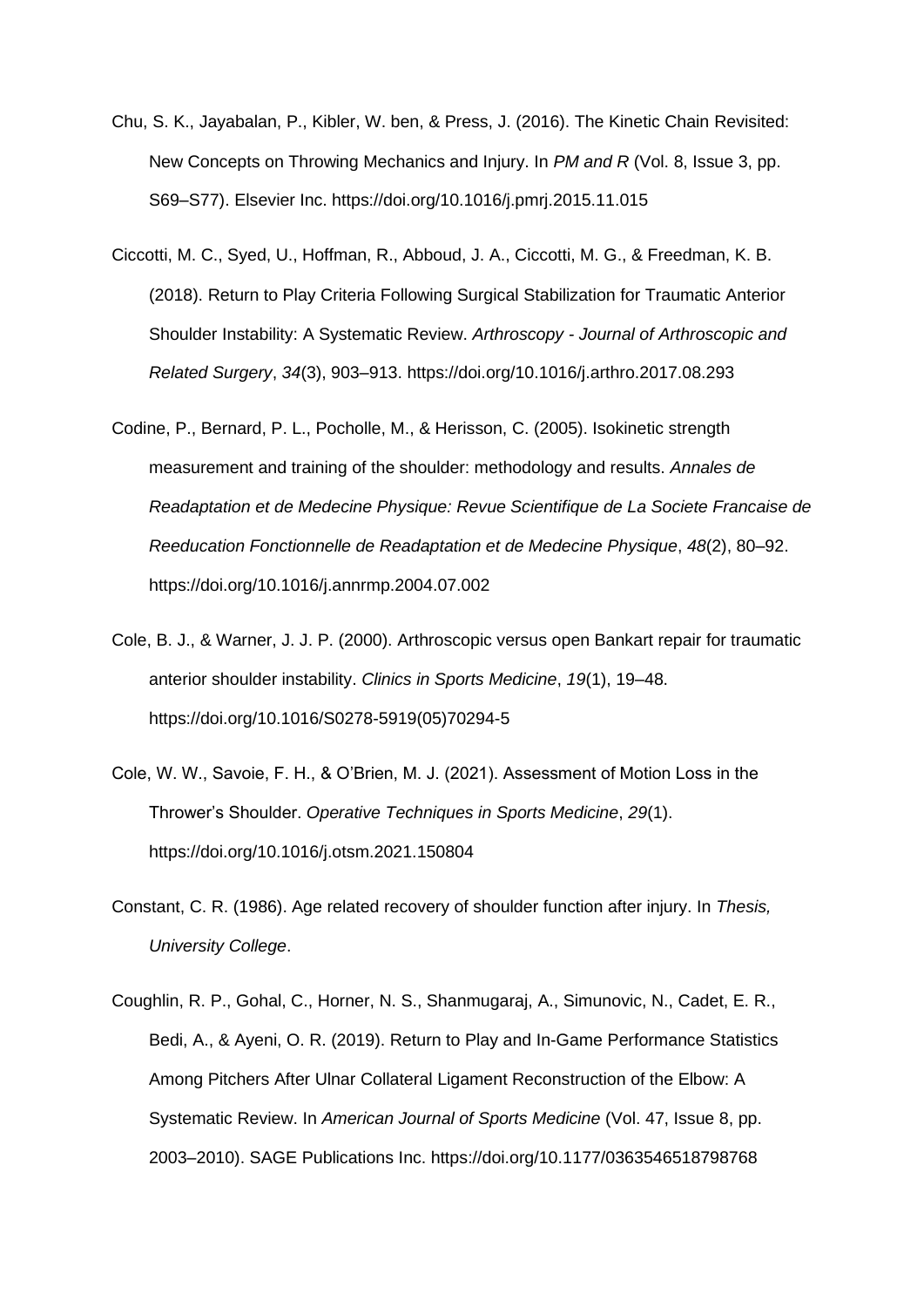- Danzinger, V., Schulz, E., & Moroder, P. (2019). Epidemiology of functional shoulder instability: An online survey. In *BMC Musculoskeletal Disorders* (Vol. 20, Issue 1). BioMed Central Ltd. https://doi.org/10.1186/s12891-019-2563-7
- Dawson, J., Fitzpatrick, R., & Carr, A. (1999). The assessment of shoulder instability THE DEVELOPMENT AND VALIDATION OF A QUESTIONNAIRE. *THE JOURNAL OF BONE AND JOINT SURGERY* , *81*(3), 420–426. https://doi.org/10.1302/0301- 620X.81B3.0810420
- Dijkstra, H. P., Pollock, N., Chakraverty, R., & Ardern, C. L. (2017). Return to play in elite sport: A shared decision-making process. *British Journal of Sports Medicine*, *51*(5), 419–420. https://doi.org/10.1136/bjsports-2016-096209
- Drummond Junior, M., Popchak, A., Wilson, K., Kane, G., & Lin, A. (2021). Criteria-based return-to-sport testing is associated with lower recurrence rates following arthroscopic Bankart repair. *Journal of Shoulder and Elbow Surgery*, *30*(7), S14–S20. https://doi.org/10.1016/j.jse.2021.03.141
- Edouard, P., Beguin, L., Degache, F., Fayolle-Minon, I., Farizon, F., & Calmels, P. (2012). Recovery of rotators strength after Latarjet surgery. *International Journal of Sports Medicine*, *33*(09), 749–755. https://doi.org/10.1055/s-0031-1298001
- Edouard, P., Samozino, P., Julia, M., Gleizes Cervera, S., Vanbiervliet, W., Calmels, P., & Gremeaux, V. (2011). SyStematic ReviewS Reliability of Isokinetic Assessment of Shoulder-Rotator Strength: A Systematic Review of the Effect of Position. In *Journal of Sport Rehabilitation* (Vol. 20).
- Ellman, M. B., Sherman, S. L., Forsythe, B., LaPrade, R. F., Cole, B. J., & Bach, B. R. (2015). Return to play following anterior cruciate ligament reconstruction. In *Journal of the American Academy of Orthopaedic Surgeons* (Vol. 23, Issue 5, pp. 283–296). Lippincott Williams and Wilkins. https://doi.org/10.5435/JAAOS-D-13-00183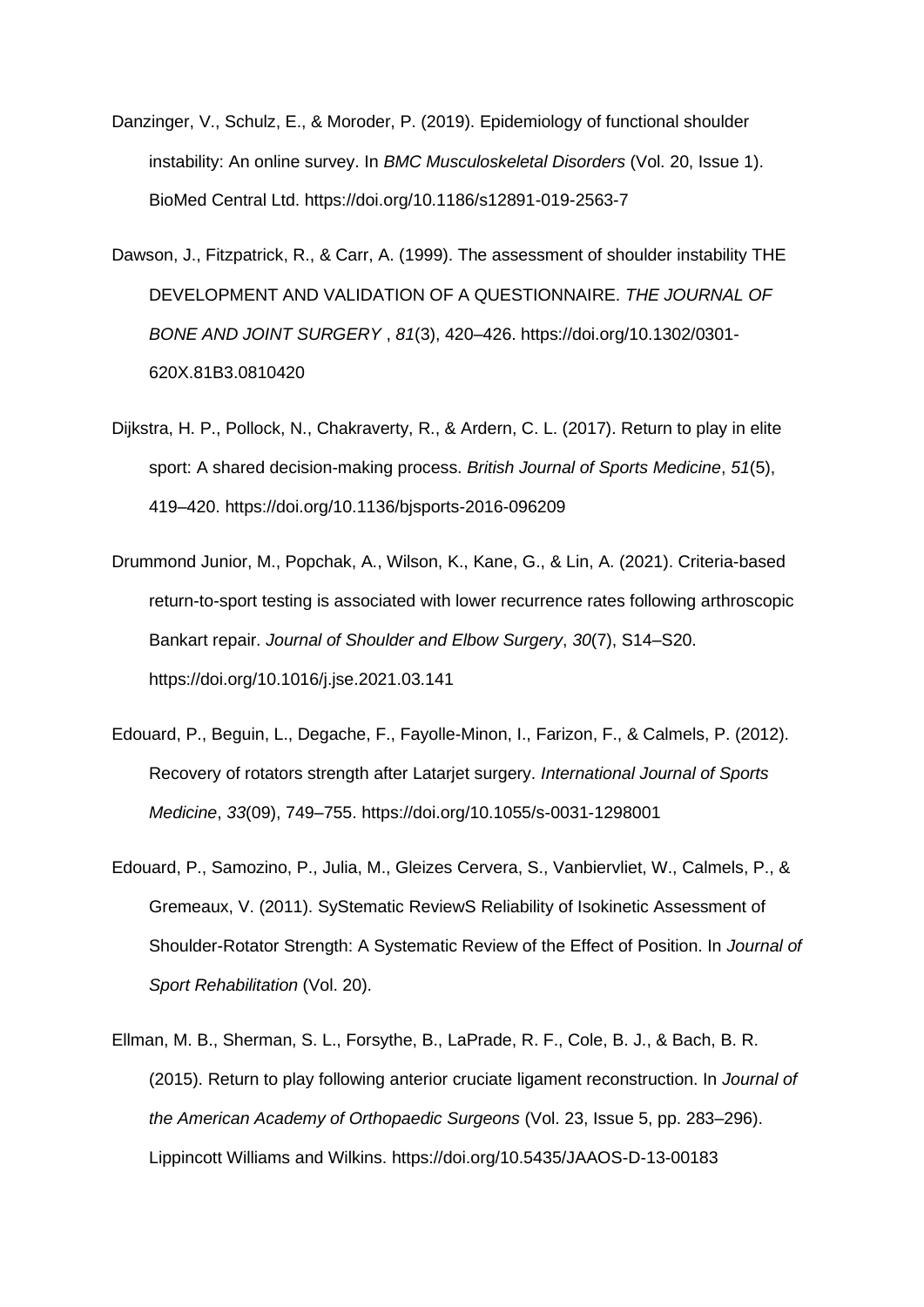- Fanning, E., Maher, N., Cools, A., & Falvey, E. C. (2020). Outcome Measures After Shoulder Stabilization in the Athletic Population: A Systematic Review of Clinical and Patient-Reported Metrics. *Orthopaedic Journal of Sports Medicine*, *8*(9), 1–12. https://doi.org/10.1177/2325967120950040
- Forsdyke, D., Gledhill, A., & Ardern, C. (2017). Psychological readiness to return to sport: Three key elements to help the practitioner decide whether the athlete is REALLY ready? *British Journal of Sports Medicine*, *51*(7), 555–556. https://doi.org/10.1136/bjsports-2016-096770
- Forsdyke, D., Smith, A., Jones, M., & Gledhill, A. (2016). Psychosocial factors associated with outcomes of sports injury rehabilitation in competitive athletes: a mixed studies systematic review. *British Journal of Sports Medicine*, *50*(9), 537 LP – 544. https://doi.org/10.1136/bjsports-2015-094850
- Gerometta, A., Klouche, S., Herman, S., Lefevre, N., & Bohu, Y. (2018). The Shoulder Instability-Return to Sport after Injury (SIRSI): a valid and reproducible scale to quantify psychological readiness to return to sport after traumatic shoulder instability. *Knee Surgery, Sports Traumatology, Arthroscopy*, *26*(1), 203–211. https://doi.org/10.1007/s00167-017-4645-0
- Gilbart, M. K., & Gerber, C. (2007). Comparison of the subjective shoulder value and the Constant score. *Journal of Shoulder and Elbow Surgery*, *16*(6), 717–721. https://doi.org/10.1016/j.jse.2007.02.123
- Glogovac, G., Schumaier, A. P., & Grawe, B. M. (2019). Return to Sport After Coracoid Transfer in Athletes With Anterior Shoulder Instability: A Systematic Review. *Sports Health*, *11*(5), 402–408. https://doi.org/10.1177/1941738119853825
- Goodman, A. D., Raducha, J. E., DeFroda, S. F., Gil, J. A., & Owens, B. D. (2019). Shoulder and elbow injuries in NCAA football players, 2009–2010 through 2013–2014. *The*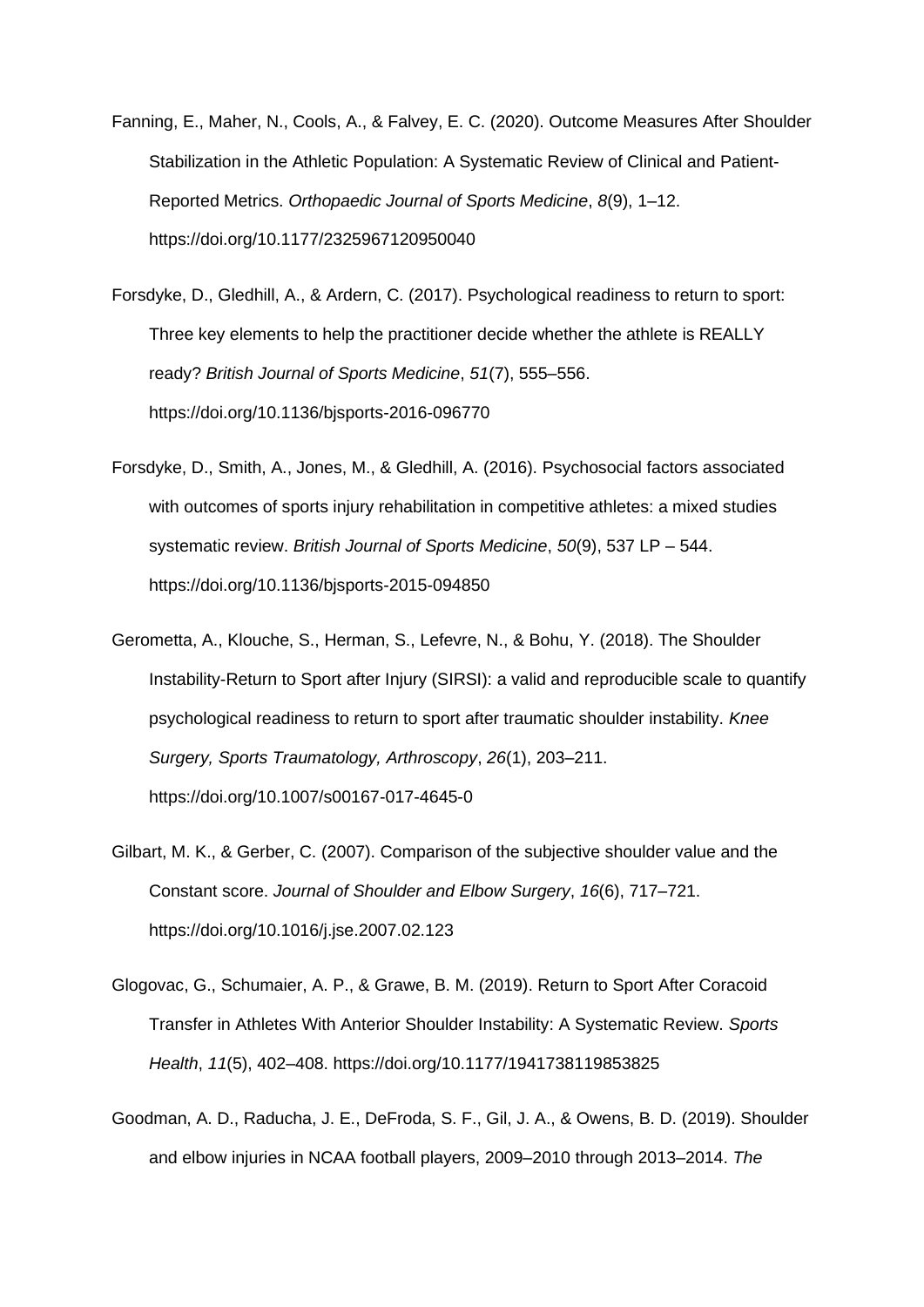*Physician and Sportsmedicine*, *47*(3), 323–328. https://doi.org/10.1080/00913847.2018.1554167

- Herring, S. A., John Bergfeld, W. A., Joel Boyd, O., Timothy Duffey, M., Karl Fields, O. B., Carolina William Grana, N. A., Peter Indelicato, A., ben Kibler, F. W., Robert Pallay, K., & Jersey Margot Putukian, N. (2002). *The Team Physician and Return-to-Play Issues: A Consensus Statement; The Team Physician and Return-to-Play Issues: A Consensus Statement*. www.aoasm.org
- Hettrich, C. M., Cronin, K. J., Raynor, M. B., Wagstrom, E., Jani, S. S., Carey, J. L., Cox, C. L., Wolf, B. R., & Kuhn, J. E. (2019). Epidemiology of the Frequency, Etiology, Direction, and Severity (FEDS) system for classifying glenohumeral instability. *Journal of Shoulder and Elbow Surgery*, *28*(1), 95–101. https://doi.org/10.1016/j.jse.2018.08.014
- Hoshika, S., Sugaya, H., Takahashi, N., Matsuki, K., Tokai, M., Morioka, T., Ueda, Y., Hamada, H., & Takeuchi, Y. (2021). Arthroscopic Soft Tissue Stabilization With Selective Augmentations for Traumatic Anterior Shoulder Instability in Competitive Collision Athletes. *American Journal of Sports Medicine*, *49*(6), 1604–1611. https://doi.org/10.1177/03635465211003091
- Hovelius, L., & Rahme, H. (2016). Primary anterior dislocation of the shoulder: long-term prognosis at the age of 40 years or younger. *Knee Surgery, Sports Traumatology, Arthroscopy*, *24*(2), 330–342. https://doi.org/10.1007/s00167-015-3980-2
- Hurley, E. T., Davey, M. S., Montgomery, C., O'Doherty, R., Gaafar, M., Pauzenberger, L., & Mullett, H. (2021). Arthroscopic Bankart Repair Versus Open Latarjet for Recurrent Shoulder Instability in Athletes. *Orthopaedic Journal of Sports Medicine*, *9*(9). https://doi.org/10.1177/23259671211023801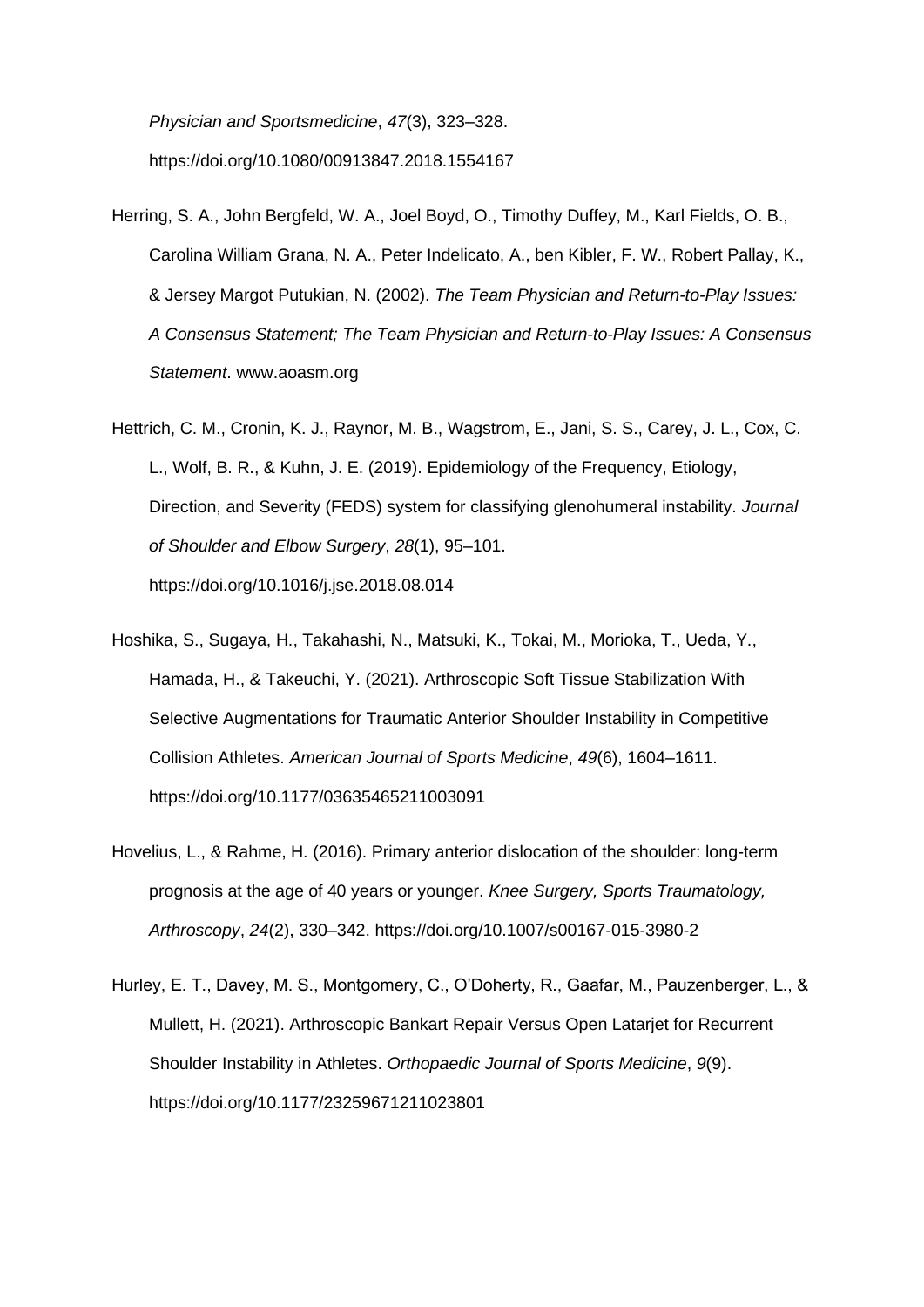- Hurley, E. T., Jamal, M. S., Ali, Z. S., Montgomery, C., Pauzenberger, L., & Mullett, H. (2019). Long-term outcomes of the Latarjet procedure for anterior shoulder instability: a systematic review of studies at 10-year follow-up. *Journal of Shoulder and Elbow Surgery*, *28*(2), e33–e39. https://doi.org/10.1016/j.jse.2018.08.028
- Hurley, E. T., Montgomery, C., Jamal, M. S., Shimozono, Y., Ali, Z., Pauzenberger, L., Mullett, H., ET, H., Montgomery, C., MS, J., Shimozono, Y., Ali, Z., Pauzenberger, L., Mullett, H., Hurley, E. T., Montgomery, C., Jamal, M. S., Shimozono, Y., Ali, Z., … Mullett, H. (2019). Return to Play After the Latarjet Procedure for Anterior Shoulder Instability: A Systematic Review. *American Journal of Sports Medicine*, *47*(12), 3002– 3008. https://doi.org/10.1177/0363546519831005
- Ialenti, M. N., Mulvihill, J. D., Feinstein, M., Zhang, A. L., & Feeley, B. T. (2017). Return to Play Following Shoulder Stabilization: A Systematic Review and Meta-analysis. *Orthopaedic Journal of Sports Medicine*, *5*(9), 1–6. https://doi.org/10.1177/2325967117726055
- Kasik, C., & Saper, M. G. (2018). Variability of Outcome Reporting Following Arthroscopic Bankart Repair in Adolescent Athletes: A Systematic Review. In *Arthroscopy - Journal of Arthroscopic and Related Surgery* (Vol. 34, Issue 4, pp. 1288–1294). W.B. Saunders. https://doi.org/10.1016/j.arthro.2017.10.041
- Kasik, Connor. S., Rosen, M. R., Saper, M. G., & Zondervan, R. L. (2019). High rate of return to sport in adolescent athletes following anterior shoulder stabilisation: A systematic review. *Journal of ISAKOS*, *4*(1), 33–40. https://doi.org/10.1136/jisakos-2018-000224
- Kawasaki, T., Ota, C., Urayama, S., Maki, N., Nagayama, M., Kaketa, T., Takazawa, Y., & Kaneko, K. (2014). Incidence of and risk factors for traumatic anterior shoulder dislocation: an epidemiologic study in high-school rugby players. *Journal of Shoulder and Elbow Surgery*, *23*(11), 1624–1630.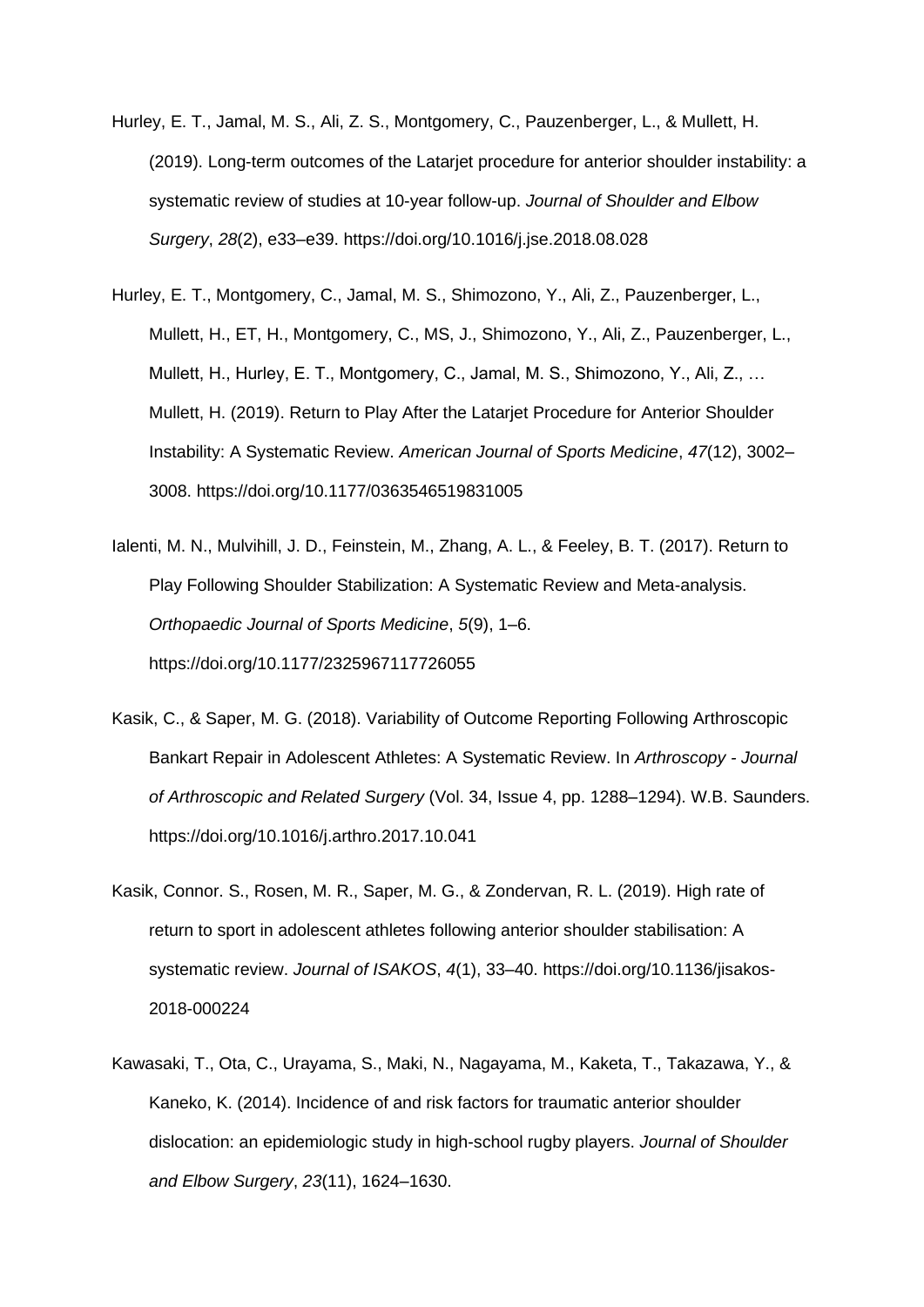- Kibler, W. ben, & Thomas, S. J. (2012). *Pathomechanics of the Throwing Shoulder*. www.sportsmedarthro.com
- Kim, K., & Saper, M. G. (2020). Postoperative Management Following Arthroscopic Bankart Repair in Adolescents and Young Adults: A Systematic Review. *Arthroscopy, Sports Medicine, and Rehabilitation*, *2*(6), e839–e845. https://doi.org/10.1016/j.asmr.2020.05.016
- Kirkley, A., Griffin, S., McLintock, H., & Ng, L. (1998). The development and evaluation of a disease-specific quality of life measurement tool for shoulder instability: The Western Ontario Shoulder Instability Index (WOSI). *American Journal of Sports Medicine*, *26*(6), 764–771. https://doi.org/10.1177/03635465980260060501
- Kuhn, J. E. (2010). A new classification system for shoulder instability. *British Journal of Sports Medicine*, *44*(5), 341–346. https://doi.org/10.1136/bjsm.2009.071183
- Kuhn, J. E., Helmer, T. T., Dunn, W. R., & Throckmorton V, T. W. (2011). Development and reliability testing of the frequency, etiology, direction, and severity (FEDS) system for classifying glenohumeral instability. *Journal of Shoulder and Elbow Surgery*, *20*(4), 548–556. https://doi.org/10.1016/j.jse.2010.10.027
- Lai, C. C. H., Ardern, C. L., Feller, J. A., & Webster, K. E. (2018). Eighty-three per cent of elite athletes return to preinjury sport after anterior cruciate ligament reconstruction: A systematic review with meta-analysis of return to sport rates, graft rupture rates and performance outcomes. *British Journal of Sports Medicine*, *52*(2), 128–138. https://doi.org/10.1136/bjsports-2016-096836
- Lau, B. C., Pineda, L. B., Johnston, T. R., Gregory, B. P., Wu, M., Fletcher, A. N., Ledbetter, L., & Riboh, J. C. (2021). Return to Play After Revision Anterior Shoulder Stabilization: A Systematic Review. In *Orthopaedic Journal of Sports Medicine* (Vol. 9, Issue 3). SAGE Publications Ltd. https://doi.org/10.1177/2325967120982059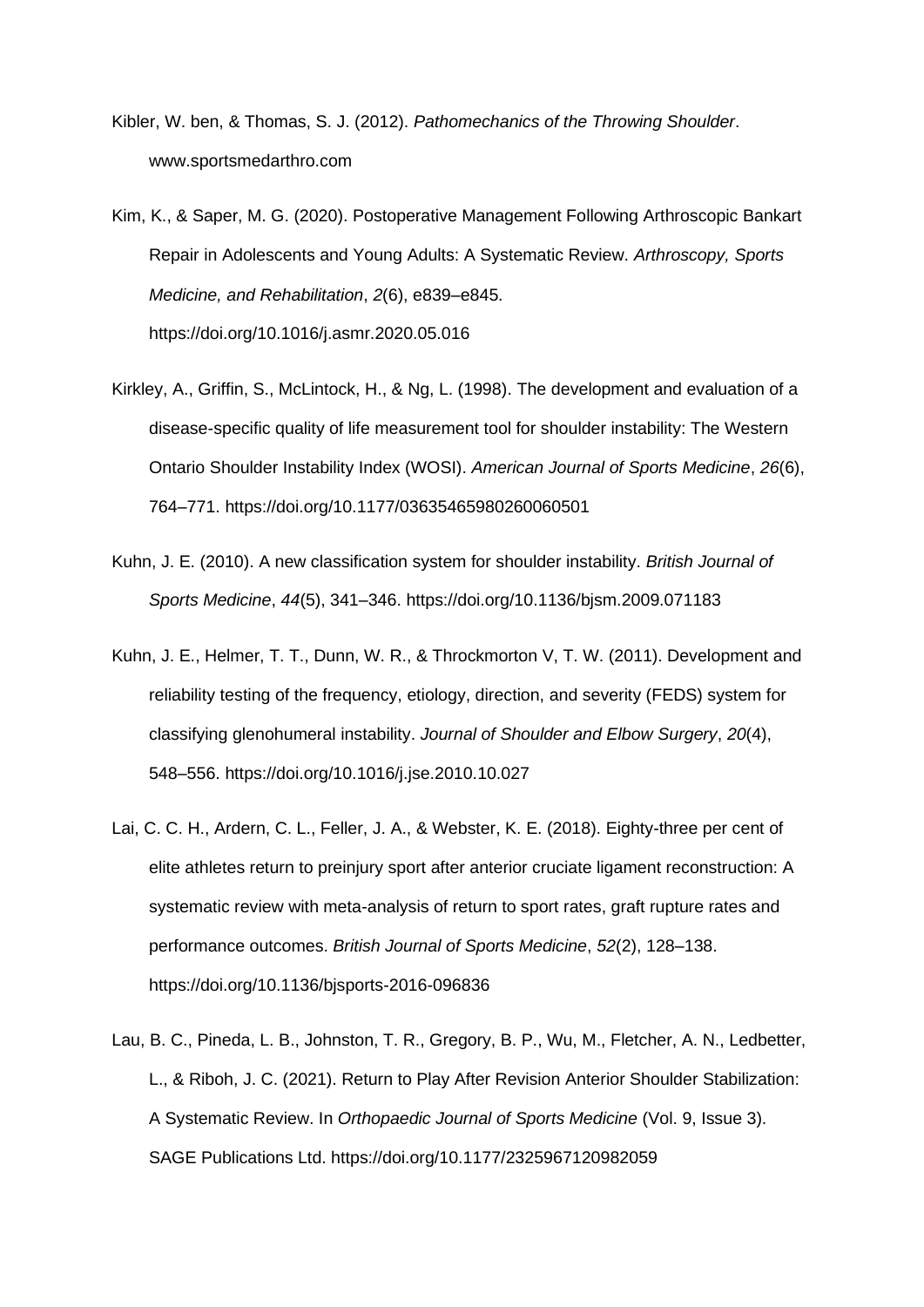- Lewis, A., Kitamura, T., & Bayley, J. I. L. (2004). (ii) The classification of shoulder instability: new light through old windows! *Current Orthopaedics*, *18*(2), 97–108. https://doi.org/10.1016/j.cuor.2004.04.002
- Matar, R. N., Shah, N. S., Gardner, T. J., & Grawe, B. M. (2020). Return to sport after surgical treatment for posterior shoulder instability: a systematic review. In *JSES International* (Vol. 4, Issue 4, pp. 797–802). Elsevier B.V. https://doi.org/10.1016/j.jseint.2020.08.002
- Meller, R., Krettek, C., Gösling, T., Wähling, K., Jagodzinski, M., & Zeichen, J. (2007). Recurrent shoulder instability among athletes: changes in quality of life, sports activity, and muscle function following open repair. *Knee Surgery, Sports Traumatology, Arthroscopy*, *15*(3), 295–304. https://doi.org/10.1007/s00167-006-0114-x
- Memon, M., Kay, J., Cadet, E. R., Shahsavar, S., Simunovic, N., & Ayeni, O. R. (2018). Return to sport following arthroscopic Bankart repair: a systematic review. *Journal of Shoulder and Elbow Surgery*, *27*(7), 1342–1347. https://doi.org/10.1016/j.jse.2018.02.044
- Menta, R., & D'Angelo, K. (2016). Challenges surrounding return-to-play (RTP) for the sports clinician: A case highlighting the need for a thorough three-step RTP model. *Journal of the Canadian Chiropractic Association*, *60*(4), 311–321.
- Moher, D., Liberati, A., Tetzlaff, J., & Altman, D. G. (2009). Systematic Reviews and Meta-Analyses: The PRISMA Statement. *Annulas of Internal Medicine*, *151*(4), 264–269. https://doi.org/10.1371/journal.pmed1000097
- Moroder, P., Danzinger, V., Maziak, N., Plachel, F., Pauly, S., Scheibel, M., & Minkus, M. (2020). Characteristics of functional shoulder instability. *Journal of Shoulder and Elbow Surgery*, *29*(1), 68–78. https://doi.org/10.1016/j.jse.2019.05.025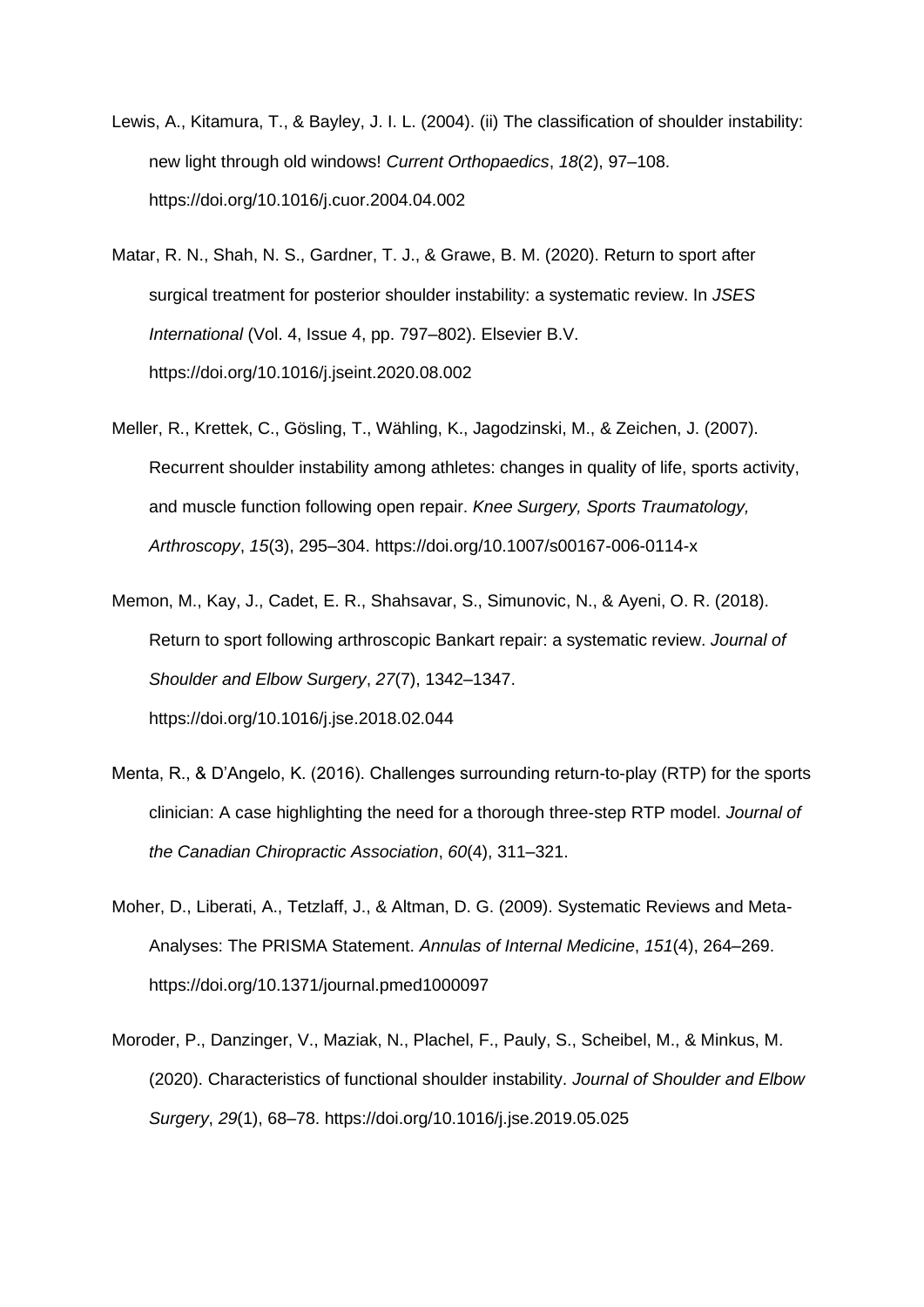- Murphy, M., Stockden, M., Withers, K., Breidahl, W., & Charlesworth, J. (2019). Eight-week return to play following latarjet shoulder reconstruction in an Australian football player: A case report. *Journal of Sport Rehabilitation*, *28*(3), 283–287. https://doi.org/10.1123/jsr.2017-0194
- Nadeem, I. M., Vancolen, S., Horner, N. S., Bedi, A., Alolabi, B., & Khan, M. (2020). Return to Sport After Coracoid Bone Block Transfer for Shoulder Instability: A Systematic Review. In *HSS Journal* (Vol. 16, Issue 3, pp. 296–306). Springer. https://doi.org/10.1007/s11420-019-09720-z
- Nordqvist, A., & Petersson, C. J. (1995). Incidence and causes of shoulder girdle injuries in an urban population. *Journal of Shoulder and Elbow Surgery*, *4*(2), 107–112. https://doi.org/10.1016/S1058-2746(05)80063-1
- Nwachukwu, B. U., Adjei, J., Rauck, R. C., Chahla, J., Okoroha, K. R., Verma, N. N., Allen, A. A., & Williams, R. J. (2019). How Much Do Psychological Factors Affect Lack of Return to Play After Anterior Cruciate Ligament Reconstruction? A Systematic Review. In *Orthopaedic Journal of Sports Medicine* (Vol. 7, Issue 5). SAGE Publications Ltd. https://doi.org/10.1177/2325967119845313
- Olds, M., Coulter, C., Marrant, D., & Uhl, T. (2019). Reliability of a shoulder arm return to sport test battery. *Physical Therapy in Sport*, *39*, 16–22. https://doi.org/10.1016/j.ptsp.2019.06.001
- Olds, M., Ellis, R., Donaldson, K., Parmar, P., & Kersten, P. (2015). Risk factors which predisposefirst-time traumaticanterior shoulder dislocations to recurrent instabilityin adults: a systematic review and meta-analysis. *British Journal of Sports Medicine*, *49*, 913–923. https://doi.org/10.1136/bjsports-2014-094342
- Olds, M., Ellis, R., & Kersten, P. (2020). Predicting recurrent instability of the shoulder (PRIS): A valid tool to predict which patients will not have repeat shoulder instability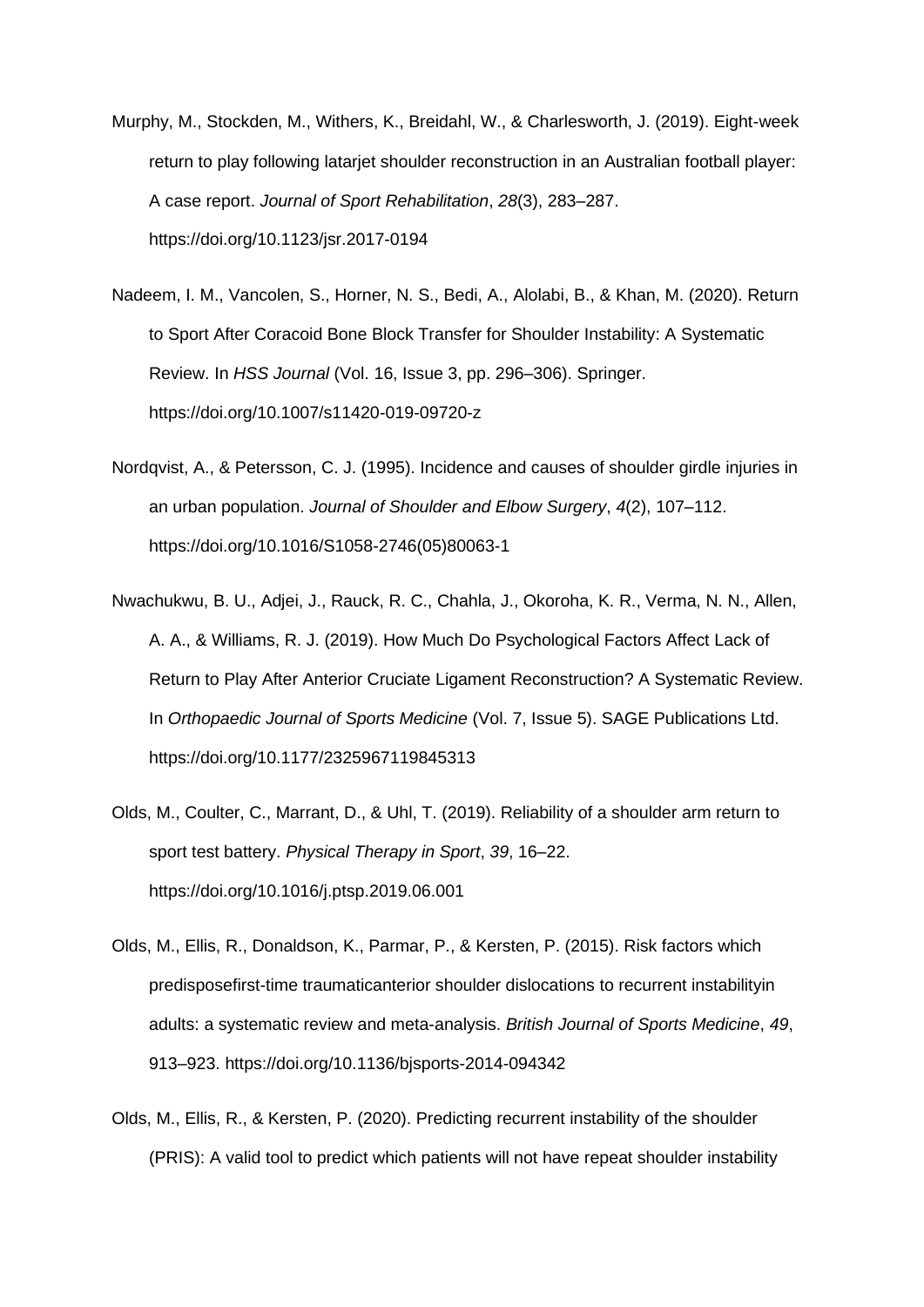after first-time traumatic anterior dislocation. *Journal of Orthopaedic and Sports Physical Therapy*, *50*(8), 431–437. https://doi.org/10.2519/jospt.2020.9284

- Owens, B. D., Campbell, S. E., & Cameron, K. L. (2014). Risk factors for anterior glenohumeral instability. *American Journal of Sports Medicine*, *42*(11), 2591–2596. https://doi.org/10.1177/0363546514551149
- Owens, B. D., Duffey, M. L., Nelson, B. J., DeBerardino, T. M., Taylor, D. C., & Mountcastle, S. B. (2007). The incidence and characteristics of shoulder instability at the United States Military Academy. *The American Journal of Sports Medicine*, *35*(7), 1168–1173. https://doi.org/10.1177/0363546506295179
- Podlog, L., Banham, S. M., Wadey, R., & Hannon, J. C. (2015). Psychological readiness to return to competitive sport following injury: A qualitative study. *Sport Psychologist*, *29*(1), 1–14. https://doi.org/10.1123/tsp.2014-0063
- Popchak, A., Patterson-Lynch, B., Christain, H., & Irrgang, J. J. (2017). Rehabilitation and return to sports after anterior shoulder stabilization. *Annals of Joint*, *2*. https://doi.org/10.21037/aoj.2017.10.06
- Popchak, A., Poploski, K., Patterson-Lynch, B., Nigolian, J., & Lin, A. (2021). Reliability and validity of a return to sports testing battery for the shoulder. *Physical Therapy in Sport*, *48*, 1–11. https://doi.org/10.1016/j.ptsp.2020.12.003
- Rabelo, M., Nunes, G. S., da Costa Amante, N. M., de Noronha, M., & Fachin-Martins, E. (2016). Reliability of muscle strength assessment in chronic post-stroke hemiparesis: a systematic review and meta-analysis. *Topics in Stroke Rehabilitation*, *23*(1), 26–35. https://doi.org/10.1179/1945511915Y.0000000008
- Rhee, S. M., Nashikkar, P. S., Park, J. H., Jeon, Y. D., & Oh, J. H. (2021). Changes in Shoulder Rotator Strength After Arthroscopic Capsulolabral Reconstruction in Patients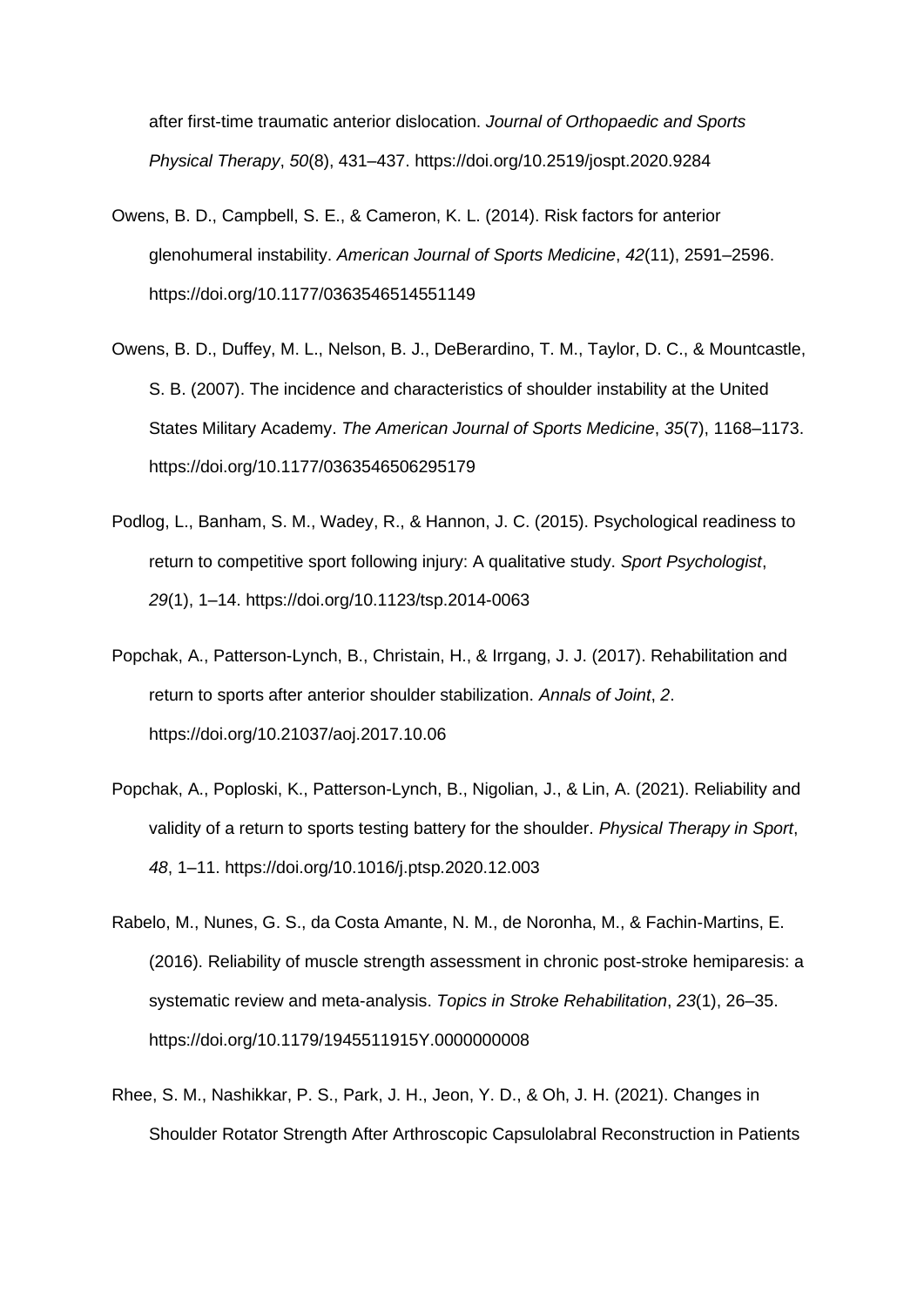With Anterior Shoulder Instability. *Orthopaedic Journal of Sports Medicine*, *9*(1). https://doi.org/10.1177/2325967120972052

- Robinson, C. M., & Aderinto, J. (2005). Posterior shoulder dislocations and fracturedislocations. *JBJS*, *87*(3), 639–650. https://doi.org/10.2106/JBJS.D.02371
- Roe, C., Jacobs, C., Hoch, J., Johnson, D. L., & Noehren, B. (2021). Test Batteries After Primary Anterior Cruciate Ligament Reconstruction: A Systematic Review. In *Sports Health*. SAGE Publications Inc. https://doi.org/10.1177/19417381211009473
- Ross, B. J., Savage-Elliott, I., Brown, S. M., & Mulcahey, M. K. (2020). Return to Play and Performance After Primary ACL Reconstruction in American Football Players: A Systematic Review. In *Orthopaedic Journal of Sports Medicine* (Vol. 8, Issue 10). SAGE Publications Ltd. https://doi.org/10.1177/2325967120959654
- Rossi, L. A., Tanoira, I., Brandariz, R., Pasqualini, I., & Ranalletta, M. (2021). Reasons Why Athletes Do Not Return to Sports After Arthroscopic Bankart Repair: A Comparative Study of 208 Athletes With Minimum 2-Year Follow-up. *Orthopaedic Journal of Sports Medicine*, *9*(7). https://doi.org/10.1177/23259671211013394
- Rowe, C. R. (1988). Evaluation of the shoulder. *The Shoulder*, *1*, 631–637.
- Savin, D., Cotter, E. J., & Cole, B. J. (2017). Rehabilitation and Return-to-Play Following Arthroscopic Bankart Repair. *Operative Techniques in Sports Medicine*, *25*(3), 145– 153. https://doi.org/10.1053/j.otsm.2017.07.003
- Schrama, P. P. M., Stenneberg, M. S., Lucas, C., & van Trijffel, E. (2014). Intraexaminer reliability of hand-held dynamometry in the upper extremity: A systematic review. In *Archives of Physical Medicine and Rehabilitation* (Vol. 95, Issue 12, pp. 2444–2469). W.B. Saunders. https://doi.org/10.1016/j.apmr.2014.05.019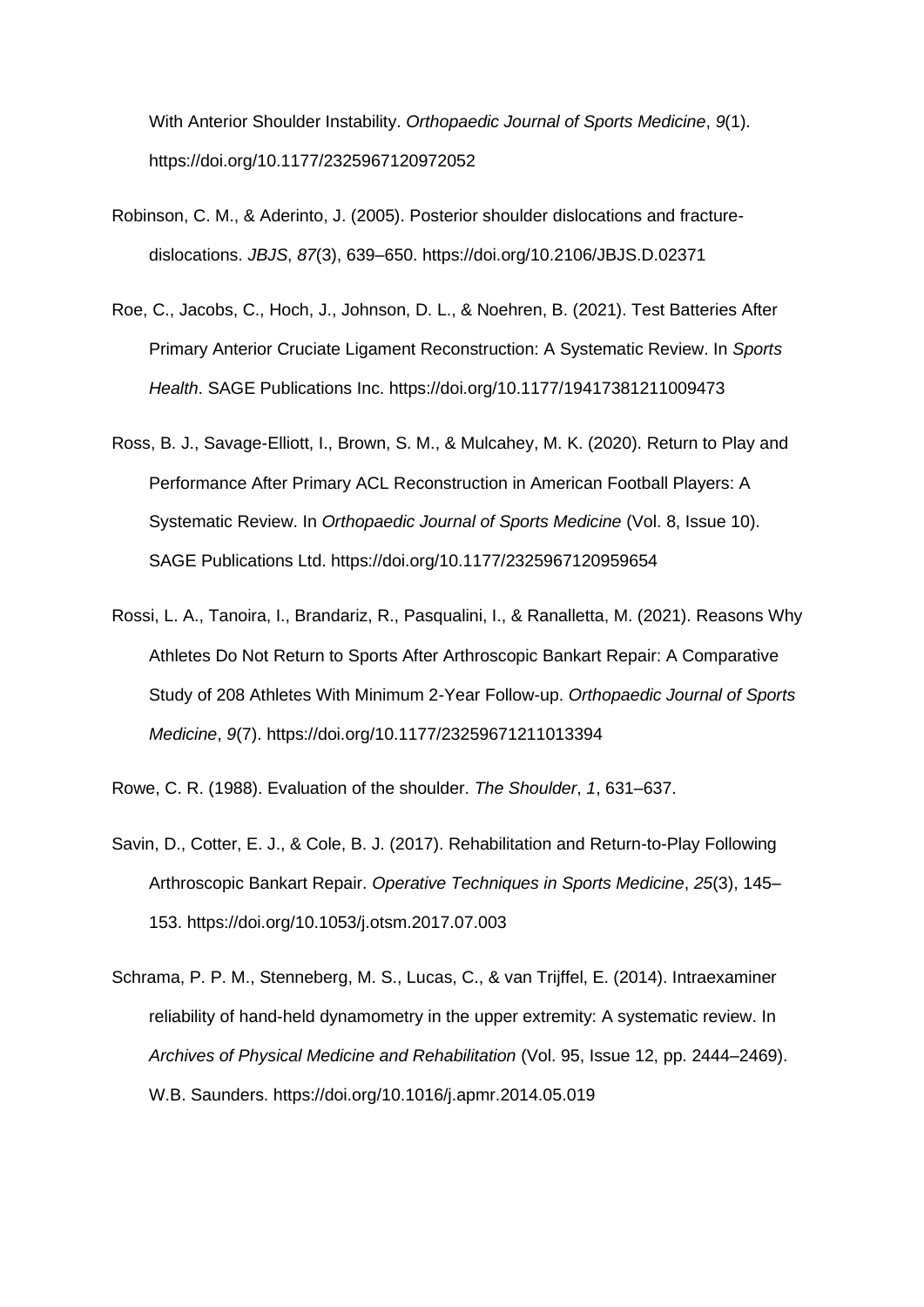- Sciascia, A., Thigpen, C., Namdari, S., & Baldwin, K. (2012). Kinetic chain abnormalities in the athletic shoulder. *Sports Medicine and Arthroscopy Review*, *20*(1), 16–21. https://doi.org/10.1097/JSA.0b013e31823a021f
- Shea, B. J., Hamel, C., Wells, G. A., Bouter, L. M., Kristjansson, E., Grimshaw, J., Henry, D. A., & Boers, M. (2009). AMSTAR is a reliable and valid measurement tool to assess the methodological quality of systematic reviews. *Journal of Clinical Epidemiology*, *62*(10), 1013–1020. https://doi.org/10.1016/j.jclinepi.2008.10.009
- Shea, B. J., Reeves, B. C., Wells, G., Thuku, M., Hamel, C., Moran, J., Moher, D., Tugwell, P., Welch, V., Kristjansson, E., & Henry, D. A. (2017). AMSTAR 2: A critical appraisal tool for systematic reviews that include randomised or non-randomised studies of healthcare interventions, or both. *BMJ (Online)*, *358*. https://doi.org/10.1136/bmj.j4008
- Shrier, I. (2015). Strategic Assessment of Risk and Risk Tolerance (StARRT) framework for return-to-play decision-making. *British Journal of Sports Medicine*, *49*(20), 1311–1315. https://doi.org/10.1136/bjsports-2014-094569
- Shrier, I., Matheson, G. O., Boudier-Revéret, M., & Steele, R. J. (2015). Validating the threestep return-to-play decision model. *Scandinavian Journal of Medicine and Science in Sports*, *25*(2), e231–e239. https://doi.org/10.1111/sms.12306
- Shultz, R., Creighton, D. W., Shrier, I., Shultz, R., Meeuwisse, W. H., & Matheson, G. O. (2010). *Return-to-Play in Sport : A Decision-based Model Return-to-Play in Sport : A Decision-based Model*. *20*(April), 379–385. https://doi.org/10.1097/JSM.0b013e3181f3c0fe
- Skare, Ø., Schrøder, C. P., Mowinckel, P., Reikerås, O., & Brox, J. I. (2011). Reliability, agreement and validity of the 1988 version of the Rowe Score. *Journal of Shoulder and Elbow Surgery*, *20*(7), 1041–1049. https://doi.org/10.1016/j.jse.2011.04.024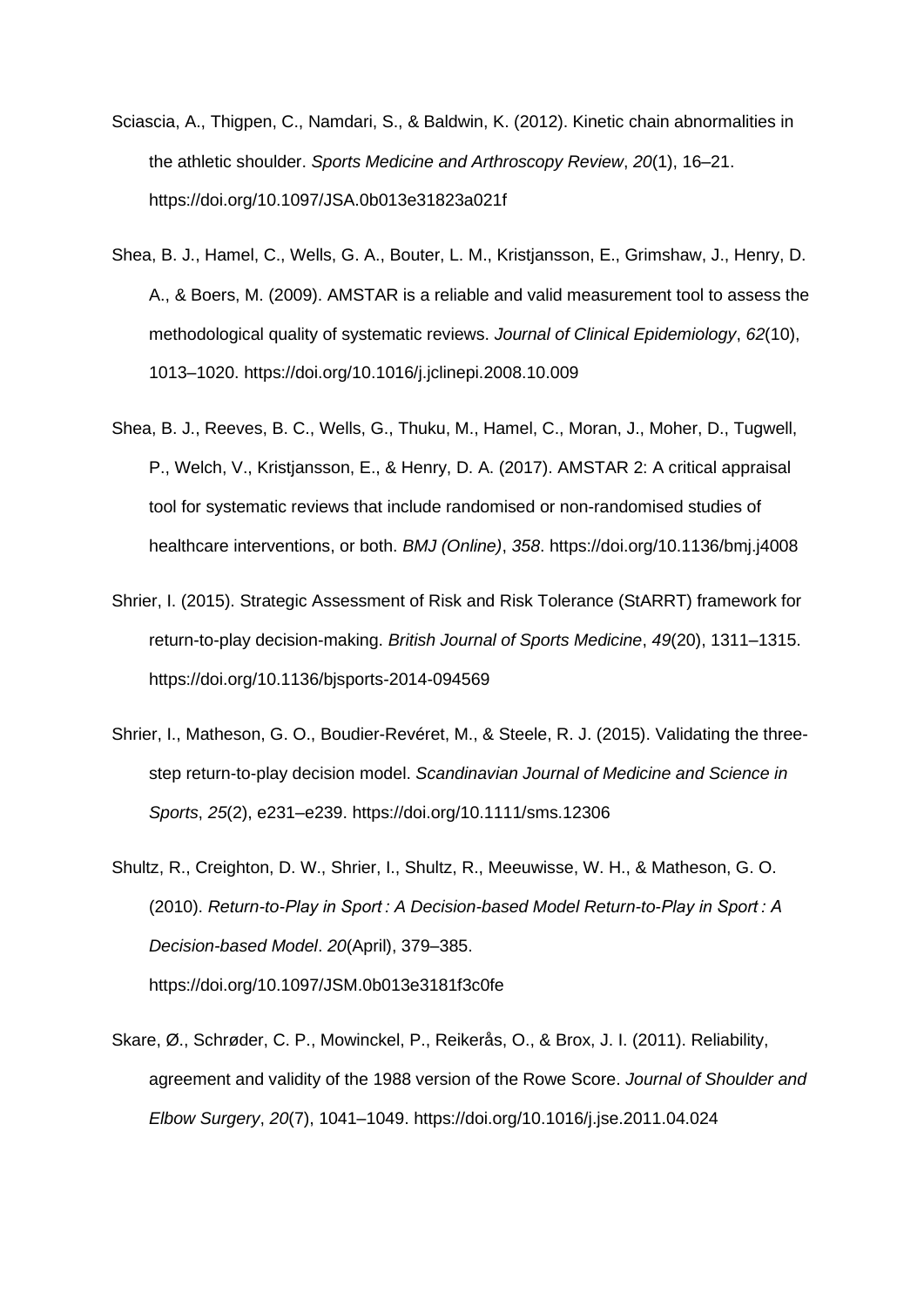- Sørensen, L., Oestergaard, L. G., van Tulder, M., & Petersen, A. K. (2017). Measurement properties of objective methods to assess shoulder muscle strength (a systematic review protocol). *Physical Therapy Reviews*, *22*(5–6), 238–242. https://doi.org/10.1080/10833196.2017.1392673
- Stark, T., Walker, B., Phillips, J. K., Fejer, R., & Beck, R. (2011). Hand-held dynamometry correlation with the gold standard isokinetic dynamometry: A systematic review. In *PM and R* (Vol. 3, Issue 5, pp. 472–479). https://doi.org/10.1016/j.pmrj.2010.10.025
- Stone, G. P., & Pearsall, A. W. (2014). Return to play after open bankart repair: A systematic review. *Orthopaedic Journal of Sports Medicine*, *2*(2). https://doi.org/10.1177/2325967114522960
- Taverna, E., Garavaglia, G., Perfetti, C., Ufenast, H., Sconfienza, L. M., & Guarrella, V. (2018). An arthroscopic bone block procedure is effective in restoring stability, allowing return to sports in cases of glenohumeral instability with glenoid bone deficiency. *Knee Surgery, Sports Traumatology, Arthroscopy*, *26*(12), 3780–3787. https://doi.org/10.1007/s00167-018-4921-7
- Trudelle-Jackson, E., Jackson, A. W., Frankowski, C. M., Long, K. M., & Meske, N. B. (1994). Interdevice reliability and validity assessment of the Nicholas Hand-Held Dynamometer. *Journal of Orthopaedic & Sports Physical Therapy*, *20*(6), 302–306. https://doi.org/10.2519/jospt.1994.20.6.302
- Verstift, D. E., Welsink, C. L., Spaans, A. J., & van den Bekerom, M. P. J. (2019). Return to sport after surgical treatment for high-grade (Rockwood III–VI) acromioclavicular dislocation. *Knee Surgery, Sports Traumatology, Arthroscopy*, *27*(12), 3803–3812. https://doi.org/10.1007/s00167-019-05528-w
- Wagstrom, E., Raynor, B., Jani, S., Carey, J., Cox, C. L., Wolf, B. R., Gao, Y., Kuhn, J. E., & Hettrich, C. M. (2019). Epidemiology of Glenohumeral Instability Related to Sporting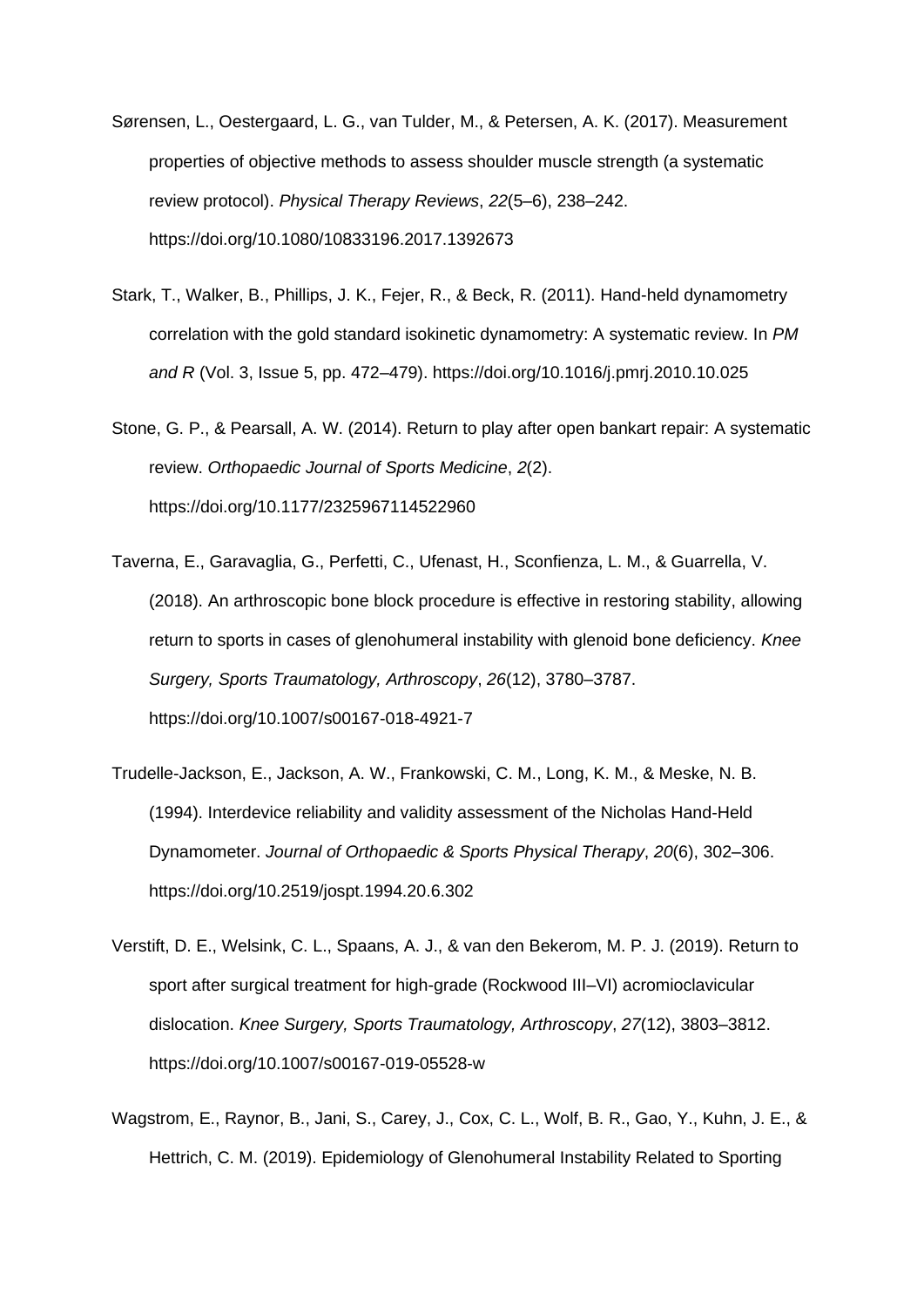Activities Using the FEDS (Frequency, Etiology, Direction, and Severity) Classification System: A Multicenter Analysis. *Orthopaedic Journal of Sports Medicine*, *7*(7). https://doi.org/10.1177/2325967119861038

Wilson, K. W., Popchak, A., Li, R. T., Kane, G., & Lin, A. (2020). Return to sport testing at 6 months after arthroscopic shoulder stabilization reveals residual strength and functional deficits. *Journal of Shoulder and Elbow Surgery*, *29*(7), S107–S114. https://doi.org/10.1016/j.jse.2020.04.035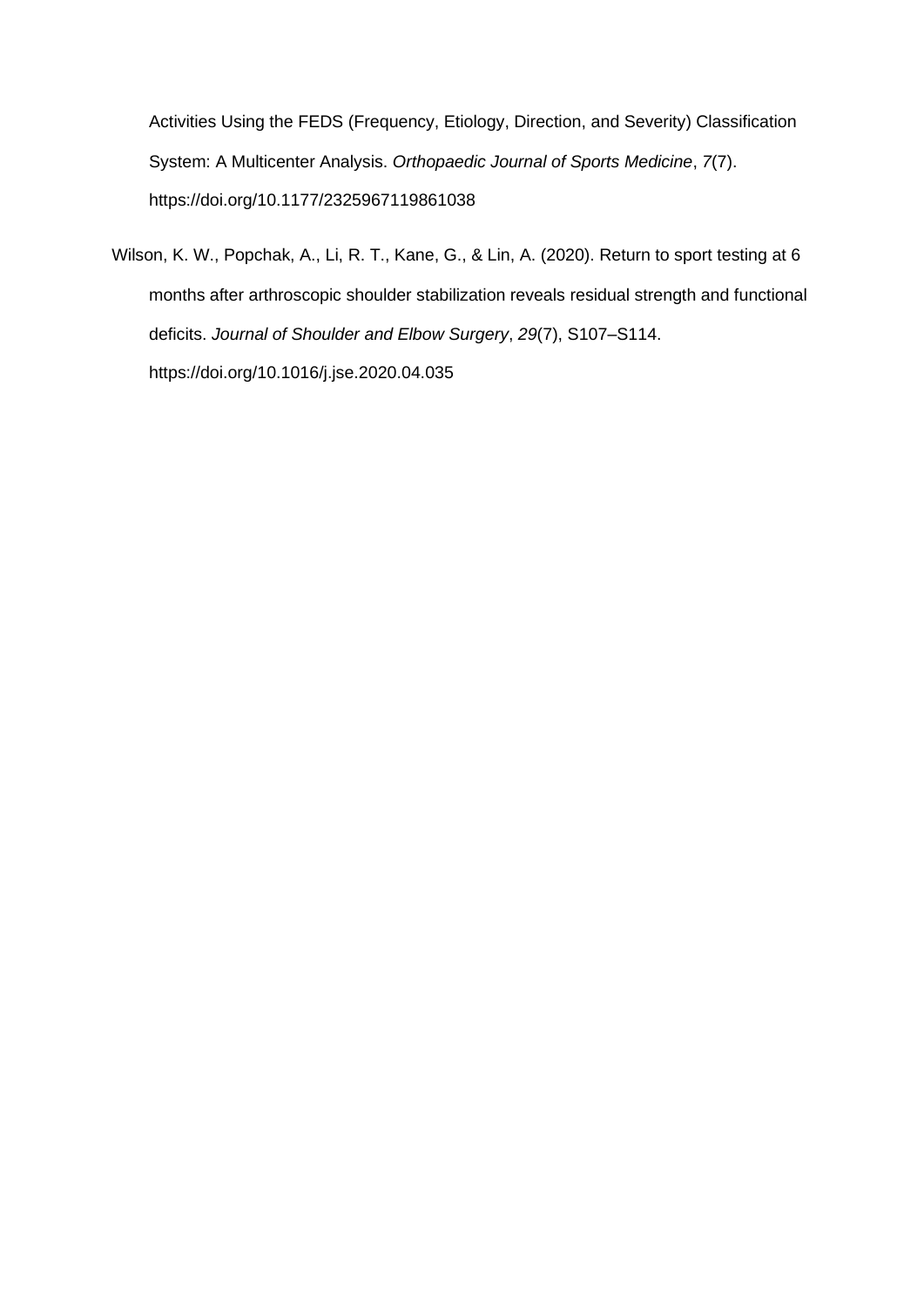# **APPENDIX 1: A COMPLETE SEARCH STRATEGY FOR ALL DATABASES**

## **EBSCO HOST (MEDLINE, CINHAL, AND SPORT DISCUSS) 1868-2021**

S1: ("shoulder instability" OR "shoulder subluxation\*" OR Bankart OR labrum OR labral OR

"humeral avulsion of glenohumeral ligament" OR HAGL OR "glenohumeral instability")

#### 16236 articles

S2: (shoulder or glenohumeral) N4 (dislocat\*) 13814 articles

## S3= S1 OR S2 (26187 articles)

S4: ("shoulder stabili\*" OR surg\* OR arthroscop\* OR "Bankart repair\*" OR "coracoid

transfer" OR Latarjet OR Bristow OR Remplissage OR "bone block" OR "bone graft" OR

"open repair") 4890177 articles

#### S5= S3 AND S4 (18729 articles)

S6: (return\*) N4 (play\* OR sport\* OR athlet\* OR performance OR Cricket OR Tennis OR

baseball OR thrower\* OR bowl\* OR Basketball OR Volleyball OR Badminton OR Netball OR

Handball) 23239 articles

## S7= S5 AND S6 (1426 articles)

S8: ("patient reported outcome\*" OR PROM OR "functional improvement\*" OR "functional

outcome\*" OR strength\* OR tim\*) 6806489 articles

## S9= S7 AND S8 (817 articles)

S10: ("systematic review\*" OR meta-analysis) 519722 articles

S11= S9 AND S10 (95 articles)

#### *Total articles: 95*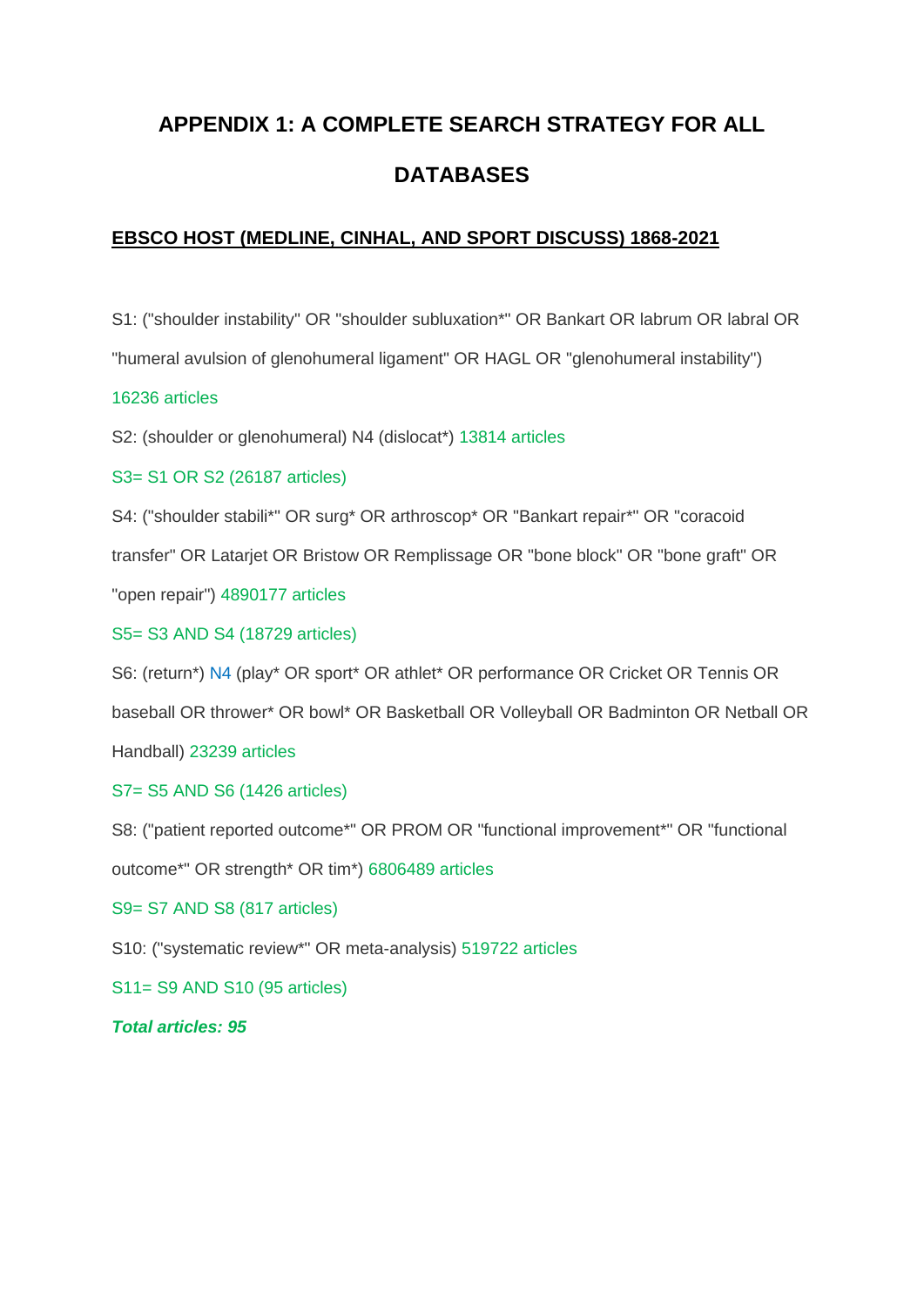## **WEB OF SCIENCE (1900-2021)**

S1: ("shoulder instability" OR "shoulder subluxation\*" OR Bankart OR labrum OR labral OR "humeral avulsion of glenohumeral ligament" OR HAGL OR "glenohumeral instability") 9356

#### articles

S2: (shoulder or glenohumeral) Near/4 (94thlete94e\*) 3428 articles

S3= S1 OR S2 (11662 articles)

S4: ("shoulder stabili\*" OR surg\* OR arthroscop\* OR "Bankart repair\*" OR "coracoid transfer"

OR Latarjet OR Bristow OR Remplissage OR "bone block" OR "bone graft" OR "open

repair") 1948532 articles

S5= S3 AND S4 (6879 articles)

S6: (return\*) Near/4 (play\* OR sport\* OR athlete\* OR performance OR Cricket OR Tennis

OR baseball OR thrower\* OR bowl\* OR Basketball OR Volleyball OR Badminton OR Netball

OR Handball) 12383 articles

S7= S5 AND S6 (596 articles)

S8: ("patient reported outcome\*" OR PROM OR "functional improvement\*" OR "functional outcome\*" OR strength\* OR tim\*) 9865605 articles

S9= S7 AND S8 (324 articles)

S10: ("systematic review\*" OR meta-analysis) 361181 articles

S11= S9 AND S10 (38 articles)

*Total articles: 38*

#### **SCOPUS**

S1: ("shoulder instability" OR "shoulder subluxation\*" OR Bankart OR labrum OR labral OR "humeral avulsion of glenohumeral ligament" OR HAGL OR "glenohumeral instability") 10912 articles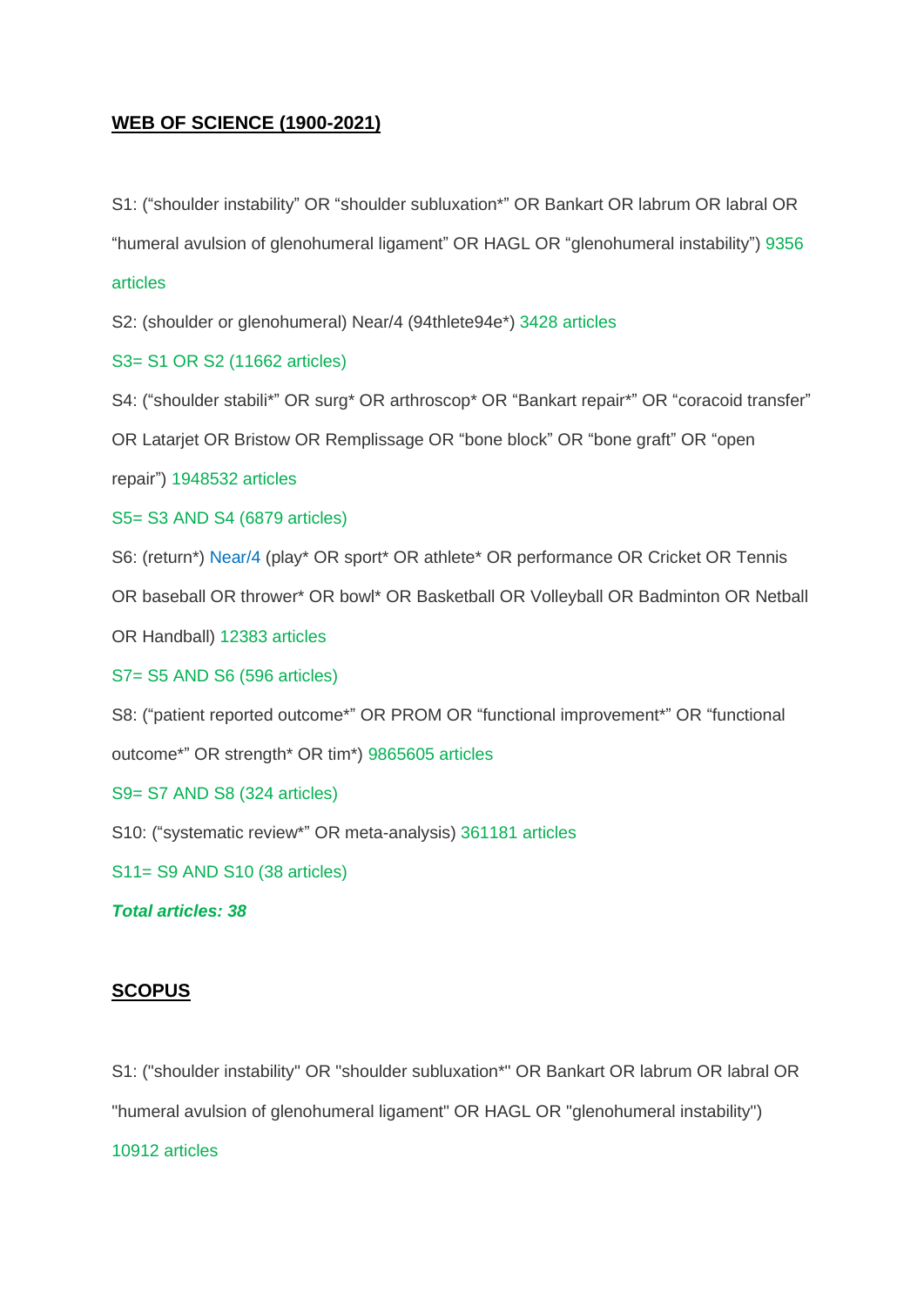S2: (shoulder or glenohumeral) N4 (dislocat\*) 11273 articles

#### S3= S1 OR S2 (11332 articles)

S4: ("shoulder stabili\*" OR surg\* OR arthroscop\* OR "Bankart repair\*" OR "coracoid

transfer" OR Latarjet OR Bristow OR Remplissage OR "bone block" OR "bone graft" OR

"open repair") 3461045 articles

S5= S3 AND S4 (6334 articles)

S6: (return\*) W/4 (play\* OR sport\* OR athlet\* OR performance OR Cricket OR Tennis OR

baseball OR thrower\* OR bowl\* OR Basketball OR Volleyball OR Badminton OR Netball OR

Handball) 17598 articles

S7= S5 AND S6 (451 articles)

S8: ("patient reported outcome\*" OR PROM OR "functional improvement\*" OR "functional outcome\*" OR strength\* OR tim\*) 14739984 articles

S9= S7 AND S8 (251 articles)

S10: ("systematic review\*" OR meta-analysis) 488289 articles

S11= S9 AND S10 (32 articles)

*Total articles: 32*

## **AMED via OVID (FROM 1985-APRIL 2021)**

S1: ("shoulder instability" OR "shoulder subluxation\*" OR Bankart OR labrum OR labral OR "humeral avulsion of glenohumeral ligament" OR HAGL OR "glenohumeral instability") 396 articles

S2: (shoulder or glenohumeral) adj4 (dislocat\*) 161 articles

## S3= S1 OR S2 (494 articles)

S4: ("shoulder stabili\*" OR surg\* OR arthroscop\* OR "Bankart repair\*" OR "coracoid transfer" OR Latarjet OR Bristow OR Remplissage OR "bone block" OR "bone graft" OR "open repair") 20189 articles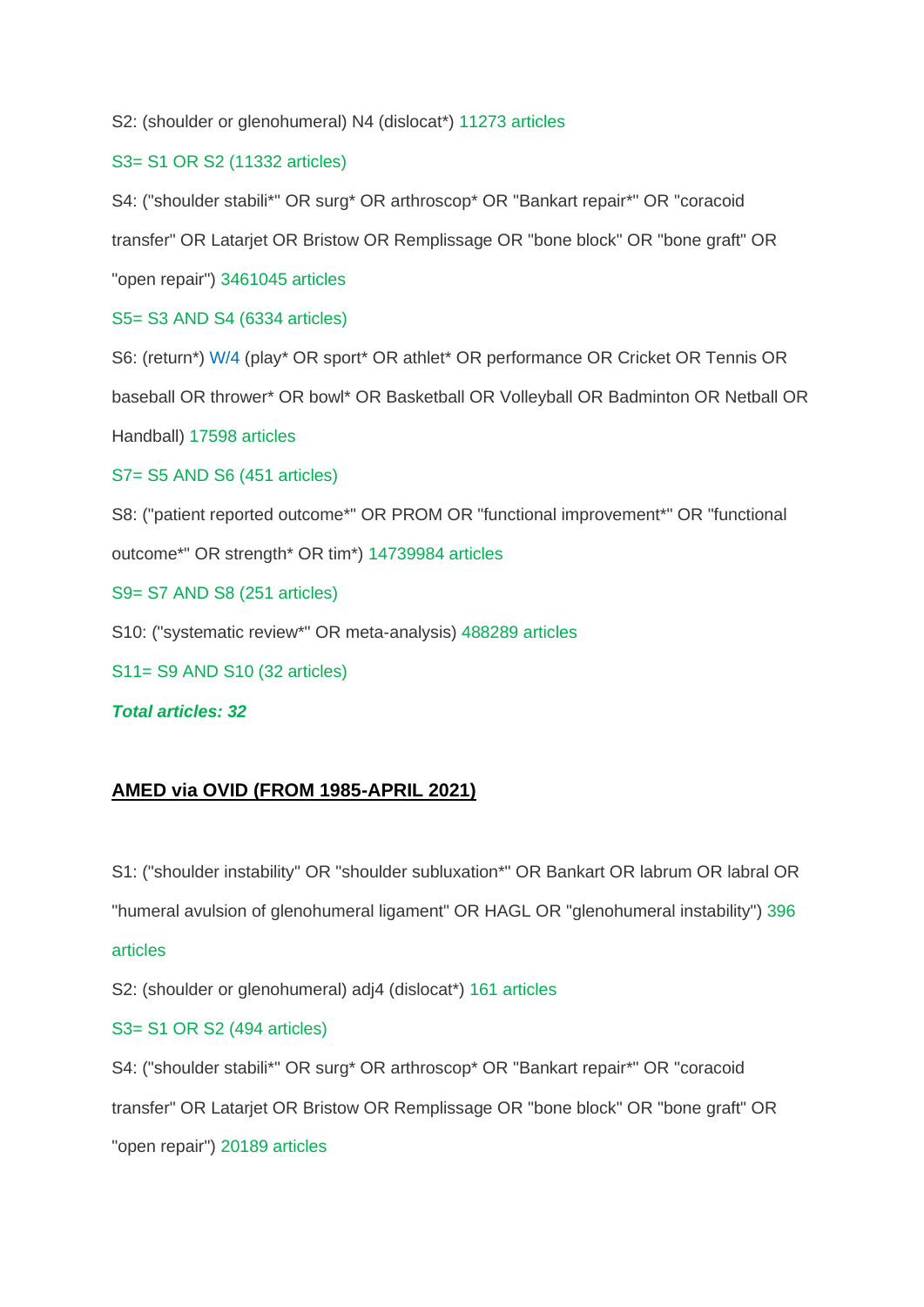#### S5= S3 AND S4 (209 articles)

S6: (return\*) adj4 (play\* OR sport\* OR athlet\* OR performance OR Cricket OR Tennis OR baseball OR thrower\* OR bowl\* OR Basketball OR Volleyball OR Badminton OR Netball OR Handball) 938 articles

S7= S5 AND S6 (37 articles)

S8: ("patient reported outcome\*" OR PROM OR "functional improvement\*" OR "functional outcome\*" OR strength\* OR tim\*) 52666 articles

S9= S7 AND S8 (26 articles)

S10: ("systematic review\*" OR meta-analysis) 6084 articles

S11= S9 AND S10 (4 articles)

*Total articles: 4*

## **COCHRANE via OVID**

S1: ("shoulder instability" OR "shoulder subluxation\*" OR Bankart OR labrum OR labral OR

"humeral avulsion of glenohumeral ligament" OR HAGL OR "glenohumeral instability") 24

#### articles

S2: (shoulder or glenohumeral) adj4 (dislocat\*) 15 articles

#### S3= S1 OR S2 (28 articles)

S4: ("shoulder stabili\*" OR surg\* OR arthroscop\* OR "Bankart repair\*" OR "coracoid transfer" OR Latarjet OR Bristow OR Remplissage OR "bone block" OR "bone graft" OR "open repair") 6496 articles

S5= S3 AND S4 (23 articles)

S6: (return\*) adj4 (play\* OR sport\* OR athlet\* OR performance OR Cricket OR Tennis OR baseball OR thrower\* OR bowl\* OR Basketball OR Volleyball OR Badminton OR Netball OR Handball) 56 articles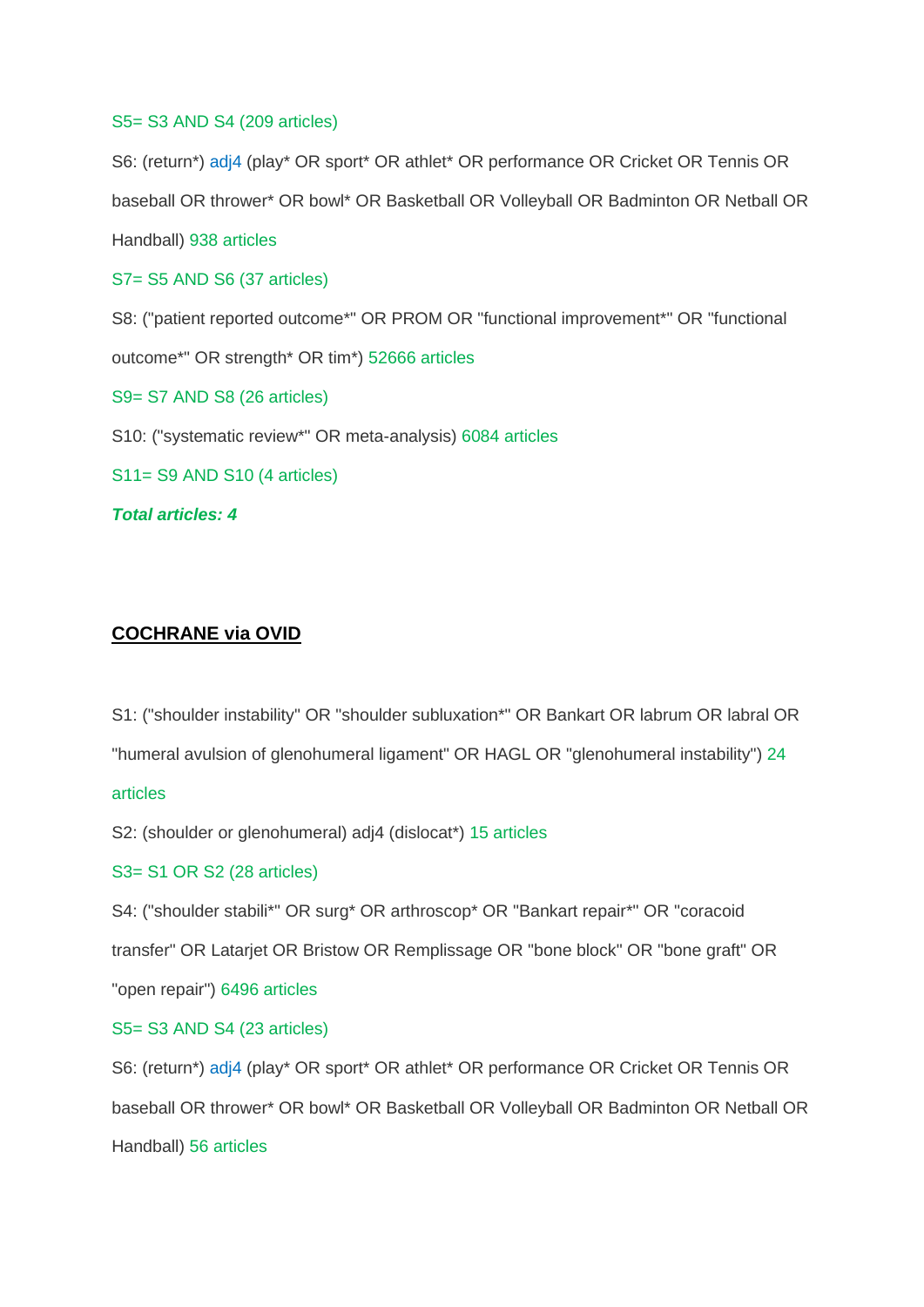## S7= S5 AND S6 (8 articles)

S8: ("patient reported outcome\*" OR PROM OR "functional improvement\*" OR "functional

outcome\*" OR strength\* OR tim\*) 15423 articles

S9= S7 AND S8 (8 articles)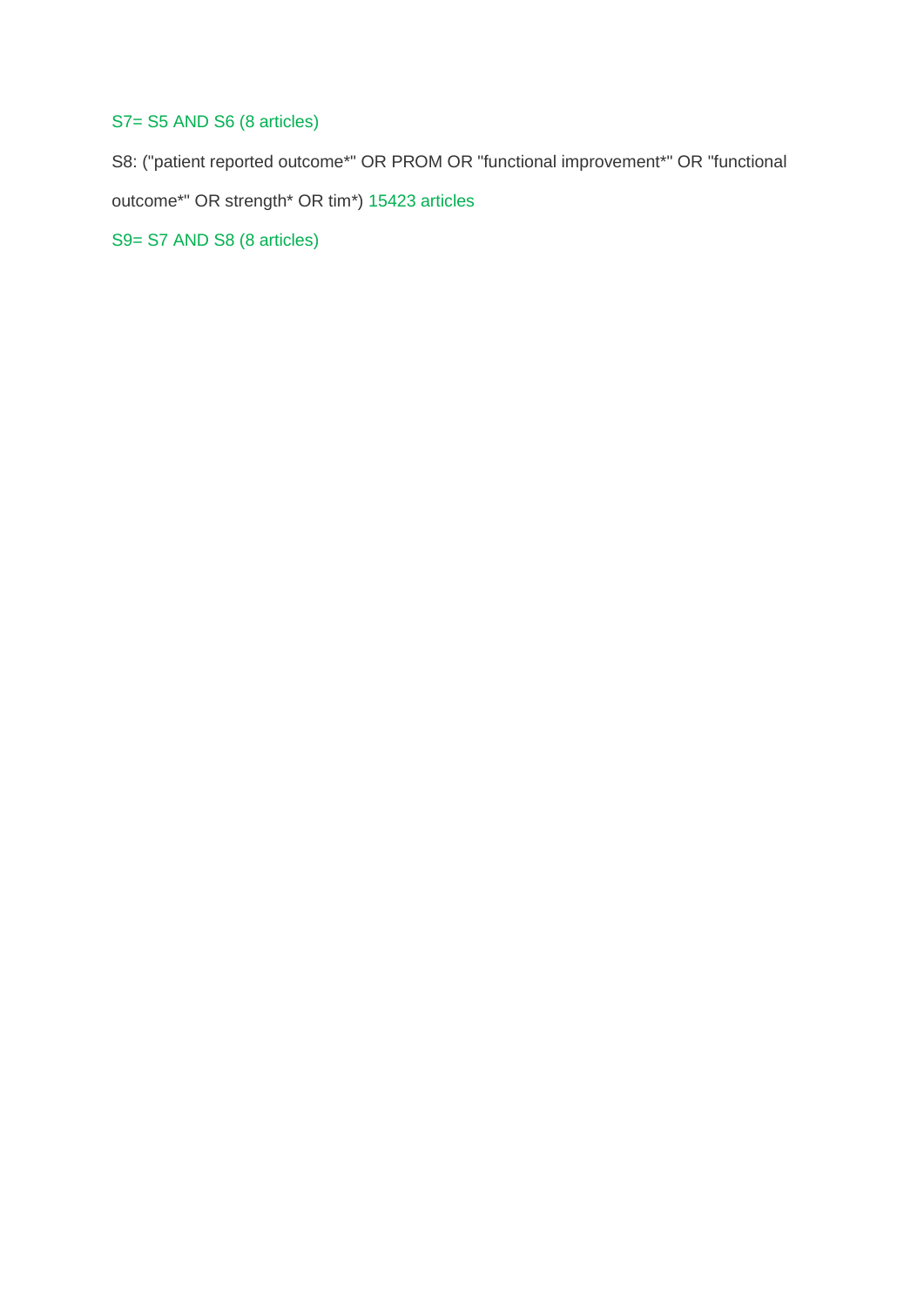## **APPENDIX 2: DETAILED LIST OF ALL EXCLUDED STUDIES WITH REASONS**

| SR.            | <b>AUTHORS</b>          | Reason to exclude                                      |
|----------------|-------------------------|--------------------------------------------------------|
| <b>NO</b>      |                         |                                                        |
| 1              | Shanmugaraj et al       | The purpose was to assess the surgical techniques,     |
|                |                         |                                                        |
|                | 2019                    | indications outcomes and complications for pediatric   |
|                |                         | patients (≤ 19 years old) undergoing shoulder          |
|                |                         | stabilization procedures for anterior shoulder         |
|                |                         | instability. No RTP time, strength and PROMs           |
|                |                         | reported                                               |
| $\mathbf{2}$   | Coughlin et al 2018     | This article includes studies involving patients       |
|                |                         | diagnosed with MDI, posterior instability and anterior |
|                |                         | instability. Also the surgery performed is rotator     |
|                |                         | interval closure                                       |
| 3              | Longo et al 2016        | Only recurrence rate is being reviewed                 |
| 4              | <b>Braun and Robert</b> | This review is about conservative management for       |
|                | 2019                    | traumatic anterior shoulder dislocation                |
| 5              | Nassiri et al 2015      | Abstract only                                          |
| 6              | Hurley et al 2020       | Outcomes reported were: recurrent dislocation,         |
|                |                         | subsequent surgery and return to play. But time to     |
|                |                         | RTP was not pooled in this review.                     |
| $\overline{7}$ | Adam et al 2018         | Outcome measures were failure rates (dislocation,      |
|                |                         | subluxation, and instability) and revision rates       |
| 8              | Huxel et al 2018        | Only abstract is available                             |
| 9              | Kraeutler et al 2020    | NO outcomes like time to RTP, strength and PROM's      |
|                |                         | were reported                                          |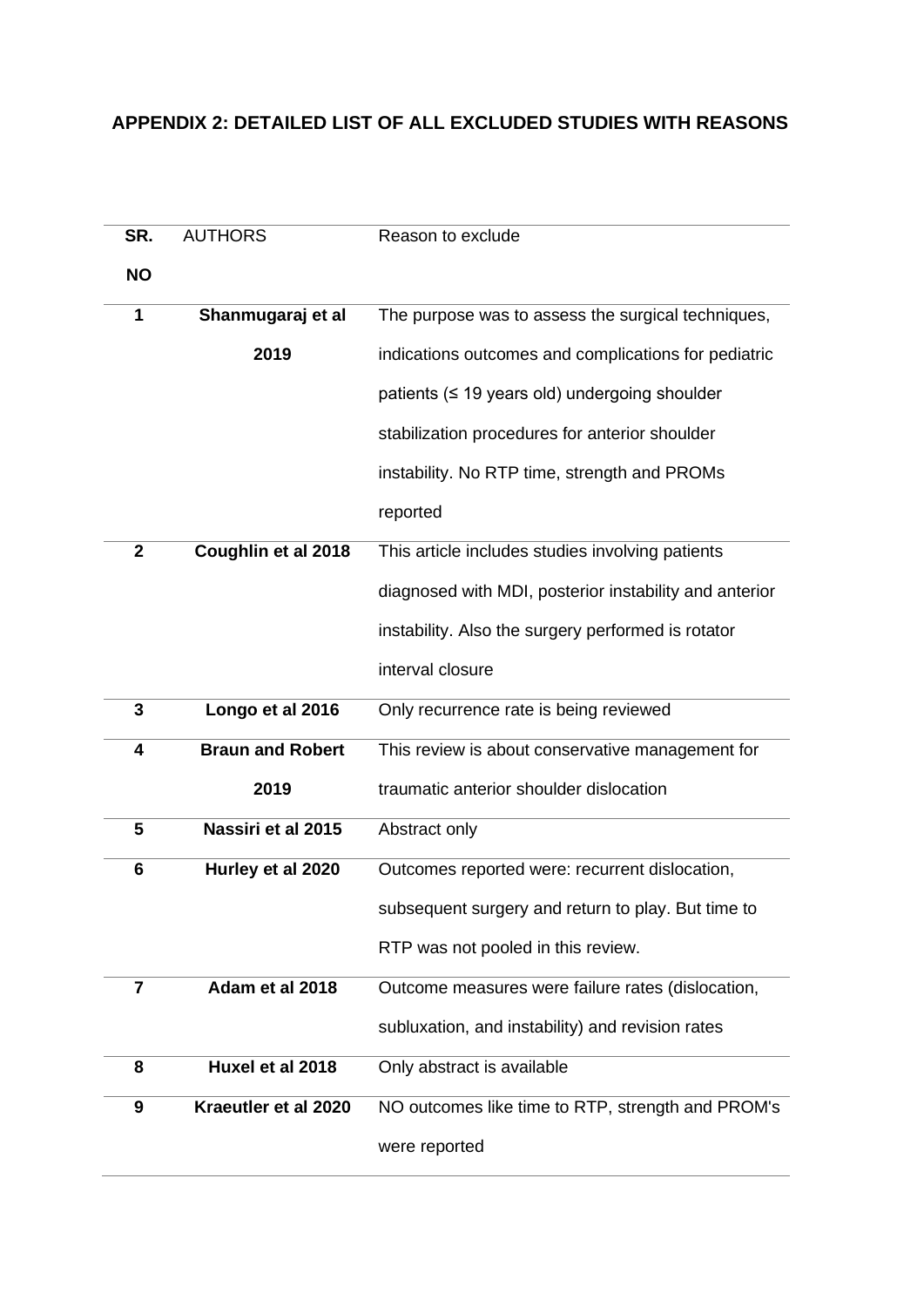| 10 | <b>Cannizzaro et al 2020</b> | This study explored the effect that sex has on ASI    |
|----|------------------------------|-------------------------------------------------------|
|    |                              | following primary arthroscopic anterior shoulder      |
|    |                              | stabilization. Also clinical outcomes were            |
|    |                              | inconsistently reported and PROMS objective values    |
|    |                              | were not reported.                                    |
| 11 | Lazzarides et al 2019        | The study mentions improvement of PROMs post          |
|    |                              | arthroscopic remplissage, but doesn't report any      |
|    |                              | relation with the RTP.                                |
| 12 | Hohmann et al 2017           | PROMs weighted mean scores were not reported          |
|    |                              | and was not related with RTP                          |
| 13 | Rollick et al 2017           | Only PROMs measured, however return to play and       |
|    |                              | PROM relationship is not mentioned anywhere           |
| 14 | Kasik and Saper 2018         | This study didn't looked at strength outcomes,        |
|    |                              | PROMs scores and return to play time frames. Only     |
|    |                              | variablility in reporting was explored.               |
| 15 | Lau et al 2020               | This study focused on revision rates and recurrent    |
|    |                              | instability. PROMs were just mentioned and RTP        |
|    |                              | was not discussed                                     |
| 16 | Lukenchuk et al 2016         | This study looked at variability of outcome reporting |
|    |                              | and didn't mention RTP time frames, strength          |
|    |                              | measures or any RTP criteria. However, only           |
|    |                              | frequency of these outcomes were reported             |
| 17 | Ali et al 2020               | RTP was not the aim of this study                     |
| 18 | Hurley et al 2020            | RTP was not the aim of this study                     |
|    | (BHJD)                       |                                                       |
| 19 | Murphy et al 2019            | RTP was not the aim of this study                     |
| 20 | Hohmann et al 2017           | RTP was not the aim of this study                     |